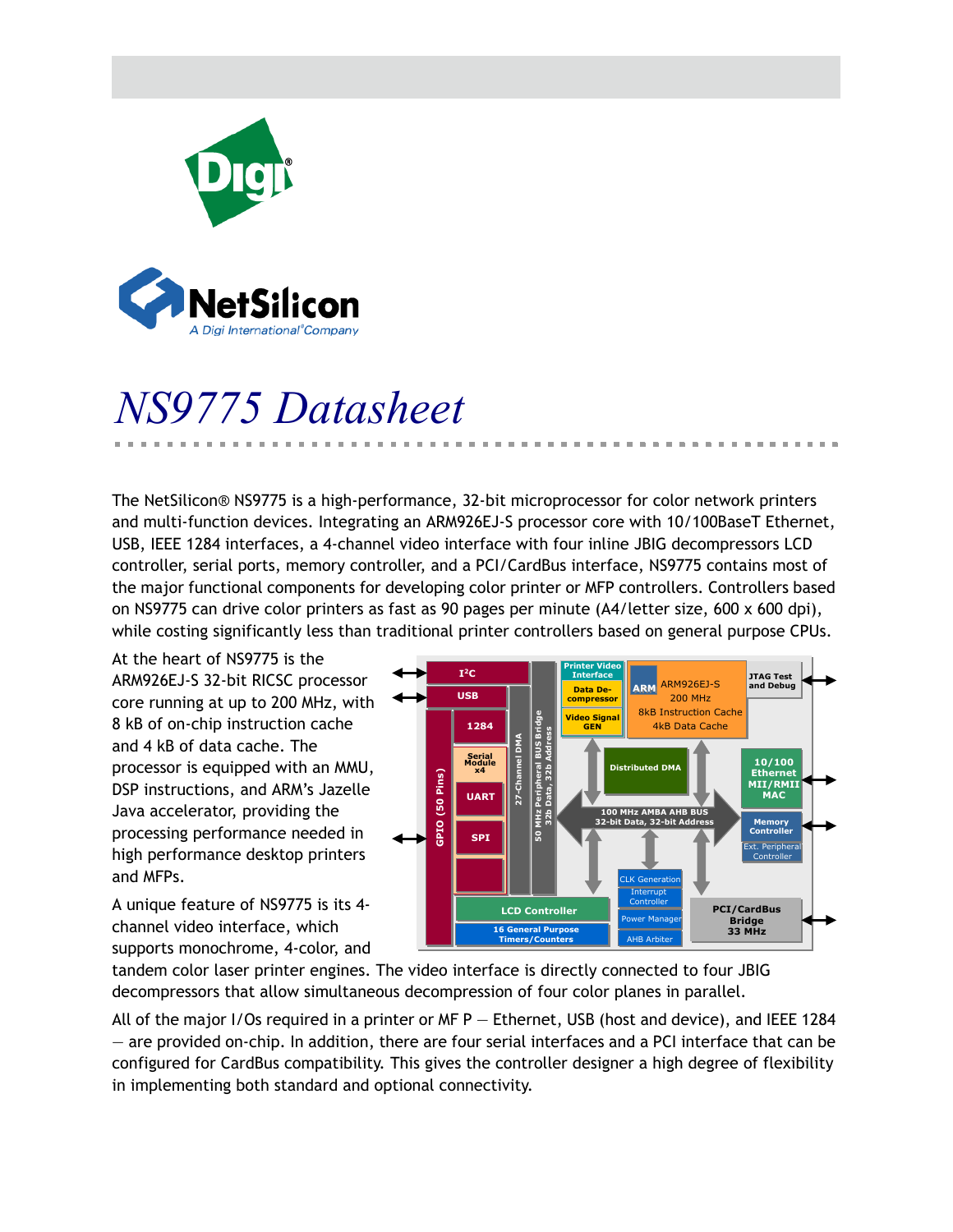Printer and MFP controllers require a high level of data movement on and off chip. The chip architecture with multiple bus masters/distributed DMA, along with programmable bus management, allows NS9775 to move large amounts of data on multiple paths simultaneously, with minimal CPU intervention. This provides for optimal system performance in all possible system configurations.

NET+ARM processors are the foundation of the NET+Works® family of integrated hardware and software solutions for device networking. These comprehensive platforms include drivers, operating systems, networking software, development tools, APIs, and complete development boards. In addition, NetSilicon develops, and optionally provides, printer- and MFP-specific firmware modules for network printing, scanning, and print management and control.

A complete NET+Works development package includes ThreadX™ picokernel RTOS, Green Hills™ MULTI® 2000 IDE or Microcross GNU X-Tools™, drivers, network protocols and services with APIs, NET+ARM-based development board, NetSilicon-supplied utilities, Integrated File System, JTAG In Circuit Emulator (ICE), and support for Boundary Scan Description Language (BSDL). Optional print servers and printer controller modules include:

- **Internet Printing Protocol 1.1**
- $\blacksquare$  IPR
- **B** Sockets Printing
- **Netware**
- Appletalk
- **NetSilicon JBIG print data stream parser**
- **Page manager and pipeline modules**
- Video drivers

Using NS9775 and associated NET+Works packages allows system designers to achieve dramatic time-to-market reductions with pre-integrated and tested NET+ARM hardware, NET+Works software, and tools.

The combination of a highly integrated System on Chip, pre-integrated operating system and software, and high performance printing features makes NS9775 the ideal processor for printers and MFPs.

**NetSilicon, Inc. (Corporate Headquarters) 411 Waverley Oaks Road, Suite 304 Waltham, MA 02452 U.S.A. Toll Free: 800 243-2333 Phone: 781 647-1234 Fax: 781 893-1338 Web: http://www.netsilicon.com/ Email: info@netsilicon.com**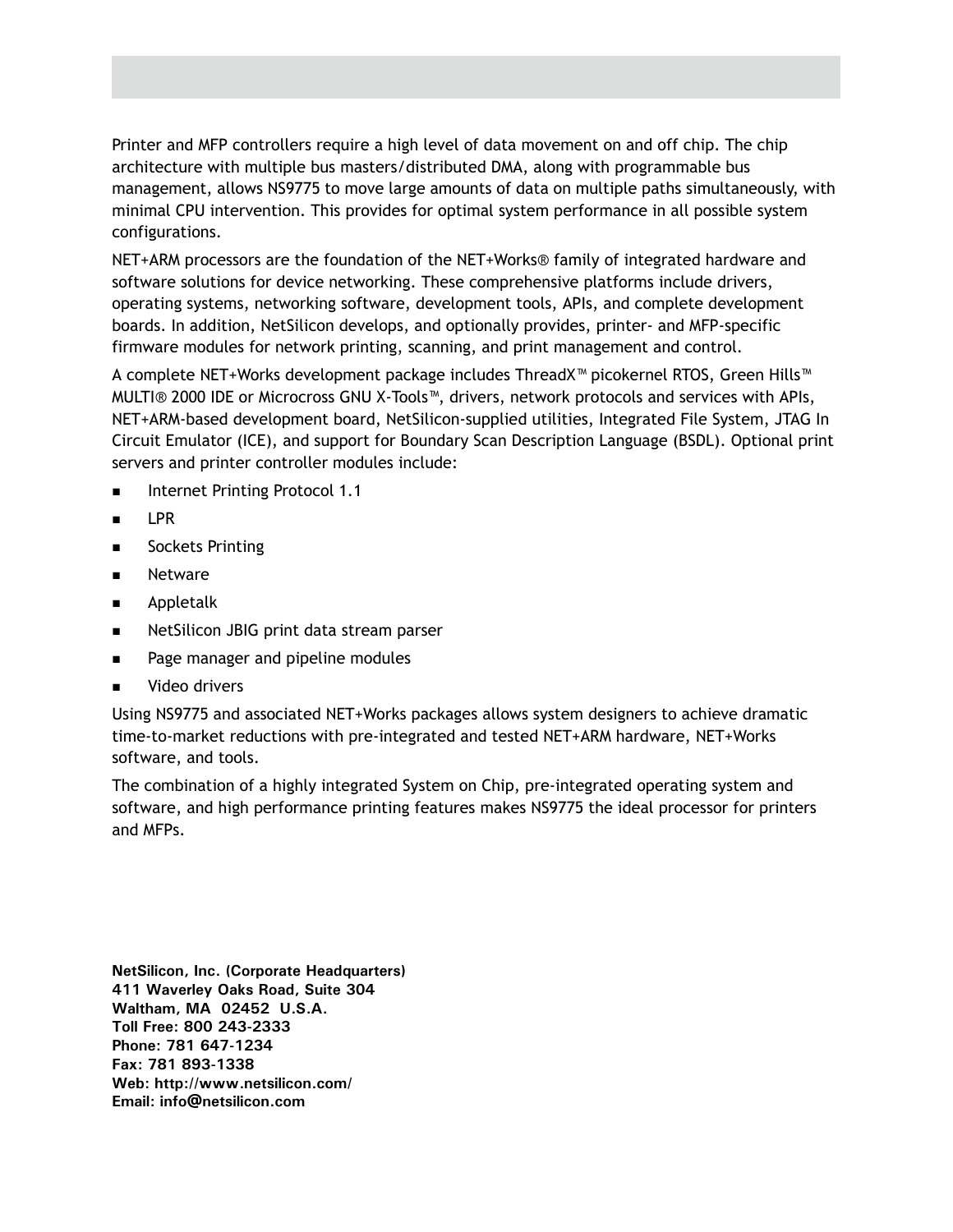## Contents  $\mathbf{r}$

 $\blacksquare$  $\mathbb{R}^d$ m. . . . . . . . . . . . . . . . . . . . .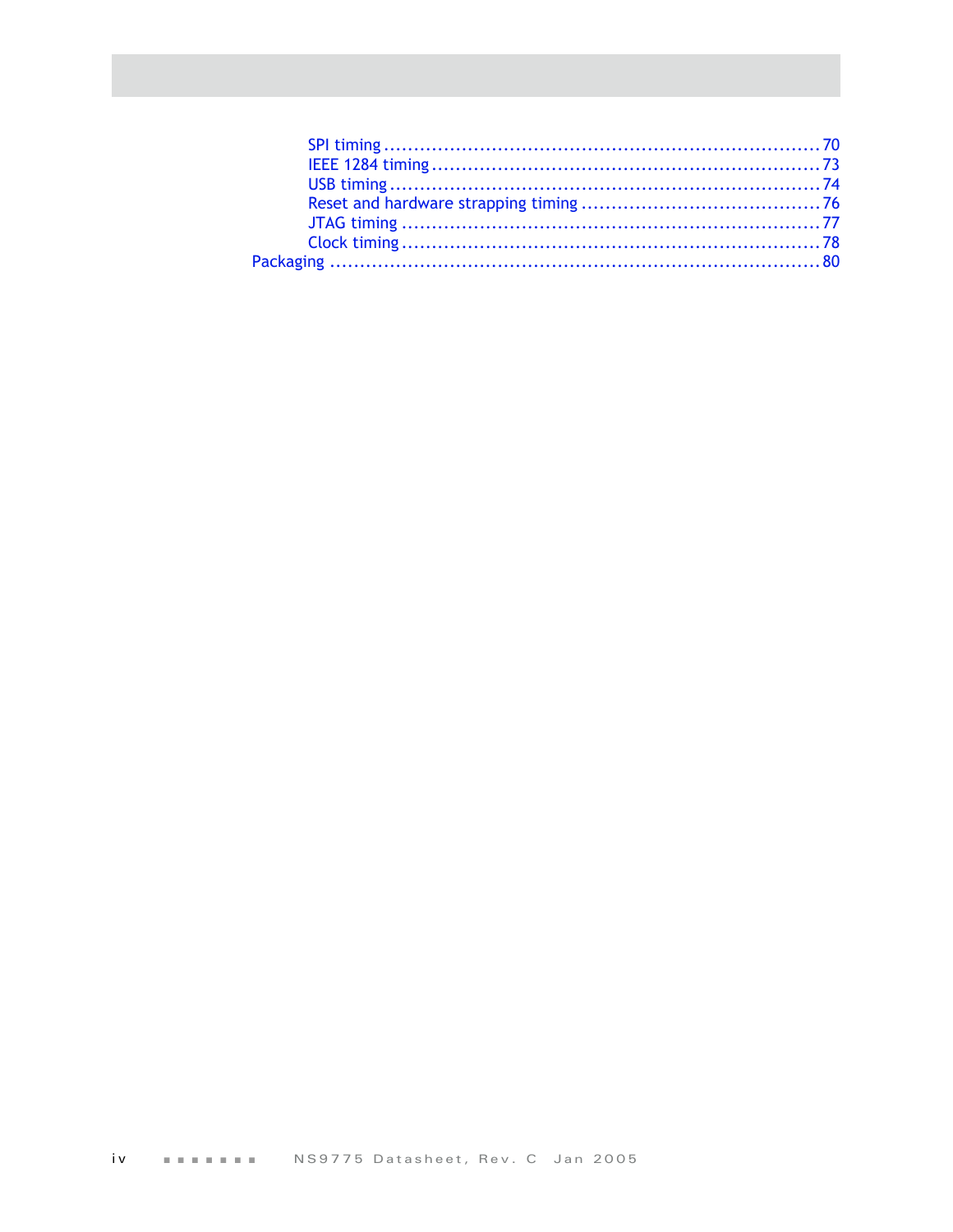## <span id="page-4-0"></span>**NS9775 Features**

## **32-bit ARM926EJ-S RISC processor**

- $\blacksquare$  200 MHz
- 5-stage pipeline with interlocking
- **Harvard architecture**
- 8 kB instruction cache and 4 kB data cache
- 32-bit ARM and 16-bit Thumb instruction sets. Can be mixed for performance/code density tradeoffs
- MMU to support virtual memory-based OSs such as Linux, WinCE/Pocket PC, VxWorks, others
- DSP instruction extensions, improved divide, single cycle MAC
- **ARM Jazelle, 1200CM (coffee marks) Java** accelerator
- EmbeddedICE-RT debug unit
- JTAG boundary scan, BSDL support

#### **Print engine controller**

- Four parallel JBIG decoders
	- Internal bypass for uncompressed data
	- Automatic and manual header processing modes
- Glueless interface to most print engines
	- 4 data ports for color tandem printers
	- Single port for 4-pass color printers
	- Single port for monochrome printers
- Up to 13" lines at 2400 dpi
- High print speed:
	- Tandem: 90 ppm
	- 4-pass color: 22 ppm
	- Monochrome: 90 ppm
	- These conditions yield the above performance:
	- Page size: 8.5" x 11 "
	- Resolution: 600 x 600 dpi

– Video clock: 100 MHz

- Horizontal correction factor: 0.7
- Vertical correction factor: 0.7
- Synchronous print mode with internal PLL
	- Clock rates up to 100 MHz
- **Asynchronous print mode with 1 or 4** external clocks:
- Clock rates up to 200 MHz
- Bus master on the system bus and a dedicated 4-channel DMA engine, one per color plane
- On-chip input and output FIFOs, one pair per color plane
- General communication through serial and GPIO ports

## **External system bus interface**

- 32-bit data, 32-bit internal address bus, 28-bit external address bus
- Glueless interface to SDRAM, SRAM, EEPROM, buffered DIMM, Flash
- 4 static and 4 dynamic memory chip selects
- 0–63 wait states per chip select
- Self-refresh during system sleep mode
- **Automatic dynamic bus sizing to 8 bits, 16** bits, 32 bits
- **Burst mode support with automatic data** width adjustment
- Two external DMA channels for external peripheral support

#### **System Boot**

- High-speed boot from 8-bit, 16-bit, or 32-bit ROM or Flash
- Hardware-supported low cost boot from serial EEPROM through SPI port (patent pending)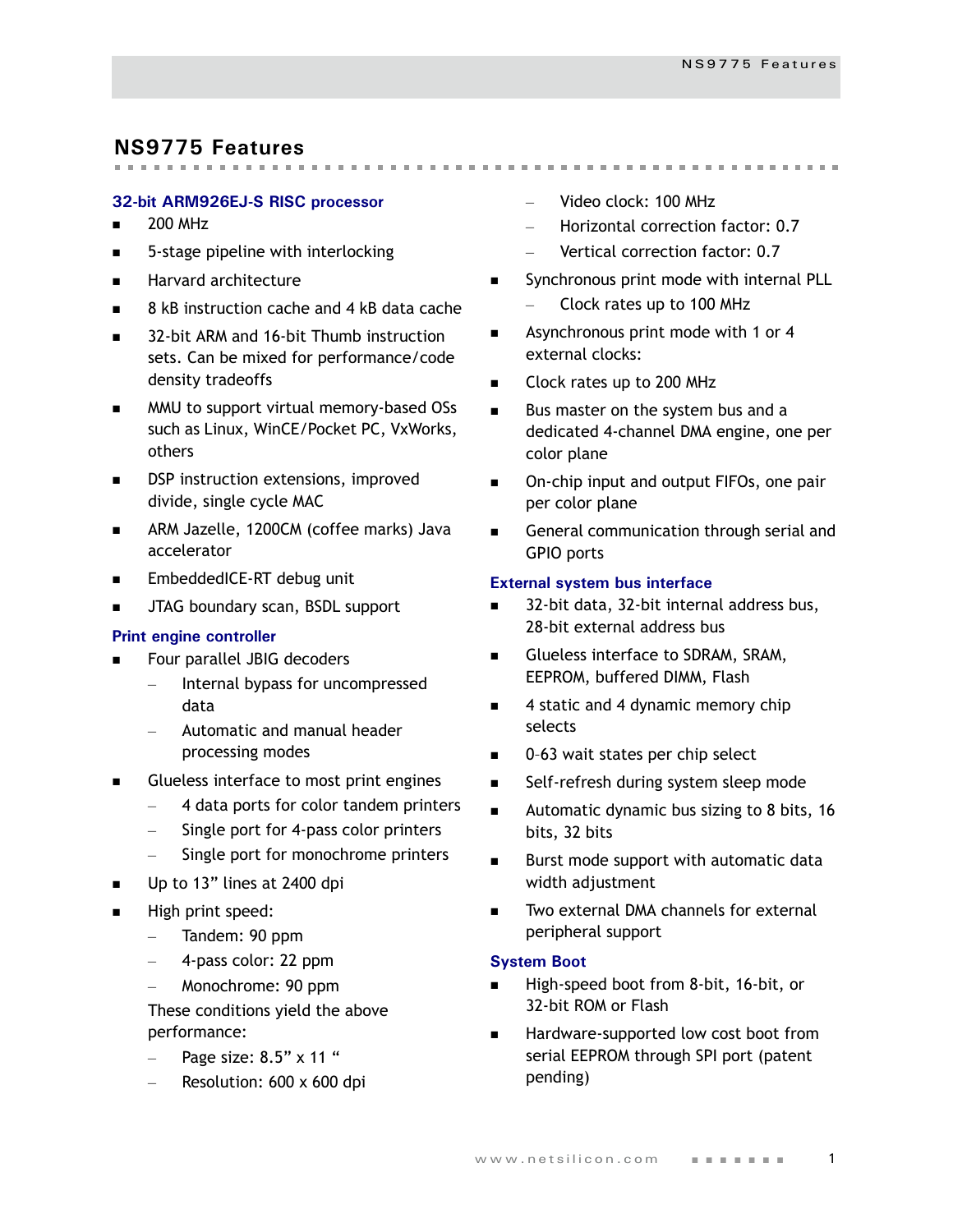#### **High performance 10/100 Ethernet MAC**

- 10/100 Mbps MII/RMII PHY interfaces
- **Full-duplex or half-duplex**
- **Station, broadcast, or multicast address** filtering
- 2 kB RX FIFO
- 256 byte TX FIFO with on-chip buffer descriptor ring
	- Eliminates underruns and decreases bus traffic
- Separate TX and RX DMA channels
- **Intelligent receive-side buffer size** selection
- Full statistics gathering support
- **External CAM filtering support**

#### **PCI/CardBus port**

- PCI v2.2, 32-bit bus, up to 33 MHz bus speed
- Programmable to:
	- PCI device mode
	- PCI host mode:
		- Supports up to 3 external PCI devices
		- Embedded PCI arbiter or external arbiter
- CardBus host mode

#### **Flexible LCD controller**

- Supports most commercially available displays:
	- $-$  Active Matrix color TFT displays  $-$  Up to 24bpp direct 8:8:8 RGB; 16M colors
	- Single and dual panel color STN displays  $-$  Up to 16bpp 4:4:4 RGB; 3375 colors
	- Single and dual-panel monochrome STN displays  $-1$ , 2, 4bpp palettized gray scale
- Formats image data and generates timing control signals
- **Internal programmable palette LUT and** grayscaler support different color techniques
- Programmable panel-clock frequency

## **USB ports**

- USB v.2.0 full speed (12 Mbps) and low speed (1.5 Mbps)
- Configurable to device or OHCI host
	- USB host is bus master
	- USB device supports one bidirectional control endpoint and 11 unidirectional endpoints
- All endpoints supported by a dedicated DMA channel; 13 channels total
- 20 byte RX FIFO and 20 byte TX FIFO

#### **Serial ports**

- 4 serial modules, each independently configurable to UART mode, SPI master mode, or SPI slave mode
- Bit rates from 75 bps to 921.6 kbps: asynchronous x16 mode
- Bit rates from 1.2 kbps to 6.25 Mbps: synchronous mode
- UART provides:
	- High-performance hardware and software flow control
	- Odd, even, or no parity
	- $-$  5, 6, 7, or 8 bits
	- 1 or 2 stop bits
	- Receive-side character and buffer gap timers
- Internal or external clock support, digital PLL for RX clock extraction
- 4 receive-side data match detectors
- 2 dedicated DMA channels per module, 8 channels total
- 32 byte TX FIFO and 32 byte RX FIFO per module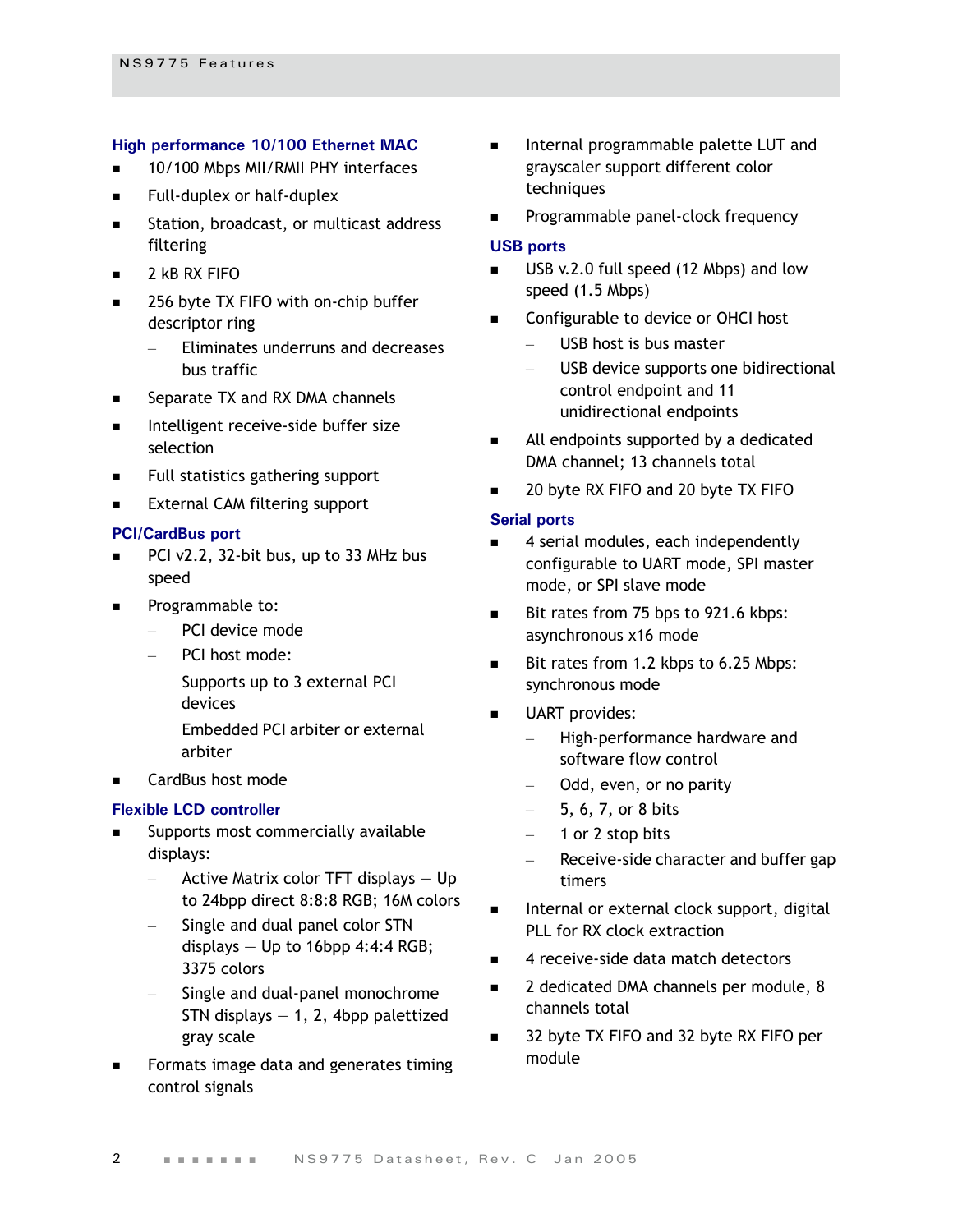## **I 2C port**

- $I^2C$  v.1.0, configurable to master or slave mode
- Bit rates: fast (400 kHz) or normal (100 kHz) with clock stretching
- 7-bit and 10-bit address modes
- Supports <sup>2</sup>C bus arbitration

## **1284 parallel peripheral port**

- All standard modes: ECP, byte, nibble, compatibility (also known as SPP or "Centronix")
- RLE (run length encoding) decoding of compressed data in ECP mode
- Operating clock from 100 kHz to 2 MHz

## **High performance multiple-master/distributed DMA system**

- Intelligent bus bandwidth allocation (patent pending)
- System bus and peripheral bus

## **System bus:**

 Every system bus peripheral is a bus master with a dedicated DMA engine

## **Peripheral bus:**

- One 13-channel DMA engine supports USB device
	- 2 DMA channels support control endpoint
	- 11 DMA channels support 11 endpoints
- One 12-channel DMA engine supports:
	- 4 serial modules (8 DMA channels)
	- 1284 parallel port (4 DMA channels)

## **External peripheral:**

- One 2-channel DMA engine supports external peripheral connected to memory bus
- Each DMA channel supports memory-tomemory transfers

## **Power management (patent pending)**

- Power save during normal operation
	- Disables unused modules
- Power save during sleep mode
	- Sets memory controller to refresh
	- Disables all modules except selected wakeup modules
	- Wakeup on valid packets or characters

## **Vector interrupt controller**

- Decreased bus traffic and rapid interrupt service
- Hardware interrupt prioritization

## **General purpose timers/counters**

- 16 independent 16-bit or 32-bit programmable timers or counters
	- Each with an I/O pin
- Mode selectable into:
	- Internal timer mode
	- External gated timer mode
	- External event counter
- Can be concatenated
- Resolution to measure minute-range events
- Source clock selectable: internal clock or external pulse event
- Each can be individually enabled/disabled

#### **System timers**

- **Natchdog timer**
- System bus monitor timer
- System bus arbiter timer
- Peripheral bus monitor timer

#### **General purpose I/O**

- 50 programmable GPIO pins (muxed with other functions)
- Software-readable powerup status registers for every pin for customerdefined bootstrapping

## **External interrupts**

- 4 external programmable interrupts
	- Rising or falling edge-sensitive
	- Low level- or high level-sensitive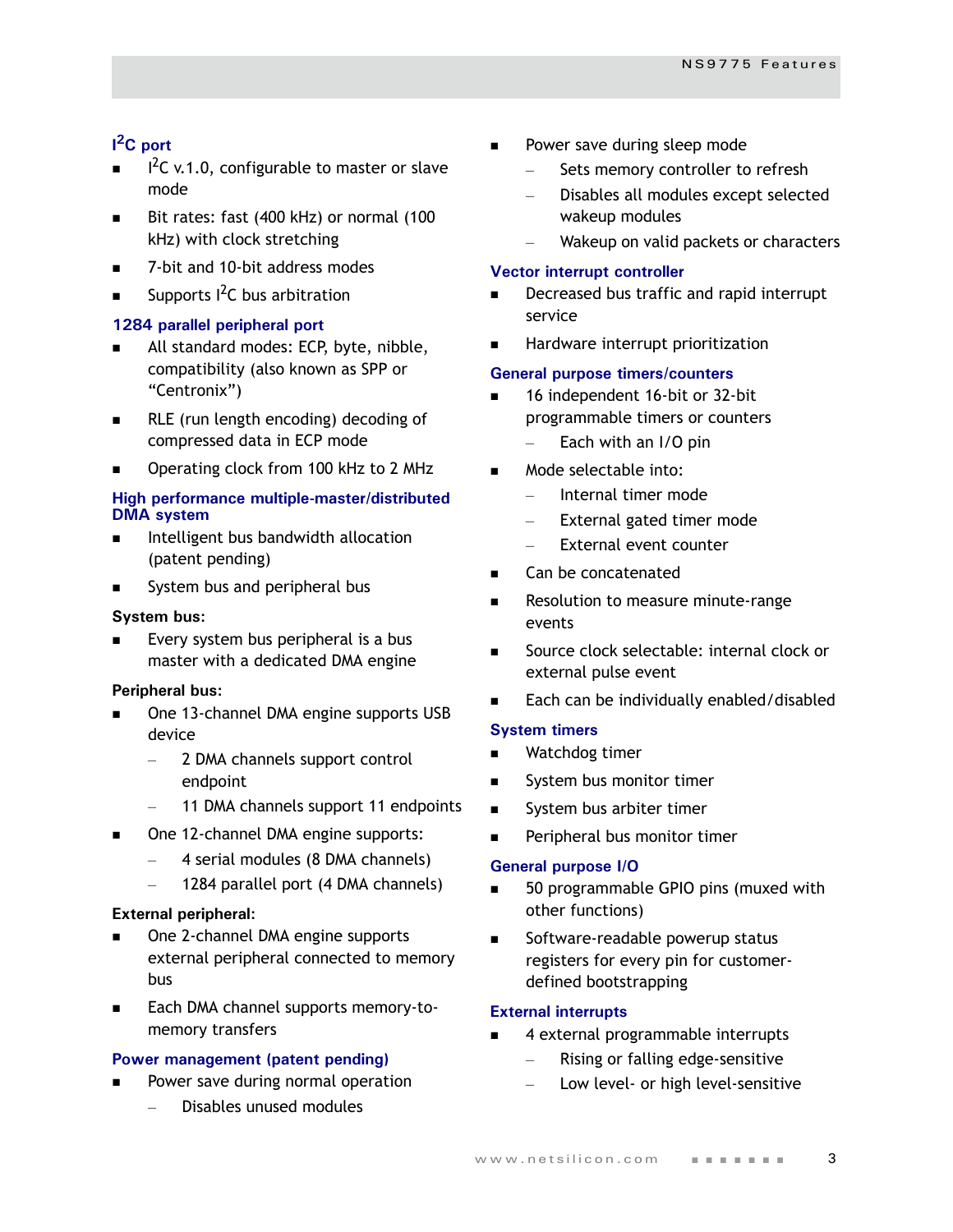## **Clock generator**

- **DECOM** COSt external crystal
- **Damage 19 Direct** ocked loop (PLL)
- Software programmable PLL parameters
- **•** Optional external oscillator
- **Separate PLL for USB**

## **Operating grades/Ambient temperatures**

 $\blacksquare$  200 MHz: 0 - 70 $^{\circ}$  C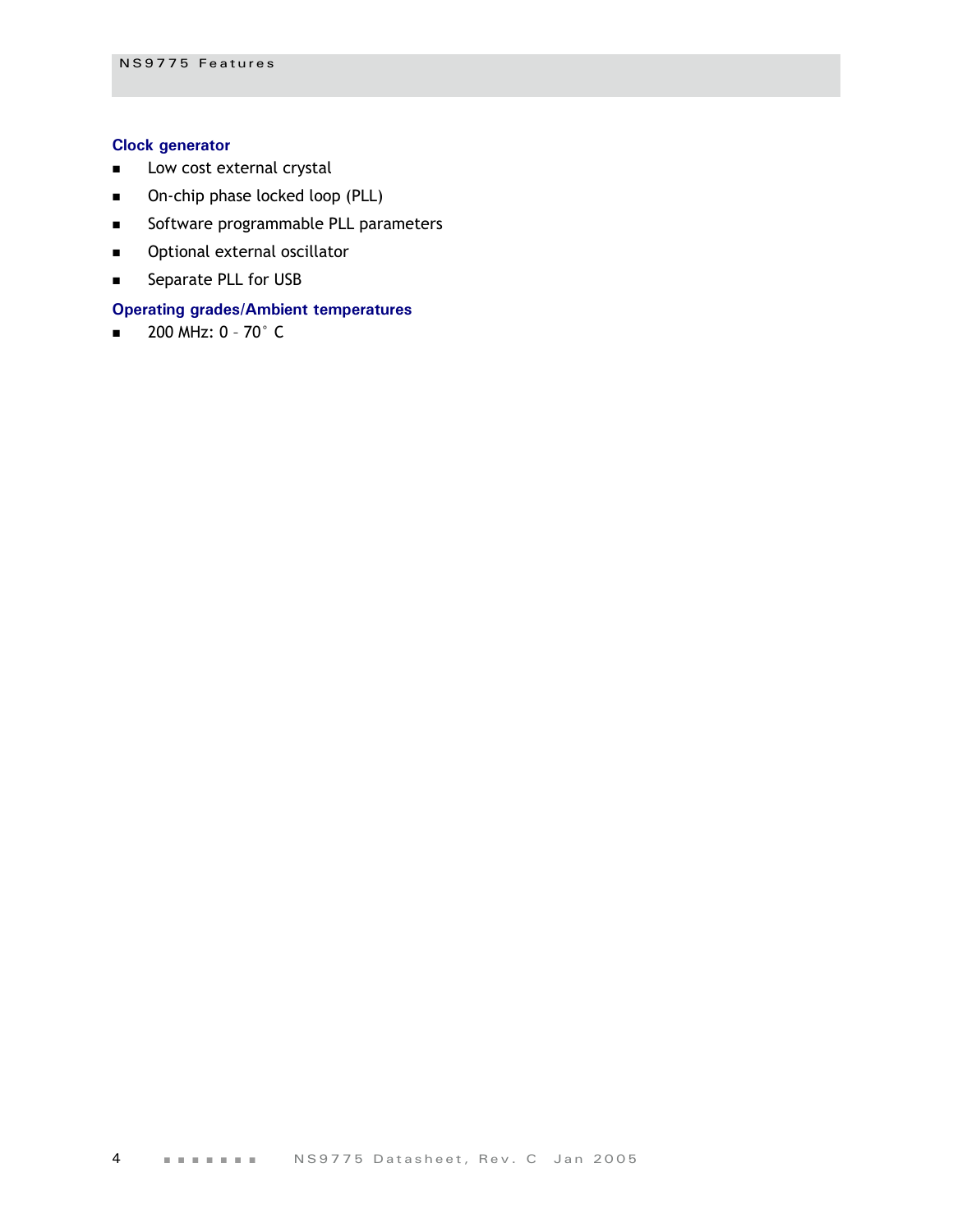## <span id="page-8-0"></span>**System-level interfaces**

Figure 1 shows the NS9775 system-level hardware interfaces, which are detailed after the figure.



## *Figure 1: System-level hardware interfaces*

## *NS9775 interfaces*

- Printer video interface to print engine
- Ethernet MII/RMII interface to an external PHY
- System Memory interface
	- Glueless connection to SDRAM
	- Glueless connection to buffered PC100 DIMM
	- Glueless connection to SRAM
	- Glueless connection to Flash memory or ROM
- **PCI muxed with CardBus interface**
- USB host or device interface
- **i** 2C interface
- 50 GPIO pins muxed with:
	- Four 8-pin-each serial ports, each programmable to UART or SPI
	- 1284 port
	- Up to 24-bit TFT or STN color and monochrome LCD controller
- Two external DMA channels
- Four external interrupt pins programmed to rising or falling edge, or to high or low level
- Sixteen 16-bit or 32-bit programmable timers or counters
- Two control signals to support USB host
- JTAG development interface
- Clock interfaces for crystal or external oscillator
	- System clock
	- USB clock
	- Printer video clock (used only in asynchronous mode)
- **Printer video clock interface for optional** print engine clock (used only in synchronous print mode)
- Clock interface for optional LCD external oscillator
- Power and ground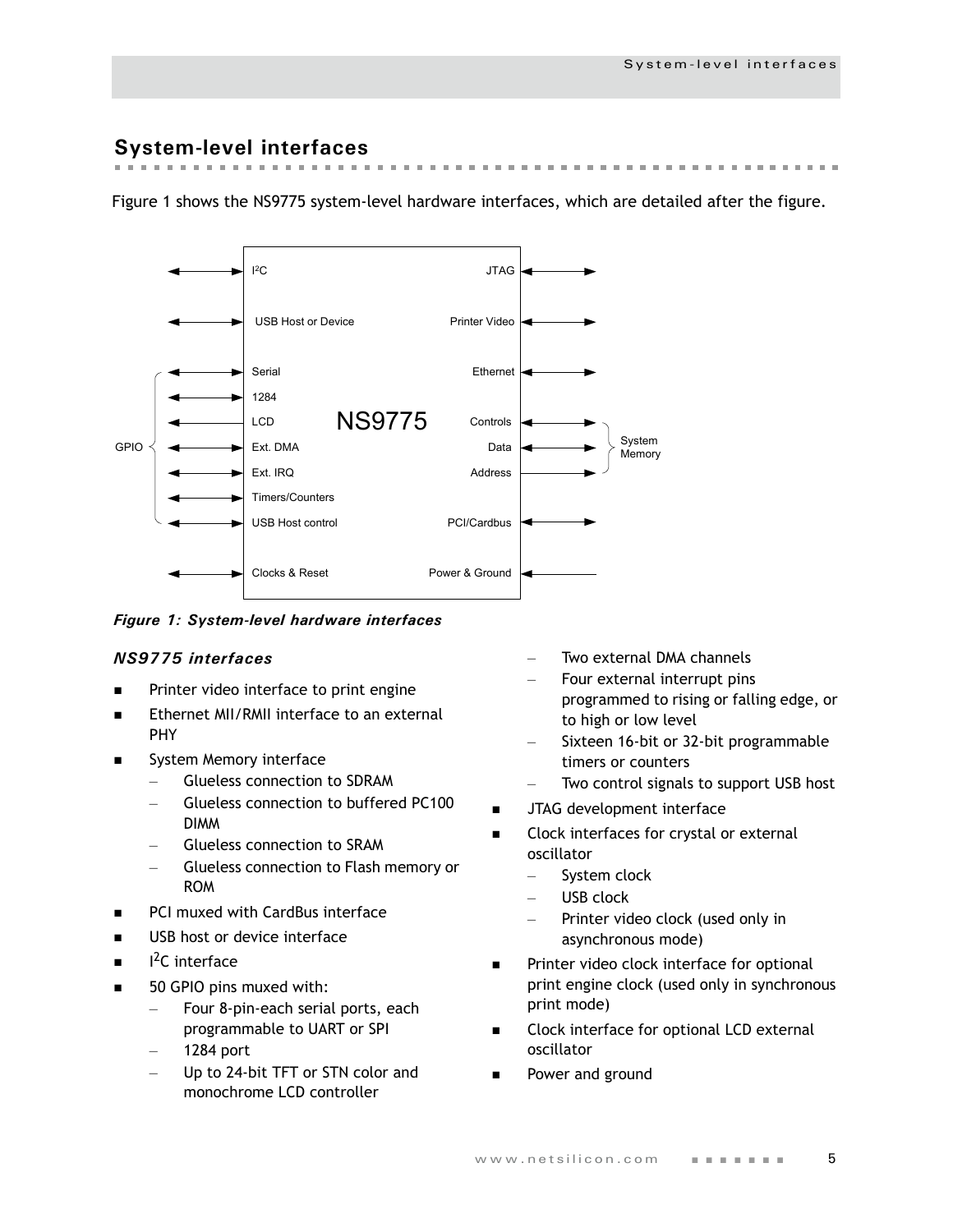## <span id="page-9-0"></span>**System configuration**

The PLL and other system settings can be configured at powerup before the CPU boots. External pins configure the necessary control register bits at powerup. External pulldown resistors can be used to configure the PLL and system configuration registers depending on the application. The recommended value is 2.2k ohm to 2.4k ohm.

**A REPORT OF A REPORT OF A REPORT OF A REPORT** 

 $\mathbf{m}$  .  $\mathbf{m}$  .  $\sim$  the first term in the first

the contract of the contract of the con-

[Table 1](#page-9-1) indicates how each bit is used to configure the powerup settings, where 1 indicates the internal pullup resistor and 0 indicates an external pulldown resistor. [Table 2](#page-10-0) shows PLL ND[4:0] multiplier values.

| Pin name     | <b>Configuration bits</b>                                                                            |
|--------------|------------------------------------------------------------------------------------------------------|
| rtck         | PCI arbiter configuration                                                                            |
|              | <b>External PCI arbiter</b><br>0                                                                     |
|              | Internal PCI arbiter<br>1                                                                            |
| print_out    | Chip select 1 byte lane enable n/write enable n configuration                                        |
|              | write_enable_n for byte-wide devices (default)<br>0<br>1<br>byte lane enable n (2.4K pulldown added) |
|              |                                                                                                      |
| bp_stat[3:2] | Chip select 1 data width<br>16 bits<br>00                                                            |
|              | 01<br>8 bits                                                                                         |
|              | 11<br>32 bits                                                                                        |
| bp stat[1]   | Memory clock/control delay mode                                                                      |
|              | Note: An external pulldown resistor must be used to select command delayed                           |
|              | mode. Clock delayed mode is reserved for future use.                                                 |
|              | Command delayed mode<br>0<br>Commands are launched on a 90-degree phase-shifted AHB clock, and       |
|              | AHB clock is routed to the external dynamic memory.                                                  |
|              | Clock delayed mode<br>1                                                                              |
|              | Reserved for future use.                                                                             |
| bp_stat[0]   | CardBus mode                                                                                         |
|              | CardBus mode<br>0                                                                                    |
|              | PCI mode<br>1                                                                                        |
| gpio[49]     | Chip select polarity                                                                                 |
|              | Active high<br>0<br>Active low<br>1                                                                  |
|              |                                                                                                      |
| gpio[44]     | Endian mode                                                                                          |
|              | <b>Big Endian</b><br>0<br>Little Endian<br>1                                                         |
|              |                                                                                                      |
| reset done   | Bootup mode<br>Boot from SDRAM using serial SPI EEPROM<br>Ő                                          |
|              | Boot from flash/ROM<br>1                                                                             |
|              |                                                                                                      |

<span id="page-9-1"></span>*Table 1: Configuration pins— Bootstrap initialization*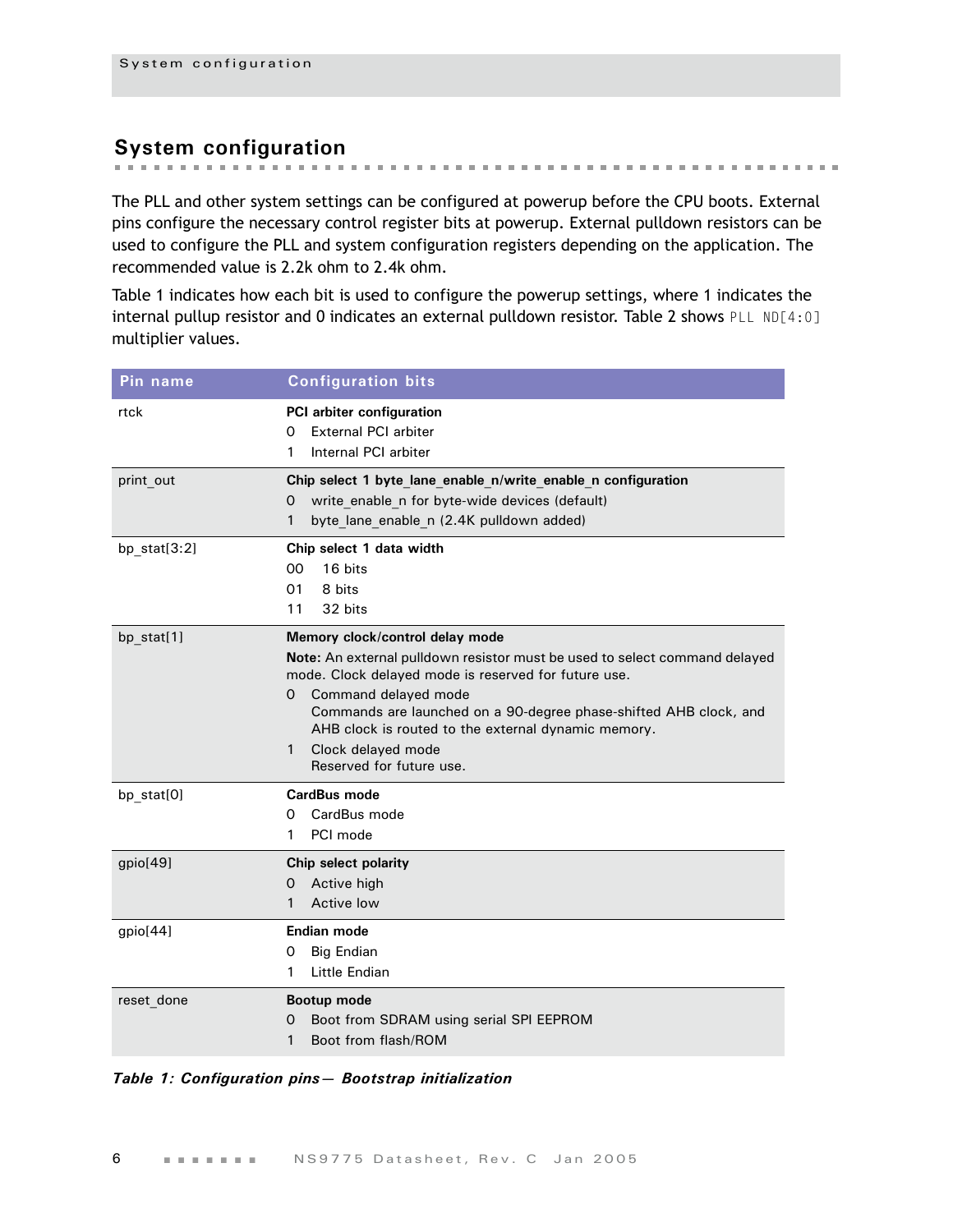| Pin name                                                          | <b>Configuration bits</b>                                              |  |  |  |  |  |  |
|-------------------------------------------------------------------|------------------------------------------------------------------------|--|--|--|--|--|--|
| gpio[19]                                                          | PLL BP (PLL bypass)<br>PLL bypassed<br>0<br>PLL not bypassed<br>1      |  |  |  |  |  |  |
| $gpio[17]$ , $gpio[12]$ ,<br>$gpio[10]$ , gpio $[8]$ ,<br>gpio[4] | PLL $ND[4:0]$ (PLL multiplier, $ND + 1$ )<br>See Table 2: PLL ND[4:0]. |  |  |  |  |  |  |
| $gpio[2]$ , $gpio[0]$                                             | PLL FS[1:0] (PLL frequency select)                                     |  |  |  |  |  |  |
|                                                                   | <b>FS</b><br>Divide by                                                 |  |  |  |  |  |  |
|                                                                   | 1<br>00                                                                |  |  |  |  |  |  |
|                                                                   | 2<br>01                                                                |  |  |  |  |  |  |
|                                                                   | 10<br>4                                                                |  |  |  |  |  |  |
|                                                                   | 8<br>11                                                                |  |  |  |  |  |  |

*Table 1: Configuration pins— Bootstrap initialization*

| <b>Register configuration:</b><br>gpio 17, 12, 10, 8, 4 | <b>Multiplier</b> |
|---------------------------------------------------------|-------------------|
| 11010                                                   | 32                |
| 00100                                                   | 31                |
| 11000                                                   | 30                |
| 11001                                                   | 29                |
| 11110                                                   | 28                |
| 11111                                                   | 27                |
| 11100                                                   | 26                |
| 11101                                                   | 25                |
| 10010                                                   | 24                |
| 10011                                                   | 23                |
| 10000                                                   | 22                |
| 10001                                                   | 21                |
| 10110                                                   | 20                |
| 10111                                                   | 19                |
| 10100                                                   | 18                |
| 10101                                                   | 17                |
| 01010                                                   | 16                |
| 01011                                                   | 15                |

<span id="page-10-0"></span>*Table 2: PLL ND[4:0]*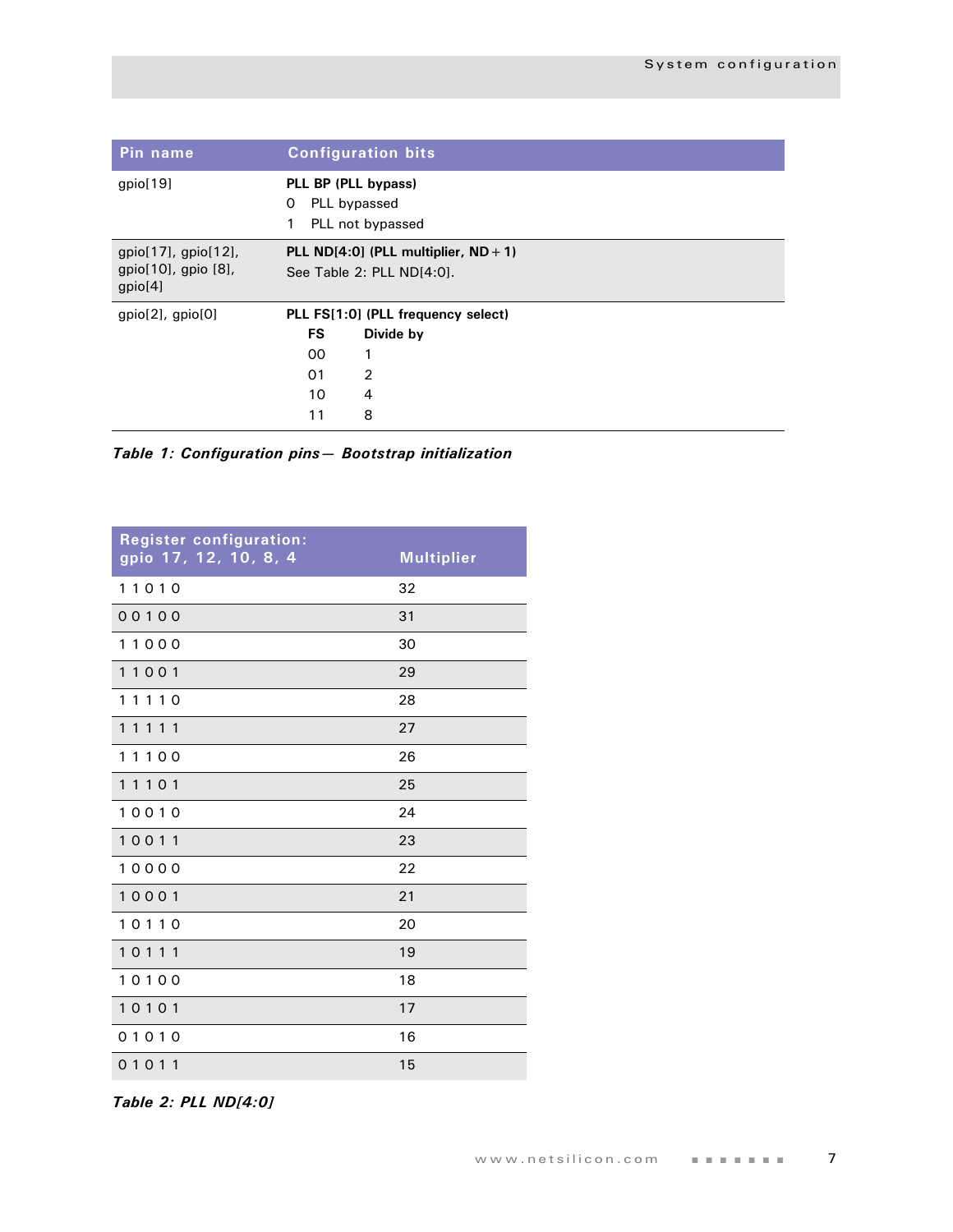| <b>Register configuration:</b><br>gpio 17, 12, 10, 8, 4 | <b>Multiplier</b> |
|---------------------------------------------------------|-------------------|
| 01000                                                   | 14                |
| 01001                                                   | 13                |
| 01110                                                   | 12                |
| 01111                                                   | 11                |
| 01100                                                   | 10                |
| 01101                                                   | 9                 |
| 00010                                                   | 8                 |
| 00011                                                   | $\overline{7}$    |
| 00000                                                   | 6                 |
| 00001                                                   | 5                 |
| 00110                                                   | 4                 |
| 00111                                                   | 3                 |
| 00100                                                   | $\overline{2}$    |
| 00101                                                   | $\mathbf{1}$      |

## *Table 2: PLL ND[4:0]*

There are 32 additional GPIO pins that are used to create a general purpose, user-defined ID register. These are external signals that are registered at powerup.

| gpio[41] | gpio[40] | gpio[39] | gpio[38] |
|----------|----------|----------|----------|
| gpio[37] | gpio[36] | gpio[35] | gpio[34] |
| qpio[33] | gpio[32] | gpio[31] | gpio[30] |
| gpio[29] | gpio[28] | gpio[27] | gpio[26] |
| qpi[25]  | gpio[23] | gpio[22] | gpio[21] |
| qpi[18]  | gpio[16] | gpio[15] | gpio[14] |
| gpio[13] | qpi[11]  | qpio[9]  | gpio[7]  |
| gpio[6]  | qpi[5]   | qpio[3]  | gpio[1]  |

Read these signals for general purpose status information.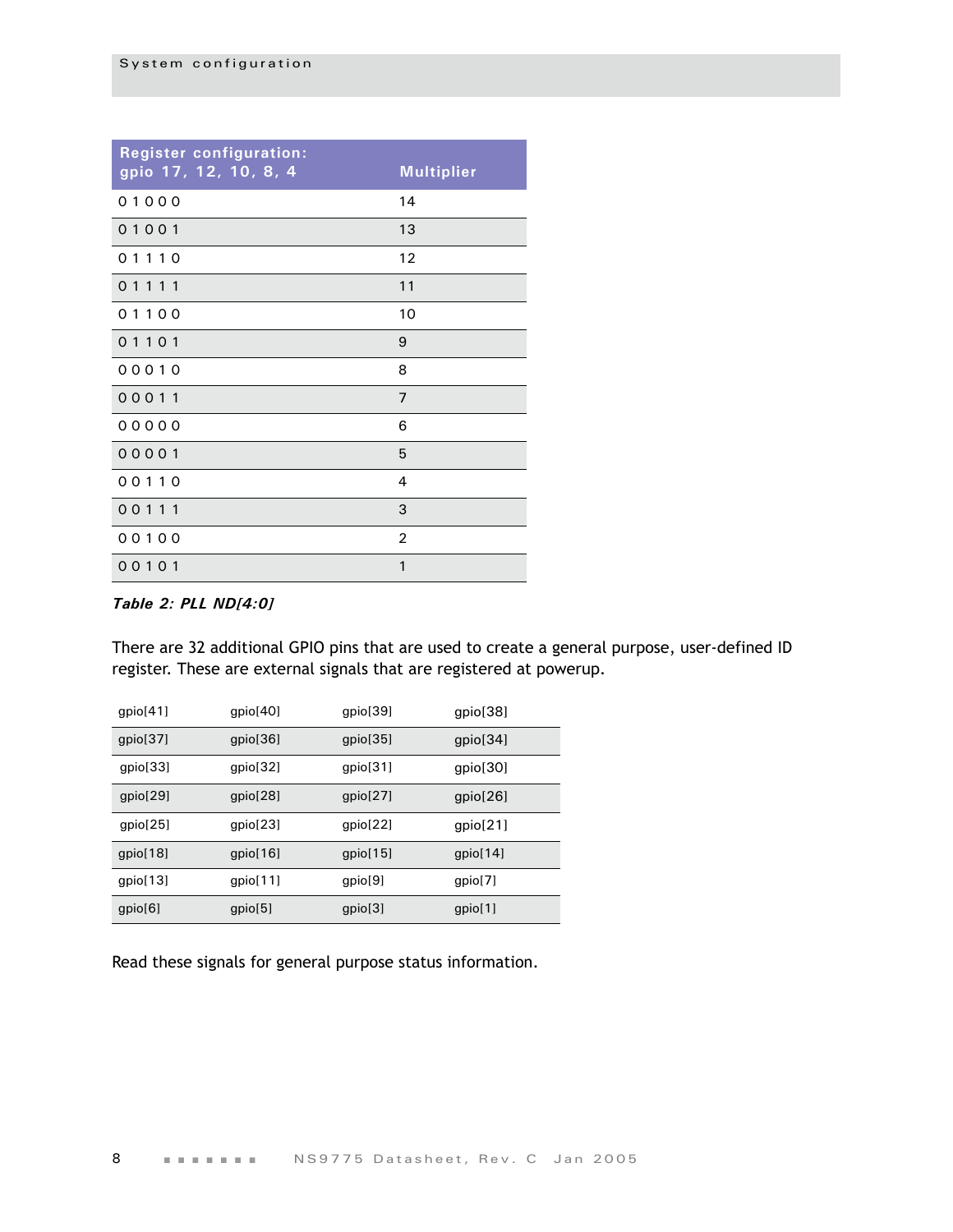## <span id="page-12-0"></span>**System boot**

**CONTRACTOR** CONTRACTOR  $\sim$  $\sim$  $\sim$  $\mathbb{R}^n$ **The first participants of the control of the control of the control of the control of the control of the control of the control of the control of the control of the control of the control of the control of the control of** 

There are two ways to boot the NS9775 system (see Figure 2):

- From a fast Flash over the system memory bus
- From an inexpensive, but slower, serial EEPROM through SPI port B

Both boot methods are glueless. The bootstrap pin, RESET\_DONEn, is used to indicate where to boot on a system powerup. Flash boot can be done from 8-bit, 16-bit, or 32-bit ROM or Flash.

Serial EEPROM boot is supported by NS9775 hardware. A configuration header in the EEPROM specifies total number of words to be fetched from EEPROM, as well as a system memory configuration and a memory controller configuration. The boot engine configures the memory controller and system memory, fetches data from low-cost serial EEPROM, and writes the data to external system memory, holding the CPU in reset.



*Figure 2: Two methods of booting NS9775 system*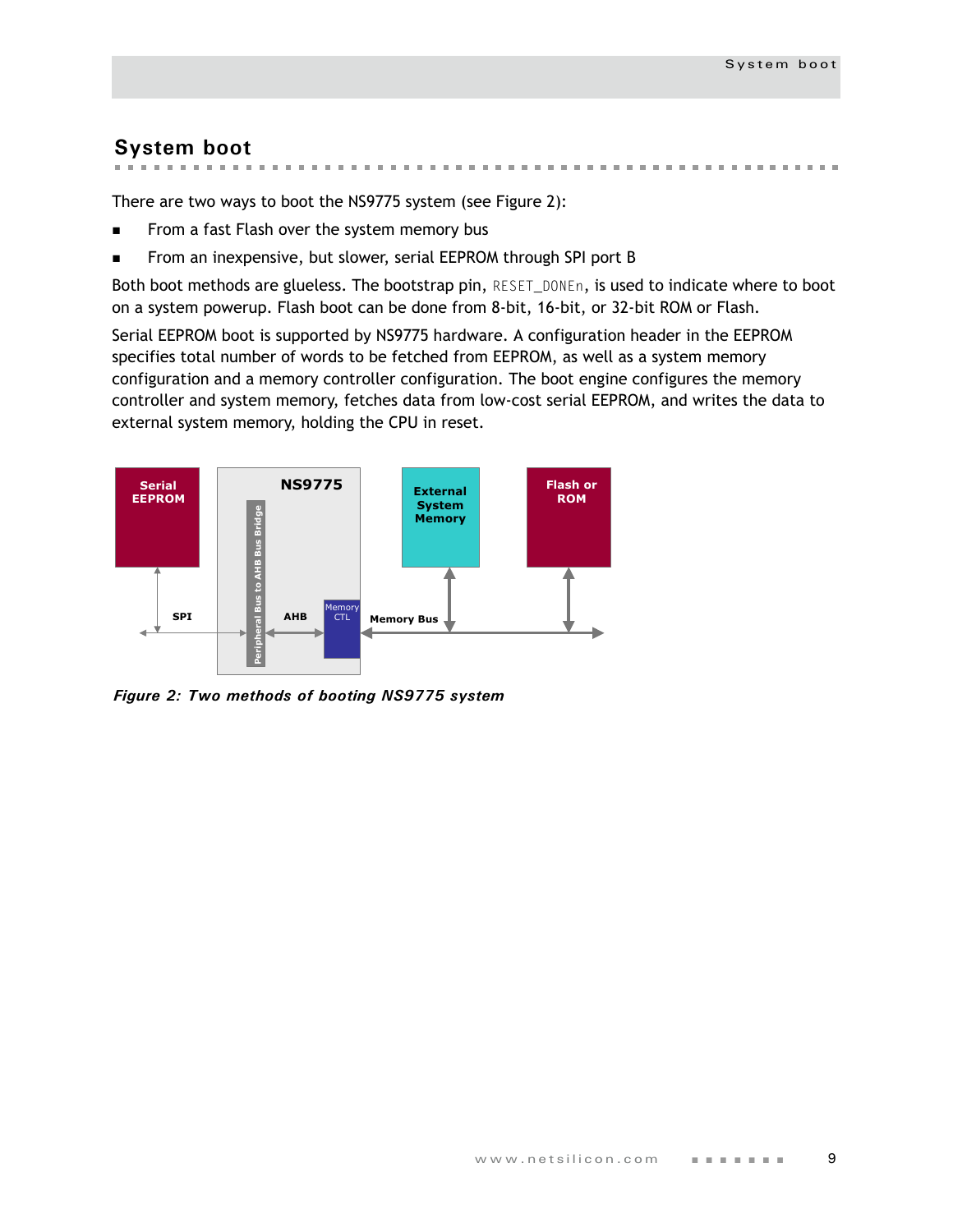## <span id="page-13-0"></span>**Reset**

. . . . . . . . . . . . . .

Master reset using an external reset pin resets NS9775. Only the AHB bus error status registers retain their values; software read resets these error status registers. The input reset pin can be driven by a system reset circuit or a simple power-on reset circuit.

## *RESET\_DONE as an input*

Used at bootup only:

- When set to 0, the system boots from SDRAM through the serial SPI EEPROM.
- When set to 1, the system boots from Flash/ROM. This is the default.

## *RESET\_DONE as an output*

Sets to 1, per Step 6 in the boot sequence:

If the system is booting from serial EEPROM through the SPI port, the boot program must be loaded into the SDRAM before the CPU is released from reset. The memory controller is powered up with dy\_cs\_n[0] enabled with a default set of SDRAM configurations. The default address range for dy\_cs\_n[0] is from 0x0000 0000. The other chip selects are disabled.

#### **Boot sequence**

- **1** When the system reset turns to inactive, the reset signal to the CPU is still held active.
- **2** An I/O module on the peripheral bus (BBus) reads from a serial ROM device that contains the memory controller settings and the boot program.
- **3** The BBus-to-AHB bridge requests and gets the system bus.
- **4** The memory controller settings are read from the serial EEPROM and used to initialize the memory controller.
- **5** The BBus-to-AHB bridge loads the boot program into the SDRAM, starting at address 0.
- **6** The reset signal going to the CPU is released once the boot program is loaded. RESET\_DONE is now set to 1.
- **7** The CPU begins to execute code from address 0x0000 0000.

Figure 3 shows a sample reset circuit.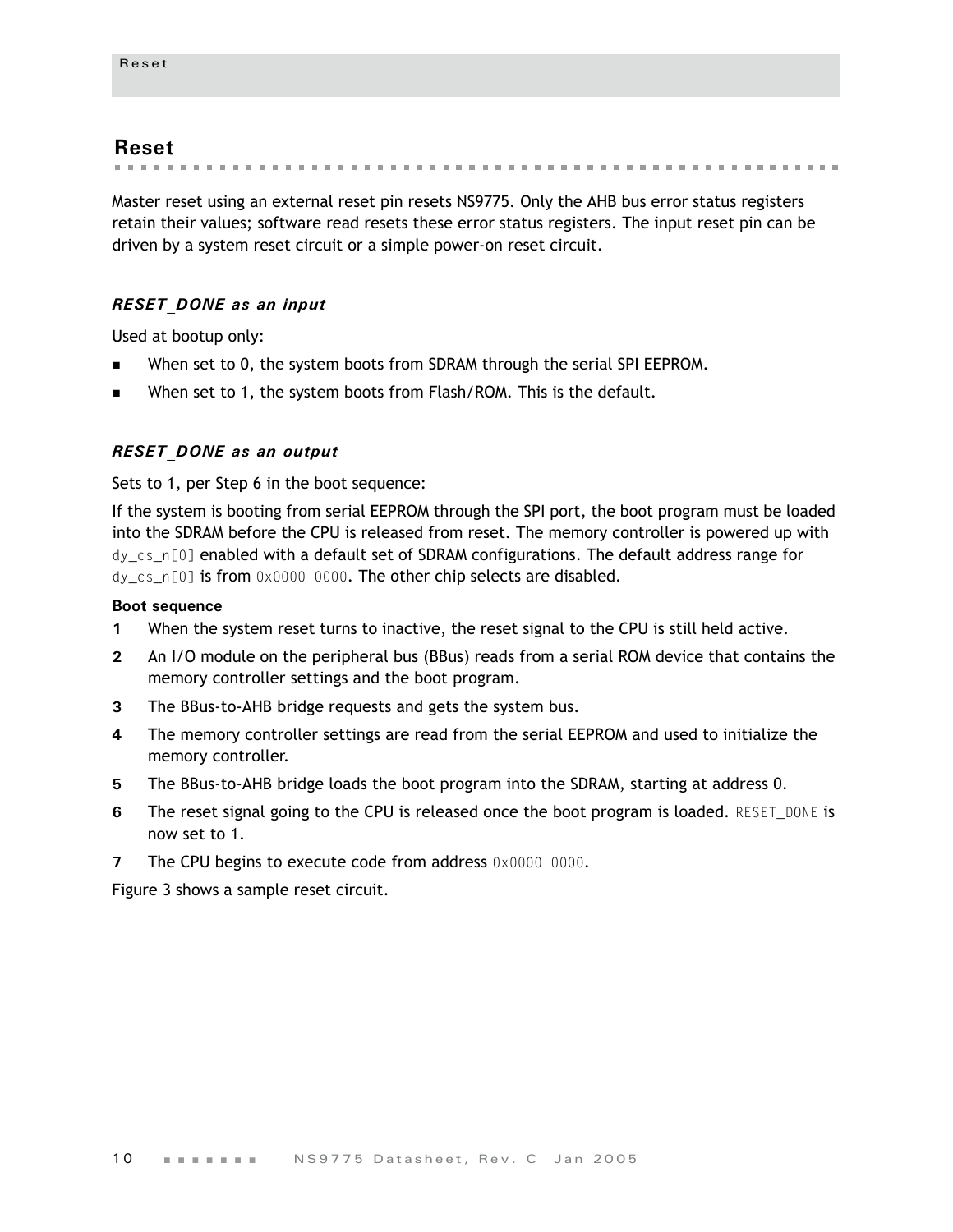

*Figure 3: Sample reset circuit*

You can use one of four software resets to reset the NS9775. Select the reset by setting the appropriate bit in the appropriate register:

- **Natchdog timer can issue reset upon Watchdog timer expiration.**
- AHB bus arbiter can issue reset upon AHB bus arbiter timer expiration.
- AHB bus monitor can issue reset upon AHB bus monitor timer expiration.
- Software reset can reset individual internal modules or all modules (except memory and CPU).

Hardware reset duration is 4ms for PLL to stabilize. Software reset duration depends on speed grade, as shown in [Table 3](#page-14-0).

| Speed grade | CPU clock cycles | <b>Duration</b> |
|-------------|------------------|-----------------|
| 200 MHz     | 128              | 640 ns          |

<span id="page-14-0"></span>

The minimum reset pulse width is 10 crystal clocks.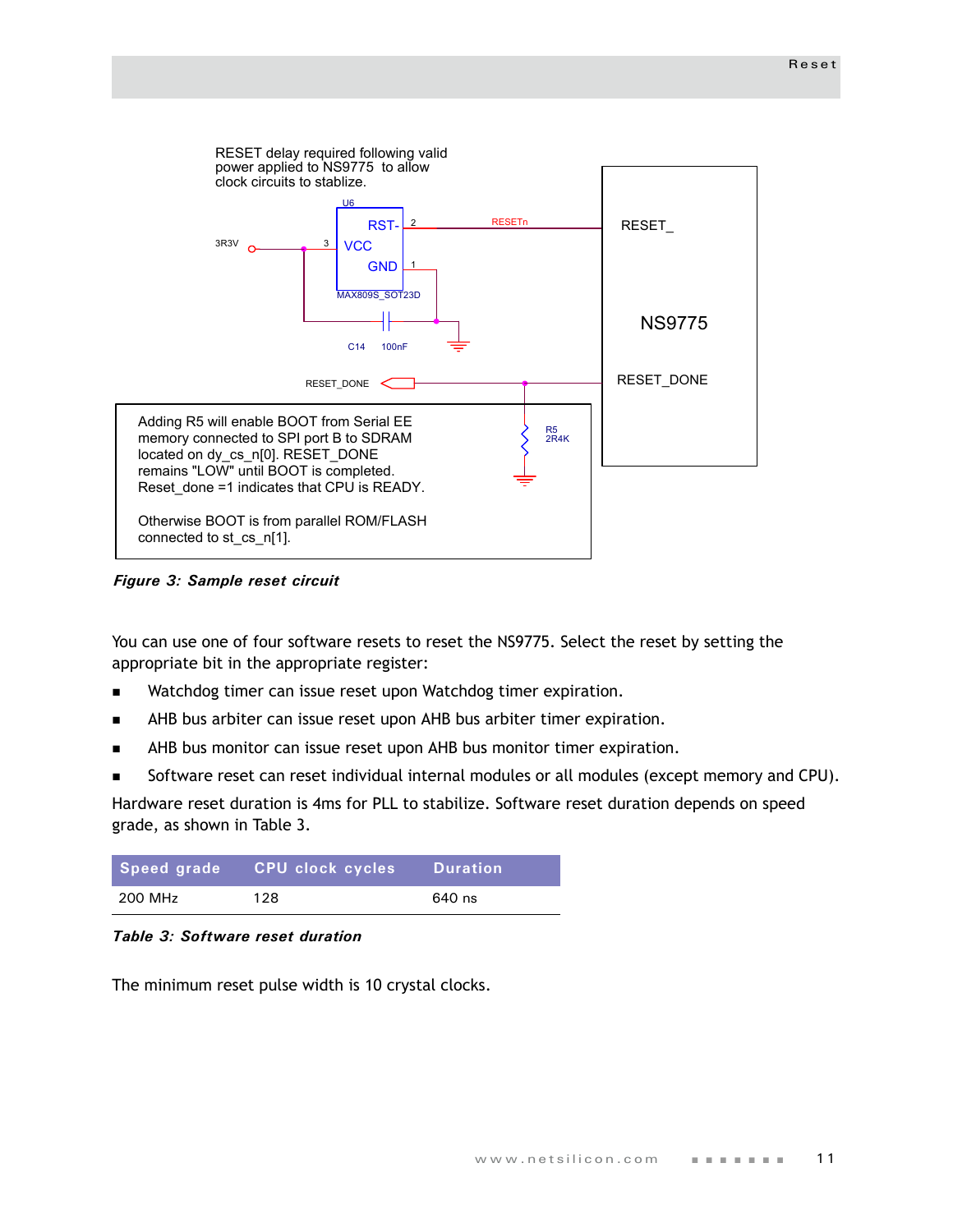## <span id="page-15-0"></span>**System Clock**

The system clock is provided to NS9775 by either a crystal or an external oscillator; [Table 4](#page-15-1) shows sample clock frequency settings for each chip speed grade.

| Speed   | cpu clk        | hclk (main bus) bbus clk |         |
|---------|----------------|--------------------------|---------|
| 200 MHz | 200 (199.0656) | 99.5328                  | 49.7664 |

<span id="page-15-1"></span>*Table 4: Sample clock frequency settings with 29.4912 MHz crystal*

If an oscillator is used, it must be connected to the  $x1$  sys osc input (C8 pin) on the NS9775. If a crystal is used, it must be connected with a circuit such as the one shown in [Figure 4.](#page-15-2)



#### <span id="page-15-2"></span>*Figure 4: NS9775 system clock*

The PLL parameters are initialized on powerup reset and can be changed by software from  $f_{max}$  to 1/2  $f_{\text{max}}$ . This means that the CPU may change from 200 MHz to 100 MHz, the AHB system bus may change from 100 MHz to 50 MHz, and the peripheral BBus may change from 50 MHz to 25 MHz. If changed by software, the system resets automatically after the PLL stabilizes (approximately 4 ms).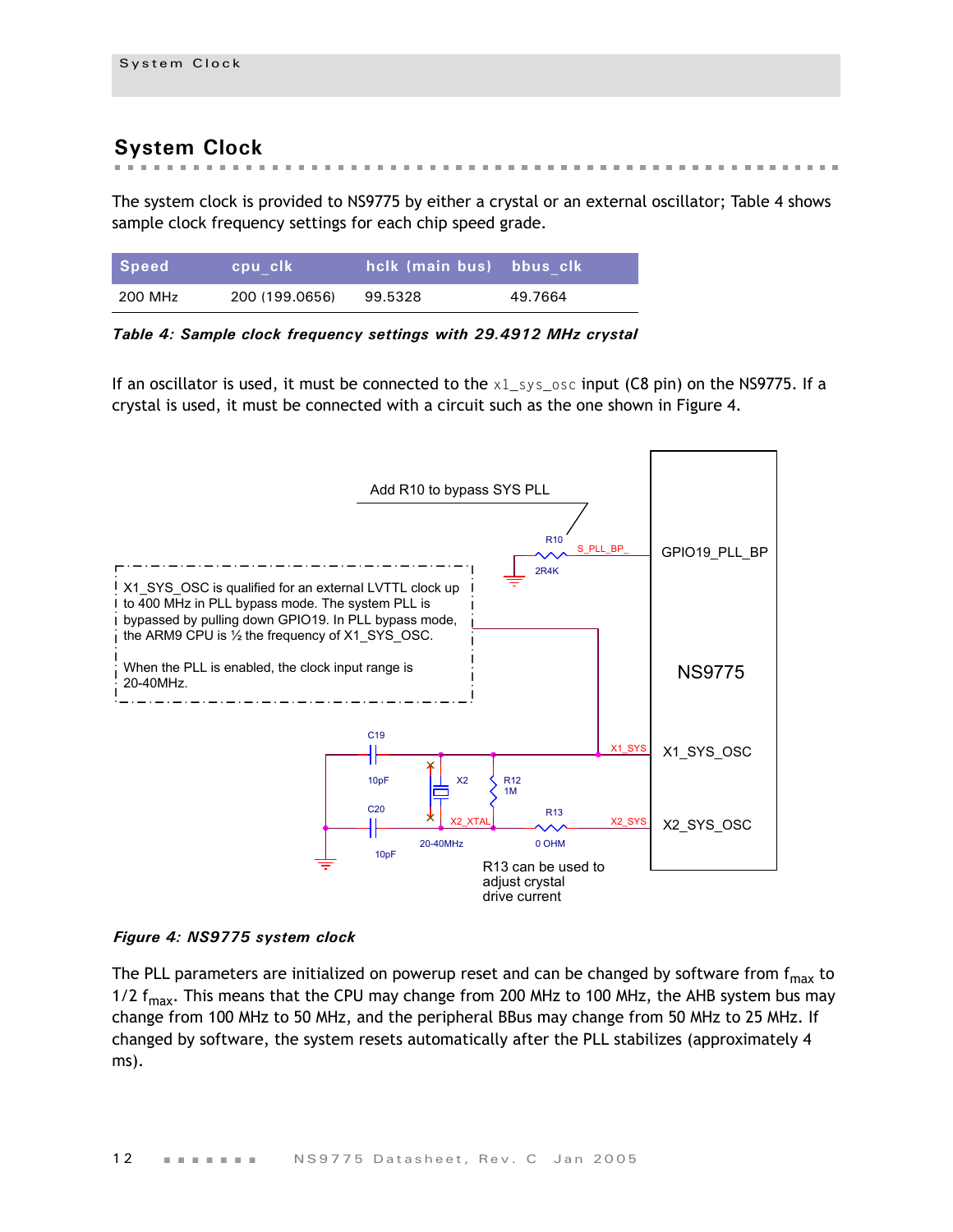The system clock provides clocks for CPU, AHB system bus, peripheral BBus, PCI/CardBus, LCD, timers, memory controller, and BBus modules (serial modules and 1284 parallel port).

The Ethernet MAC uses external clocks from a MII PHY or a RMII PHY. For a MII PHY, these clocks are input signals:  $rx\_c1k$  on pin T3 for receive clock and  $tx\_c1k$  on pin V3 for transmit clock. For a RMII, there is only one clock, and it connects to the  $rx\_c1k$  on pin T3. In this case, the transmit clock tx\_clk, pin V3, should be tied low.

PCI/CardBus, LCD controller, serial modules (UART, SPI), and 1284 port can optionally use external clock signals.

## <span id="page-16-0"></span>**Printer video clock**

. . . . . . . . . . . . . . . . .

The printer video module allows the NS9775 to connect to several print engines, including monochrome, four-pass color, and one-pass tandem color print engines. The module can operate in synchronous and asynchronous modes.

The maximum clock rate for synchronous mode is 200 MHz. The maximum clock rate for asynchronous mode is 100 MHz.

- In **synchronous** mode, the external system clock provides the clock that transmits the video bit stream to the print engine. There are four input video clock signals, with programmable active edges. Monochrome and four-pass color print engines use only one clock signal provided by the print engine. The default is the  $vc1k_0$  signal on pin R1. The tandem engines provide either all four clock signals (one per color plane) or one common video clock signal. When using only the single video clock signal from the print engine, the signal must be connected to all four NS9775 input video clock signals.
- In **asynchronous** mode, the NS9775 provides the clock that transmits the video bit stream to the print engine. This clock can be generated by a dedicated internal video PLL and an external crystal, or by an external oscillator. In external oscillator mode, the PLL is bypassed (default mode). The external oscillator provides the actual video clocks up to 200 MHz when using LV-PECL/LDVS logic. With the PLL enabled, the crystal oscillator range must be between 20 and 440 MHz. The appropriate frequency is selected by using the proper multiplier and divider factors in the PLL.

[Figure 5](#page-17-0) shows an example of a printer video clock circuit for asynchronous mode of operation. Figure 6 shows the print engine clock generator and the PLL setup table. All multiply and divide factors are programmable.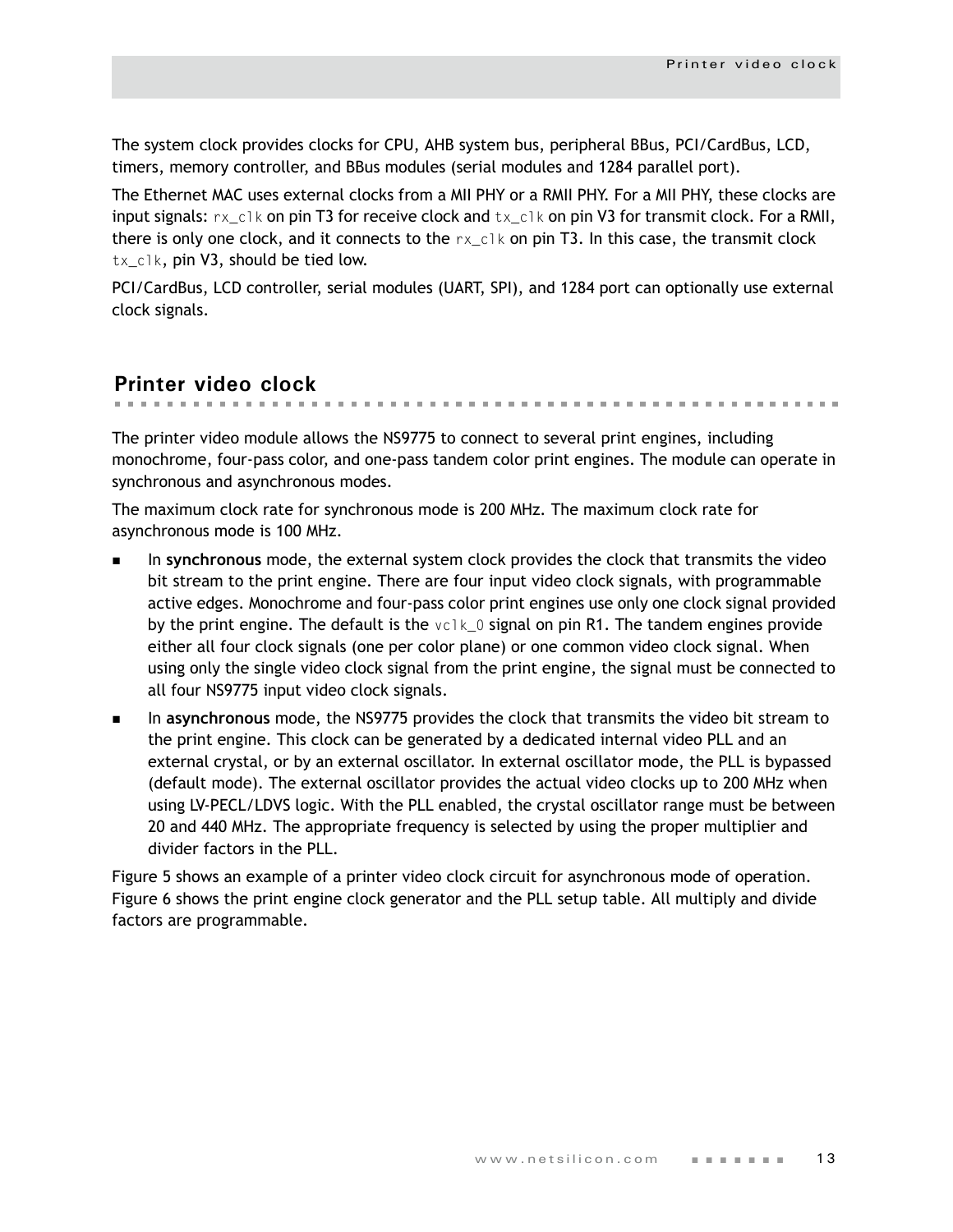

<span id="page-17-0"></span>*Figure 5: Printer video clock*



*Figure 6: Print engine clock generator and PLL setup table*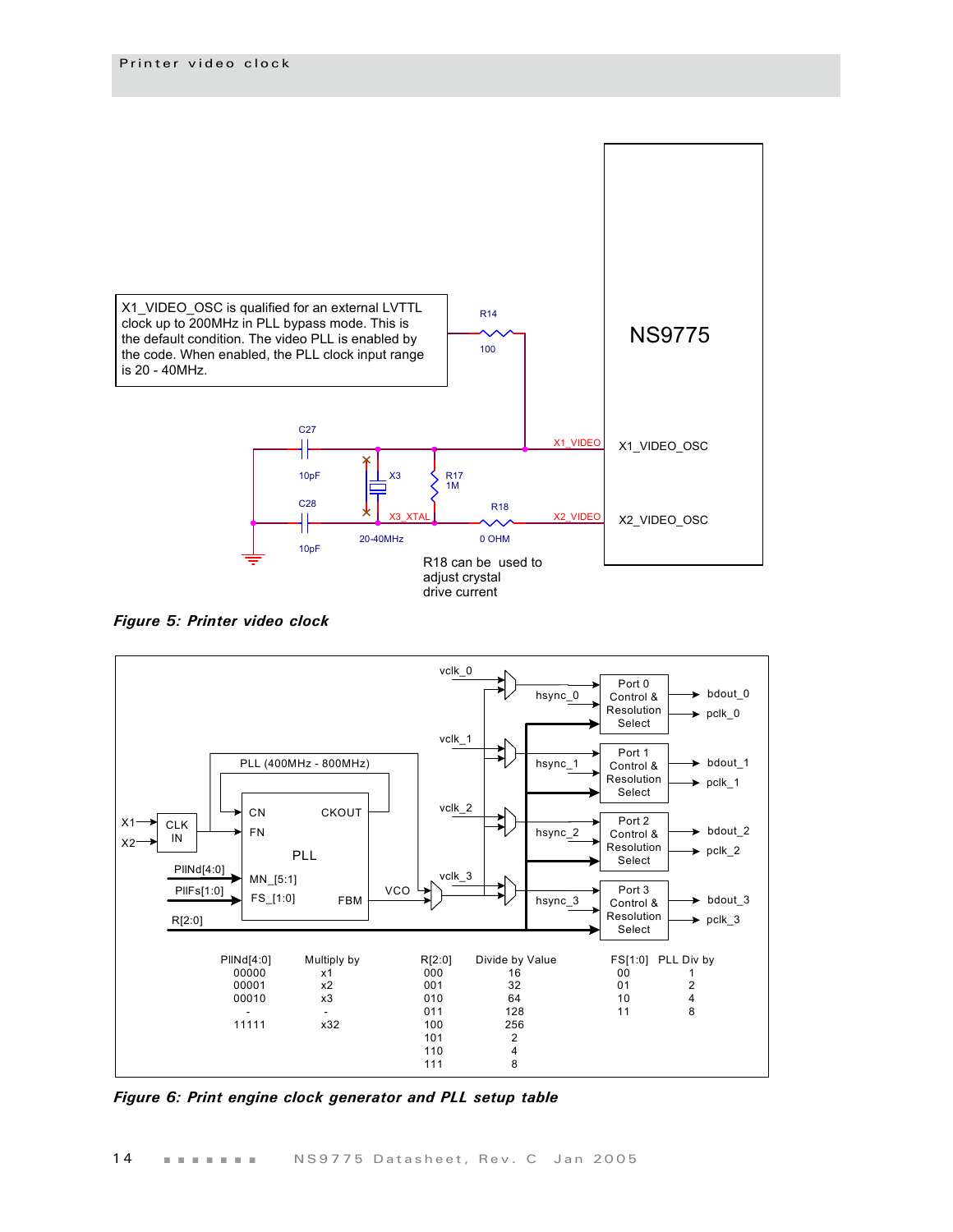## <span id="page-18-0"></span>**Print engine clock example**

Vclk = [Fcrystal x PllNd) / R] / FS

- Fcrystal = 29.4912 MHz
- PLL is set to multiply by 21 (PllNd)
- R is set to divide by 8
- FS is set to divide by 2

The result is Vclk = [(29.4912 x 21) / 8] / 2 = 38.7072 MHz

## <span id="page-18-1"></span>**USB clock**

 $\mathbf{m}$  .  $\sim$  $\sim$  $\mathbf{m}=\mathbf{m}$  .

USB is clocked by a separate PLL driven by an external 48 MHz crystal, or it can be driven directly by an external 48 MHz oscillator. [Figure 7](#page-18-2) shows a USB circuit.



<span id="page-18-2"></span>*Figure 7: USB clock*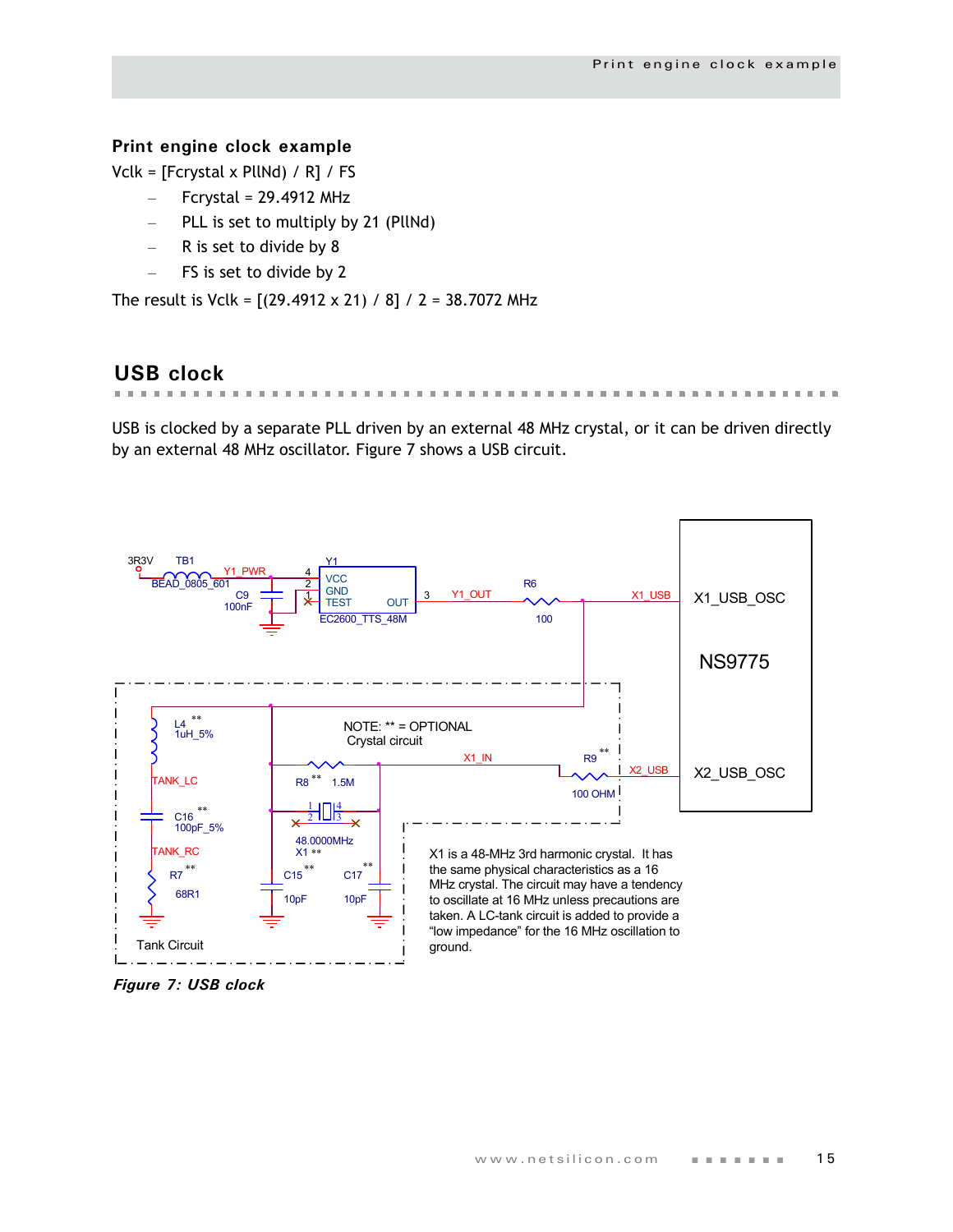## <span id="page-19-0"></span>**NS9775 pinout and signal descriptions**

Each pinout table applies to a specific interface, and contains the following information:

| <b>Heading</b>    | <b>Description</b>                                                                                                                                                                                                                                                 |  |  |  |  |  |  |
|-------------------|--------------------------------------------------------------------------------------------------------------------------------------------------------------------------------------------------------------------------------------------------------------------|--|--|--|--|--|--|
| Pin $#$           | The pin number assignment for a specific I/O signal.                                                                                                                                                                                                               |  |  |  |  |  |  |
| Signal<br>Name    | The pin name for each I/O signal.Some signals have multiple function modes and are identified<br>accordingly. The mode is configured through firmware using one or more configuration registers.<br>n in the signal name indicates that this signal is active low. |  |  |  |  |  |  |
| U/D               | U or D indicates whether the pin is a pullup resistor or a pulldown resistor:<br>$U -$ Pullup (input current source)<br>$D -$ Pulldown (input current sink)<br>If no value appears, that pin is neither a pullup nor pulldown resistor.                            |  |  |  |  |  |  |
| I/O               | The type of signal $-$ input, output, or input/output.                                                                                                                                                                                                             |  |  |  |  |  |  |
| <b>OD</b><br>(mA) | The output drive strength of an output buffer. The NS9775 uses one of three drivers:<br>$2 \text{ mA}$<br>4 mA<br>8 mA                                                                                                                                             |  |  |  |  |  |  |

More detailed signal descriptions are provided for selected modules.

## <span id="page-19-1"></span>**System Memory interface**

| Pin $#$         | <b>Signal Name</b> | U/D | OD<br>(mA) | I/O     | <b>Description</b> |
|-----------------|--------------------|-----|------------|---------|--------------------|
| A21             | addr[0]            |     | 8          | O       | Address bus signal |
| <b>B20</b>      | addr[1]            |     | 8          | $\circ$ | Address bus signal |
| C19             | addr[2]            |     | 8          | O       | Address bus signal |
| A20             | addr[3]            |     | 8          | $\circ$ | Address bus signal |
| <b>B19</b>      | addr[4]            |     | 8          | O       | Address bus signal |
| C18             | addr[5]            |     | 8          | $\circ$ | Address bus signal |
| A19             | addr[6]            |     | 8          | O       | Address bus signal |
| A17             | addr[7]            |     | 8          | $\circ$ | Address bus signal |
| C16             | addr[8]            |     | 8          | O       | Address bus signal |
| <b>B16</b>      | addr[9]            |     | 8          | $\circ$ | Address bus signal |
| A16             | addr $[10]$        |     | 8          | O       | Address bus signal |
| D <sub>15</sub> | addr $[11]$        |     | 8          | $\circ$ | Address bus signal |

#### *Table 5: System Memory interface pinout*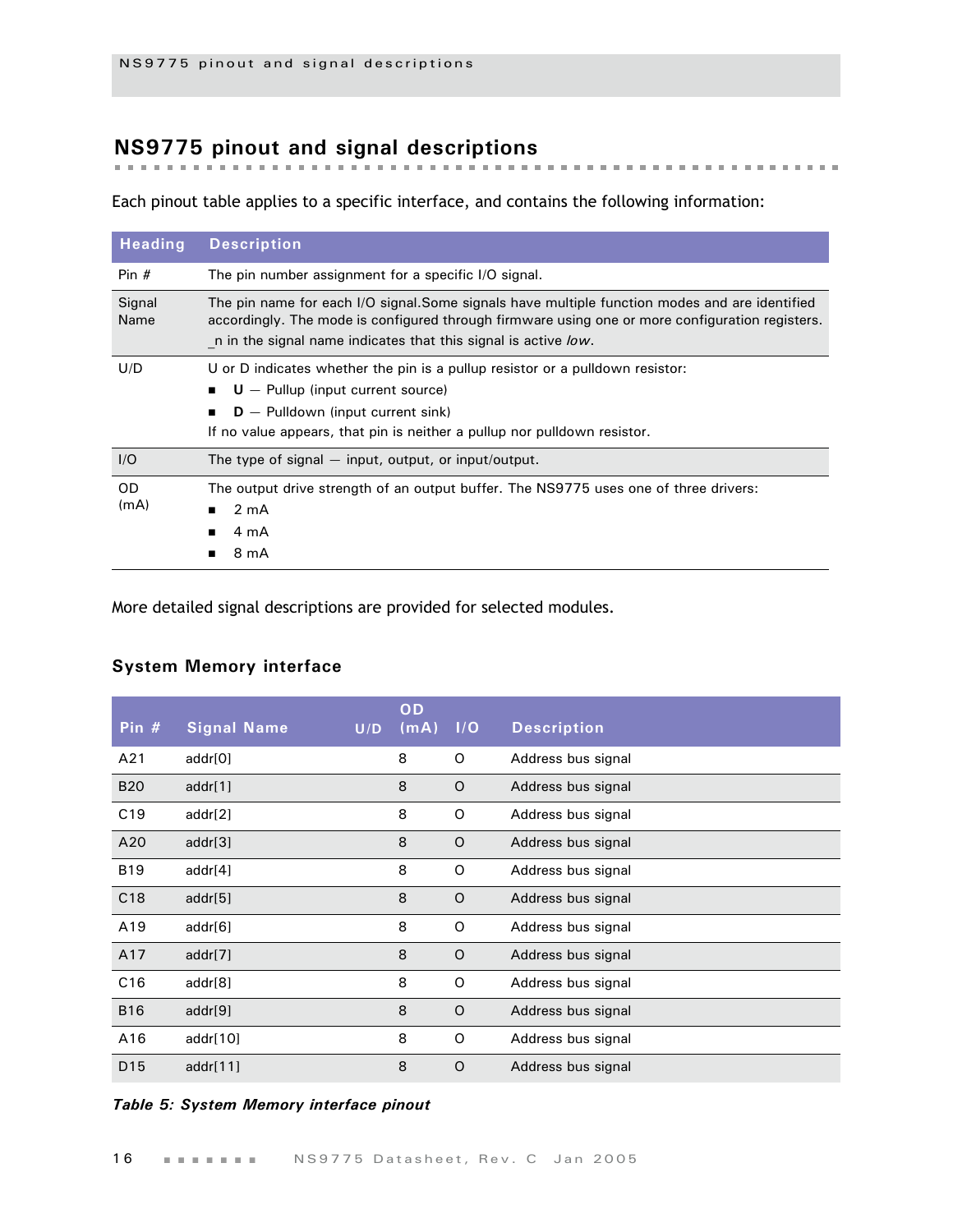| Pin #           | <b>Signal Name</b> | U/D | OD<br>(mA) | I/O         | <b>Description</b>                                                       |
|-----------------|--------------------|-----|------------|-------------|--------------------------------------------------------------------------|
| C15             | addr[12]           |     | 8          | 0           | Address bus signal                                                       |
| <b>B15</b>      | addr[13]           |     | 8          | $\circ$     | Address bus signal                                                       |
| A15             | addr[14]           |     | 8          | O           | Address bus signal                                                       |
| C14             | addr[15]           |     | 8          | $\mathsf O$ | Address bus signal                                                       |
| <b>B14</b>      | addr[16]           |     | 8          | O           | Address bus signal                                                       |
| A14             | addr[17]           |     | 8          | $\mathsf O$ | Address bus signal                                                       |
| A13             | addr[18]           |     | 8          | O           | Address bus signal                                                       |
| <b>B13</b>      | addr[19]           |     | 8          | $\mathsf O$ | Address bus signal                                                       |
| C13             | addr[20]           |     | 8          | O           | Address bus signal                                                       |
| A12             | addr[21]           |     | 8          | $\mathsf O$ | Address bus signal                                                       |
| <b>B12</b>      | addr[22]           |     | 8          | $\mathsf O$ | Address bus signal                                                       |
| C12             | addr[23]           |     | 8          | $\mathsf O$ | Address bus signal                                                       |
| D12             | addr[24]           |     | 8          | $\mathsf O$ | Address bus signal                                                       |
| A11             | addr[25]           |     | 8          | $\mathsf O$ | Address bus signal                                                       |
| <b>B11</b>      | addr[26]           |     | 8          | $\mathsf O$ | Address bus signal                                                       |
| C11             | addr[27]           |     | 8          | $\mathsf O$ | Address bus signal                                                       |
| G2              | clk_en[0]          |     | 8          | $\circ$     | SDRAM clock enable                                                       |
| H <sub>3</sub>  | clk_en[1]          |     | 8          | $\circ$     | <b>SDRAM</b> clock enable                                                |
| G1              | clk_en[2]          |     | 8          | $\mathsf O$ | SDRAM clock enable                                                       |
| H <sub>2</sub>  | clk_en[3]          |     | 8          | $\mathsf O$ | <b>SDRAM</b> clock enable                                                |
| A10             | clk out[0]         |     | 8          | O           | SDRAM reference clock. Connect to clk_in[0] using<br>series termination. |
| A <sub>9</sub>  | clk_out[1]         |     | 8          | $\mathsf O$ | <b>SDRAM</b> clock                                                       |
| A5              | clk out[2]         |     | 8          | O           | <b>SDRAM</b> clock                                                       |
| A4              | clk out[3]         |     | 8          | $\mathsf O$ | SDRAM clock                                                              |
| G26             | data[0]            |     | 8          | I/O         | Data bus signal                                                          |
| H <sub>24</sub> | data[1]            |     | 8          | I/O         | Data bus signal                                                          |
| G25             | data[2]            |     | 8          | I/O         | Data bus signal                                                          |
| F <sub>26</sub> | data[3]            |     | 8          | I/O         | Data bus signal                                                          |
| G24             | data[4]            |     | 8          | I/O         | Data bus signal                                                          |
| F <sub>25</sub> | data[5]            |     | 8          | I/O         | Data bus signal                                                          |
| E26             | data[6]            |     | 8          | I/O         | Data bus signal                                                          |

*Table 5: System Memory interface pinout*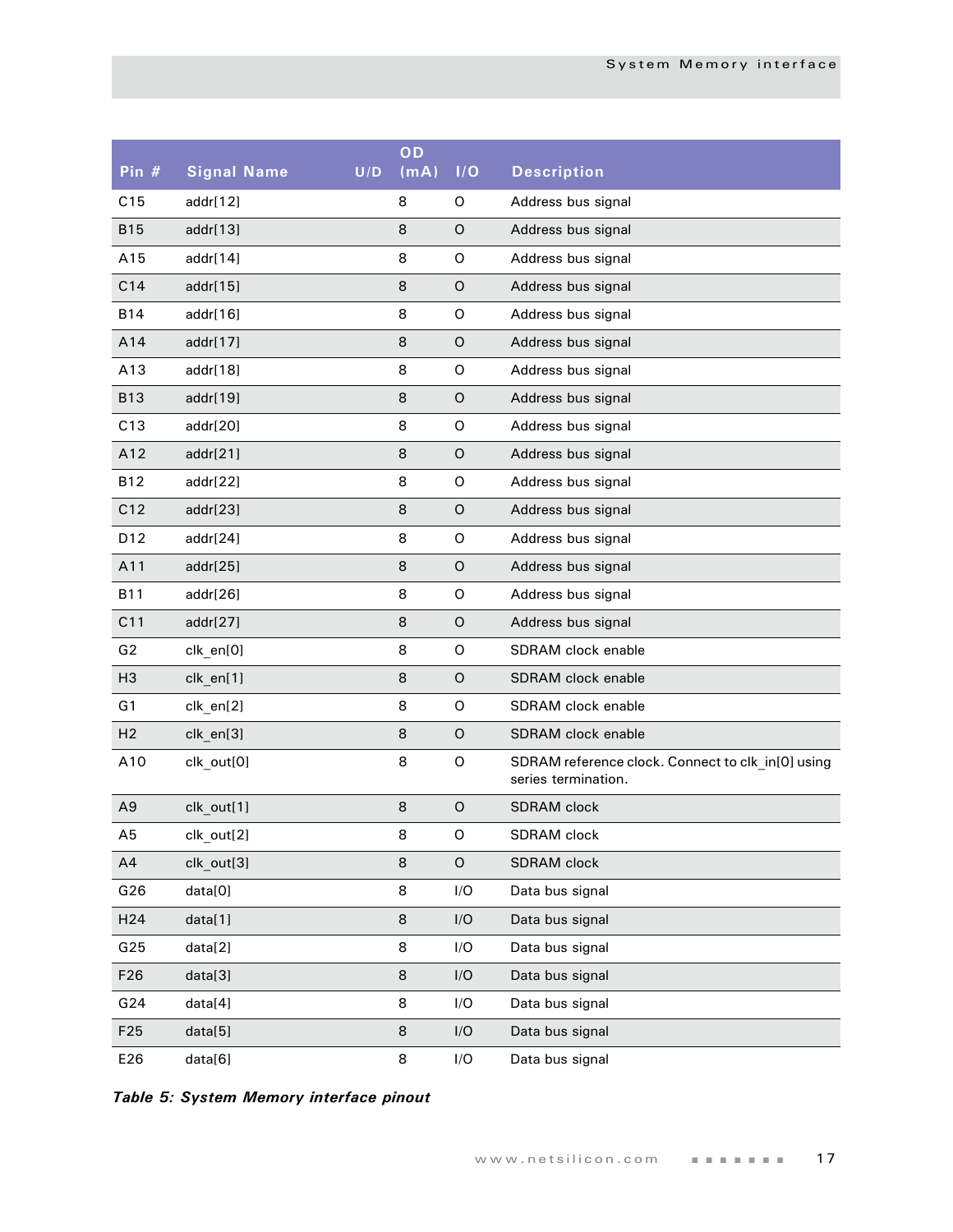| Pin $#$         | <b>Signal Name</b> | U/D | OD<br>(mA) | I/O         | <b>Description</b>                           |
|-----------------|--------------------|-----|------------|-------------|----------------------------------------------|
| F24             | data[7]            |     | 8          | I/O         | Data bus signal                              |
| E25             | data[8]            |     | 8          | I/O         | Data bus signal                              |
| D <sub>26</sub> | data[9]            |     | 8          | I/O         | Data bus signal                              |
| F <sub>23</sub> | data[10]           |     | 8          | I/O         | Data bus signal                              |
| E24             | data[11]           |     | 8          | I/O         | Data bus signal                              |
| D <sub>25</sub> | data[12]           |     | 8          | I/O         | Data bus signal                              |
| C <sub>26</sub> | data[13]           |     | 8          | I/O         | Data bus signal                              |
| E23             | data[14]           |     | 8          | I/O         | Data bus signal                              |
| D <sub>24</sub> | data[15]           |     | 8          | I/O         | Data bus signal                              |
| C <sub>25</sub> | data[16]           |     | 8          | I/O         | Data bus signal                              |
| <b>B26</b>      | data[17]           |     | 8          | I/O         | Data bus signal                              |
| D <sub>22</sub> | data[18]           |     | 8          | I/O         | Data bus signal                              |
| C <sub>23</sub> | data[19]           |     | 8          | I/O         | Data bus signal                              |
| <b>B24</b>      | data[20]           |     | 8          | I/O         | Data bus signal                              |
| A25             | data[21]           |     | 8          | I/O         | Data bus signal                              |
| C22             | data[22]           |     | 8          | I/O         | Data bus signal                              |
| D <sub>21</sub> | data[23]           |     | 8          | I/O         | Data bus signal                              |
| <b>B23</b>      | data[24]           |     | 8          | I/O         | Data bus signal                              |
| A24             | data[25]           |     | 8          | I/O         | Data bus signal                              |
| A23             | data[26]           |     | 8          | I/O         | Data bus signal                              |
| <b>B22</b>      | data[27]           |     | 8          | I/O         | Data bus signal                              |
| C <sub>21</sub> | data[28]           |     | 8          | I/O         | Data bus signal                              |
| A22             | data[29]           |     | 8          | I/O         | Data bus signal                              |
| <b>B21</b>      | data[30]           |     | 8          | I/O         | Data bus signal                              |
| C <sub>20</sub> | data[31]           |     | 8          | I/O         | Data bus signal                              |
| E1              | data mask[0]       |     | 8          | O           | SDRAM data mask signal                       |
| F <sub>2</sub>  | data mask[1]       |     | 8          | $\mathsf O$ | SDRAM data mask signal                       |
| G <sub>3</sub>  | data_mask[2]       |     | 8          | O           | SDRAM data mask signal                       |
| F1              | data_mask[3]       |     | 8          | $\mathsf O$ | SDRAM data mask signal                       |
| C <sub>5</sub>  | clk_in[0]          |     |            | I           | SDRAM feedback clock. Connect to clk out[0]. |
| D <sub>2</sub>  | $clk_in[1]$        |     |            |             | Connect to GND                               |
| E3              | $clk_in[2]$        |     |            | I           | Connect to GND                               |

## *Table 5: System Memory interface pinout*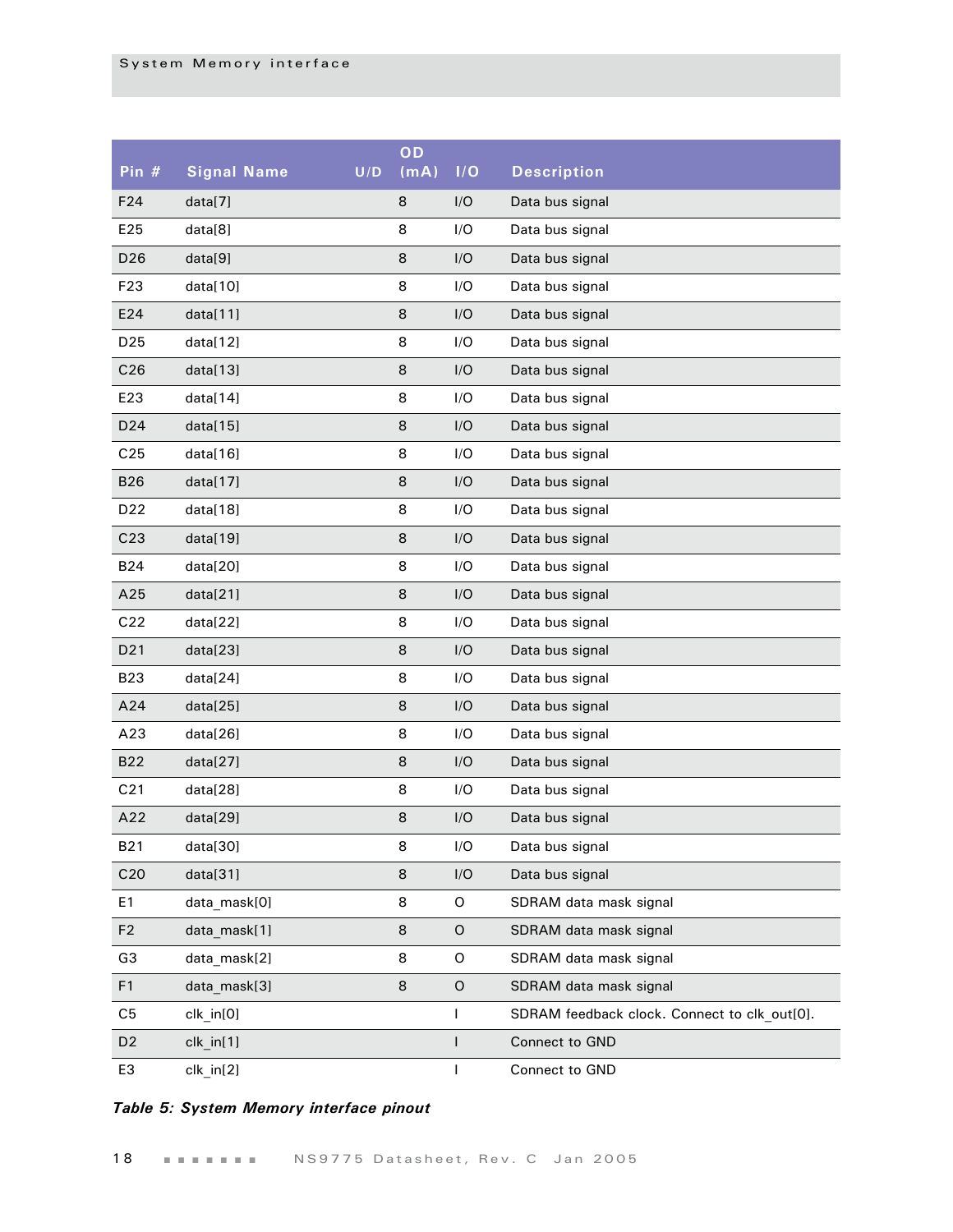| Pin #           | <b>Signal Name</b> | U/D | OD<br>(mA) | I/O          | <b>Description</b>                                                                     |
|-----------------|--------------------|-----|------------|--------------|----------------------------------------------------------------------------------------|
| E <sub>2</sub>  | clk in [3]         |     |            | $\mathsf{I}$ | <b>Connect to GND</b>                                                                  |
| <b>B4</b>       | byte lane sel n[0] |     | 8          | $\Omega$     | Static memory byte lane enable[0] or<br>write enable n[0] for byte-wide device signals |
| F <sub>4</sub>  | byte lane sel n[1] |     | 8          | $\circ$      | Static memory byte lane enable[1] or<br>write enable n[1] for byte-wide device signals |
| D <sub>1</sub>  | byte lane sel n[2] |     | 8          | O            | Static memory byte lane enable[2] or<br>write enable n[2] for byte-wide device signals |
| F <sub>3</sub>  | byte lane sel n[3] |     | 8          | $\circ$      | Static memory byte lane enable[3] or<br>write enable n[3] for byte-wide device signals |
| B <sub>5</sub>  | cas n              |     | 8          | O            | SDRAM column address strobe                                                            |
| A <sub>8</sub>  | dy_cs_n[0]         |     | 8          | $\circ$      | SDRAM chip select signal                                                               |
| B <sub>8</sub>  | $dy$ cs $n[1]$     |     | 8          | O            | SDRAM chip select signal                                                               |
| A6              | $dy$ cs $n[2]$     |     | 8          | $\circ$      | SDRAM chip select signal                                                               |
| C7              | $dy$ cs $n[3]$     |     | 8          | O            | SDRAM chip select signal                                                               |
| C <sub>6</sub>  | st oe n            |     | 8          | $\circ$      | Static memory output enable                                                            |
| D <sub>6</sub>  | ras n              |     | 8          | O            | SDRAM row address strobe                                                               |
| H1              | dy pwr n           |     | 8          | $\circ$      | SyncFlash power down                                                                   |
| <b>B10</b>      | st cs n[0]         |     | 8          | O            | Static memory chip select signal                                                       |
| C <sub>10</sub> | st cs $n[1]$       |     | 8          | O            | Static memory chip select signal                                                       |
| B <sub>9</sub>  | st cs $n[2]$       |     | 8          | O            | Static memory chip select signal                                                       |
| C <sub>9</sub>  | st cs n[3]         |     | 8          | $\circ$      | Static memory chip select signal                                                       |
| B <sub>6</sub>  | we n               |     | 8          | O            | SDRAM write enable. Used for static and SDRAM<br>devices.                              |
| J3              | ta strb            | U   |            | $\mathbf{I}$ | Slow peripheral transfer acknowledge                                                   |

*Table 5: System Memory interface pinout*

## <span id="page-22-0"></span>**System Memory interface signals**

[Table 6](#page-22-1) describes the System Memory interface signals in more detail. All signals are internal to the chip. Figure 8, "SDRAM clock termination," on page 21, shows NS9775 SDRAM clock termination.

| <b>Name</b>   | 1/O | <b>Description</b>                                                                                                          |
|---------------|-----|-----------------------------------------------------------------------------------------------------------------------------|
| addr[27:0]    | O   | Address output. Used for both static and SDRAM devices. SDRAM<br>memories use bits [14:0]; static memories use bits [25:0]. |
| clk $en[3:0]$ | O   | SDRAM clock enable. Used for SDRAM devices.<br><b>Note:</b> The clk en signals are associated with the dy cs n signals.     |

#### <span id="page-22-1"></span>*Table 6: System Memory interface signal descriptions*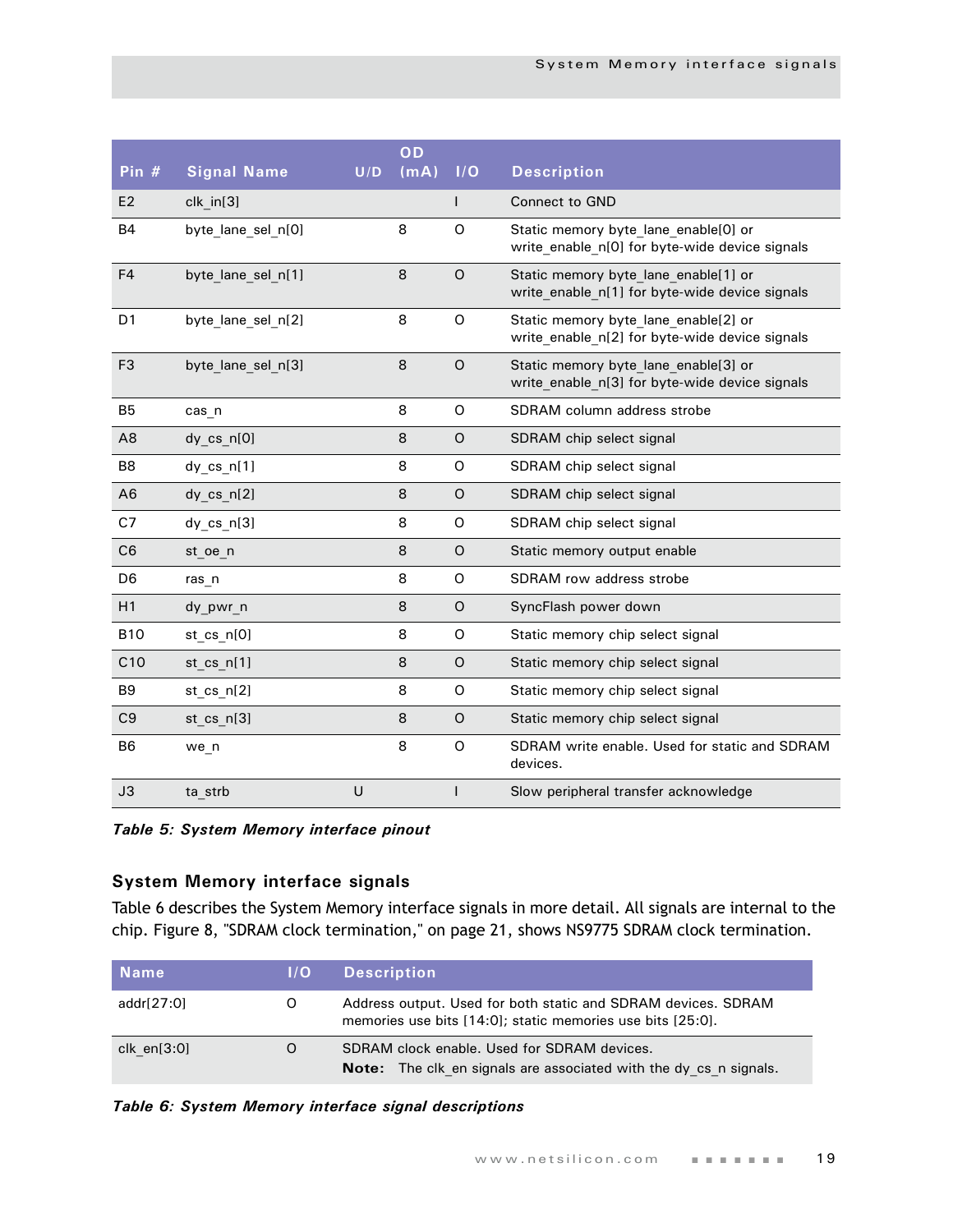| <b>Name</b>          | I/O | <b>Description</b>                                                                                                                                                           |
|----------------------|-----|------------------------------------------------------------------------------------------------------------------------------------------------------------------------------|
| clk out[3:1]         | 0   | SDRAM clocks. Used for SDRAM devices.                                                                                                                                        |
| clk out[0]           | 0   | SDRAM clk out[0] is connected to clk in[0].                                                                                                                                  |
| data[31:0]           | 1/O | Read data from memory. Used for the static memory controller and the<br>dynamic memory controller.                                                                           |
| data_mask[3:0]       | O   | Data mask output to SDRAMs. Used for SDRAM devices.                                                                                                                          |
| $clk_in[3:1]$        |     | Feedback clocks. Used for SDRAM devices.                                                                                                                                     |
| $clk$ in $[0]$       |     | Feedback clock [0]. Always connects to clk out[0].                                                                                                                           |
| byte lane sel n[3:0] | O   | Static memory byte lane select, active low, or write enable n for byte-<br>wide devices.                                                                                     |
| cas n                | O   | Column address strobe. Used for SDRAM devices.                                                                                                                               |
| $dy$ cs $n[3:0]$     | O   | SDRAM chip selects. Used for SDRAM devices.                                                                                                                                  |
| st oe n              | O   | Output enable for static memories. Used for static memory devices.                                                                                                           |
| ras n                | O   | Row address strobe. Used for SDRAM devices.                                                                                                                                  |
| st cs $n[3:0]$       | O   | Static memory chip selects. Default active low. Used for static memory<br>devices.                                                                                           |
| we n                 | O   | Write enable. Used for SDRAM and static memories.                                                                                                                            |
| ta_strb              |     | Slow peripheral transfer acknowledge can be used to terminate static<br>memory cycles sooner than the number of wait states programmed in the<br>chip select setup register. |

*Table 6: System Memory interface signal descriptions*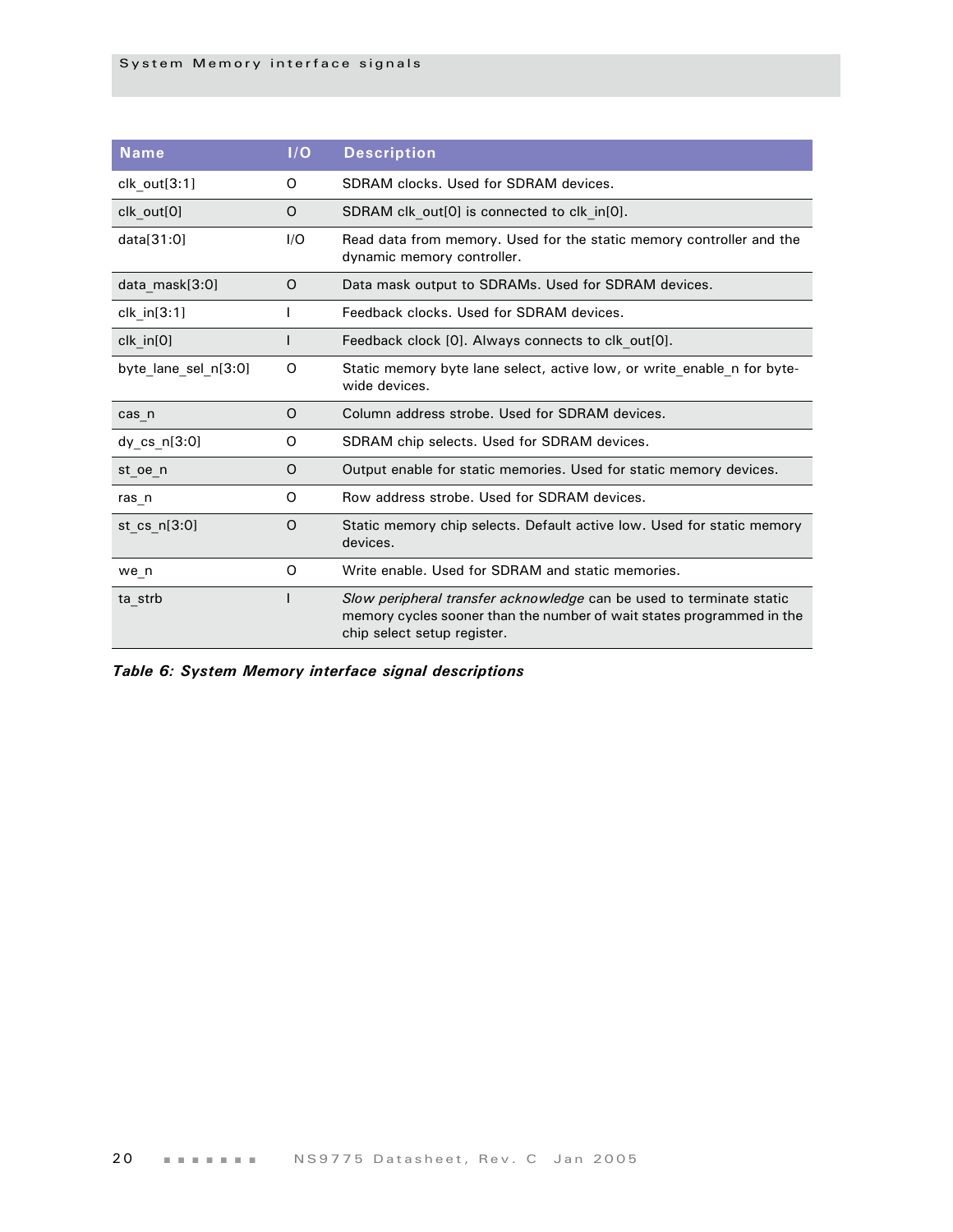

*Figure 8: SDRAM clock termination*

## <span id="page-24-0"></span>**Ethernet interface**

|                 | <b>Signal name</b> |                      |     | OD   |         | <b>Description</b>                |                                       |
|-----------------|--------------------|----------------------|-----|------|---------|-----------------------------------|---------------------------------------|
| Pin $#$         | <b>MII</b>         | RMII                 | U/D | (mA) | 1/O     | <b>MII</b>                        | <b>RMII</b>                           |
| AB <sub>1</sub> | col                | N/C                  |     |      |         | Collision                         | Pull low external to<br><b>NS9775</b> |
| AA2             | <b>crs</b>         | crs_dv               |     |      |         | Carrier sense                     | Carrier sense                         |
| AC <sub>1</sub> | enet_phy_<br>int n | enet_phy_<br>$int_n$ | U   |      |         | Ethernet PHY interrupt            | Ethernet PHY interrupt                |
| AA3             | mdc                | mdc                  |     | 4    | $\circ$ | MII management<br>interface clock | MII management<br>interface clock     |
| AB <sub>2</sub> | mdio               | mdio                 | U   | 2    | 1/O     | MII management data               | MII management data                   |

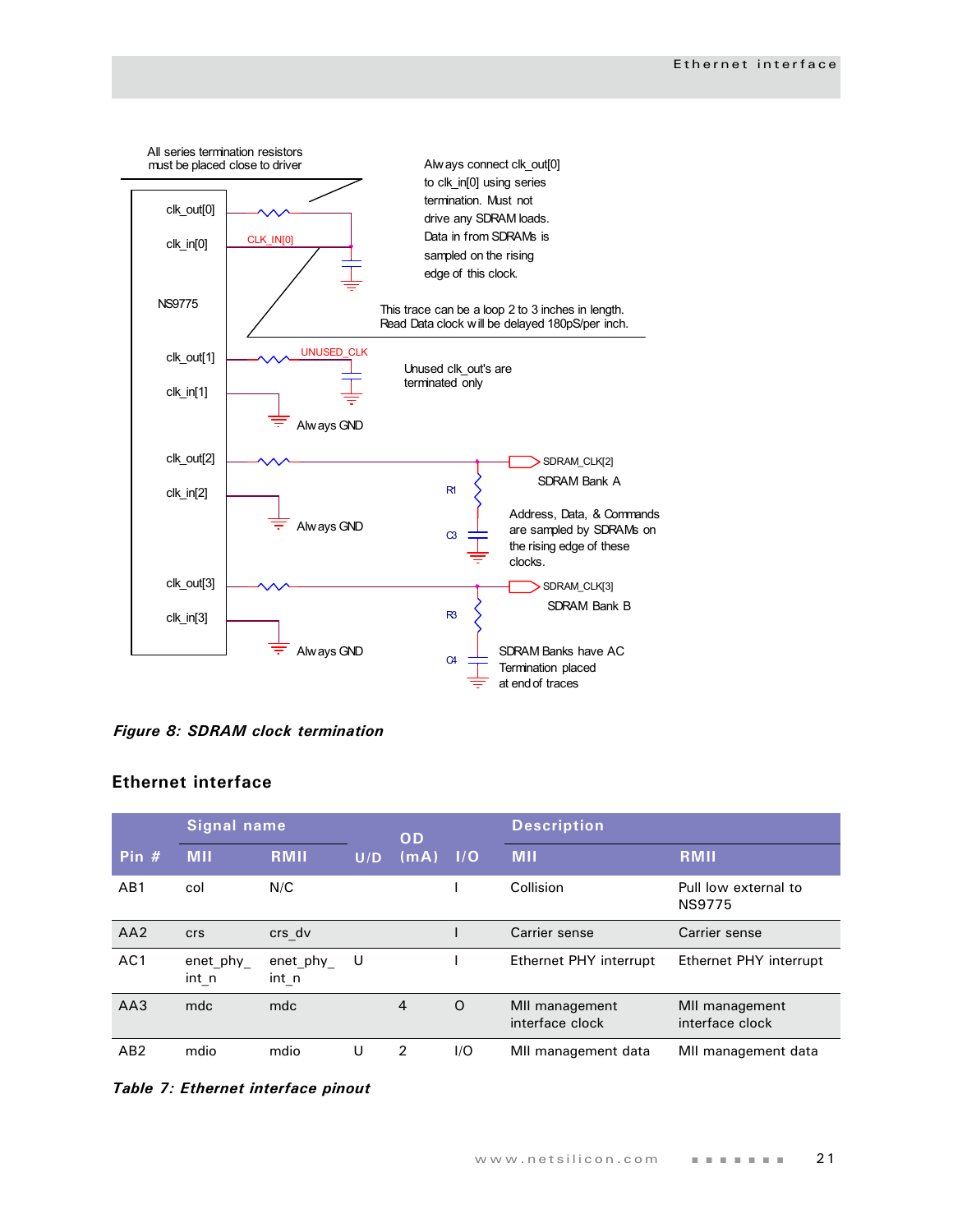|                | <b>Signal name</b> |         |     | OD             |              | <b>Description</b>  |                                                     |
|----------------|--------------------|---------|-----|----------------|--------------|---------------------|-----------------------------------------------------|
| Pin $#$        | <b>MII</b>         | RMII    | U/D | (mA)           | I/O          | <b>MII</b>          | RMII                                                |
| T <sub>3</sub> | rx clk             | ref clk |     |                | L            | Receive clock       | Reference clock                                     |
| V <sub>2</sub> | rx dv              | N/C     |     |                | I            | Receive data valid  | Pull low external to<br><b>NS9775</b>               |
| W <sub>1</sub> | rx er              | rx er   |     |                | I            | Receive error       | Optional signal; pull low<br>to NS9775 if not used. |
| V <sub>1</sub> | rxd[0]             | rxd[0]  |     |                | T            | Receive data bit 0  | Receive data bit 0                                  |
| U <sub>3</sub> | rxd[1]             | rxd[1]  |     |                | L            | Receive data bit 1  | Receive data bit 1                                  |
| U <sub>2</sub> | rxd[2]             | N/C     |     |                |              | Receive data bit 2  | Pull low external to<br><b>NS9775</b>               |
| U <sub>1</sub> | rxd[3]             | N/C     |     |                | L            | Receive data bit 3  | Pull low external to<br><b>NS9775</b>               |
| V <sub>3</sub> | tx clk             | N/C     |     |                | $\mathsf{I}$ | Transmit clock      | Pull low external to<br><b>NS9775</b>               |
| AA1            | tx en              | tx en   |     | $\overline{2}$ | $\circ$      | Transmit enable     | Transmit enable                                     |
| Y3             | tx er              | N/C     |     | $\overline{2}$ | O            | Transmit error      | N/A                                                 |
| Y <sub>2</sub> | txd[0]             | txd[0]  |     | $\overline{2}$ | O            | Transmit data bit 0 | Transmit data bit 0                                 |
| W <sub>3</sub> | txd[1]             | txd[1]  |     | $\overline{2}$ | O            | Transmit data bit 1 | Transmit data bit 1                                 |
| Y1             | txd[2]             | N/C     |     | $\overline{2}$ | $\circ$      | Transmit data bit 2 | N/A                                                 |
| W <sub>2</sub> | txd[3]             | N/C     |     | $\overline{2}$ | $\Omega$     | Transmit data bit 3 | N/A                                                 |

*Table 7: Ethernet interface pinout*

## <span id="page-25-0"></span>**Clock generation/system pins**

| Pin $#$         | <b>Signal name</b> | U/D | OD<br>(mA) | $\blacksquare$ | <b>Description</b>                                                                  |
|-----------------|--------------------|-----|------------|----------------|-------------------------------------------------------------------------------------|
| C8              | x1 sys osc         |     |            |                | System clock crystal oscillator circuit input                                       |
| <b>B7</b>       | x2 sys osc         |     |            | O              | System clock crystal oscillator circuit output                                      |
| D <sub>9</sub>  | x1 usb osc         |     |            |                | USB clock crystal oscillator circuit input. (Connect<br>to GND if USB is not used.) |
| A7              | x2 usb osc         |     |            | O              | USB clock crystal oscillator circuit output                                         |
| AC21            | reset done         | U   | 2          | I/O            | CPU is enabled once the boot program is loaded.<br>Reset done is set to 1.          |
| H <sub>25</sub> | reset n            | U   |            |                | System reset input signal                                                           |
| AD20            | bist en n          |     |            |                | Enable internal BIST operation                                                      |

## *Table 8: Clock generation/system pins pinout*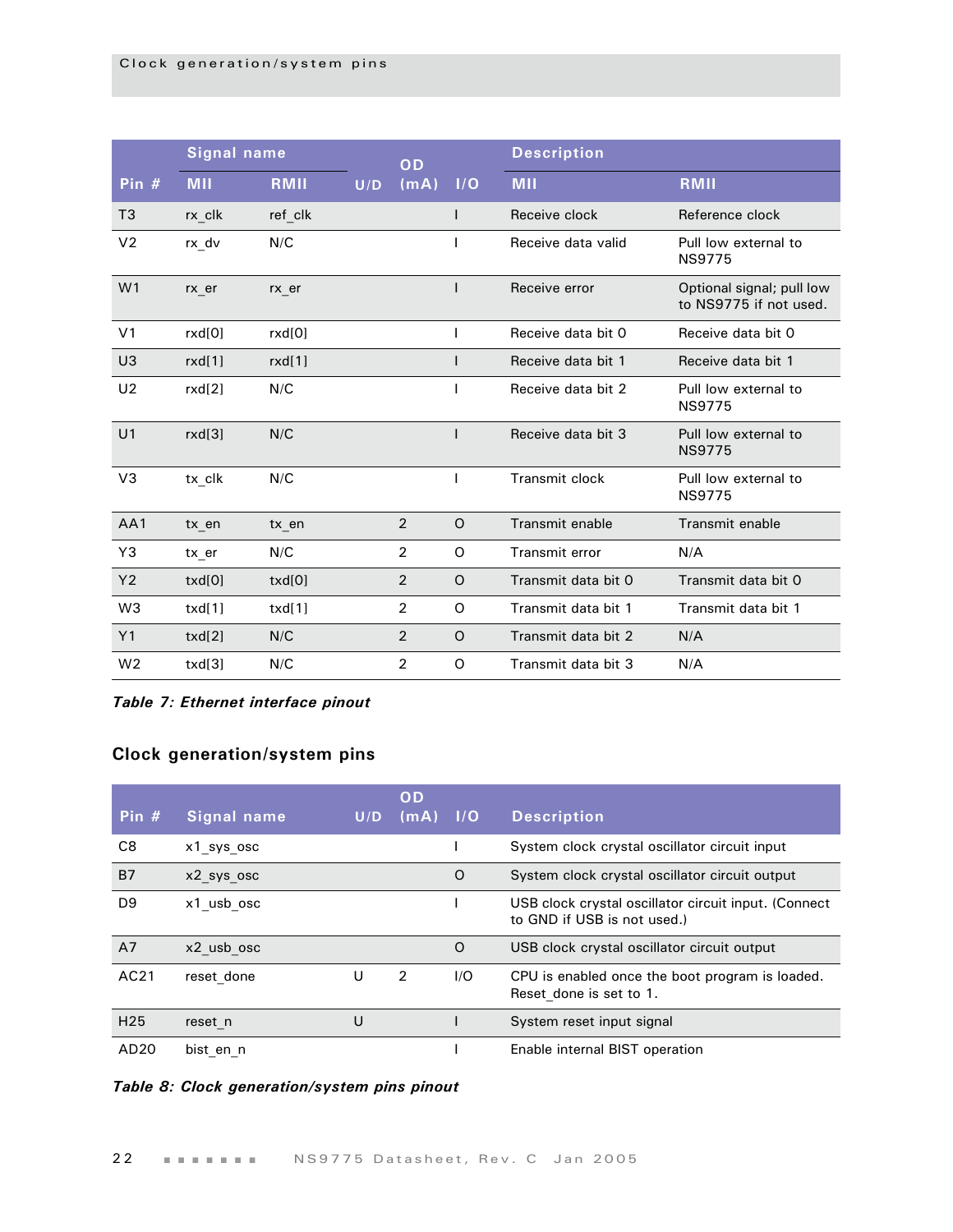| Pin $#$         | <b>Signal name</b> | U/D | OD<br>(mA)     | 1/O | <b>Description</b>                                                                                 |
|-----------------|--------------------|-----|----------------|-----|----------------------------------------------------------------------------------------------------|
| AF21            | pll test n         |     |                |     | Enable PLL testing                                                                                 |
| AE21            | scan_en_n          |     |                |     | Enable internal scan testing                                                                       |
| <b>B18</b>      | sys pll dvdd       |     |                |     | System clock PLL 1.5V digital power                                                                |
| A18             | sys pll dvss       |     |                |     | System clock PLL digital ground                                                                    |
| <b>B17</b>      | sys pll avdd       |     |                |     | System clock PLL 3.3V analog power                                                                 |
| C17             | sys pll avss       |     |                |     | System clock PLL analog ground                                                                     |
| J <sub>2</sub>  | <b>Icdclk</b>      | U   |                |     | External LCD clock input                                                                           |
| T <sub>2</sub>  | print out          | U   | $\overline{2}$ | I/O | Chip select 1 static memory byte lane enable n,<br>or write enable n for byte-wide devices         |
| N <sub>3</sub>  | bp stat[0]         | U   | 2              | I/O | CardBus mode                                                                                       |
| P <sub>1</sub>  | bp stat[1]         | U   | $\overline{2}$ | I/O | Memory interface read mode                                                                         |
| P <sub>2</sub>  | bp stat[0]         | U   | $\overline{2}$ | I/O | Chip select 1 data width                                                                           |
| P <sub>3</sub>  | bp_stat[3]         | U   | $\overline{2}$ | I/O | Chip select 1 data width                                                                           |
| AE <sub>6</sub> | x1 vid osc         |     |                |     | Video clock crystal oscillator input. (Connect to<br>GND if video crystal oscillator is not used.) |
| AE7             | x2 vid osc         |     |                | O   | Video clock crystal oscillator circuit output                                                      |
| AD4             | vid pll dvdd       |     |                |     | Video clock PLL 1.5V digital power                                                                 |
| AC <sub>5</sub> | vid pll dvss       |     |                |     | Video clock PLL digital ground                                                                     |
| AF <sub>2</sub> | vid pll avdd       |     |                |     | Video clock PLL 3.3V analog power                                                                  |
| AE3             | vid pll avss       |     |                |     | Video clock PLL analog ground                                                                      |

*Table 8: Clock generation/system pins pinout*

## <span id="page-26-0"></span>**bist\_en\_n, pll\_test\_n, and scan\_en\_n**

[Table 9 i](#page-26-1)s a truth/termination table for bist\_en\_n, pll\_test\_n, and scan\_en\_n.

|            | <b>Normal operation</b> | Arm debug |                                                  |
|------------|-------------------------|-----------|--------------------------------------------------|
| pll test n | pull up                 | pull up   | 10K recommended                                  |
| bist en n  | pull down               | pull up   | $10K$ pullup = debug<br>$2.4K$ pulldown = normal |
| scan en n  | pull down               | pull down | 2.4K recommended                                 |

<span id="page-26-1"></span>*Table 9: bist\_en\_n, pll\_test\_n, & scan\_en\_n truth/termination table*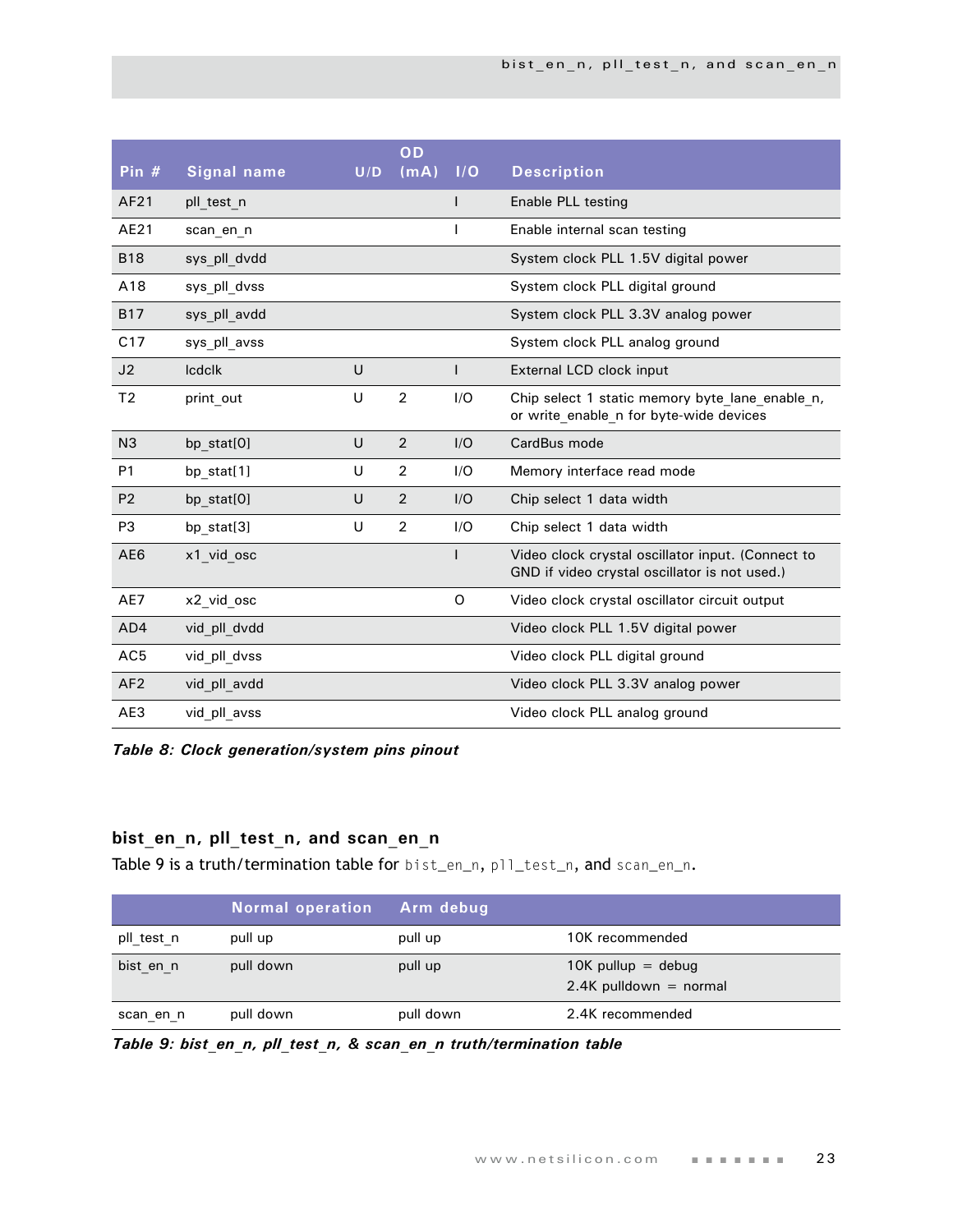## <span id="page-27-0"></span>**PCI interface**

The PCI interface can be set to PCI host or PCI device (slave) using the pci\_central\_resource\_n pin.

## **Notes:**

- All output drivers for PCI meet the standard PCI driver specification.
- All table notes can be found after [Table 11: CardBus IO muxed signals](#page-29-1).

|                 |                             |     | OD   |     |                                       |
|-----------------|-----------------------------|-----|------|-----|---------------------------------------|
| Pin #           | <b>Signal Name</b>          | U/D | (mA) | 1/O | <b>Description</b>                    |
| J24             | $ad[0]$ <sup>1</sup>        |     | N/A  | I/O | PCI time-multiplexed address/data bus |
| H <sub>26</sub> | $ad[1]$ <sup>1</sup>        |     | N/A  | I/O | PCI time-multiplexed address/data bus |
| J25             | $\text{ad}[2]$ <sup>1</sup> |     | N/A  | I/O | PCI time-multiplexed address/data bus |
| J26             | $ad[3]$ <sup>1</sup>        |     | N/A  | I/O | PCI time-multiplexed address/data bus |
| K24             | $\text{ad}[4]^{1}$          |     | N/A  | I/O | PCI time-multiplexed address/data bus |
| K25             | $ad[5]$ <sup>1</sup>        |     | N/A  | I/O | PCI time-multiplexed address/data bus |
| K26             | $ad[6]$ <sup>1</sup>        |     | N/A  | I/O | PCI time-multiplexed address/data bus |
| L24             | ad[7] <sup>1</sup>          |     | N/A  | I/O | PCI time-multiplexed address/data bus |
| L26             | $ad[8]$ <sup>1</sup>        |     | N/A  | I/O | PCI time-multiplexed address/data bus |
| M24             | $ad[9]$ <sup>1</sup>        |     | N/A  | I/O | PCI time-multiplexed address/data bus |
| M25             | $ad[10]$ <sup>1</sup>       |     | N/A  | I/O | PCI time-multiplexed address/data bus |
| M26             | $ad[11]$ <sup>1</sup>       |     | N/A  | I/O | PCI time-multiplexed address/data bus |
| N24             | $ad[12]^{1}$                |     | N/A  | I/O | PCI time-multiplexed address/data bus |
| N25             | $ad[13]^{1}$                |     | N/A  | I/O | PCI time-multiplexed address/data bus |
| N26             | $ad[14]$ <sup>1</sup>       |     | N/A  | I/O | PCI time-multiplexed address/data bus |
| P26             | $ad[15]^{1}$                |     | N/A  | I/O | PCI time-multiplexed address/data bus |
| U24             | $ad[16]$ <sup>1</sup>       |     | N/A  | I/O | PCI time-multiplexed address/data bus |
| V26             | $ad[17]$ <sup>1</sup>       |     | N/A  | I/O | PCI time-multiplexed address/data bus |
| V25             | $ad[18]^{1}$                |     | N/A  | I/O | PCI time-multiplexed address/data bus |
| W26             | $ad[19]$ <sup>1</sup>       |     | N/A  | I/O | PCI time-multiplexed address/data bus |
| V24             | $ad[20]$ <sup>1</sup>       |     | N/A  | I/O | PCI time-multiplexed address/data bus |
| W25             | $ad[21]$ <sup>1</sup>       |     | N/A  | I/O | PCI time-multiplexed address/data bus |
| Y26             | $ad[22]$ <sup>1</sup>       |     | N/A  | I/O | PCI time-multiplexed address/data bus |
| W24             | $ad[23]$ <sup>1</sup>       |     | N/A  | I/O | PCI time-multiplexed address/data bus |
| Y24             | $ad[24]$ <sup>1</sup>       |     | N/A  | I/O | PCI time-multiplexed address/data bus |
| AA25            | $ad[25]$ <sup>1</sup>       |     | N/A  | I/O | PCI time-multiplexed address/data bus |

#### *Table 10: PCI interface pinout*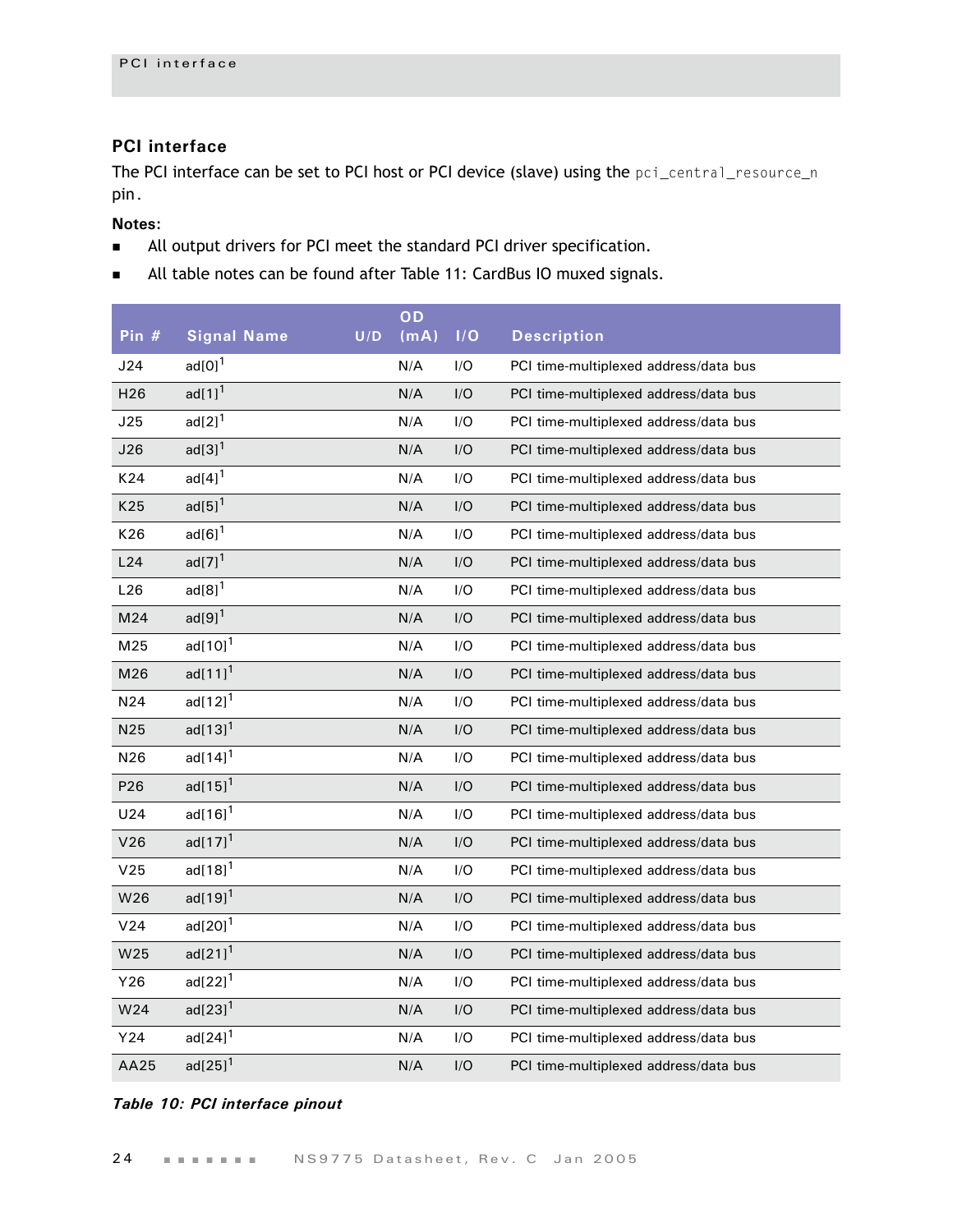| Pin #            | <b>Signal Name</b>           | U/D | OD<br>(mA) | I/O          | <b>Description</b>                                                                                                                                                                                                                                                                                                                                            |
|------------------|------------------------------|-----|------------|--------------|---------------------------------------------------------------------------------------------------------------------------------------------------------------------------------------------------------------------------------------------------------------------------------------------------------------------------------------------------------------|
| AB26             | $ad[26]$ <sup>1</sup>        |     | N/A        | I/O          | PCI time-multiplexed address/data bus                                                                                                                                                                                                                                                                                                                         |
| AA24             | $ad[27]$ <sup>1</sup>        |     | N/A        | I/O          | PCI time-multiplexed address/data bus                                                                                                                                                                                                                                                                                                                         |
| AB25             | $ad[28]$ <sup>1</sup>        |     | N/A        | I/O          | PCI time-multiplexed address/data bus                                                                                                                                                                                                                                                                                                                         |
| AC26             | $ad[29]$ <sup>1</sup>        |     | N/A        | I/O          | PCI time-multiplexed address/data bus                                                                                                                                                                                                                                                                                                                         |
| AD <sub>26</sub> | $ad[30]$ <sup>1</sup>        |     | N/A        | I/O          | PCI time-multiplexed address/data bus                                                                                                                                                                                                                                                                                                                         |
| AC25             | $ad[31]^{1}$                 |     | N/A        | I/O          | PCI time-multiplexed address/data bus                                                                                                                                                                                                                                                                                                                         |
| L25              | cbe_n[0] $1$                 |     | N/A        | I/O          | Command/byte enable                                                                                                                                                                                                                                                                                                                                           |
| P <sub>25</sub>  | $cbe_n[1]^1$                 |     | N/A        | I/O          | Command/byte enable                                                                                                                                                                                                                                                                                                                                           |
| U25              | $cbe_n[2]^1$                 |     | N/A        | I/O          | Command/byte enable                                                                                                                                                                                                                                                                                                                                           |
| AA26             | cbe_n[3] $1$                 |     | N/A        | I/O          | Command/byte enable                                                                                                                                                                                                                                                                                                                                           |
| T <sub>26</sub>  | devsel_ $n^2$                |     | N/A        | I/O          | Device select                                                                                                                                                                                                                                                                                                                                                 |
| U26              | $frame_n^2$                  |     | N/A        | I/O          | Cycle frame                                                                                                                                                                                                                                                                                                                                                   |
| Y25              | idsel <sup>3, 4</sup>        |     | N/A        | I            | Initialization device select:<br>For PCI host applications, connect to AD11.<br>$\blacksquare$<br>For PCI device applications, connection is<br>$\blacksquare$<br>determined by the PCI device number assigned<br>to the NS9775.<br>For CardBus applications, connect to external<br>п<br>pullup resistor.<br>Do not allow input to float in any application. |
| T24              | $\text{irdy } n^2$           |     | N/A        | I/O          | Initiator ready                                                                                                                                                                                                                                                                                                                                               |
| P24              | par <sup>1</sup>             |     | N/A        | I/O          | Parity signal                                                                                                                                                                                                                                                                                                                                                 |
| R25              | perr <sub>n</sub> 2          |     | N/A        | I/O          | Parity error                                                                                                                                                                                                                                                                                                                                                  |
| R <sub>26</sub>  | serr $n^2$                   |     | N/A        | I/O          | System error:<br>Input: pci central resource $n = 0$<br>Output: $pci_central_resource_n = 1$                                                                                                                                                                                                                                                                  |
| R <sub>24</sub>  | stop $n^2$                   |     | N/A        | I/O          | Stop signal                                                                                                                                                                                                                                                                                                                                                   |
| T <sub>25</sub>  | trdy_ $n^2$                  |     | N/A        | I/O          | Target ready                                                                                                                                                                                                                                                                                                                                                  |
| AC24             | pci arb gnt 1 n <sup>6</sup> |     | N/A        | O            | PCI channel 1 grant                                                                                                                                                                                                                                                                                                                                           |
| AD <sub>23</sub> | pci arb gnt 2 n <sup>6</sup> |     | N/A        | 0            | PCI channel 2 grant                                                                                                                                                                                                                                                                                                                                           |
| AE24             | pci arb gnt 3 n <sup>6</sup> |     | N/A        | $\mathsf O$  | PCI channel 3 grant                                                                                                                                                                                                                                                                                                                                           |
| AD <sub>25</sub> | pci arb req 1 $n^2$          |     | N/A        | $\mathsf{I}$ | PCI channel 1 request                                                                                                                                                                                                                                                                                                                                         |
| AB23             | pci arb req 2 $n^2$          |     | N/A        | $\mathsf{I}$ | PCI channel 2 request                                                                                                                                                                                                                                                                                                                                         |
| AC22             | pci arb req 3 n <sup>2</sup> |     | N/A        | $\mathsf{I}$ | PCI channel 3 request                                                                                                                                                                                                                                                                                                                                         |

*Table 10: PCI interface pinout*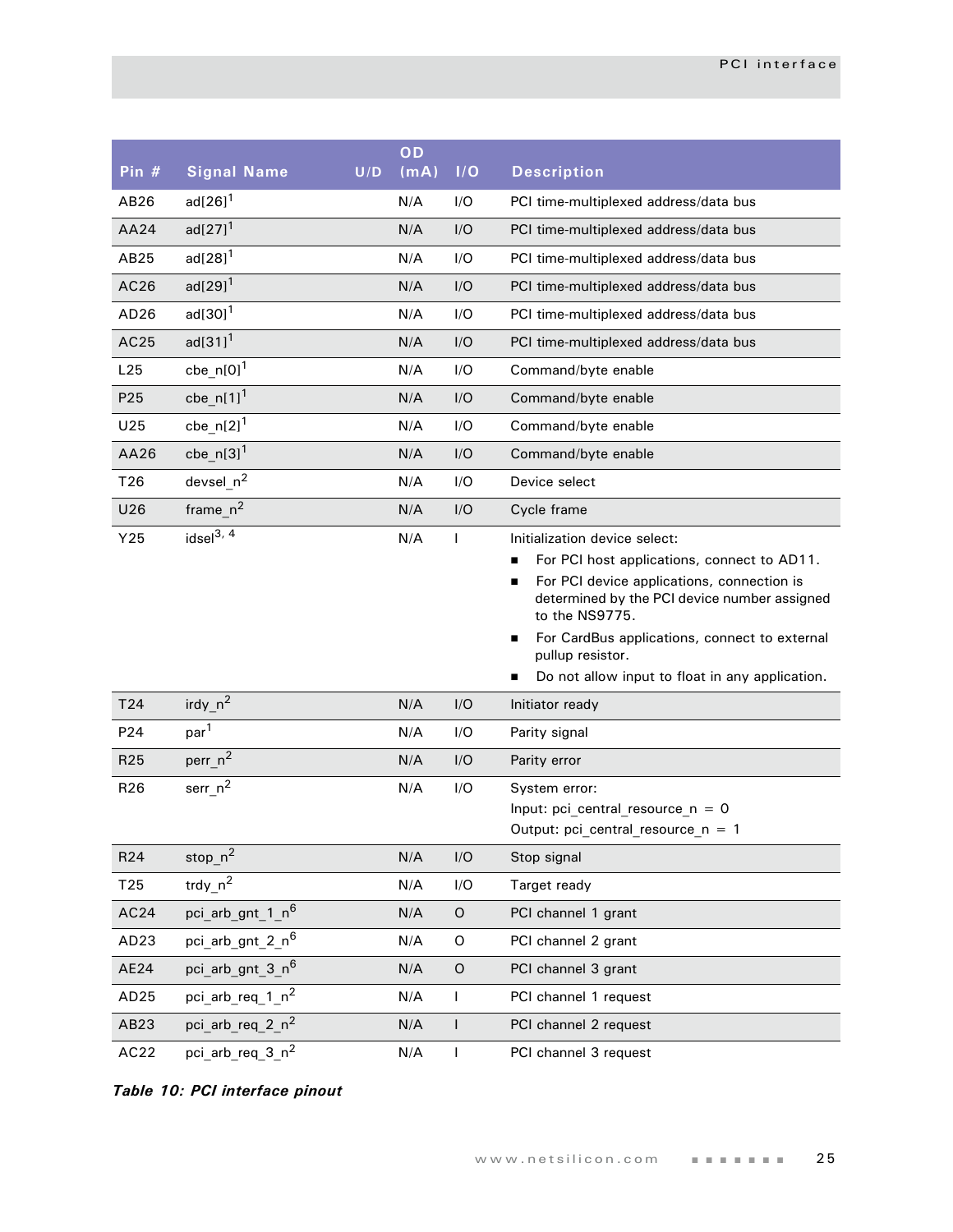| Pin $#$ | <b>Signal Name</b>       | U/D | OD<br>(mA) | 1/O | <b>Description</b>                                                                          |
|---------|--------------------------|-----|------------|-----|---------------------------------------------------------------------------------------------|
| AF23    | pci central resource n   | D   | N/A        |     | PCI internal central resource enable                                                        |
| AF25    | pci int a $n^2$          |     | N/A        | 1/O | PCI interrupt request A, output if external central<br>resource used                        |
| AF24    | pci int b $n^2$          |     | N/A        | 1/O | PCI interrupt request B, CCLKRUN# for CardBus<br>applications                               |
| AE23    | pci int c $n^2$          |     | N/A        |     | PCI interrupt request C                                                                     |
| AD22    | pci int d $n^2$          |     | N/A        |     | PCI interrupt request D                                                                     |
| AE26    | pci reset n <sup>3</sup> |     | N/A        | I/O | PCI reset, output if internal central resource<br>enabled                                   |
| AB24    | pci clk in               | U   | N/A        |     | PCI clock in. (Connected to pci clk out or an<br>externally generated PCI reference clock.) |
| AA23    | pci clk out              |     | N/A        | O   | PCI clock out                                                                               |

*Table 10: PCI interface pinout*

## <span id="page-29-0"></span>**PCI/CardBus signals**

Most of the CardBus signals are the same as the PCI signals. Other CardBus signals are unique and multiplexed with PCI signals for the NS9775. [Table 11](#page-29-1) shows these unique signals. Figure 9 illustrates how to terminate an unused PCI.

| <b>PCI</b> signal | <b>CardBus signal</b> | <b>CardBus type</b> | <b>Description</b>                                                                                                                                                           |
|-------------------|-----------------------|---------------------|------------------------------------------------------------------------------------------------------------------------------------------------------------------------------|
| INTA#             | CINT# <sup>4</sup>    | Input               | CardBus interrupt pin. The INTA2PCI pin in the<br>PCI Miscellaneous Support register must be<br>set to 0.                                                                    |
| INTB#             | CCLKRUN# <sup>4</sup> | <b>Bidir</b>        | CardBus pin used to negotiate with the<br>external CardBus device before stopping the<br>clock.<br>Allows external CardBus device to request<br>that the clock be restarted. |
| INTC#             | CSTSCHG <sup>5</sup>  | Input               | CardBus status change interrupt signal.                                                                                                                                      |
| GNT1#             | CGNT# <sup>4</sup>    | Output              | Grant to external CardBus device from<br>NS9775's internal arbiter.                                                                                                          |

<span id="page-29-1"></span>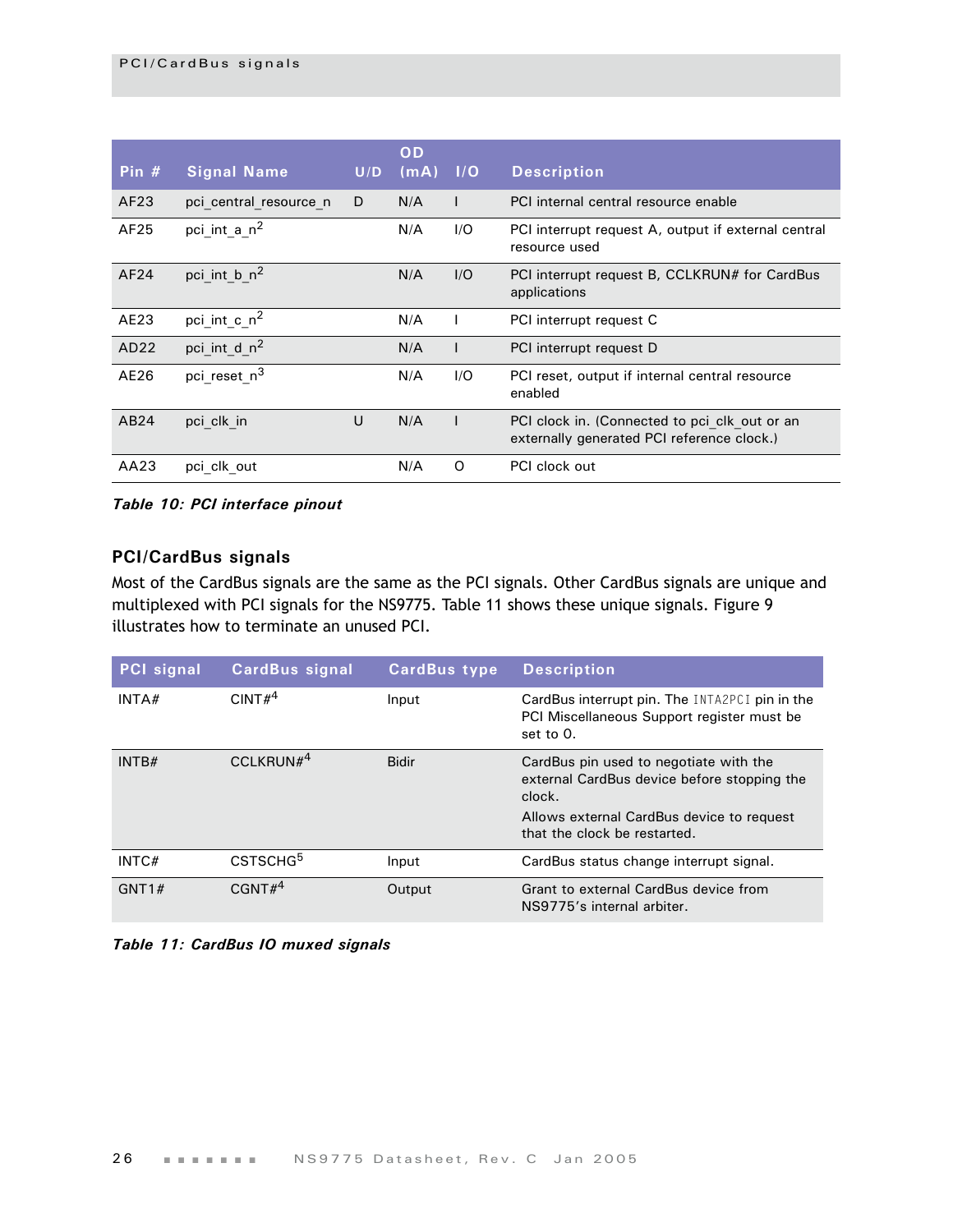| <b>PCI</b> signal | <b>CardBus signal</b> | <b>CardBus type</b> | <b>Description</b>                                                                                                                                                                                                                                                                                                             |
|-------------------|-----------------------|---------------------|--------------------------------------------------------------------------------------------------------------------------------------------------------------------------------------------------------------------------------------------------------------------------------------------------------------------------------|
| GNT2#             | CVS <sub>1</sub>      | Output              | Voltage sense pin. Normally driven low by<br>NS9775, but toggled during interrogation of<br>the external CardBus device to find voltage<br>requirements.<br><b>Note:</b> Do not connect directly to the<br>CardBus connector see the diagram<br>"CardBus system connections to<br>NS9775" in the NS9775 Hardware<br>Reference. |
| GNT3#             | CVS <sub>2</sub>      | Output              | Voltage sense pin. Normally driven low by<br>NS9775, but toggled during interrogation of<br>the external CardBus device to find voltage<br>requirements.                                                                                                                                                                       |
| REO1#             | $CREQ#^4$             | Input               | Request from external CardBus device to<br>NS9775's internal arbiter.                                                                                                                                                                                                                                                          |
| REO2#             | CCD1 <sup>4</sup>     | Input               | Card detect pin. Pulled up when the socket is<br>empty and pulled low when the external<br>CardBus device is in the socket.                                                                                                                                                                                                    |
| REQ3#             | CCD2 <sup>4</sup>     | Input               | Card detect pin. Pulled up when the socket is<br>empty and pulled low when the external<br>CardBus device is in the socket.                                                                                                                                                                                                    |

*Table 11: CardBus IO muxed signals*

#### **Notes:**

- 1 Add external pulldown resistor *only* if the PCI interface is not being used. See the discussion of PCI bridge configuration in *NS9775 Sample Driver Configurations* for information about eliminating the pulldown resistor.
- 2 Add external pullup resistors *regardless* of whether the PCI interface is being used.
- 3 Add external pullup resistor *only* if the PCI interface is not being used.
- 4 Add external pullup resistor in CardBus mode.
- 5 Add external pulldown resistor in CardBus mode.
- 6 Add external pullup only if the PCI interface is being used and this signal is also being used.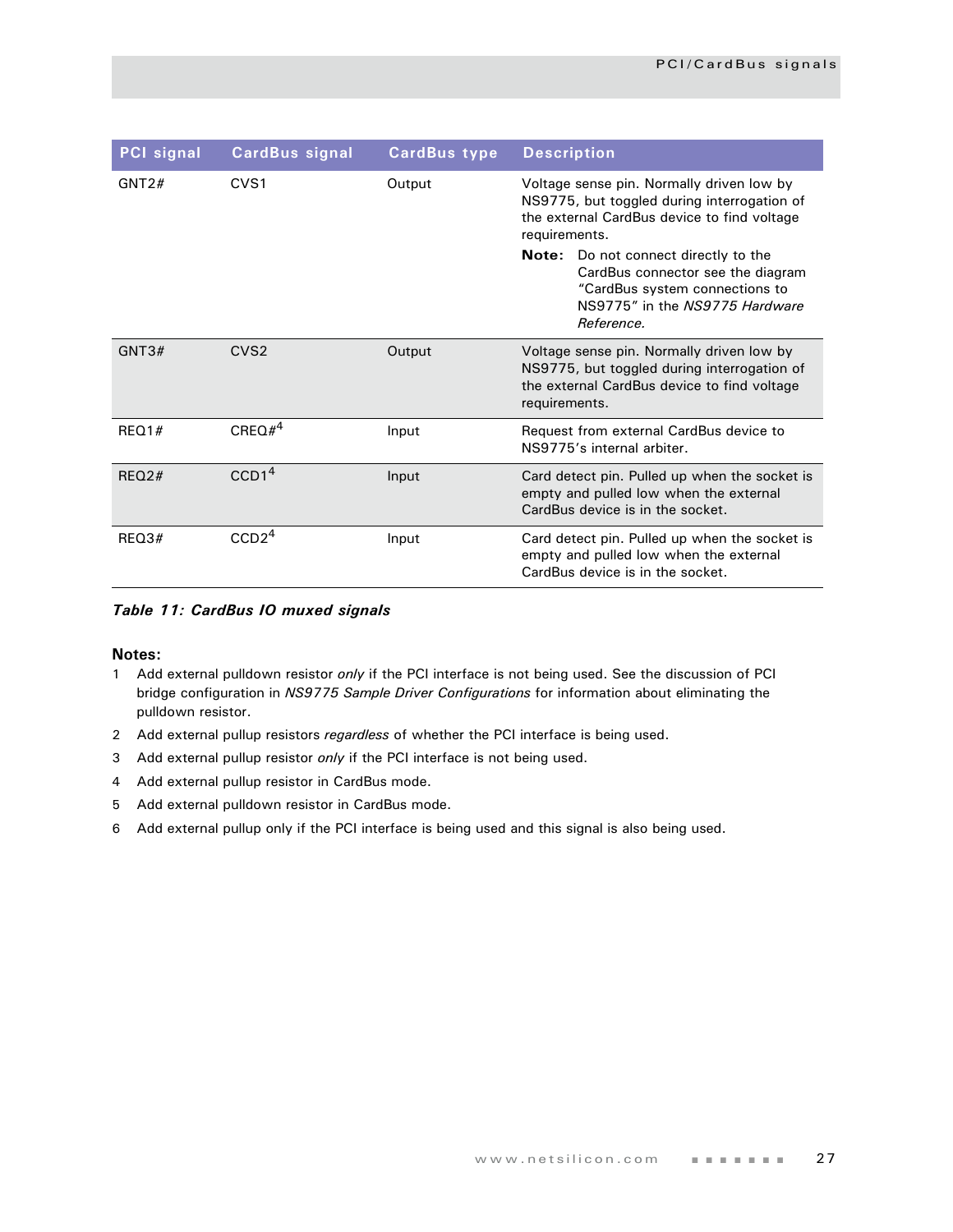

3. NS9750 is current PCI bus master. Signals that it can drive should have individual pullups.

*Figure 9: NS9775 unused PCI termination*

## <span id="page-31-0"></span>**GPIO MUX**

**Note:** The BBus utility contains the control pins for each GPIO MUX bit. Each pin can be selected individually; that is, you can select any option (00, 01, 02, 03) for any pin by setting the appropriate bit in the appropriate register. Some signals are muxed to two different GPIO pins, to maximize the number of possible applications. These duplicate signals are marked as such in the Descriptions column in the table.

The 00 option for the serial ports (B, A, C, and D) are configured for UART and SPI mode, respectively; that is, the UART option is shown first, followed by the SPI option if there is one. If only one value appears, it is the UART mode value. SPI options all begin with *SPI*.

**Table note 1:** The nFault signal GPIO6 or GPIO16 can be used as a code-controlled direction pin for the transceiver. The polarity cannot be altered inside the NS9775; an inverter will be required.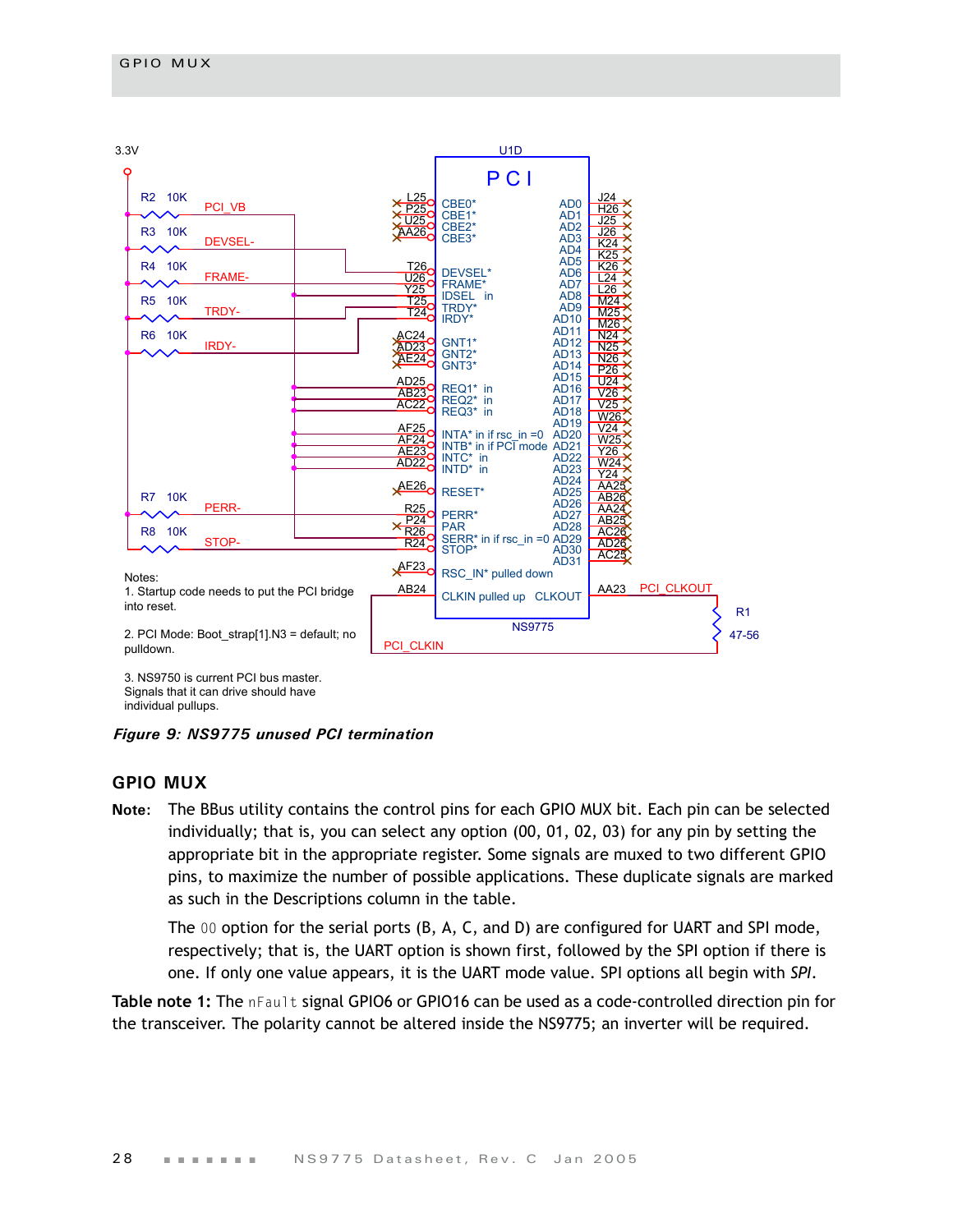| Pin #       | <b>Signal name</b> | U/D     | OD<br>(mA)     | I/O | Descriptions (4 options: 00, 01, 02, 03)                                                                                                |
|-------------|--------------------|---------|----------------|-----|-----------------------------------------------------------------------------------------------------------------------------------------|
| AF19        | gpio[0]            | U       | $\overline{2}$ | I/O | 00<br>Ser port B TxData / SPI port B dout<br>01<br>DMA ch 1 done (duplicate)<br>02<br>Timer 1 (duplicate)<br>03<br>GPIO 0               |
| <b>AE18</b> | gpio[1]            | $\sf U$ | $\overline{2}$ | I/O | 00<br>Ser port B RxData / SPI port B din<br>01<br>DMA ch 1 req (duplicate)<br>02<br>Ext IRQ 0<br>GPIO 1<br>03                           |
| AF18        | gpio[2]            | U       | $\overline{2}$ | I/O | 00<br>Ser port B RTS<br>Timer 0<br>01<br>02<br>DMA ch 2 read enable<br>03<br>GPIO <sub>2</sub>                                          |
| AD17        | gpio[3]            | $\cup$  | $\overline{2}$ | I/O | 00<br>Ser port B CTS<br>01<br>1284 nAck (peripheral-driven)<br>02<br>DMA ch 1 req<br>GPIO <sub>3</sub><br>03                            |
| AE17        | gpio[4]            | $\sf U$ | $\overline{2}$ | I/O | 00<br>Ser port B DTR<br>01<br>1284 busy (peripheral-driven)<br>02<br>DMA ch 1 done<br>03<br>GPIO 4                                      |
| AF17        | gpio[5]            | $\sf U$ | $\overline{2}$ | I/O | 00<br>Ser port B DSR<br>1284 PError (peripheral-driven)<br>01<br>02<br>DMA ch 1 read enable<br>GPIO 5<br>03                             |
| AD16        | gpio[6]            | $\cup$  | $\overline{2}$ | I/O | Ser port B RI / SPI port B clk<br>00<br>1284 nFault (peripheral-driven) <sup>1</sup><br>01<br>02<br>Timer 7 (duplicate)<br>03<br>GPIO 6 |
| AE16        | gpio[7]            | U       | $\overline{2}$ | I/O | 00<br>Ser port B DCD / SPI port B enable<br>01<br>DMA ch 1 read enable (duplicate)<br>02<br>Ext IRQ 1<br>03<br>GPIO <sub>7</sub>        |
| AD15        | gpio[8]            | U       | $\overline{2}$ | I/O | 00<br>Ser port A TxData / SPI port A dout<br>Reserved<br>01<br>02<br>Reserved<br>03<br>GPIO <sub>8</sub>                                |
| AE15        | gpio[9]            | $\cup$  | $\sqrt{2}$     | I/O | 00<br>Ser port A RxData / SPI port A din<br>01<br>Reserved<br>Timer 8 (duplicate)<br>02<br>03<br>GPIO 9                                 |

*Table 12: GPIO MUX pinout*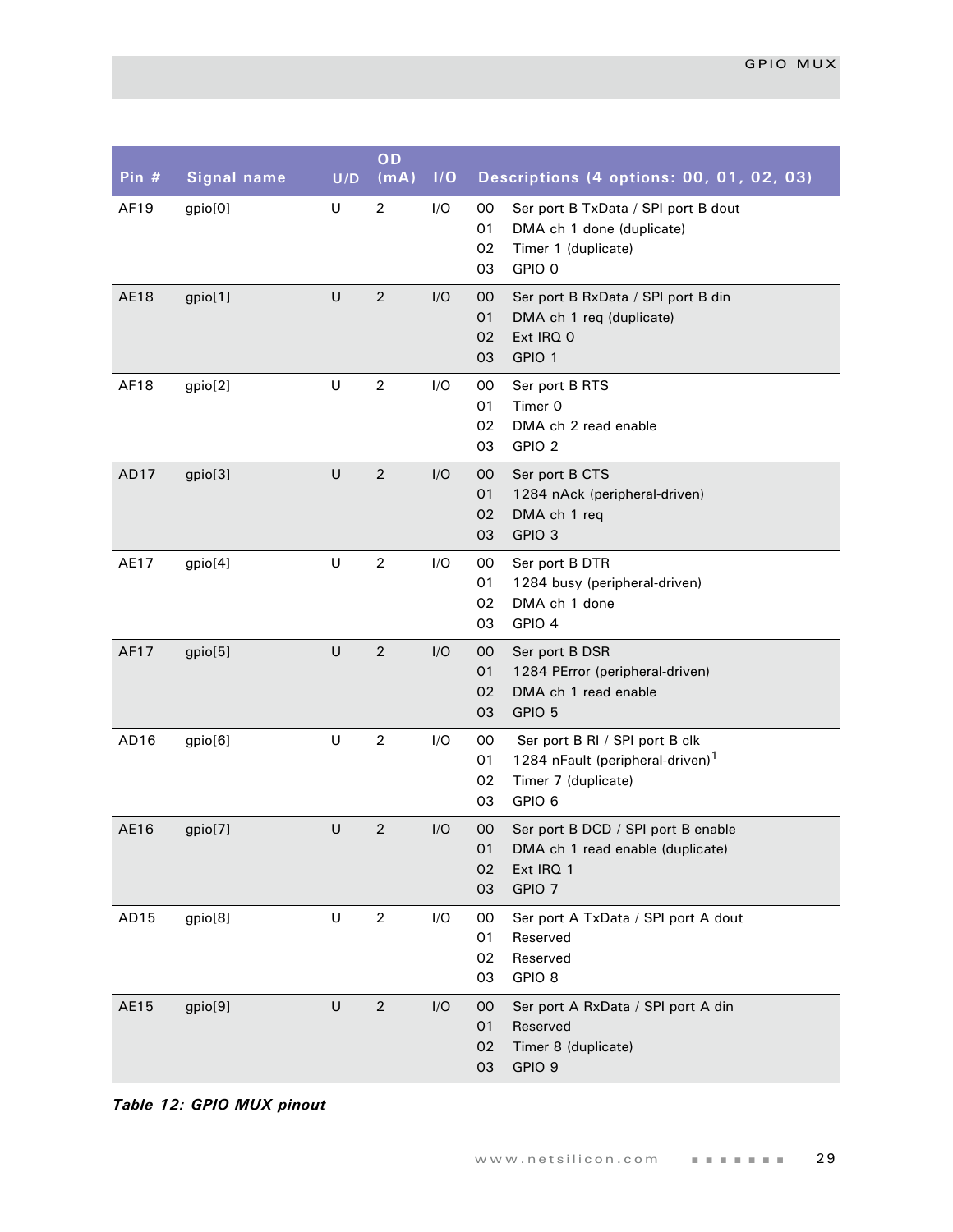| Pin $#$          | <b>Signal name</b> | U/D     | OD<br>(mA)       | 1/O | Descriptions (4 options: 00, 01, 02, 03)                                                                                       |
|------------------|--------------------|---------|------------------|-----|--------------------------------------------------------------------------------------------------------------------------------|
| AF15             | gpio[10]           | $\sf U$ | $\overline{2}$   | I/O | 00<br>Ser port A RTS<br>01<br>Reserved<br>02<br>Reserved<br>03:<br>GPIO 10                                                     |
| AD14             | gpio[11]           | U       | $\overline{2}$   | I/O | 00<br>Ser port A CTS<br>01<br>Ext IRQ2 (duplicate)<br>Timer 0 (duplicate)<br>02<br>GPIO 11<br>03                               |
| AE14             | gpio[12]           | U       | $\overline{2}$   | I/O | 00<br>Ser port A DTR<br>01<br>Reserved<br>Reserved<br>02<br>03<br>GPIO 12                                                      |
| AF14             | gpio[13]           | U       | $\overline{2}$   | I/O | 00<br>Ser port A DSR<br>01<br>Ext IRQ 0 (duplicate)<br>Timer 10 (duplicate)<br>02<br>GPIO 13<br>03                             |
| AF13             | gpio[14]           | U       | $\boldsymbol{2}$ | I/O | 00<br>Ser port A RI / SPI port A clk<br>01<br>Timer 1<br>02<br>Reserved<br>03<br>GPIO 14                                       |
| AE13             | gpio[15]           | U       | $\overline{2}$   | I/O | 00<br>Ser port A DCD / Ser port A enable<br>01<br>Timer 2<br>02<br>Reserved<br>03<br>GPIO 15                                   |
| AD13             | gpio[16]           | U       | $\boldsymbol{2}$ | I/O | 00<br>Reserved<br>1284 nFault (peripheral-driven, duplicate) <sup>1</sup><br>01<br>02<br>Timer 11 (duplicate)<br>03<br>GPIO 16 |
| AF12             | gpio[17]           | U       | $\overline{2}$   | I/O | USB power relay<br>$00\,$<br>01<br>Reserved<br>02<br>Reserved<br>GPIO 17<br>03                                                 |
| AE12             | gpio[18]           | U       | 4                | I/O | 00<br>Ethernet CAM reject<br>01<br>LCD power enable<br>02<br>Ext IRQ 3 (duplicate)<br>03<br>GPIO 18                            |
| AD <sub>12</sub> | gpio[19]           | U       | $\overline{4}$   | I/O | 00<br>Ethernet CAM req<br>01<br>LCD line-horz sync<br>DMA ch 2 read enable (duplicate)<br>02<br>03<br>GPIO 19                  |

## *Table 12: GPIO MUX pinout*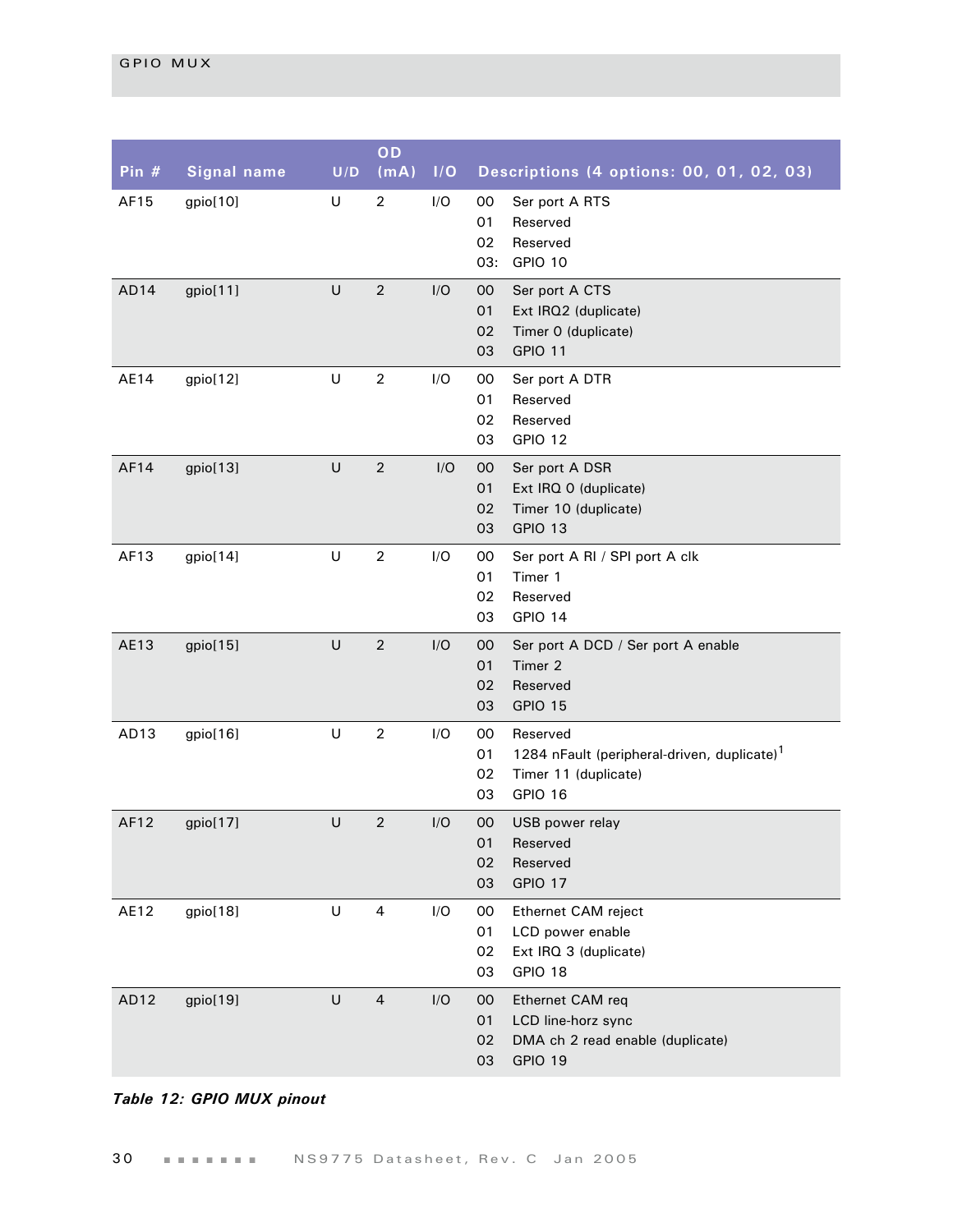| Pin $#$         | <b>Signal name</b> | U/D    | OD<br>(mA)     | I/O | Descriptions (4 options: 00, 01, 02, 03)                                                                      |
|-----------------|--------------------|--------|----------------|-----|---------------------------------------------------------------------------------------------------------------|
| AC12            | gpio[20]           | U      | 8              | I/O | 00<br>Ser port C DTR<br>01<br>LCD clock<br>02<br>Reserved<br>GPIO 20<br>03                                    |
| AF11            | gpio[21]           | U      | $\overline{4}$ | I/O | 00<br>Ser port C DSR<br>01<br>LCD frame pulse-vert<br>Reserved<br>02<br><b>GPIO 21</b><br>03                  |
| AE11            | gpio[22]           | U      | $\overline{a}$ | I/O | Ser port C RI / SPI port C clk<br>00<br>01<br>LCD AC bias-data enable<br>02<br>Reserved<br>GPIO 22<br>03      |
| AD11            | gpio[23]           | U      | $\overline{4}$ | I/O | 00<br>Ser port C DCD / SPI port C enable<br>01<br>LCD line end<br>Timer 14 (duplicate)<br>02<br>GPIO 23<br>03 |
| AF10            | gpio[24]           | U      | 4              | I/O | 00<br>Ser port D DTR<br>01<br>LCD data bit 0<br>02<br>Reserved<br>GPIO 24<br>03                               |
| <b>AE10</b>     | gpio[25]           | U      | $\overline{a}$ | I/O | Ser port D DSR<br>00<br>01<br>LCD data bit 1<br>Timer 15 (duplicate)<br>02<br>GPIO 25<br>03                   |
| AD10            | gpio[26]           | U      | 4              | I/O | Ser port D RI / SPI port D clk<br>00<br>01<br>LCD data bit 2<br>02<br>Timer 3<br>GPIO 26<br>03                |
| AF <sub>9</sub> | gpio[27]           | U      | $\overline{4}$ | I/O | 00<br>Ser port D DCD / SPI port D enable<br>LCD data bit 3<br>01<br>02<br>Timer 4<br>GPIO 27<br>03            |
| AE9             | gpio[28]           | U      | 4              | I/O | Ext IRQ 1 (duplicate)<br>00<br>01<br>LCD data bit 4<br>LCD data bit 8 (duplicate)<br>02<br>03<br>GPIO 28      |
| AF <sub>8</sub> | gpio[29]           | $\cup$ | $\overline{a}$ | I/O | Timer 5<br>$00\,$<br>LCD data bit 5<br>01<br>02<br>LCD data bit 9 (duplicate)<br>03<br>GPIO 29                |

*Table 12: GPIO MUX pinout*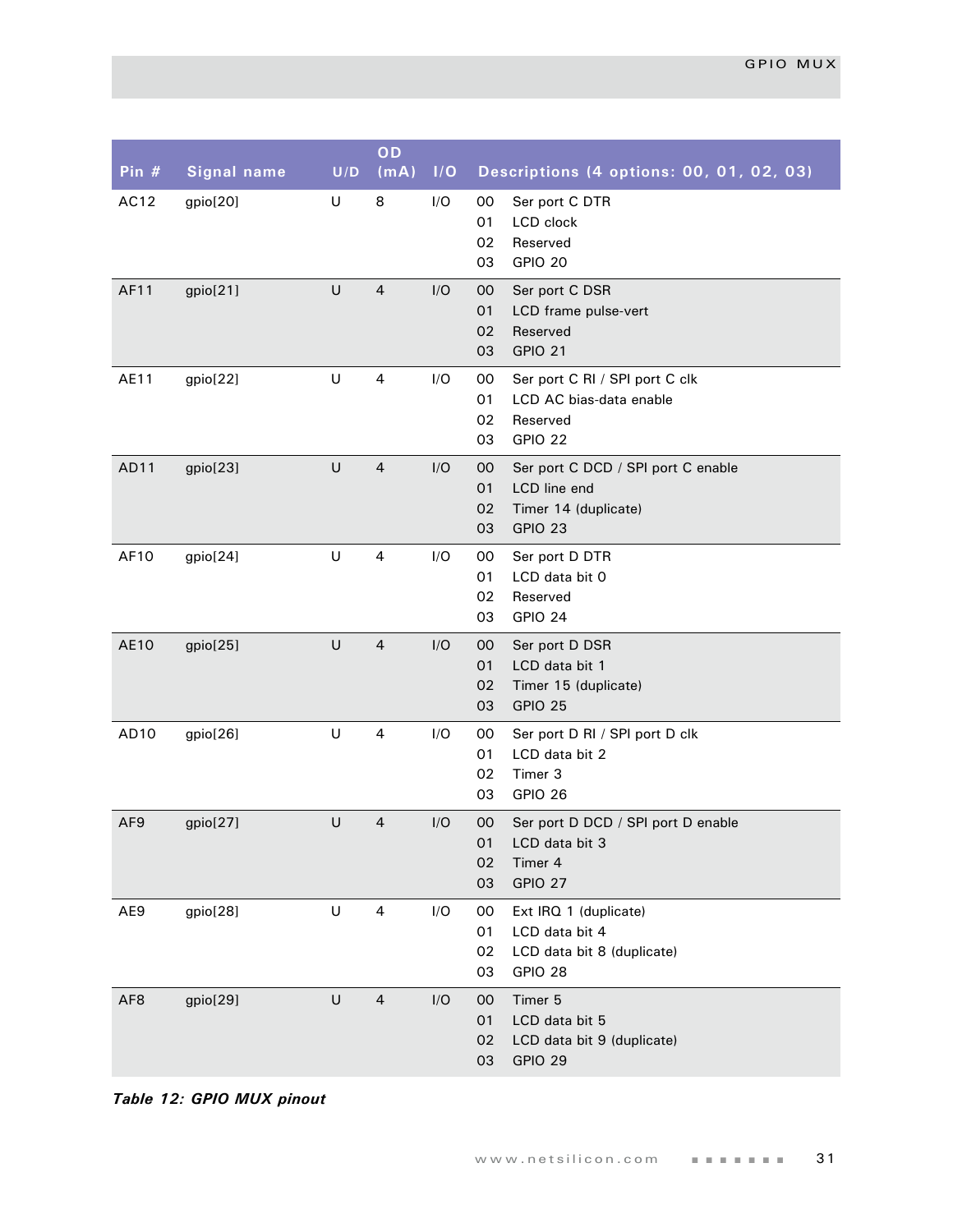| Pin $#$         | <b>Signal name</b> | U/D | OD<br>(mA)     | I/O | Descriptions (4 options: 00, 01, 02, 03)                                                                 |
|-----------------|--------------------|-----|----------------|-----|----------------------------------------------------------------------------------------------------------|
| AD <sub>9</sub> | gpio[30]           | U   | 4              | I/O | 00<br>Timer 6<br>01<br>LCD data bit 6<br>02<br>LCD data bit 10 (duplicate)<br>03<br>GPIO 30              |
| AE8             | gpio[31]           | U   | $\overline{4}$ | I/O | Timer 7<br>$00\,$<br>LCD data bit 7<br>01<br>02<br>LCD data bit 11 (duplicate)<br>03<br><b>GPIO 31</b>   |
| AF7             | gpio[32]           | U   | 4              | I/O | 00<br>Ext IRQ 2<br>1284 Data 1 (bidirectional)<br>01<br>02<br>LCD data bit 8<br>03<br>GPIO 32            |
| AD <sub>8</sub> | gpio[33]           | U   | $\overline{4}$ | I/O | Timer 8<br>$00\,$<br>01<br>1284 Data 2 (bidirectional)<br>LCD data bit 9<br>02<br>GPIO 33<br>03          |
| AD7             | gpio[34]           | U   | 4              | I/O | Timer 9<br>00<br>1284 Data 3 (bidirectional)<br>01<br>LCD data bit 10<br>02<br>03<br>GPIO 34             |
| AE6             | gpio[35]           | U   | $\overline{a}$ | I/O | Timer 10<br>$00\,$<br>01<br>1284 Data 4 (bidirectional)<br>LCD data bit 11<br>02<br>03<br><b>GPIO 35</b> |
| AF <sub>5</sub> | gpio[36]           | U   | 4              | I/O | 00<br>Reserved<br>1284 Data 5 (bidirectional)<br>01<br>02<br>LCD data bit 12<br>03<br>GPIO 36            |
| AD <sub>6</sub> | gpio[37]           | U   | $\overline{4}$ | I/O | 00<br>Reserved<br>01<br>1284 Data 6 (bidirectional)<br>02<br>LCD data bit 13<br>03<br>GPIO 37            |
| AE5             | gpio[38]           | U   | 4              | I/O | 00<br>Reserved<br>01<br>1284 Data 7 (bidirectional)<br>02<br>LCD data bit 14<br>03<br>GPIO 38            |
| AF4             | gpio[39]           | U   | $\overline{4}$ | I/O | Reserved<br>$00\,$<br>01<br>1284 Data 8 (bidirectional)<br>02<br>LCD data bit 15<br>03<br><b>GPIO 39</b> |

## *Table 12: GPIO MUX pinout*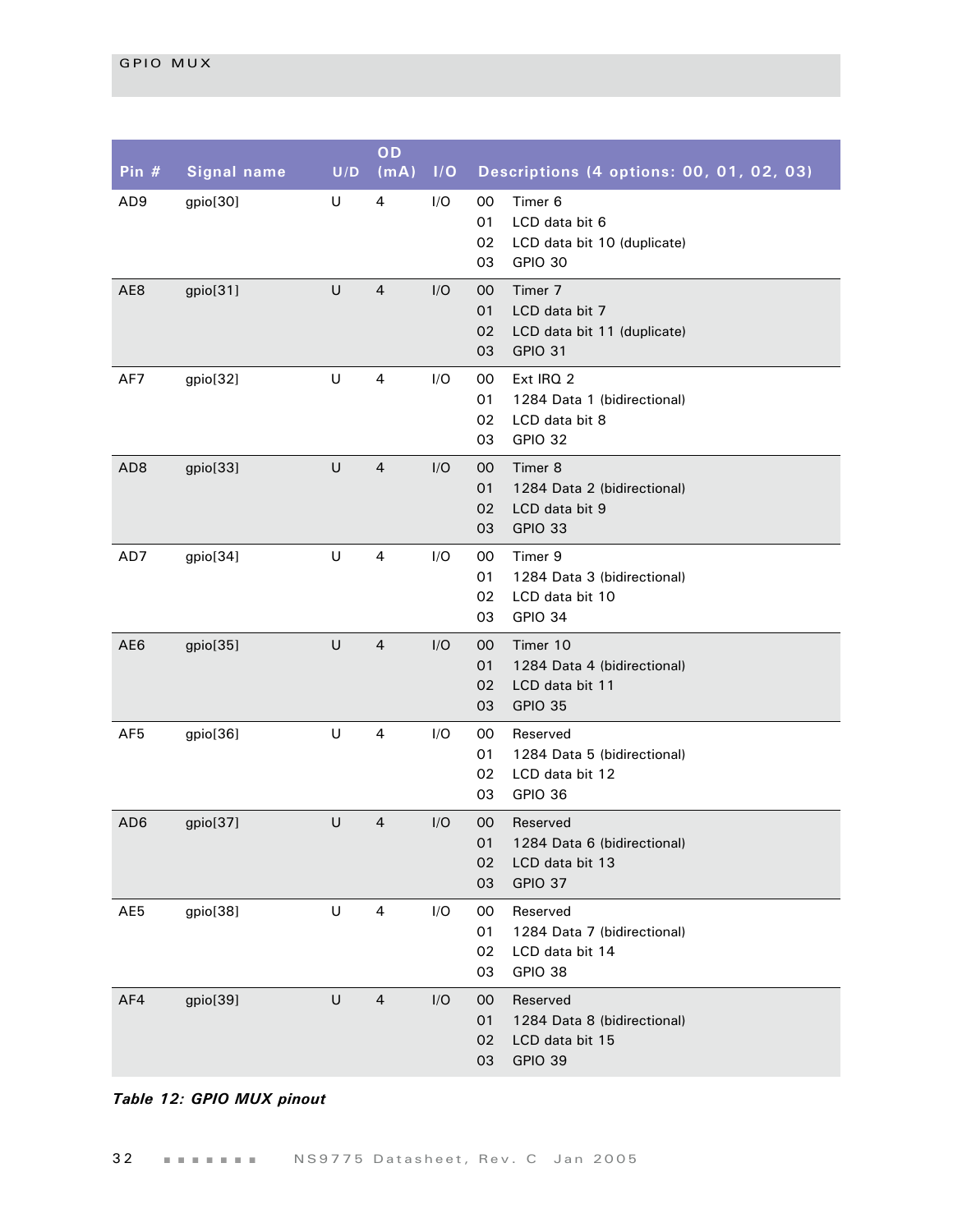| Pin $#$         | <b>Signal name</b> | U/D | OD<br>(mA)     | 1/O | Descriptions (4 options: 00, 01, 02, 03)                                                                                     |
|-----------------|--------------------|-----|----------------|-----|------------------------------------------------------------------------------------------------------------------------------|
| AC6             | gpio[40]           | U   | $\overline{4}$ | I/O | 00<br>Ser port C TxData / SPI port C dout<br>01<br>Ext IRQ 3<br>02<br>LCD data bit 16<br>GPIO 40<br>03                       |
| AD <sub>5</sub> | gpio[41]           | U   | $\overline{4}$ | I/O | 00<br>Ser port C RxData / SPI port C din<br>01<br>Timer 11<br>LCD data bit 17<br>02<br><b>GPIO 41</b><br>03                  |
| AE4             | gpio[42]           | U   | $\overline{a}$ | I/O | 00<br>Ser port C RTS<br>Timer 12<br>01<br>02<br>LCD data bit 18<br>GPIO 42<br>03                                             |
| AF3             | gpio[43]           | U   | $\overline{4}$ | I/O | 00<br>Ser port C CTS<br>Timer 13<br>01<br>LCD data bit 19<br>02<br>GPIO 43<br>03                                             |
| AD <sub>2</sub> | gpio[44]           | U   | 4              | I/O | 00<br>Ser port D TxData / SPI port D dout<br>01<br>1284 Select (peripheral-driven)<br>02<br>LCD data bit 20<br>GPIO 44<br>03 |
| AE1             | gpio[45]           | U   | $\overline{4}$ | I/O | 00<br>Ser port D RxData / SPI port D din<br>01<br>1284 nStrobe (host-driven)<br>LCD data bit 21<br>02<br>GPIO 45<br>03       |
| AB3             | gpio[46]           | U   | $\overline{a}$ | I/O | 00<br>Ser port D RTS<br>01<br>1284 nAutoFd (host-driven)<br>02<br>LCD data bit 22<br>GPIO 46<br>03                           |
| AA4             | gpio[47]           | U   | $\overline{4}$ | I/O | 00<br>Ser port D CTS<br>1284 nlnit (host-driven)<br>01<br>02<br>LCD data bit 23<br>GPIO 47<br>03                             |
| AC <sub>2</sub> | gpio[48]           | U   | $\overline{2}$ | I/O | Timer 14<br>00<br>1284 SelectIn (host-driven)<br>01<br>02<br>DMA ch 2 req<br>03<br>GPIO 48                                   |
| AD1             | gpio[49]           | U   | $\sqrt{2}$     | I/O | Timer 15<br>00<br>01<br>1284 peripheral logic high (peripheral-driven)<br>02<br>DMA ch 2 done<br><b>GPIO 49</b><br>03        |

*Table 12: GPIO MUX pinout*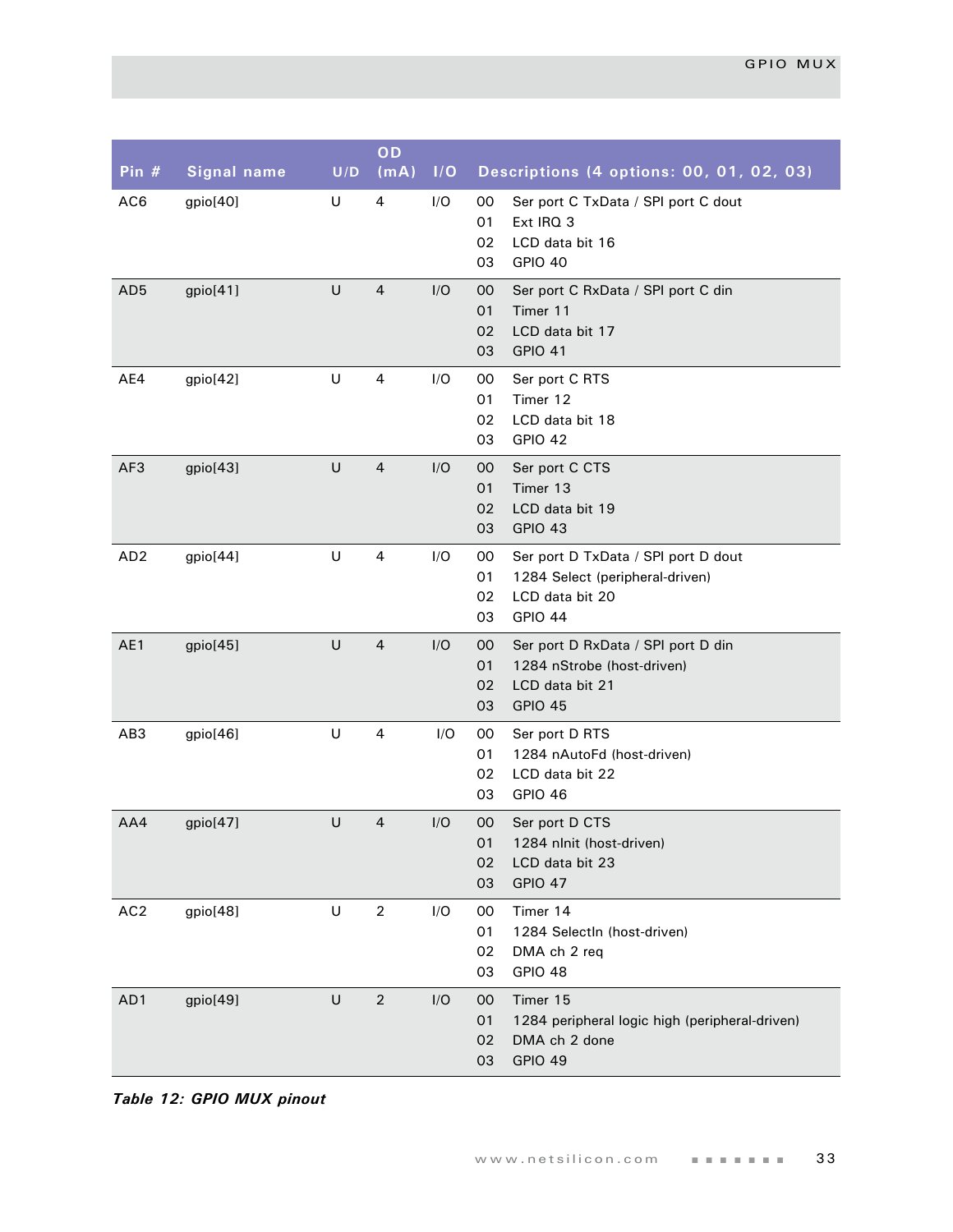## **LCD module signals**

The LCD module signals are multiplexed with GPIO pins. They include seven control signals and up to 24 data signals. [Table 13](#page-37-0) describes the control signals. [Table 14](#page-38-0) and [Table 15](#page-39-0) provide details for the data signals.

| Signal name    | Type   | <b>Description</b>                                                           |
|----------------|--------|------------------------------------------------------------------------------|
| <b>CLPOWER</b> | Output | LCD panel power enable                                                       |
| <b>CLLP</b>    | Output | Line synchronization pulse (STN) / horizontal synchronization<br>pulse (TFT) |
| <b>CLCP</b>    | Output | LCD panel clock                                                              |
| <b>CLFP</b>    | Output | Frame pulse (STN) / vertical synchronization pulse (TFT)                     |
| <b>CLAC</b>    | Output | STN AC bias drive or TFT data enable output                                  |
| CLD[23:0]      | Output | LCD panel data (see Table 14 and Table 15)                                   |
| <b>CLLE</b>    | Output | Line end signal                                                              |

### <span id="page-37-0"></span>*Table 13: LCD module signal descriptions*

The CLD[23:0] signal has eight modes of operation:

- TFT 24-bit interface 4-bit mono STN single panel
	-
- 
- TFT 18-bit interface 4-bit mono STN dual panel
- Color STN single panel 8-bit mono STN single panel
- Color STN dual panel 8-bit mono STN dual panel
- 

[Table 14](#page-38-0) shows which CLD[23:0] pins provide the pixel data to the STN panel for each mode of operation.

#### **Legend:**

- Ext pin = External pin
- CUSTN = Color upper panel STN, dual and/or single panel
- CLSTN = Color lower panel STN, single
- MUSTN = Mono upper panel STN, dual and/or single panel
- MLSTN = Mono lower panel STN, single
- $N/A$  = not used
- 01 and 02 = The option number/position in the Description field of the GPIO mux pinout. See ["GPIO MUX" on page 28](#page-31-0) for more information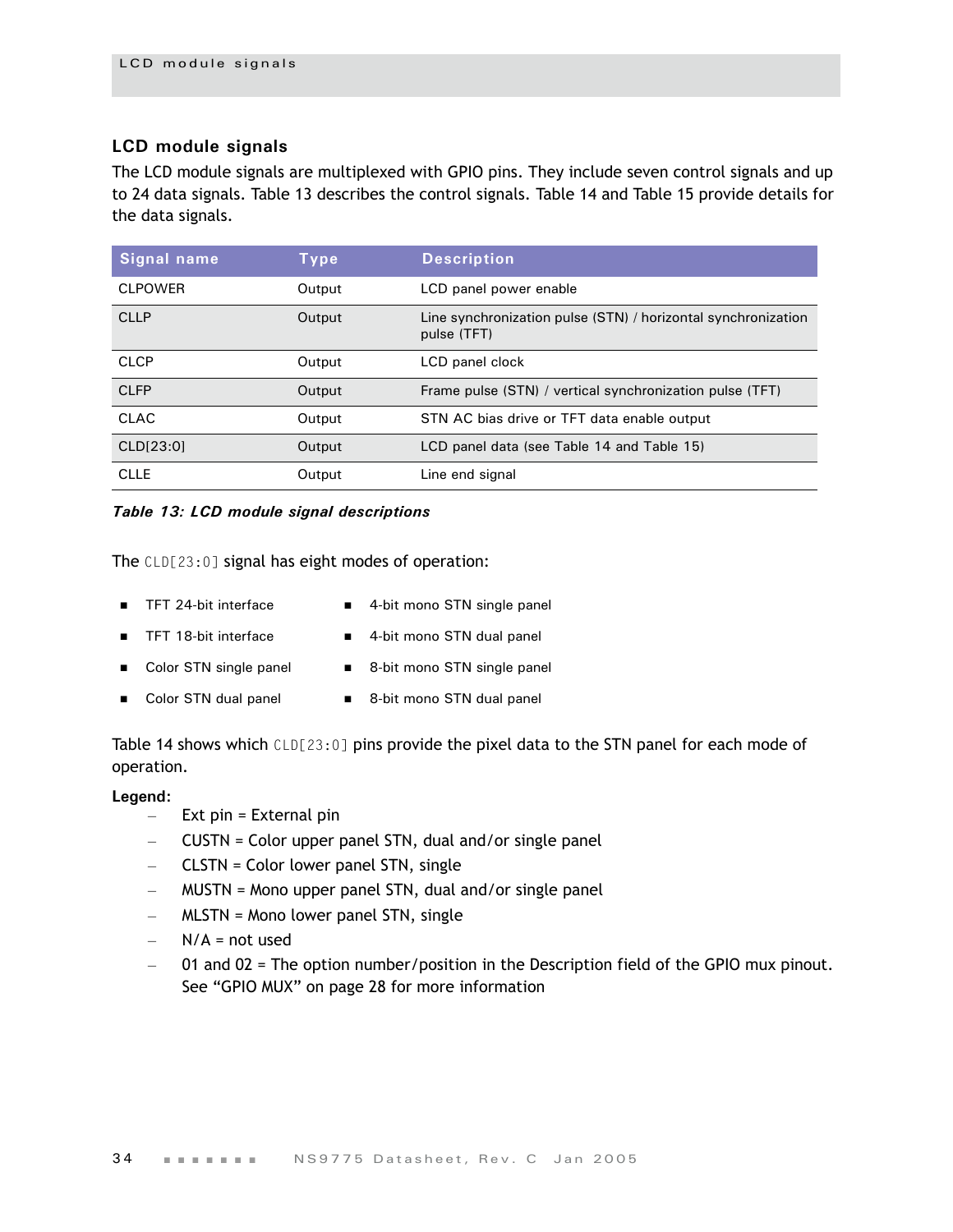| CLD[23]<br>$AA4 = LCD$ data bit 23 (O2)<br>N/A<br>N/A<br>N/A<br>N/A<br>N/A<br>N/A<br>N/A<br>CLD[22]<br>$AB3 = LCD$ data bit 22 (02)<br>N/A<br>N/A<br>N/A<br>N/A<br>N/A<br>CLD[21]<br>$AE1 = LCD$ data bit 21 (02)<br>N/A<br>N/A<br>N/A<br>N/A<br>N/A<br>N/A<br>N/A<br>CLD[20]<br>AD2 = LCD data bit 20 (O2)<br>N/A<br>N/A<br>N/A<br>N/A<br>N/A<br>CLD[19]<br>$AF3 = LCD$ data bit 19 (02)<br>N/A<br>N/A<br>N/A<br>N/A<br>N/A<br>N/A<br>N/A<br>CLD[18]<br>$AE4 = LCD$ data bit 18 (O2)<br>N/A<br>N/A<br>N/A<br>N/A<br>N/A<br>CLD[17]<br>$AD5 = LCD$ data bit 17 (02)<br>N/A<br>N/A<br>N/A<br>N/A<br>N/A<br>N/A<br>N/A<br>N/A<br>N/A<br>CLD[16]<br>$AC6 = LCD$ data bit16 (O2)<br>N/A<br>N/A<br>N/A<br>$CLSTN[0]$ <sup>1</sup><br>$MLSTN[0]$ <sup>1</sup><br>N/A<br>CLD[15]<br>$AF4 = LCD$ data bit 15 (O2)<br>N/A<br>N/A<br>N/A<br>CLD[14]<br>$AE5 = LCD$ data bit 14 (O2)<br>CLSTN[1]<br>N/A<br>N/A<br>N/A<br>MLSTN[1]<br>N/A |
|-------------------------------------------------------------------------------------------------------------------------------------------------------------------------------------------------------------------------------------------------------------------------------------------------------------------------------------------------------------------------------------------------------------------------------------------------------------------------------------------------------------------------------------------------------------------------------------------------------------------------------------------------------------------------------------------------------------------------------------------------------------------------------------------------------------------------------------------------------------------------------------------------------------------------------|
|                                                                                                                                                                                                                                                                                                                                                                                                                                                                                                                                                                                                                                                                                                                                                                                                                                                                                                                               |
|                                                                                                                                                                                                                                                                                                                                                                                                                                                                                                                                                                                                                                                                                                                                                                                                                                                                                                                               |
|                                                                                                                                                                                                                                                                                                                                                                                                                                                                                                                                                                                                                                                                                                                                                                                                                                                                                                                               |
|                                                                                                                                                                                                                                                                                                                                                                                                                                                                                                                                                                                                                                                                                                                                                                                                                                                                                                                               |
|                                                                                                                                                                                                                                                                                                                                                                                                                                                                                                                                                                                                                                                                                                                                                                                                                                                                                                                               |
|                                                                                                                                                                                                                                                                                                                                                                                                                                                                                                                                                                                                                                                                                                                                                                                                                                                                                                                               |
|                                                                                                                                                                                                                                                                                                                                                                                                                                                                                                                                                                                                                                                                                                                                                                                                                                                                                                                               |
|                                                                                                                                                                                                                                                                                                                                                                                                                                                                                                                                                                                                                                                                                                                                                                                                                                                                                                                               |
|                                                                                                                                                                                                                                                                                                                                                                                                                                                                                                                                                                                                                                                                                                                                                                                                                                                                                                                               |
|                                                                                                                                                                                                                                                                                                                                                                                                                                                                                                                                                                                                                                                                                                                                                                                                                                                                                                                               |
| CLSTN[2]<br>N/A<br>CLD[13]<br>$AD6 = LCD$ data bit 13 (O2)<br>N/A<br>N/A<br>N/A<br>MLSTN[2]                                                                                                                                                                                                                                                                                                                                                                                                                                                                                                                                                                                                                                                                                                                                                                                                                                   |
| N/A<br>N/A<br>CLD[12]<br>$AF5 = LCD$ data bit 12 (O2)<br>N/A<br>CLSTN[3]<br>N/A<br>MLSTN[3]                                                                                                                                                                                                                                                                                                                                                                                                                                                                                                                                                                                                                                                                                                                                                                                                                                   |
| $MLSTM[0]$ <sup>1</sup><br>N/A<br>CLD[11]<br>N/A<br>CLSTN[4]<br>N/A<br>MLSTN[4]<br>$AEB = LCD$ data bit 11 (O2)<br>$AEB = LCD$ data bit 11 (O2)                                                                                                                                                                                                                                                                                                                                                                                                                                                                                                                                                                                                                                                                                                                                                                               |
| $AD7 = LCD$ data bit 10 (O2)<br>N/A<br>CLSTN[5]<br>N/A<br>MLSTN[1]<br>N/A<br>MLSTN[5]<br>CLD[10]<br>$AD9 = LCD$ data bit 10 (O2)                                                                                                                                                                                                                                                                                                                                                                                                                                                                                                                                                                                                                                                                                                                                                                                              |
| CLD[9]<br>$AD8 = LCD$ data bit 9 (02)<br>N/A<br>CLSTN[6]<br>N/A<br>MLSTN[2]<br>N/A<br>MLSTN[6]<br>$AF8 = LCD$ data bit 9 (02)                                                                                                                                                                                                                                                                                                                                                                                                                                                                                                                                                                                                                                                                                                                                                                                                 |
| N/A<br>CLD[8]<br>N/A<br>CLSTN[7]<br>MLSTN[3]<br>N/A<br>MLSTN[7]<br>$AF7 = LCD$ data bit 8 (O2)<br>$AE9 = LCD$ data bit 8 (02)                                                                                                                                                                                                                                                                                                                                                                                                                                                                                                                                                                                                                                                                                                                                                                                                 |
| $CUSTN[0]$ <sup>1</sup><br>$CUSTN[0]$ <sup>1</sup><br>$MUSTN[0]$ <sup>1</sup><br>CLD[7]<br>$AEB = LCD$ data bit 7 (01)<br>N/A<br>N/A<br>MUSTN[0]                                                                                                                                                                                                                                                                                                                                                                                                                                                                                                                                                                                                                                                                                                                                                                              |
| CLD[6]<br>$AD9 = LCD$ data bit 6 (01)<br>CUSTN[1]<br>N/A<br>CUSTN[1]<br>N/A<br>MUSTN[1]<br>MUSTN[1]                                                                                                                                                                                                                                                                                                                                                                                                                                                                                                                                                                                                                                                                                                                                                                                                                           |
| CLD[5]<br>$AF8 = LCD$ data bit 5 (O1)<br>CUSTN[2]<br>CUSTN[2]<br>N/A<br>N/A<br>MUSTN[2]<br>MUSTN[2]                                                                                                                                                                                                                                                                                                                                                                                                                                                                                                                                                                                                                                                                                                                                                                                                                           |
| $AE9 = LCD$ data bit 4 (01)<br>N/A<br>CLD[4]<br>CUSTN[3]<br>CUSTN[3]<br>MUSTN[3]<br>MUSTN[3]<br>N/A                                                                                                                                                                                                                                                                                                                                                                                                                                                                                                                                                                                                                                                                                                                                                                                                                           |
| $MUSTN[0]$ <sup>1</sup><br>$AF9 = LCD$ data bit 3 (O1)<br>CLD[3]<br>CUSTN[4]<br>CUSTN[4]<br>MUSTN[0]<br>MUSTN[4]<br>MUSTN[4]                                                                                                                                                                                                                                                                                                                                                                                                                                                                                                                                                                                                                                                                                                                                                                                                  |
| $AD10 = LCD$ data bit 2 (01)<br>CLD[2]<br>CUSTN[5]<br>CUSTN[5]<br>MUSTN[1]<br>MUSTN[1]<br>MUSTN[5]<br>MUSTN[5]                                                                                                                                                                                                                                                                                                                                                                                                                                                                                                                                                                                                                                                                                                                                                                                                                |
| $AE10 = LCD$ data bit 1 (01)<br>CLD[1]<br>CUSTN[6]<br>CUSTN[6]<br>MUSTN[2]<br>MUSTN[2]<br>MUSTN[6]<br>MUSTN[6]                                                                                                                                                                                                                                                                                                                                                                                                                                                                                                                                                                                                                                                                                                                                                                                                                |
| CLD[0]<br>$AF10 = LCD$ data bit 0 (01)<br>CUSTN[7]<br>CUSTN[7]<br>MUSTN[3]<br>MUSTN[3]<br>MUSTN[7]<br>MUSTN[7]                                                                                                                                                                                                                                                                                                                                                                                                                                                                                                                                                                                                                                                                                                                                                                                                                |

1 This data bit corresponds to the first "pixel position." For example, for an 8-bit mono STN display, CUSTN[0] is the leftmost pixel on the panel and CUSTN[7] is the rightmost pixel within the 8-bit data. For a color STN display, bits [7, 6, 5] form the leftmost pixel.

<span id="page-38-0"></span>*Table 14: CLD[23:0] pin descriptions for STN display*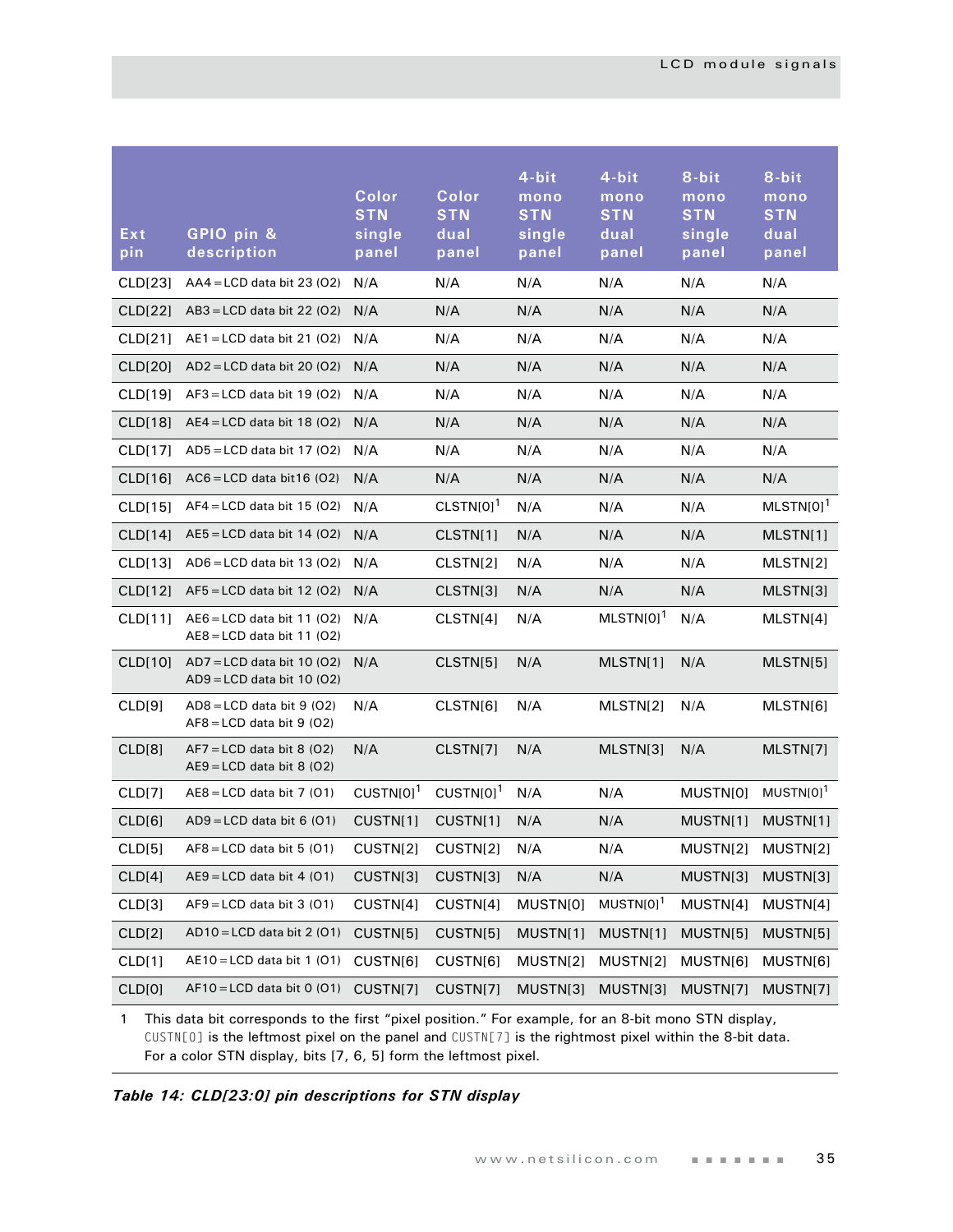[Table 15](#page-39-0) shows which CLD[23:0] pins provide the pixel data to the TFT panel for each of the multiplexing modes of operation.

| <b>External pin</b> | TFT 24 bit    | TFT 18 bit    |
|---------------------|---------------|---------------|
| CLD[23]             | BLUE[7]       | Reserved      |
| CLD[22]             | BLUE[6]       | Reserved      |
| CLD[21]             | BLUE[5]       | Reserved      |
| CLD[20]             | BLUE[4]       | Reserved      |
| CLD[19]             | BLUE[3]       | Reserved      |
| CLD[18]             | BLUE[2]       | Reserved      |
| CLD[17]             | BLUE[1]       | BLUE[4]       |
| CLD[16]             | BLUE[0]       | BLUE[3]       |
| CLD[15]             | GREEN[7]      | BLUE[2]       |
| CLD[14]             | GREEN[6]      | BLUE[1]       |
| CLD[13]             | GREEN[5]      | BLUE[0]       |
| CLD[12]             | GREEN[4]      | Intensity bit |
| CLD[11]             | GREEN[3]      | GREEN[4]      |
| CLD[10]             | GREEN[2]      | GREEN[3]      |
| CLD[9]              | GREEN[1]      | GREEN[2]      |
| CLD[8]              | GREEN[0]      | GREEN[1]      |
| CLD[7]              | <b>RED[7]</b> | GREEN[0]      |
| CLD[6]              | RED[6]        | Intensity bit |
| CLD[5]              | <b>RED[5]</b> | <b>RED[4]</b> |
| CLD[4]              | RED[4]        | RED[3]        |
| CLD[3]              | RED[3]        | <b>RED[2]</b> |
| CLD[2]              | <b>RED[2]</b> | <b>RED[1]</b> |
| CLD[1]              | <b>RED[1]</b> | RED[0]        |
| CLD[0]              | RED[0]        | Intensity bit |

<span id="page-39-0"></span>*Table 15: CLD[23:0] pin descriptions for TFT display*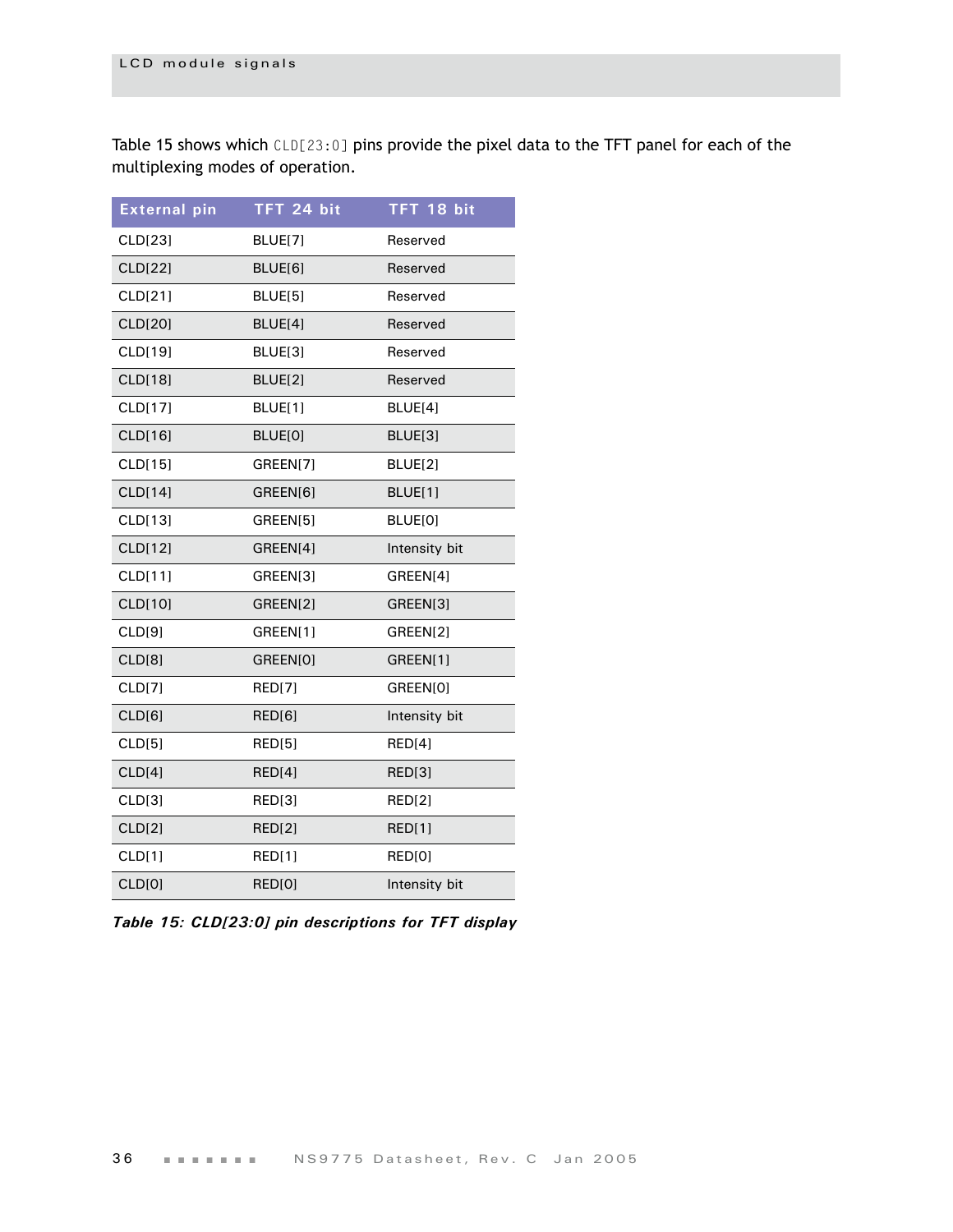## **Printer engine interface**

|                |                    |     | OD             |              |                                                             |
|----------------|--------------------|-----|----------------|--------------|-------------------------------------------------------------|
| Pin $#$        | <b>Signal name</b> | U/D | (mA)           | I/O          | <b>Description</b>                                          |
| N <sub>3</sub> | bp stat O          | U   | 2              | I/O          | Channel O bypass status bit 1                               |
| P <sub>1</sub> | bp stat 1          | U   | $\overline{2}$ | I/O          | Channel 1 bypass status bit 1                               |
| P <sub>2</sub> | bp_stat_2          | U   | 2              | I/O          | Channel 2 bypass status bit 1                               |
| P <sub>3</sub> | bp stat 3          | U   | $\overline{2}$ | I/O          | Channel 3 bypass status bit1                                |
| J <sub>1</sub> | hsync_0            |     |                | T            | Channel O horizontal sync                                   |
| K3             | hsync 1            |     |                | $\mathsf{I}$ | Channel 1 horizontal sync                                   |
| K <sub>2</sub> | hsync_2            |     |                | T            | Channel 2 horizontal sync                                   |
| K1             | hsync 3            |     |                | L            | Channel 3 horizontal sync                                   |
| M <sub>2</sub> | vsync 0            |     | $\overline{2}$ | I/O          | Channel O vertical sync / Channel O bypass status<br>bit 0  |
| M <sub>1</sub> | vsync 1            |     | $\overline{2}$ | I/O          | Channel 1 vertical sync / Channel 1 bypass status<br>bit 0  |
| N <sub>1</sub> | vsync 2            |     | $\overline{2}$ | I/O          | Channel 2 vertical sync / Channel 2 bypass status<br>bit 0  |
| N <sub>2</sub> | vsync 3            |     | $\overline{2}$ | I/O          | Channel 3 vertical sync / Channel 3 bypass status<br>bit 0. |
| R1             | vclk_0             |     |                | T            | Channel O video clock                                       |
| R <sub>2</sub> | vclk 1             |     |                | I            | Channel 1 video clock                                       |
| R <sub>3</sub> | vclk 2             |     |                | т            | Channel 2 video clock                                       |
| T1             | vclk 3             |     |                | $\mathsf{I}$ | Channel 3 video clock                                       |
| L <sub>3</sub> | video_data_0       |     | 8              | O            | Channel O serial video data                                 |
| L2             | video_data_1       |     | 8              | O            | Channel 1 serial video data                                 |
| L1             | video_data_2       |     | 8              | $\mathsf{O}$ | Channel 2 serial video data                                 |
| M <sub>3</sub> | video_data_3       |     | 8              | $\circ$      | Channel 3 serial video data                                 |
| T <sub>2</sub> | print              | U   | $\overline{2}$ | I/O          | Print control output                                        |

*Table 16: Print engine interface (JBIG video) pinout*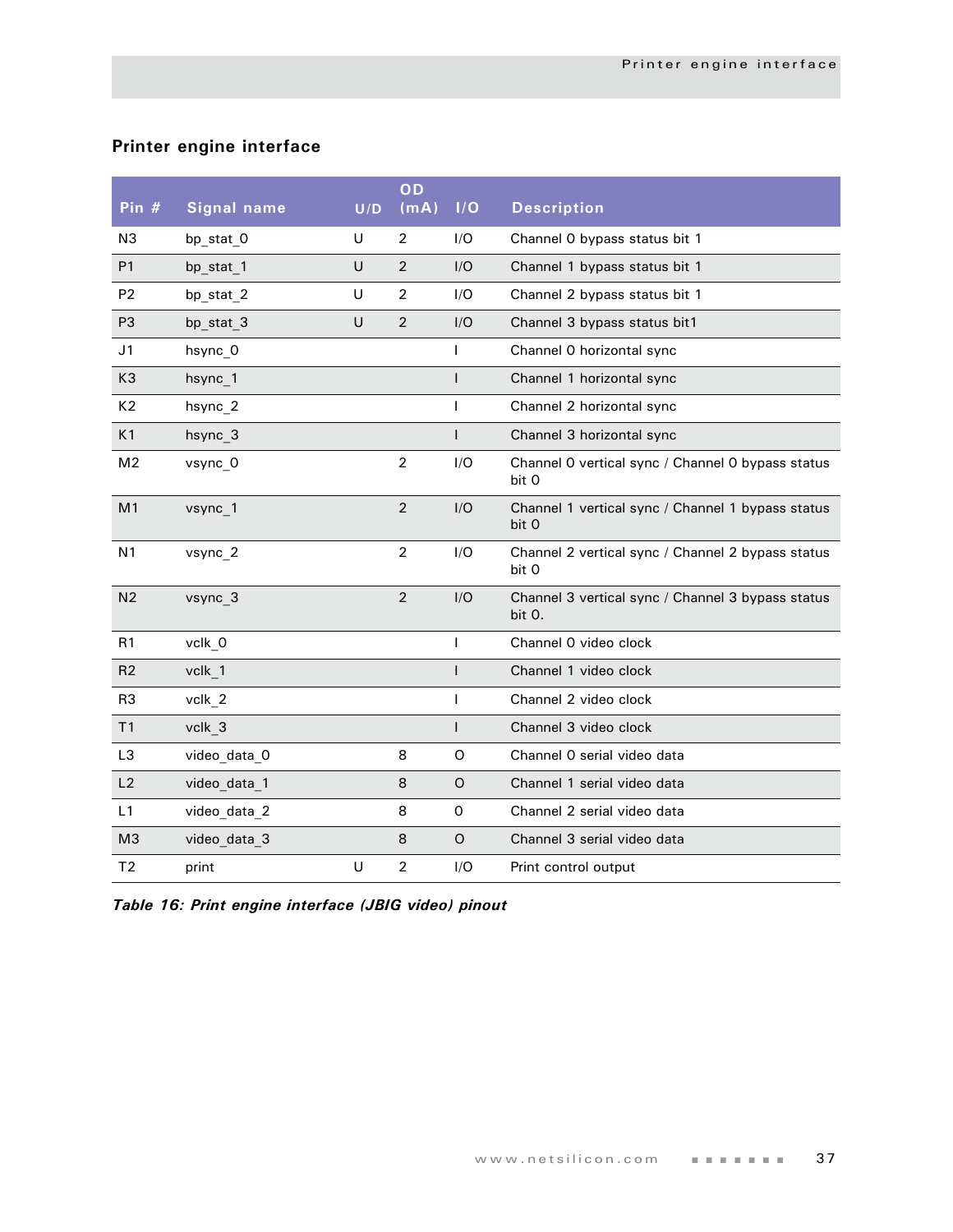## **I 2C interface**

| Pin $#$ | Signal name | U/D | <b>OD</b><br>$\mathsf{Im}\mathsf{A}$ $\mathsf{I}/\mathsf{O}$ |     | <b>Description</b>                                                        |
|---------|-------------|-----|--------------------------------------------------------------|-----|---------------------------------------------------------------------------|
| AC15    | iic scl     |     | 4                                                            | 1/O | $12C$ serial clock line. Add a 10K resistor to<br>VDDA(3.3V) if not used. |
| AF16    | iic sda     |     | 4                                                            | 1/O | $12C$ serial data line. Add a 10K resistor to<br>VDDA(3.3V) if not used.  |

*Table 17: I2C interface pinout*

## **USB Interface**

#### **Notes:**

- If not using the USB interface, these pins should be pulled down to ground through a 15K ohm resistor.
- **All output drivers for USB meet the standard USB driver specification.**

|                 | Pin # Signal name | U/D | <b>OD</b><br>$(mA)$ $1/O$ |     | Description  |
|-----------------|-------------------|-----|---------------------------|-----|--------------|
| AB4             | usb dm            |     |                           | I/O | USB data -   |
| AC <sub>3</sub> | usb dp            |     |                           | 1/O | USB data $+$ |

*Table 18: USB interface pinout*

## **JTAG interface for ARM core/boundary scan**

**Note:** trst\_n must be pulsed low to initialize the JTAG when a debugger is not attached. See Figure 10, "JTAG interface," on page 39.

| Pin $#$ | Signal name | U/D | OD<br>$\sqrt{(mA)}$ $1/O$ |     | <b>Description</b>                 |
|---------|-------------|-----|---------------------------|-----|------------------------------------|
| AE20    | tck         |     |                           |     | Test clock                         |
| AD18    | tdi         | U   |                           |     | Test data in                       |
| AE19    | tdo         |     | 2                         | O   | Test data out                      |
| AC18    | tms         | U   |                           |     | Test mode select                   |
| AF20    | trst n      | U   |                           |     | Test mode reset                    |
| AD19    | rtck        | U   | $\mathcal{P}$             | 1/O | Returned test clock, ARM core only |

*Table 19: JTAG interface/boundary scan pinout*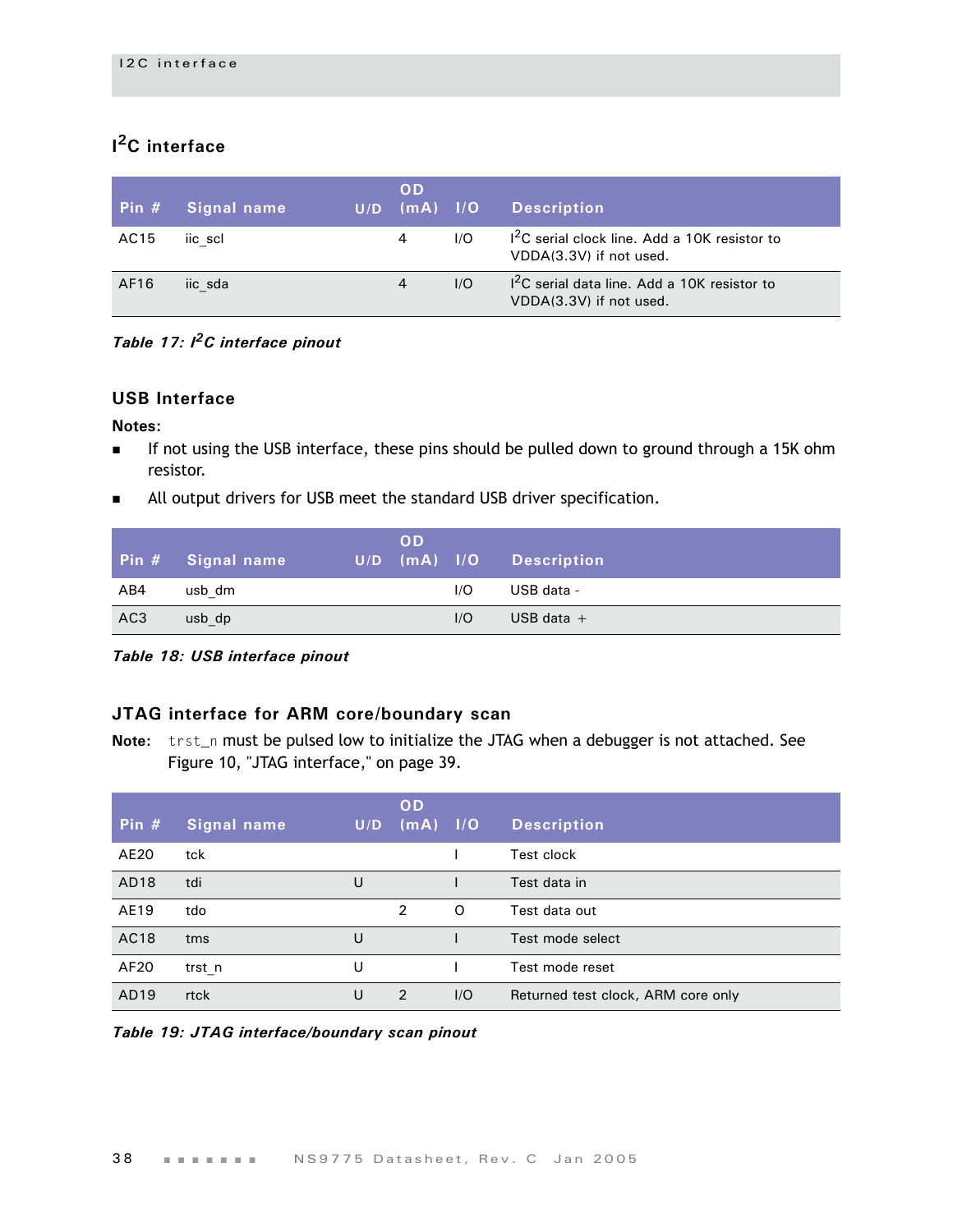

When halting the CPU in debug mode, the JSRST line must be pulsed low only one time.

### *Figure 10: JTAG interface*

## **Reserved pins**

|      | Pin# Description |
|------|------------------|
|      | AF22 No connect  |
|      | AD21 No connect  |
| AF22 | No connect       |

*Table 20: Reserved pins*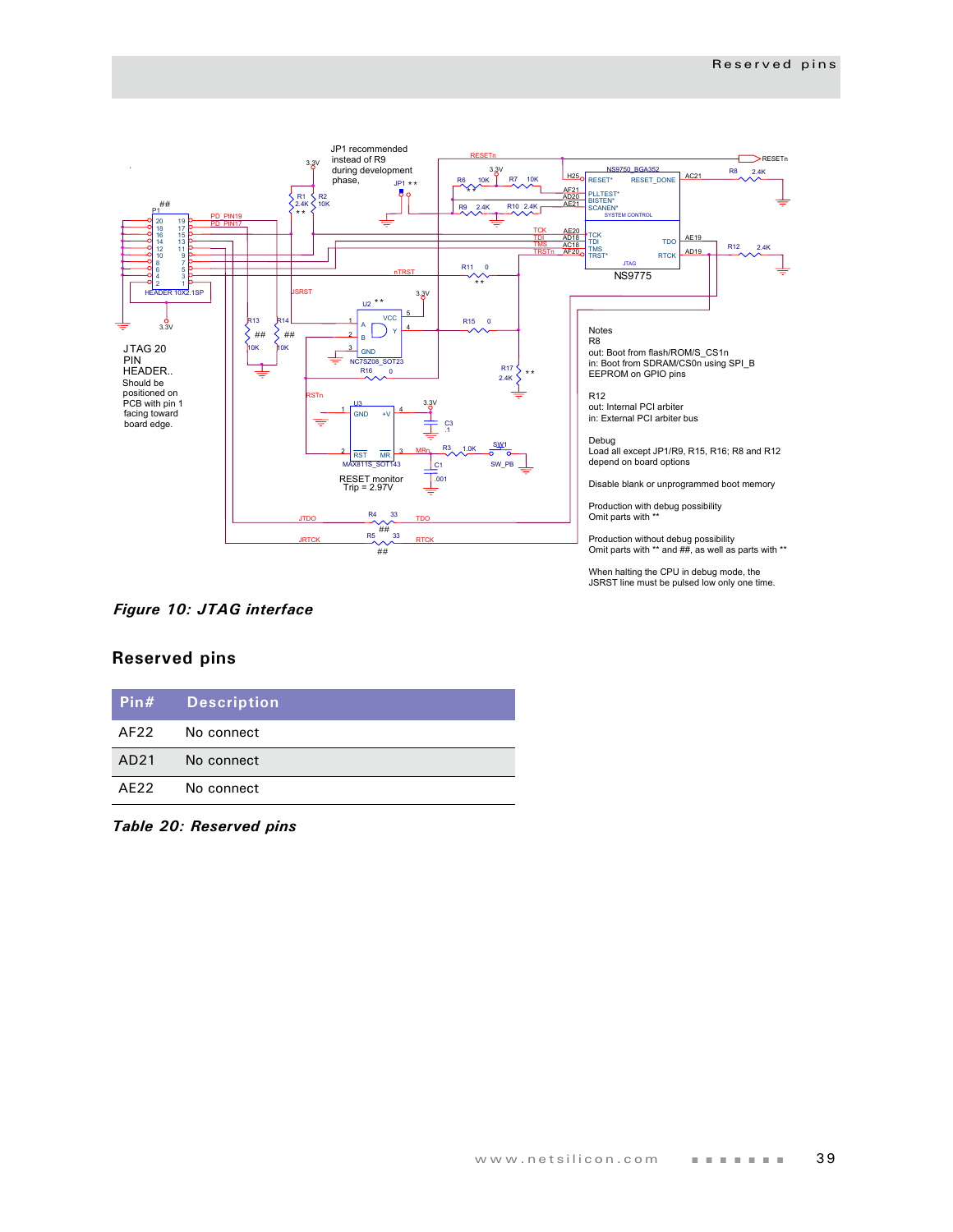## **Power ground**

| Pin $#$                                                                                                                                                            | Signal name | <b>Description</b>  |
|--------------------------------------------------------------------------------------------------------------------------------------------------------------------|-------------|---------------------|
| J23, L23, K23, U23, T23, V23, D18, D17, AC17, D16,<br>AC16, D11, D10, AC11, AC10, AC9, J4, L4, K4, U4, T4,<br>V <sub>4</sub>                                       | VDDC.       | Core power, 1.5V    |
| G23, H23, M23, R23, P23, N23, Y23, W23, D20, AC20,<br>D19, AC19, D14, D13, AC14, AC13, D8, D7, AC8, AC7,<br>G4, H4, M4, R4, P4, N4, Y4, W4                         | <b>VDDS</b> | $I/O$ power, $3.3V$ |
| A26, B25, AE25, AF26, D23, C24, AD24, AC23, D5, D4,<br>C4, E4, AC4, A3, A2, D3, C3, C2, B3, B2, AE2, AD3, A1,<br>C <sub>1</sub> , B <sub>1</sub> , AF <sub>1</sub> | VSS2        | Ground              |

*Table 21: Power ground pins*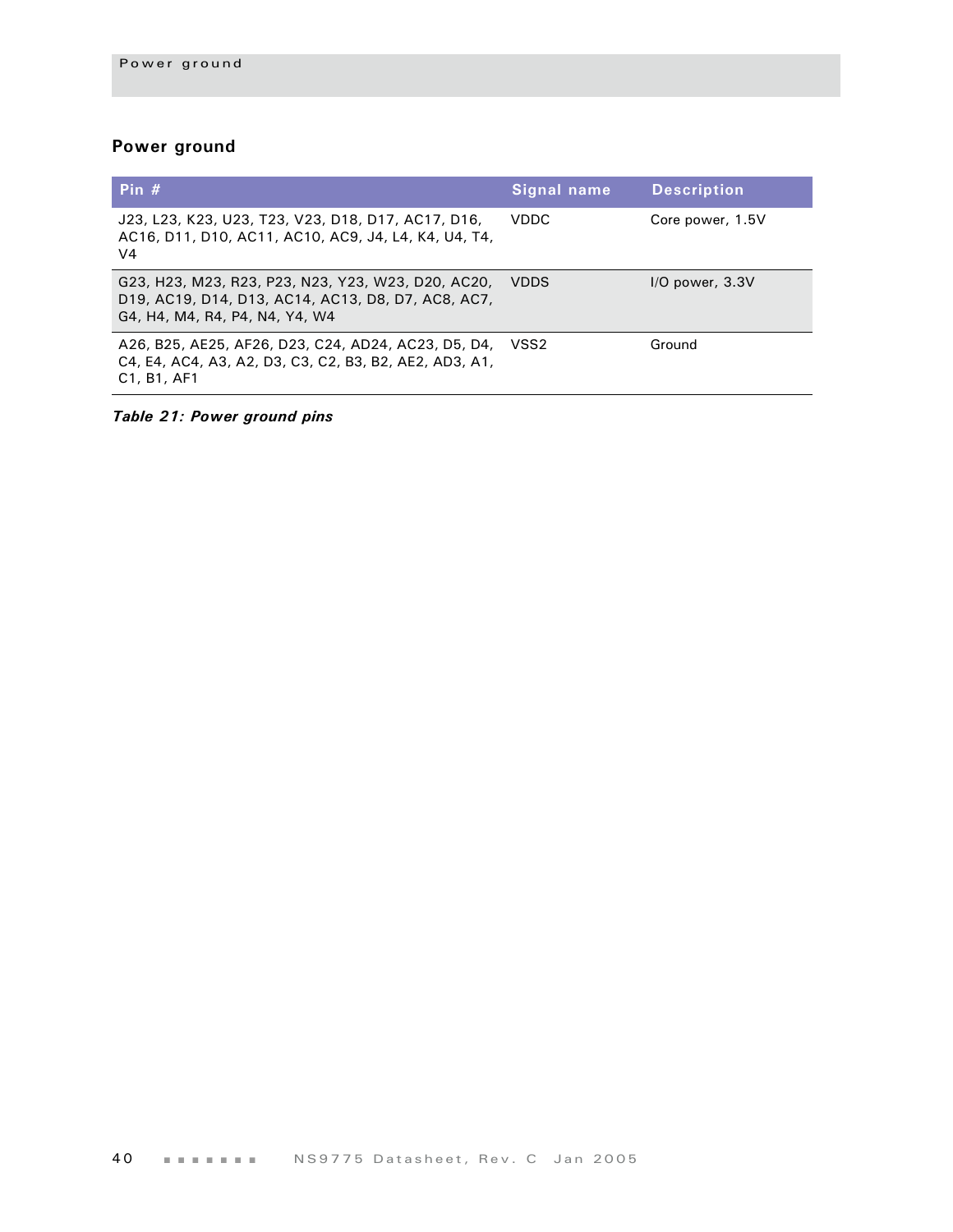# **Address and register maps**

## **System address map**

The system memory address is divided to allow access to the internal and external resources on the system bus, as shown in [Table 22](#page-44-0).

| <b>Address range</b>      | <b>Size</b> | <b>System functions</b>                                |
|---------------------------|-------------|--------------------------------------------------------|
| 0x0000 0000 - 0x0FFF FFFF | 256 MB      | System memory chip select 4 - Dynamic memory (default) |
| 0x1000 0000 - 0x1FFF FFFF | 256 MB      | System memory chip select 5 - Dynamic memory (default) |
| 0x2000 0000 - 0x2FFF FFFF | 256 MB      | System memory chip select 6 - Dynamic memory (default) |
| 0x3000 0000 - 0x3FFF FFFF | 256 MB      | System memory chip select 7 - Dynamic memory (default) |
| 0x4000 0000 - 0x4FFF FFFF | 256 MB      | System memory chip select 0 - Static memory (default)  |
| 0x5000 0000 - 0x5FFF FFFF | 256 MB      | System memory chip select 1 - Static memory (default)  |
| 0x6000 0000 - 0x6FFF FFFF | 256MB       | System memory chip select 2 - Static memory (default)  |
| 0x7000 0000 - 0x7FFF FFFF | 256 MB      | System memory chip select 3 - Static memory (default)  |
| 0x8000 0000 - 0x8FFF FFFF | 256 MB      | PCI memory                                             |
| 0x9000 0000 - 0x9FFF FFFF | 256 MB      | <b>BBus memory</b>                                     |
| 0xA000 0000 - 0xA00F FFFF | 1 MB        | PCI IO                                                 |
| 0xA010 0000 - 0xA01F FFFF | 1 MB        | PCI CONFIG ADDR                                        |
| 0xA020 0000 - 0xA02F FFFF | 1 MB        | PCI CONFIG DATA                                        |
| 0xA030 0000 - 0xA03F FFFF | 1 MB        | <b>PCI</b> arbiter                                     |
| 0xA040 0000 - 0xA04F FFFF | 1 MB        | BBus-to-AHB bridge                                     |
| 0xA050 0000 - 0xA05F FFFF | 1 MB        | <b>JBIG</b>                                            |
| 0xA060 0000 - 0xA06F FFFF | 1 MB        | <b>Ethernet Communication module</b>                   |
| 0xA070 0000 - 0xA07F FFFF | 1 MB        | Memory controller                                      |
| 0xA080 0000 - 0xA08F FFFF | 1 MB        | <b>LCD</b> controller                                  |
| 0xA090 0000 - 0xA09F FFFF | 1 MB        | System Control module                                  |
| 0xA0A0 0000 - 0xFFFF FFFF | 1526 MB     | Reserved                                               |

<span id="page-44-0"></span>

|  |  |  |  |  | Table 22: System address memory map |  |
|--|--|--|--|--|-------------------------------------|--|
|--|--|--|--|--|-------------------------------------|--|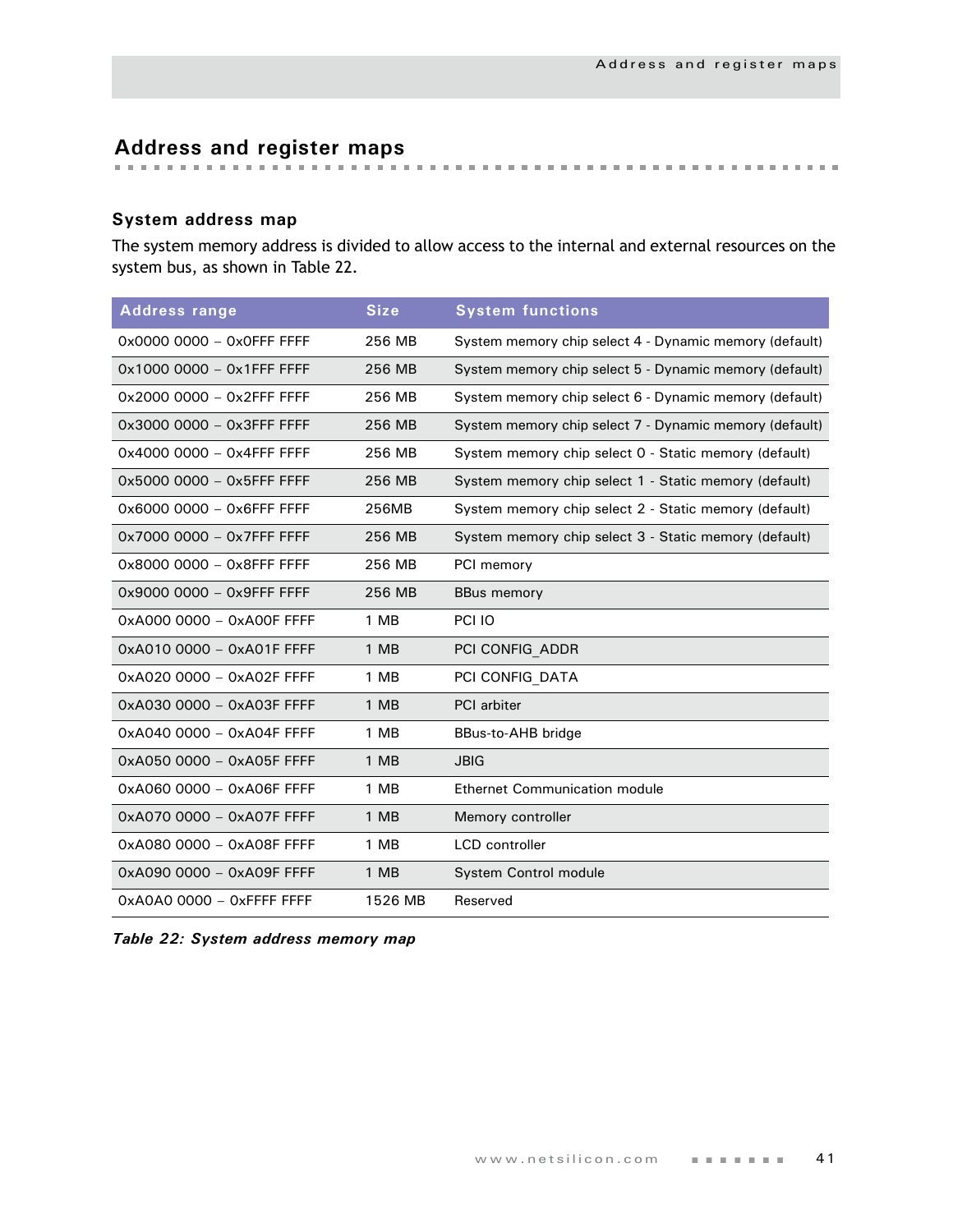## **BBus peripheral address map**

The BBus bridge configuration registers are located at base address 0xA040 0000. The BBus peripherals are located at base address 0x9000 0000 and span a 256 MB address space. Each BBus peripheral, with the exception of the SER controllers, resides in a 1 MB address space. [Table 23](#page-45-0)  specifies the address space given to each peripheral.

| <b>Base address</b> | <b>Peripheral</b>          |
|---------------------|----------------------------|
| 0x9000 0000         | <b>BBus DMA controller</b> |
| 0x9010 0000         | USB controller             |
| 0x9020 0000         | <b>SER Port B</b>          |
| 0x9020 0040         | <b>SER Port A</b>          |
| 0x9030 0000         | <b>SER Port C</b>          |
| 0x9030 0040         | <b>SER Port D</b>          |
| 0x9040 0000         | IEEE 1284 controller       |
| 0x9050 0000         | <sup>2</sup> C controller  |
| 0x9060 0000         | <b>BBus utility</b>        |

<span id="page-45-0"></span>*Table 23: BBus peripheral address map*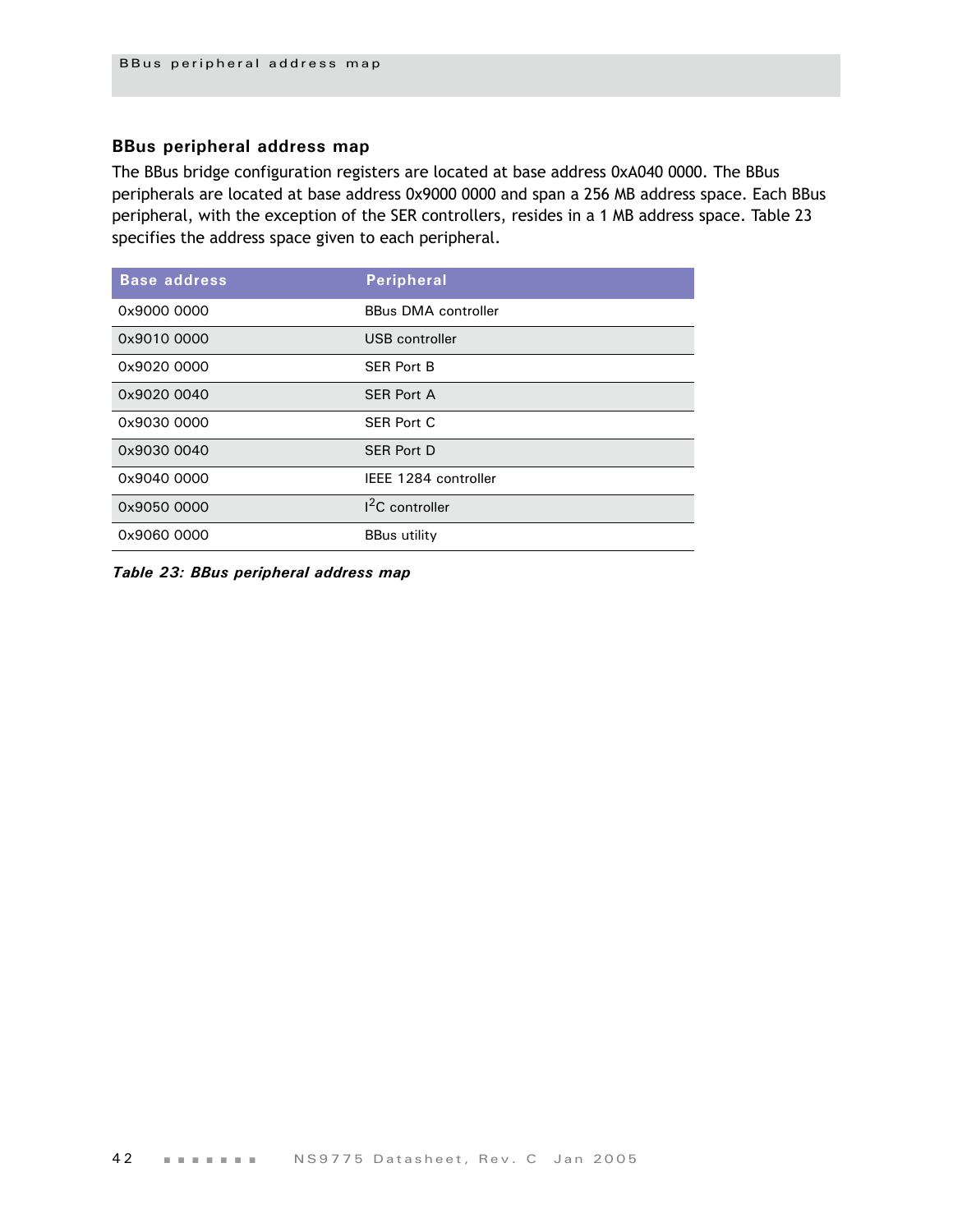**Electrical characteristics**

The NS9775 operates at a 1.5V core, with 3.3V I/O ring voltages.

## **Absolute maximum ratings**

Permanent device damage can occur if the absolute maximum ratings are exceeded even for an instant.

| <b>Parameter</b>                                                                                  | <b>Symbolt</b>              | Rating                         | Unit         |  |
|---------------------------------------------------------------------------------------------------|-----------------------------|--------------------------------|--------------|--|
| DC supply voltage                                                                                 | V <sub>DDA</sub>            | $-0.3$ to $+3.9$               | v            |  |
| DC input voltage                                                                                  | $\mathsf{V}_{\mathsf{INA}}$ | -0.3 to $V_{\text{DNA}} + 0.3$ | V            |  |
| DC output voltage                                                                                 | <b>VOUTA</b>                | $-0.3$ to $V_{DDA}$ + 0.3      | v            |  |
| DC input current                                                                                  | 'IN                         | ±10                            | mA           |  |
| Storage temperature                                                                               | $\mathsf{T}_{\text{STA}}$   | $-40$ to $+125$                | $^{\circ}$ C |  |
| V <sub>DDA</sub> , V <sub>INA</sub> , V <sub>OUTA</sub> : Ratings of I/O cells for 3.3V interface |                             |                                |              |  |

## **Recommended operating conditions**

Recommended operating conditions specify voltage and temperature ranges over which a circuit's correct logic function is guaranteed. The specified DC electrical characteristics (see ["DC electrical](#page-48-0)  [characteristics" on page 45\)](#page-48-0) are satisfied over these ranges.

| <b>Parameter</b>                                                                                                        | <b>Symbolt</b>          | Rating         | Unit |  |  |
|-------------------------------------------------------------------------------------------------------------------------|-------------------------|----------------|------|--|--|
| DC supply voltage                                                                                                       | V <sub>DDA</sub>        | 3.0 to 3.6     |      |  |  |
|                                                                                                                         | $V_{\text{DDC}}$ (core) | 1.4 to 1.6     | v    |  |  |
|                                                                                                                         | $V_{\text{DDC}}$ (PLL)  | 1.425 to 1.575 |      |  |  |
| Maximum junction temperature                                                                                            | Τı                      | 125            | °C.  |  |  |
| <sup>†</sup> V <sub>DDA</sub> : Ratings of I/O cells for 3.3V interface<br>V <sub>DDC</sub> : Ratings of internal cells |                         |                |      |  |  |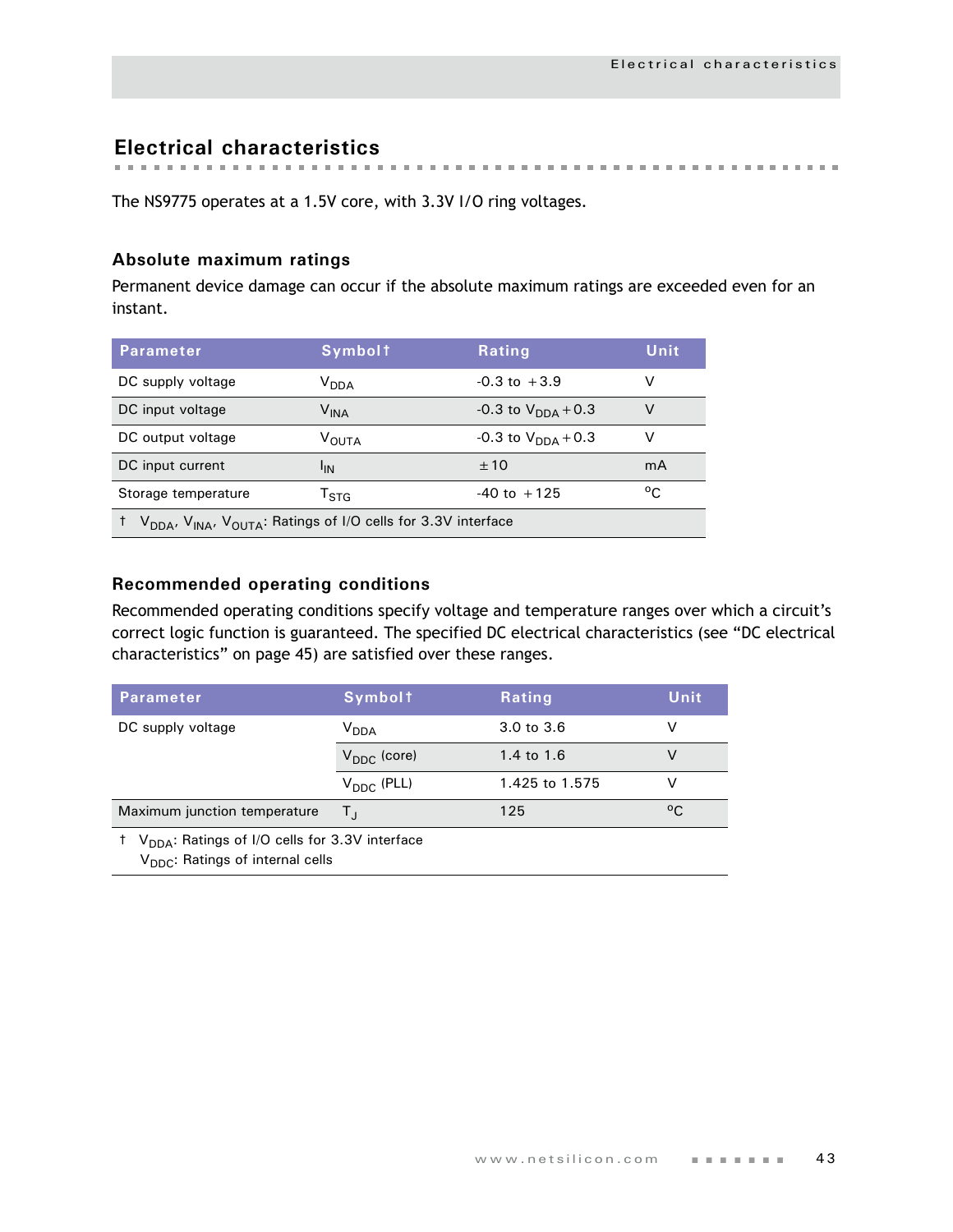## **Maximum power dissipation**

[Table 24](#page-47-0) shows the maximum power dissipation, including sleep mode information, for I/O and core:

| <b>Operation</b>     |             |                                        |         | Sleep mode with wake up on |                      |                         |                       |  |
|----------------------|-------------|----------------------------------------|---------|----------------------------|----------------------|-------------------------|-----------------------|--|
| <b>CPU clock</b>     | <b>Full</b> | No PCI,<br><b>No PCI</b><br><b>LCD</b> |         | <b>All</b><br>ports        | <b>BBus</b><br>ports | <b>AHB</b> bus<br>ports | 'No wake,<br>up ports |  |
| Total $@$<br>200 MHz | 2.176 W     | 1.99 W                                 | 1.930 W | 350 mW                     | 285 mW               | 240 mW                  | 180 mW                |  |
| Core                 | 1.396 W     | 1.33 W                                 | 1.33 W  | 260mW                      | 210 mW               | 220 mW                  | 170 mW                |  |
| I/O                  | 0.780 W     | 0.66 W                                 | 0.6 W   | 90 mW                      | 75 mW                | 20 mW                   | $10 \text{ mW}$       |  |

<span id="page-47-0"></span>*Table 24: NS9775 maximum power dissipation*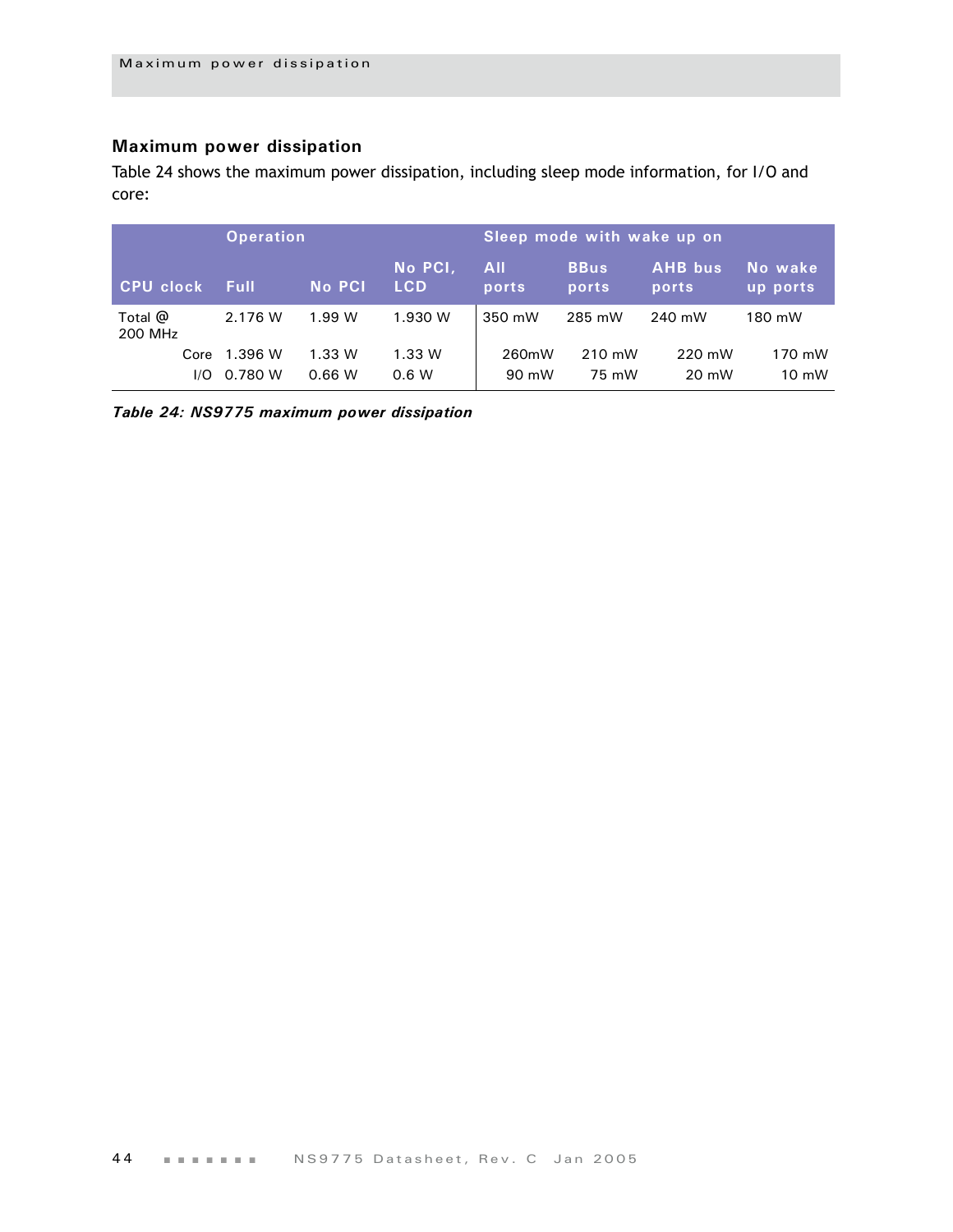# <span id="page-48-0"></span>**DC electrical characteristics**

DC electrical characteristics specify the worst-case DC electrical performance of the I/O buffers that are guaranteed over the specified temperature range.

## **Inputs**

All electrical inputs are 3.3V interface.

**Note:**  $V_{SS} = 0V$  (GND)

| Sym              | <b>Parameter</b>                                                        | <b>Condition</b>                                      | Value              |                            | Unit             |
|------------------|-------------------------------------------------------------------------|-------------------------------------------------------|--------------------|----------------------------|------------------|
| V <sub>IH</sub>  | High-level input voltage:<br><b>LVTTL</b> level<br><b>PCI</b> level     |                                                       | Min                | 2.0<br>0.5V <sub>DDA</sub> | V<br>v           |
| $V_{IL}$         | Low-level input voltage:<br><b>LVTTL</b> level<br><b>PCI</b> level      |                                                       | Max                | 0.8<br>0.3V <sub>DDA</sub> | $\vee$<br>$\vee$ |
| ŀщ               | High-level input current (no<br>pulldown)<br>Input buffer with pulldown | $V_{INA} = V_{DDA}$                                   | Min/Max<br>Min/Max | $-10/10$<br>10/200         | μA<br>μA         |
| $I_{IL}$         | Low-level input current (no pullup)<br>Input buffer with pullup         | $V_{INA} = V_{SS}$                                    | Min/Max<br>Min/Max | $-10/10$<br>10/200         | μA<br>μA         |
| $I_{OZ}$         | High-impedance leakage current                                          | $V_{\text{OUTA}} = V_{\text{DDA}}$ or $V_{\text{SS}}$ | Min/Max            | $-10/10$                   | μA               |
| $I_{\text{DDS}}$ | Quiescent supply current                                                | $V_{\text{INA}} = V_{\text{DDA}}$ or $V_{\text{SS}}$  | Max                | TBD                        |                  |

## *USB DC electrical inputs*

| Symbol                                         | Parameter                      | <b>Min</b> | Max            | <b>Units</b> | <b>Notes</b> |
|------------------------------------------------|--------------------------------|------------|----------------|--------------|--------------|
| $\mathsf{v}_{\scriptscriptstyle{\mathsf{IH}}}$ | Input high level (driven)      | 2.0        | $V_{DDA}$ -0.6 | V            |              |
| $V_{IZ}$                                       | Input high level (floating)    | 2.7        | 3.6            | v            |              |
| $V_{IL}$                                       | Input low level                |            | 0.8            | v            |              |
| $V_{DI}$                                       | Differential input sensitivity | 0.2        |                |              |              |
| V <sub>CM</sub>                                | Differential common mode range | 0.8        | 2.5            |              |              |

## **Notes:**

1  $|(usb\ dp) - (usb\ dm)|$ 

2 Includes  $V_{DI}$  range.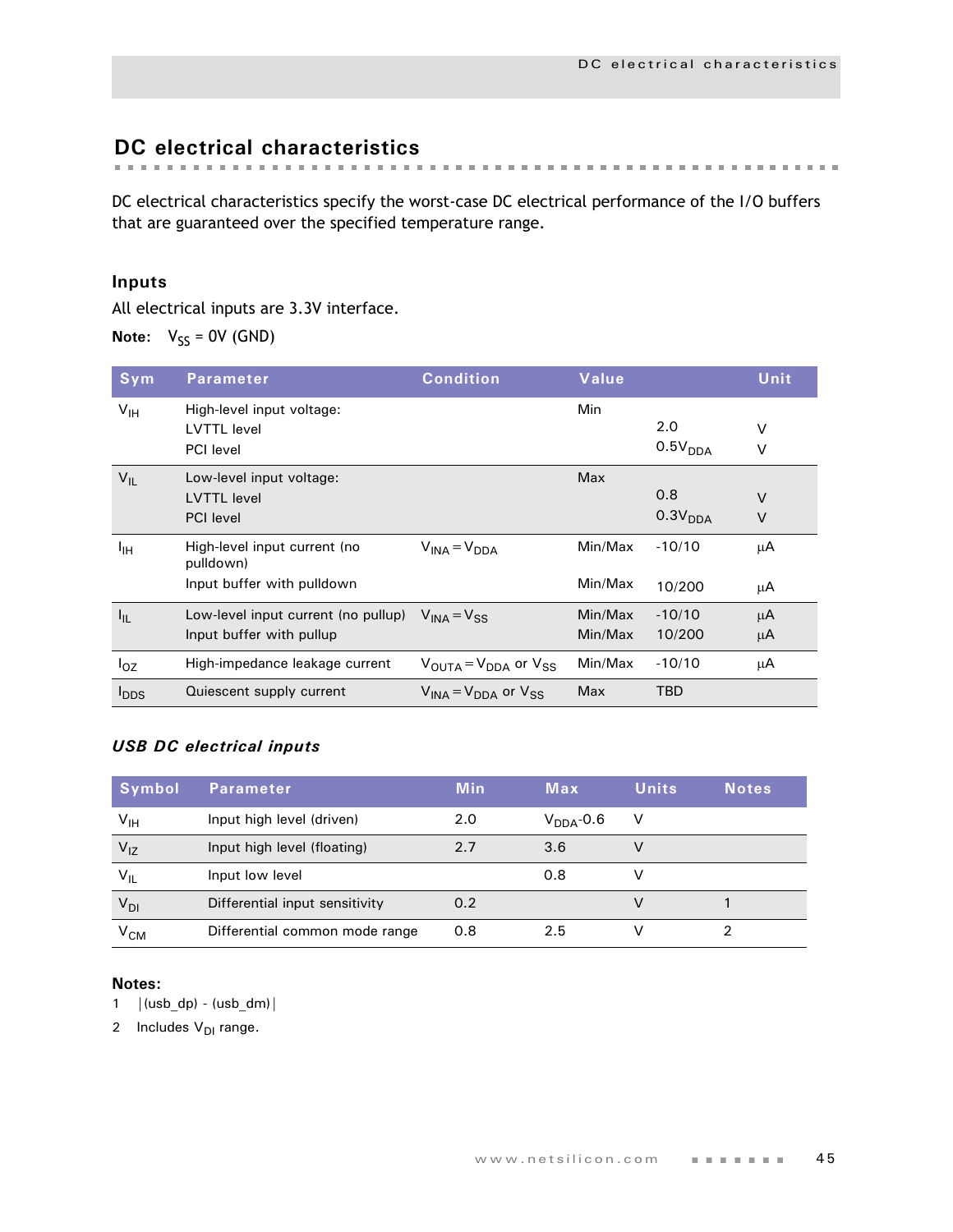## **Outputs**

All electrical outputs are 3.3V interface.

| Sym             | Parameter                         | Value |                     | Unit |
|-----------------|-----------------------------------|-------|---------------------|------|
| V <sub>он</sub> | High-level output voltage (LVTTL) | Min   | $V_{DDA}$ -0.6      | v    |
| $V_{OL}$        | Low-level output voltage (LVTTL)  | Max   | 0.4                 |      |
| V <sub>он</sub> | PCI high-level output voltage     | Min   | 0.9V <sub>DDA</sub> |      |
| $V_{OL}$        | PCI low-level output voltage      | Max   | 0.1V <sub>DDA</sub> |      |

## *USB DC electrical outputs*

| Symbol    | <b>Parameter</b>                | <b>Min</b> | Max | <b>Units</b> | <b>Notes</b> |
|-----------|---------------------------------|------------|-----|--------------|--------------|
| $V_{OL}$  | Output low level                | 0.0        | 0.3 |              |              |
| $V_{OH}$  | Output high level               | 2.8        | 3.6 |              |              |
| $V_{CRS}$ | Output signal crossover voltage | 1.3        | 2.0 |              |              |

#### **Notes:**

- 1 Measured with  $R_L$  of 1.425k ohm to 3.6V.
- 2 Measured with  $R_1$  of 14.25k ohm to GND.
- 3 Excluding the first transition from the idle state.

more than 100 milliseconds difference.

#### **Power sequencing** . . . . . . . . . . . . . . . .

Use these requirements for power sequencing:

- 3.3 volt and 1.5 volt power must be applied to the NS9775 ASIC simultaneously, but never
- The ASIC NS9775 3.3 volt/1.5 volt supplies must maintain a relationship to the power supplies for the external board circuits such that ASIC I/O input voltage does not exceed ±0.3V before the ASIC power supplies are applied.
- 3.3 and 1.5 volt power should never be cycled more than 100 times per day.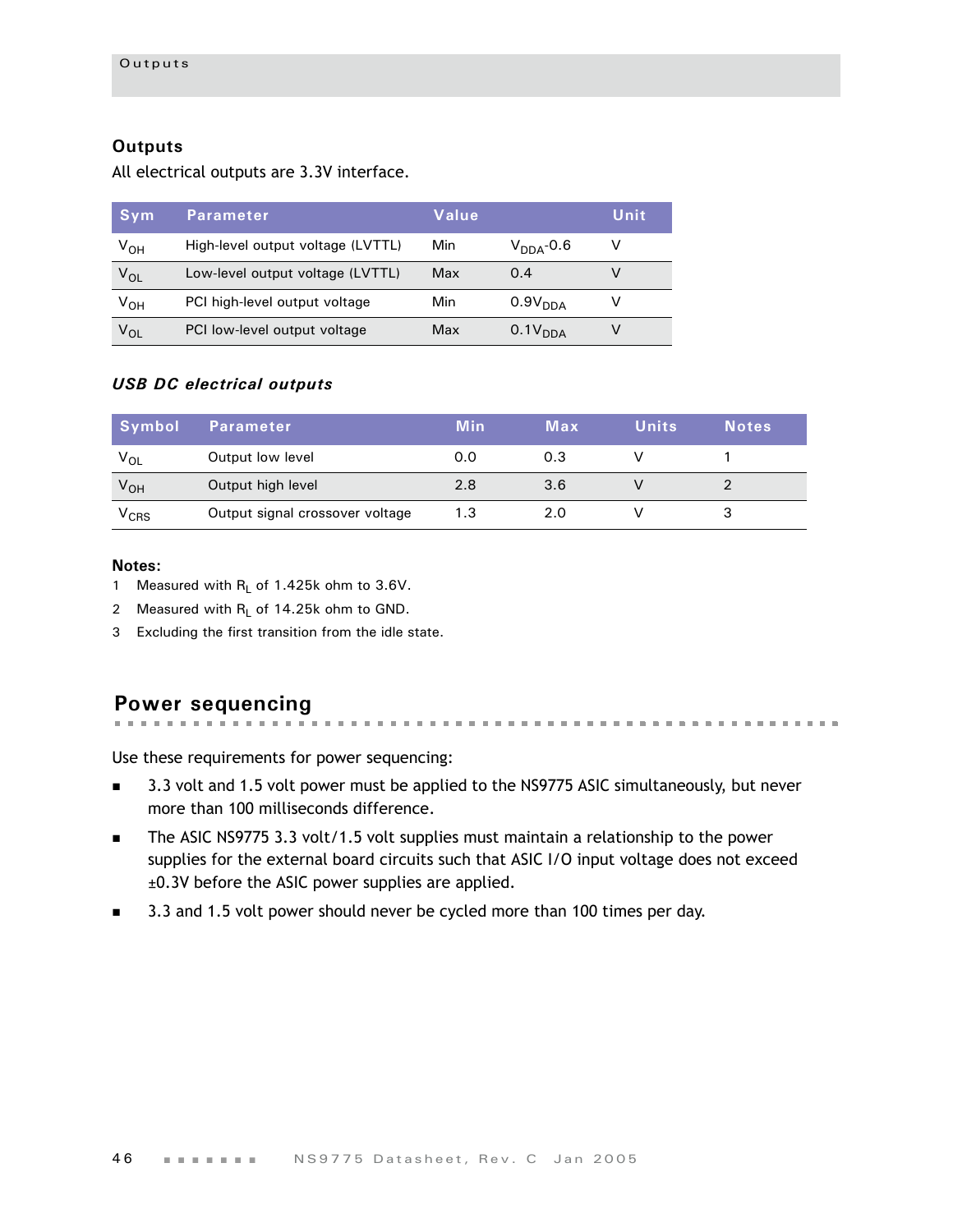# **AC Characteristics**

This section provides the AC characteristics, or timing specifications, integral to the operation of the NS9775.

## **Memory timing**

**Note:** All AC characteristics are measured with 35pF, unless otherwise noted.

Memory timing contains parameters and diagrams for both SDRAM and SRAM timing.

Table 25 describes the values shown in the SDRAM timing diagrams.

| <b>Parameter</b> | <b>Description</b>              | <b>Min</b>     | Max | <b>Unit</b> | <b>Notes</b> |
|------------------|---------------------------------|----------------|-----|-------------|--------------|
| M1               | data input setup time to rising | 1.6            |     | ns          |              |
| M <sub>2</sub>   | data input hold time to rising  | 3.3            |     | ns          |              |
| M3               | clk out high to clk en high     |                | 6.1 | ns          |              |
| M4               | clk out high to address valid   |                | 6.1 | ns          |              |
| M5               | clk out high to data mask       |                | 6.1 | ns          | 1, 2         |
| M6               | clk out high to dy cs_n low     |                | 6.1 | ns          | 3, 4         |
| M7               | clk out high to ras n low       |                | 6.1 | ns          |              |
| M8               | clk_out high to cas_n low       |                | 6.1 | ns          |              |
| M9               | clk out high to we n low        |                | 6.1 | ns          |              |
| M10              | clk out high to data out        |                | 6.1 | ns          |              |
| M11              | address hold time               | 3.5            |     |             |              |
| M12              | data out hold time              | 3.8            |     |             |              |
| M13              | clk_en high to sdram access     | $\overline{2}$ | 2   | clock       |              |
| M14              | end sdram access to clk_en low  | 2              | 2   | clock       |              |

#### *Table 25: SDRAM timing parameters*

- 1 All four data mask signals are used for all transfers.
- 2 All four data mask signals will go low during a read cycle, for both 16-bit and 32-bit transfers.
- 3 Only one of the four clk\_out signals is used.
- 4 Only one of the four dy\_cs\_n signals is used.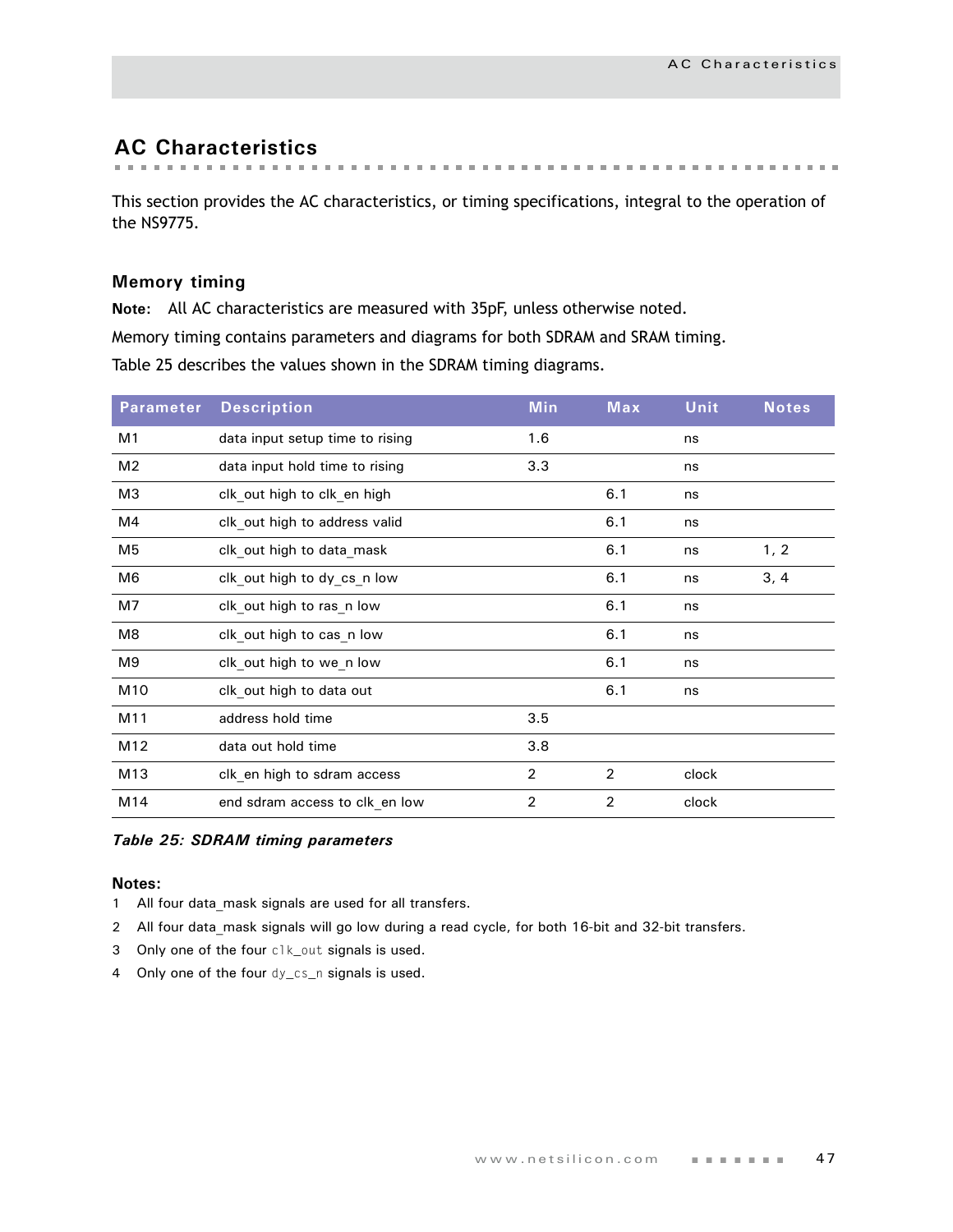## *SDRAM burst read (16-bit)*



#### **Notes:**

- 1 This is the Bank and RAS address.
- 2 This is the CAS address

## *SDRAM burst read (16-bit), CAS latency = 3*



- 1 This is the Bank and RAS address.
- 2 This is the CAS address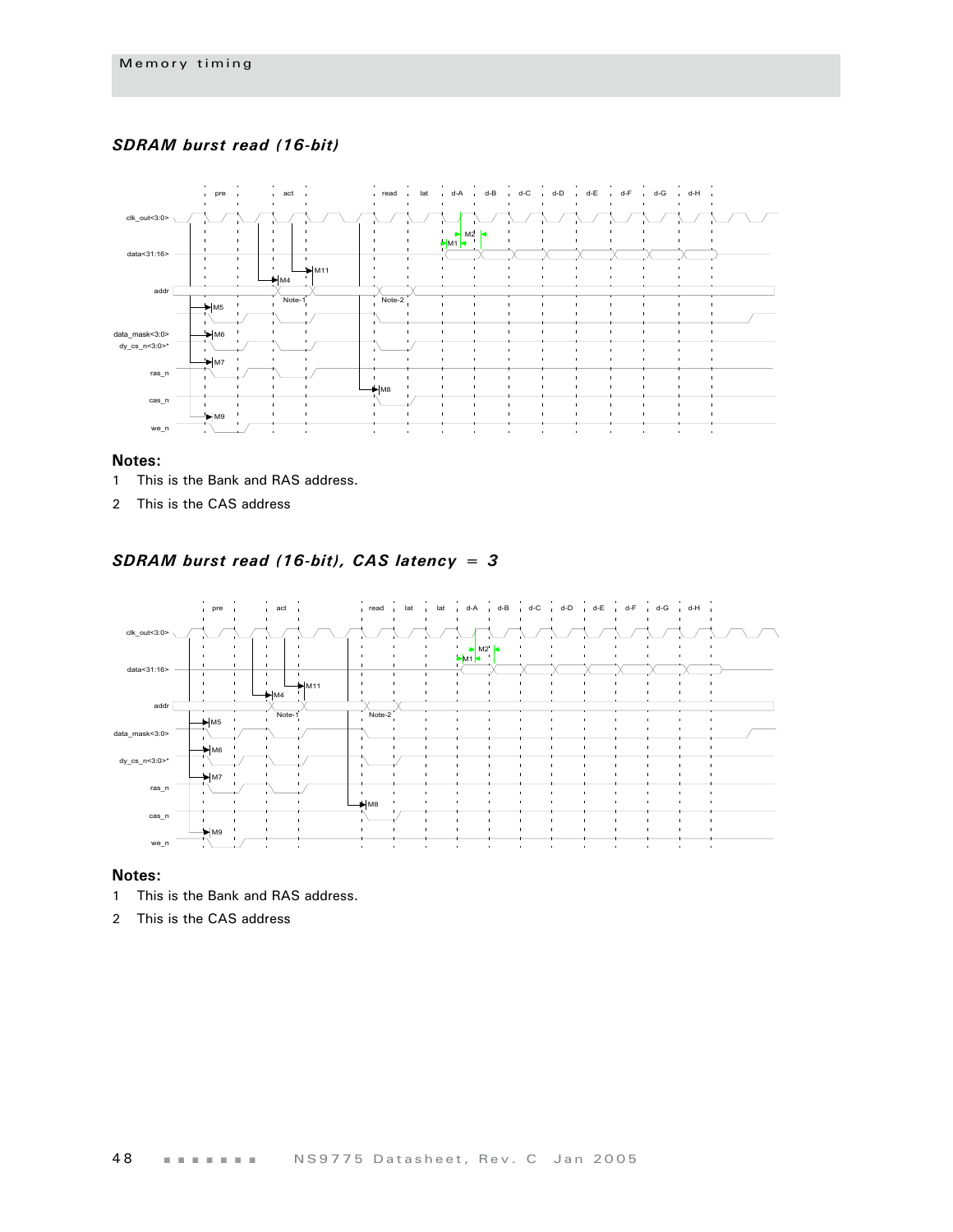## *SDRAM burst write (16-bit)*



#### **Notes:**

- 1 This is the Bank and RAS address.
- 2 This is the CAS address

## *SDRAM burst read (32-bit)*



- 1 This is the Bank and RAS address.
- 2 This is the CAS address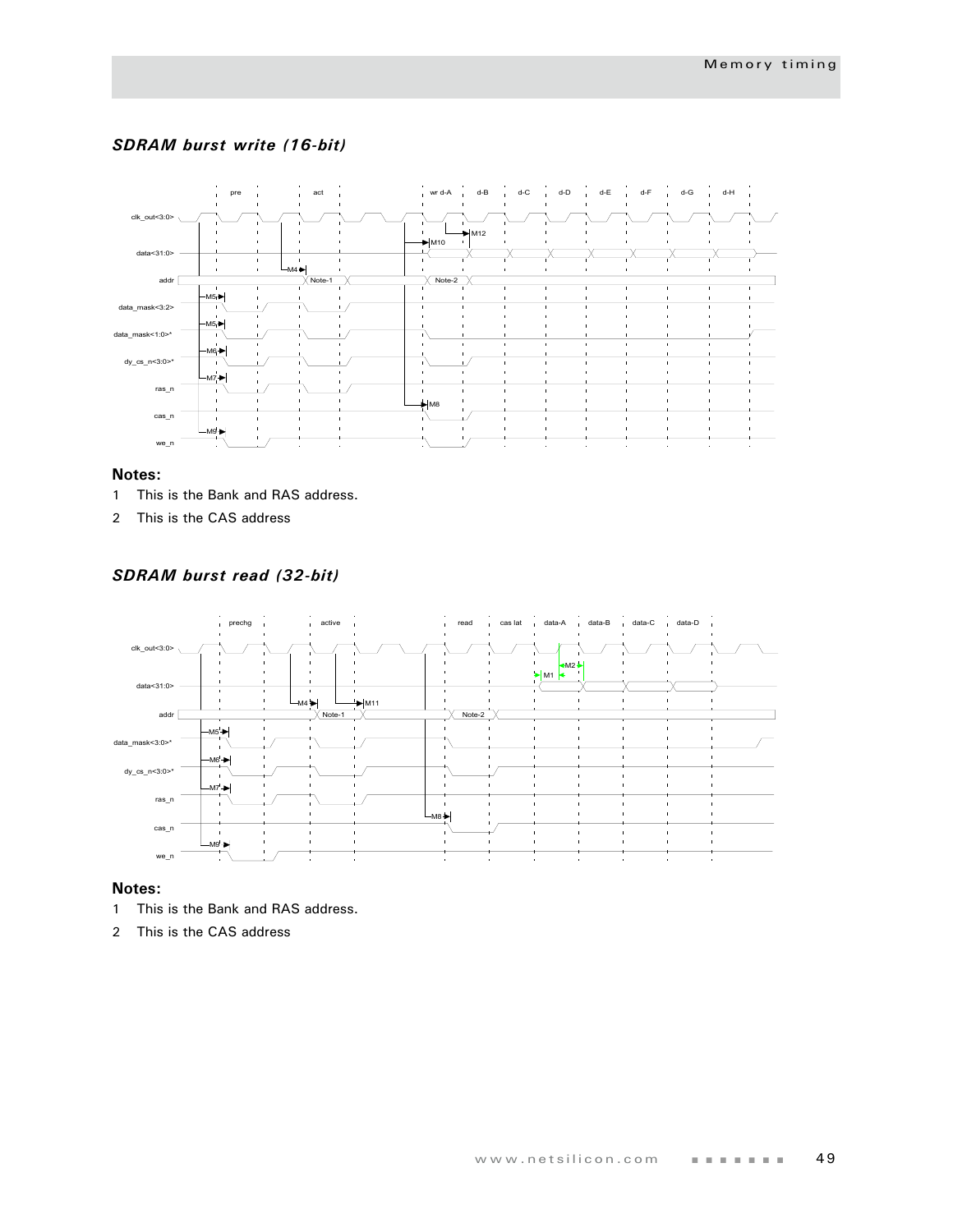

### *SDRAM burst read (32-bit), CAS latency = 3*

#### **Notes:**

- 1 This is the Bank and RAS address.
- 2 This is the CAS address

*SDRAM burst write (32-bit)*



- 1 This is the Bank and RAS address.
- 2 This is the CAS address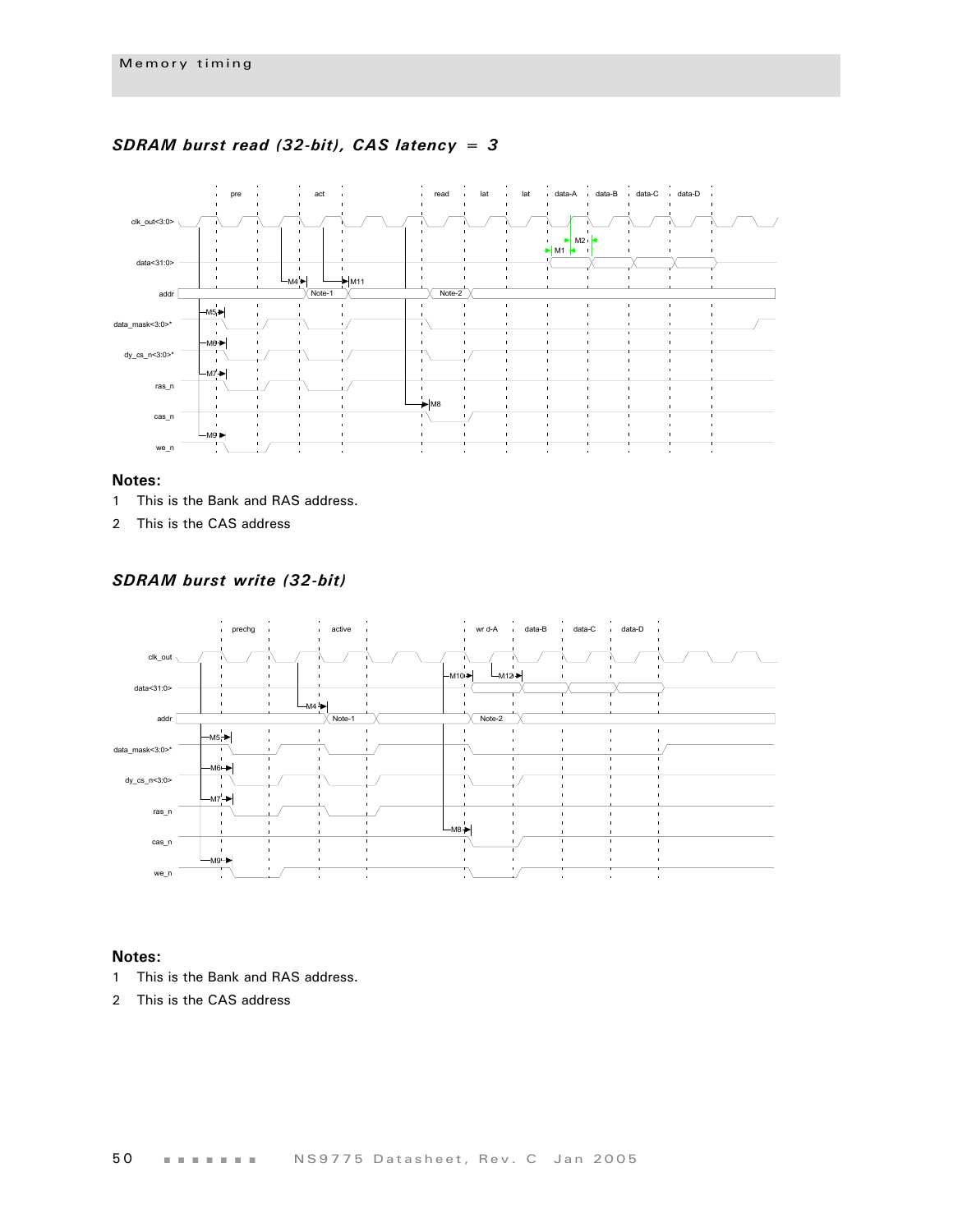#### *SDRAM load mode*



## *SDRAM refresh mode*



## *Clock enable timing*

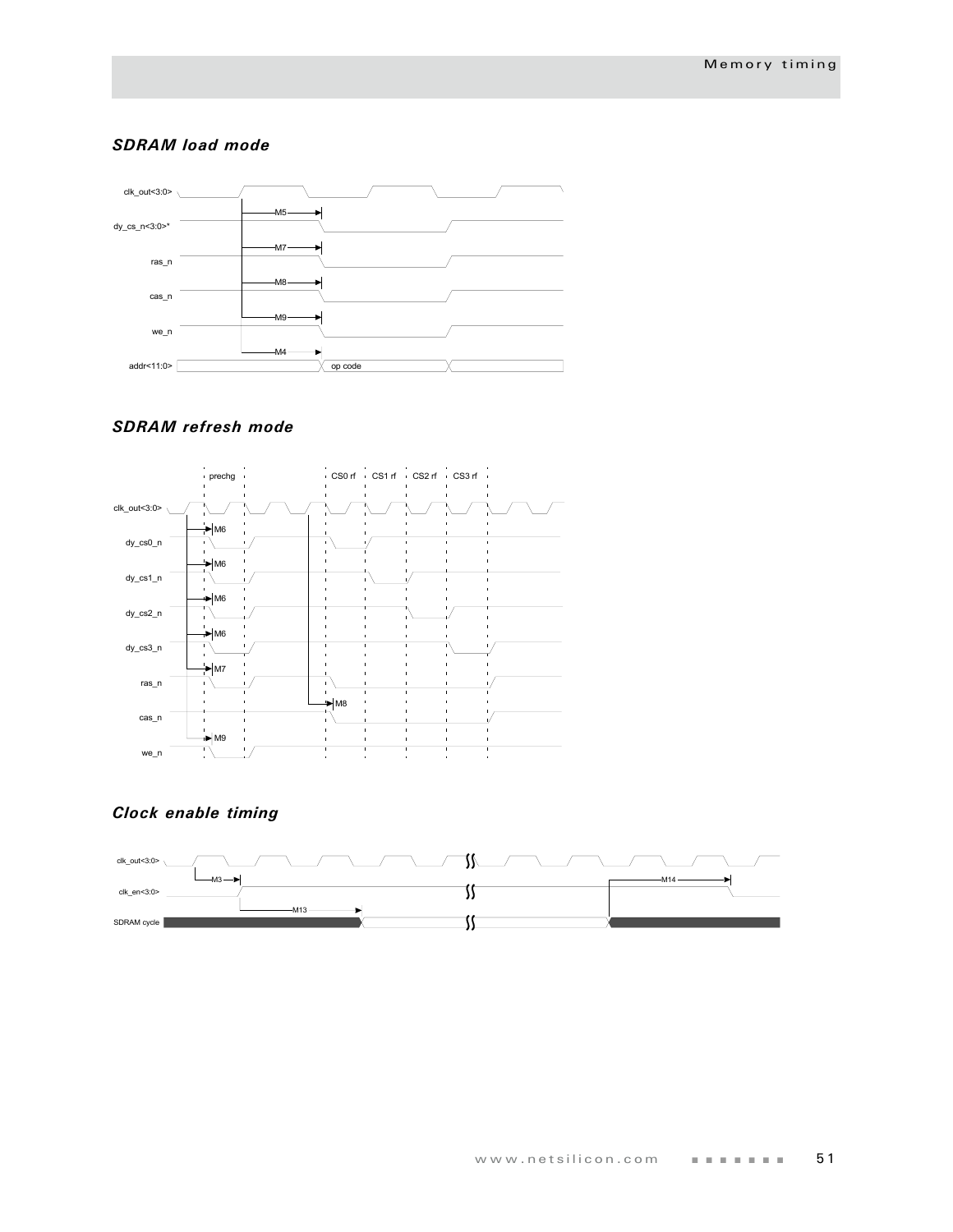| <b>Parameter</b> | <b>Description</b>                  | <b>Min</b> | Max  | Unit | <b>Notes</b> |
|------------------|-------------------------------------|------------|------|------|--------------|
| M15              | clock high to data out valid        | $-2$       | $+2$ | ns   |              |
| M16              | data out hold time from clock high  | $-2$       | $+2$ | ns   |              |
| M17              | clock high to address valid         | $-2$       | $+2$ | ns   |              |
| M18              | address hold time from clock high   | $-2$       | $+2$ | ns   |              |
| M19              | clock high to st cs n low           | $-2$       | $+2$ | ns   | 2            |
| M20              | clock high to st cs n high          | $-2$       | $+2$ | ns   | 2            |
| M21              | clock high to we n low              | $-2$       | $+2$ | ns   |              |
| M22              | clock high to we n high             | $-2$       | $+2$ | ns   |              |
| M23              | clock high to byte lanes low        | $-2$       | $+2$ | ns   |              |
| M24              | clock high to byte lanes high       | $-2$       | $+2$ | ns   |              |
| M25              | data input setup time to rising clk | 10         |      | ns   |              |
| M26              | data input hold time to rising clk  | 0          |      | ns   |              |
| M27              | clock high to oe n low              | $-2$       | $+2$ | ns   |              |
| M28              | clock high to oe_n high             | $-2$       | $+2$ | ns   |              |

[Table 26](#page-55-0) describes the values shown in the SRAM timing diagrams.

#### <span id="page-55-0"></span>*Table 26: SRAM timing parameters*

#### **Notes:**

- 1 The (CPU clock out /2) signal is for reference only.
- 2 Only one of the four dy\_cs\_n signals is used. The diagrams show the active low configuration, which can be reversed (active high) with the PC field.
- 3 Use this formula to calculate the length of the st\_cs\_n signal:

Tacc + board delay + (optional buffer delays, both address out and data in) + 10ns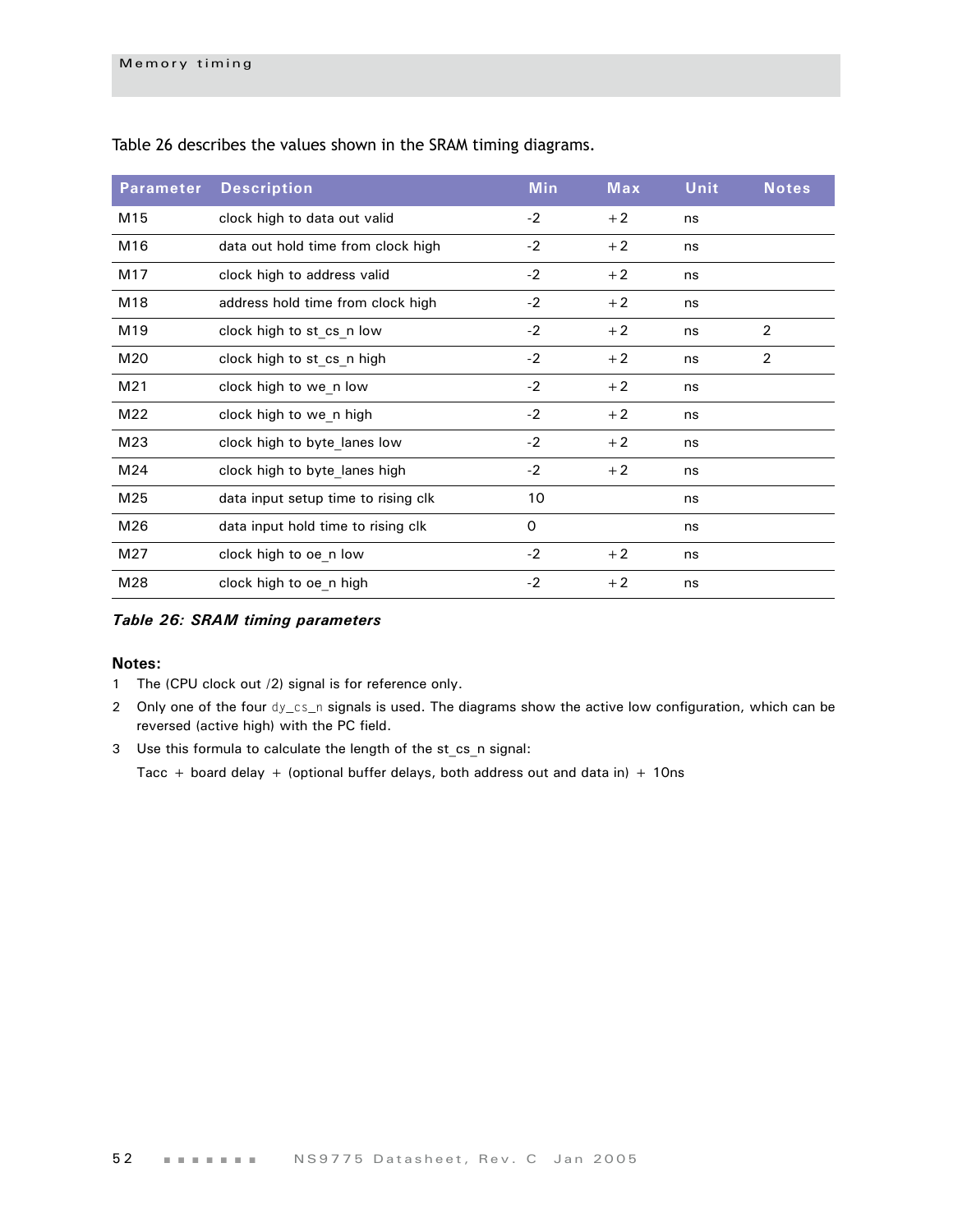## *Static RAM read cycles with 0 wait states*



- $WTRD = 1$  $WOEN = 1$
- If the PB field is set to 1, all four byte\_lane signals will go low for 32-bit, 16-bit, and 8-bit read cycles.
- **If the PB field is set to 0, the byte\_lane signal will always be high.**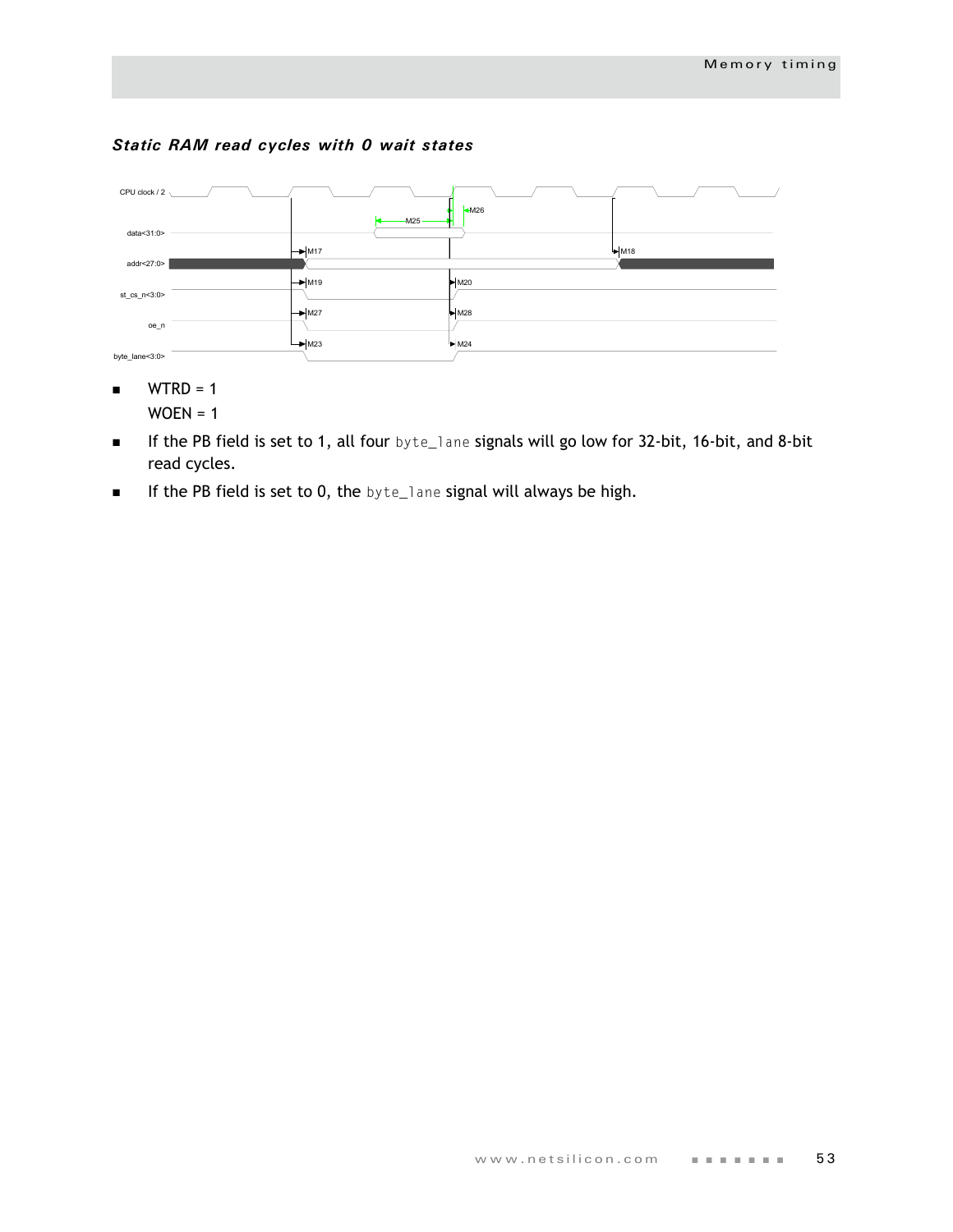

#### *Static RAM asynchronous page mode read, WTPG = 1*

 $WTPG = 1$ 

 $WTRD = 2$ 

- If the PB field is set to 1, all four byte\_lane signals will go low for 32-bit, 16-bit, and 8-bit read cycles.
- The asynchronous page mode will read 16 bytes in a page cycle. A 32-bit bus will do four 32-bit reads, as shown (3-2-2-2). A 16-bit bus will do eight 16-bit reads (3-2-2-2-3-2-2-2) per page cycle, and an 8-bit bus will do sixteen reads (3-2-2-2-3-2-2-2-3-2-2-2-3-2-2-2) per page cycle. 3-2-2-2 is the example used here, but the WTRD and WTPG field can set them differently.

- 1 The length of the first cycle in the page is determined by the WTRD field.
- 2 The length of the 2nd, 3rd, and 4th cycles is determined by the WTPG field.
- 3 This is the starting address. The least significant two bits will always be '00.'
- 4 The least significant two bits in the second cycle will always be '01.'
- 5 The least significant bits in the third cycle will always be '10.'
- 6 The least significant two bits in the fourth cycle will always be '11.'
- 7 If the PB field is set to 0, the byte\_lane signal will always be high during a read cycle.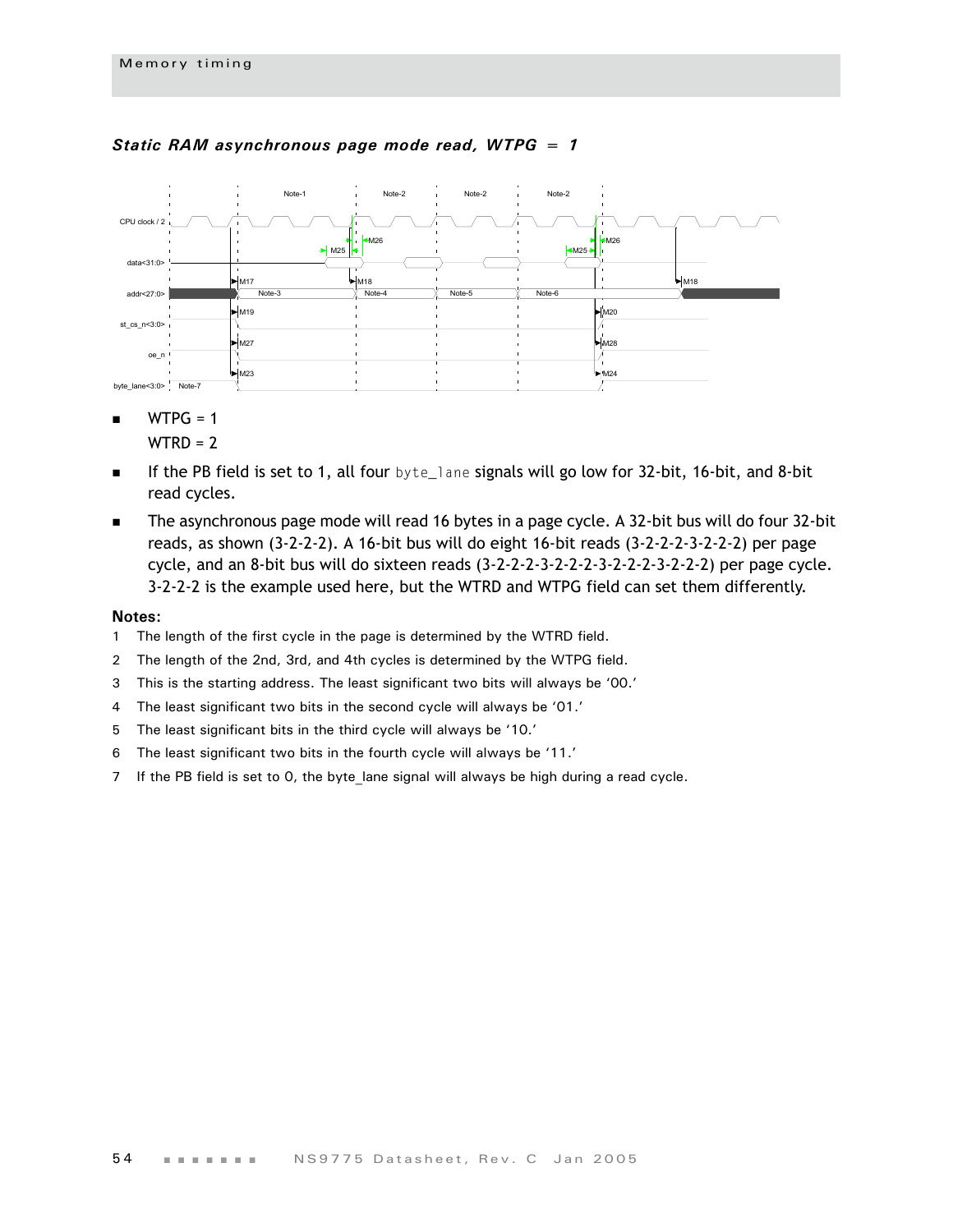

## *Static RAM read cycle configurable wait states*

- $\blacksquare$  WTRD = from 1 to 15  $WOEN = from 0 to 15$
- If the PB field is set to 1, all four  $byte$  and signals will go low for 32-bit, 16-bit, and 8-bit read cycles.
- $\blacksquare$  If the PB field is set to 0, the byte\_lane signal will always be high.
- The length of the read cycle is determined by the WTRD field.
- **Note:** The length of the st\_cs\_n, oe\_n, and the byte\_lane signals are determined by a combination of the WTRD and the WOEN fields.



## *Static RAM sequential write cycles*

 $\blacksquare$  WTWR = 0

- During a 32-bit transfer, all four byte\_lane signals will go low.
- **During a 16-bit transfer, two** byte\_lane signals will go low.
- During an 8-bit transfer, only one byte\_lane signal will go low.
- **Note:** If the PB field is set to 0, the byte\_lane signals will function as write enable signals and the we\_n signal will always be high.

 $WWEN = 0$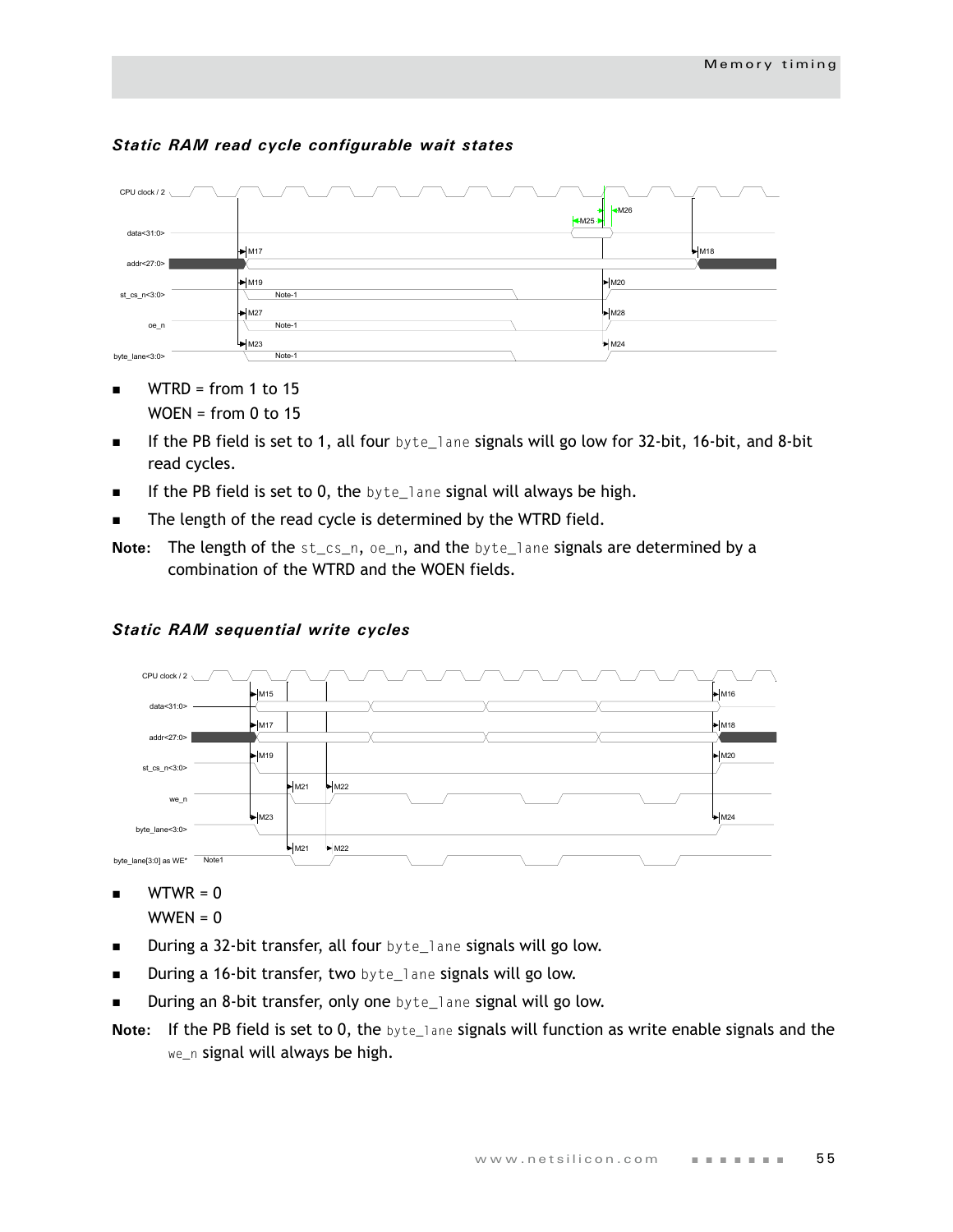## *Static RAM write cycle*



- $\blacksquare$  WTWR = 0
	- $WWEN = 0$
- **During a 32-bit transfer, all four** byte\_lane signals will go low.
- **During a 16-bit transfer, two** byte\_lane signals will go low.
- **During an 8-bit transfer, only one** byte\_lane signal will go low.
- **Note:** If the PB field is set to 0, the byte\_lane signals will function as write enable signals and the we\_n signal will always be high.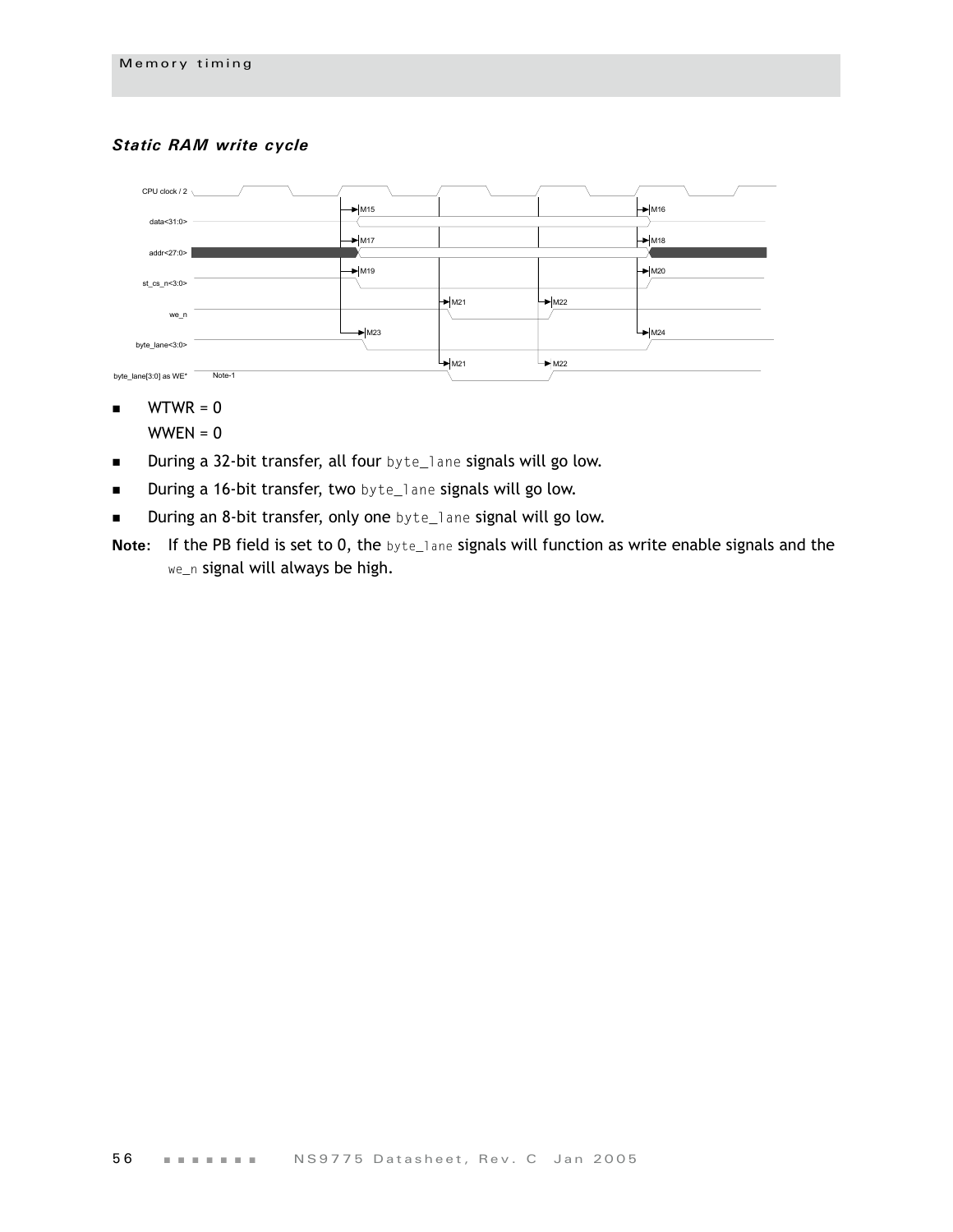

#### *Static write cycle with configurable wait states*

- $WTWR = from 0 to 15$ WWEN = from  $0$  to 15
- The WTWR field determines the length on the write cycle.
- **During a 32-bit transfer, all four** byte\_lane signals will go low.
- **During a 16-bit transfer, two** byte\_lane signals will go low.
- **During an 8-bit transfer, only one** byte\_lane signal will go low.

- 1 Timing of the st\_cs\_n signal is determined with a combination of the WTWR and WWEN fields. The st\_cs\_n signal will always go low at least one clock before we\_n goes low, and will go high one clock after we\_n goes high.
- 2 Timing of the we\_n signal is determined with a combination of the WTWR and WWEN fields.
- 3 Timing of the byte\_lane signals is determined with a combination of the WTWR and WWEN fields. The byte lane signals will always go low one clock before we\_n goes low, and will go one clock high after we\_n goes high.
- 4 If the PB field is set to 0, the byte\_lane signals will function as the write enable signals and the we\_n signal will always be high.
- 5 If the PB field is set to 0, the timing for the byte\_lane signals is set with the WTWR and WWEN fields.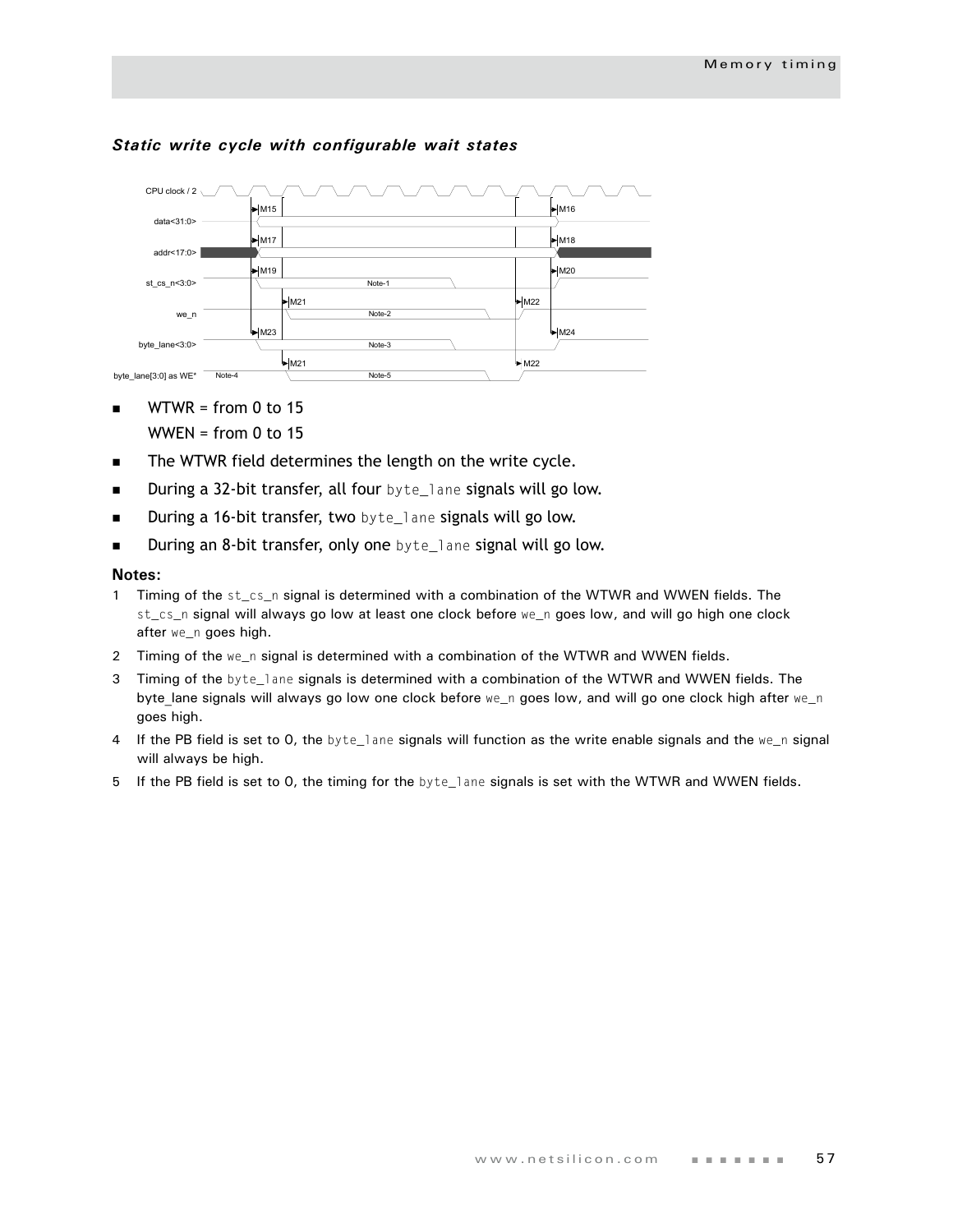## **Ethernet timing**

**Note:** All AC characteristics are measured with 10pF, unless otherwise noted.

[Table 27](#page-61-0) describes the values shown in the Ethernet timing diagrams.

| <b>Parameter</b> | <b>Description</b>                            | <b>Min</b> | Max | <b>Unit</b> | <b>Notes</b> |
|------------------|-----------------------------------------------|------------|-----|-------------|--------------|
| E <sub>1</sub>   | MII tx_clk to txd, tx_en, tx_er               | 3          | 11  | ns          | 2            |
| E <sub>2</sub>   | MII rxd, rx en, rx er setup to rx clk rising  | 3          |     | ns          |              |
| E <sub>3</sub>   | MII rxd, rx en, rx er hold from rx clk rising | 1          |     | ns          |              |
| E4               | mdio (input) setup to mdc rising              | 10         |     | ns          |              |
| E <sub>5</sub>   | mdio (input) hold from mdc rising             | 0          |     | ns          |              |
| E6               | mdc to mdio (output)                          | 18         | 38  | ns          | 1, 2         |
| E7               | mdc period                                    | 80         |     | ns          |              |
| E8               | RMII ref clk to txd, tx en                    | 3          | 12  | ns          | 2            |
| E <sub>9</sub>   | RMII rxd, crs, rx er setup to ref clk rising  | 3          |     | ns          |              |
| E10              | RMII rxd, crs, rx er hold from ref clk rising | 1          |     | ns          |              |
| E11              | MII rx clk to cam req                         | 3          | 10  | ns          |              |
| E12              | MII cam reject setup to rx clk rising         | N/A        |     | ns          | 3            |
| E13              | MII cam reject hold from rx clk rising        | N/A        |     | ns          | 3            |

<span id="page-61-0"></span>*Table 27: Ethernet timing characteristics*

- 1 Minimum specification is for fastest AHB bus clock of 100 MHz. Maximum specification is for slowest AHB bus clock of 50 MHz.
- 2  $C<sub>load</sub> = 10pF$  for all outputs and bidirects.
- 3 No setup and hold requirements for cam\_reject because it is an asynchronous input. This is also true for RMII PHY applications.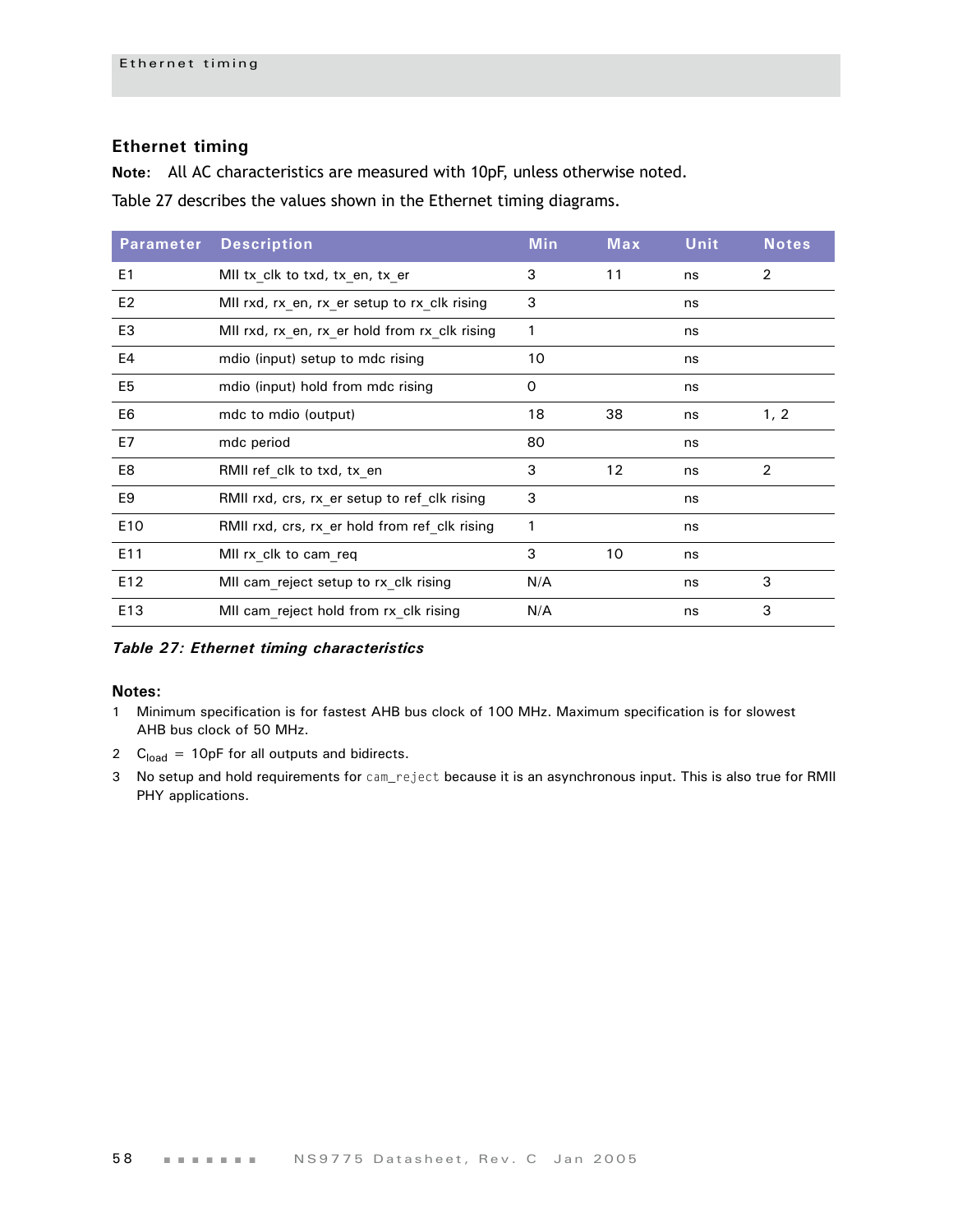## *Ethernet MII timing*



## *Ethernet RMII timing*

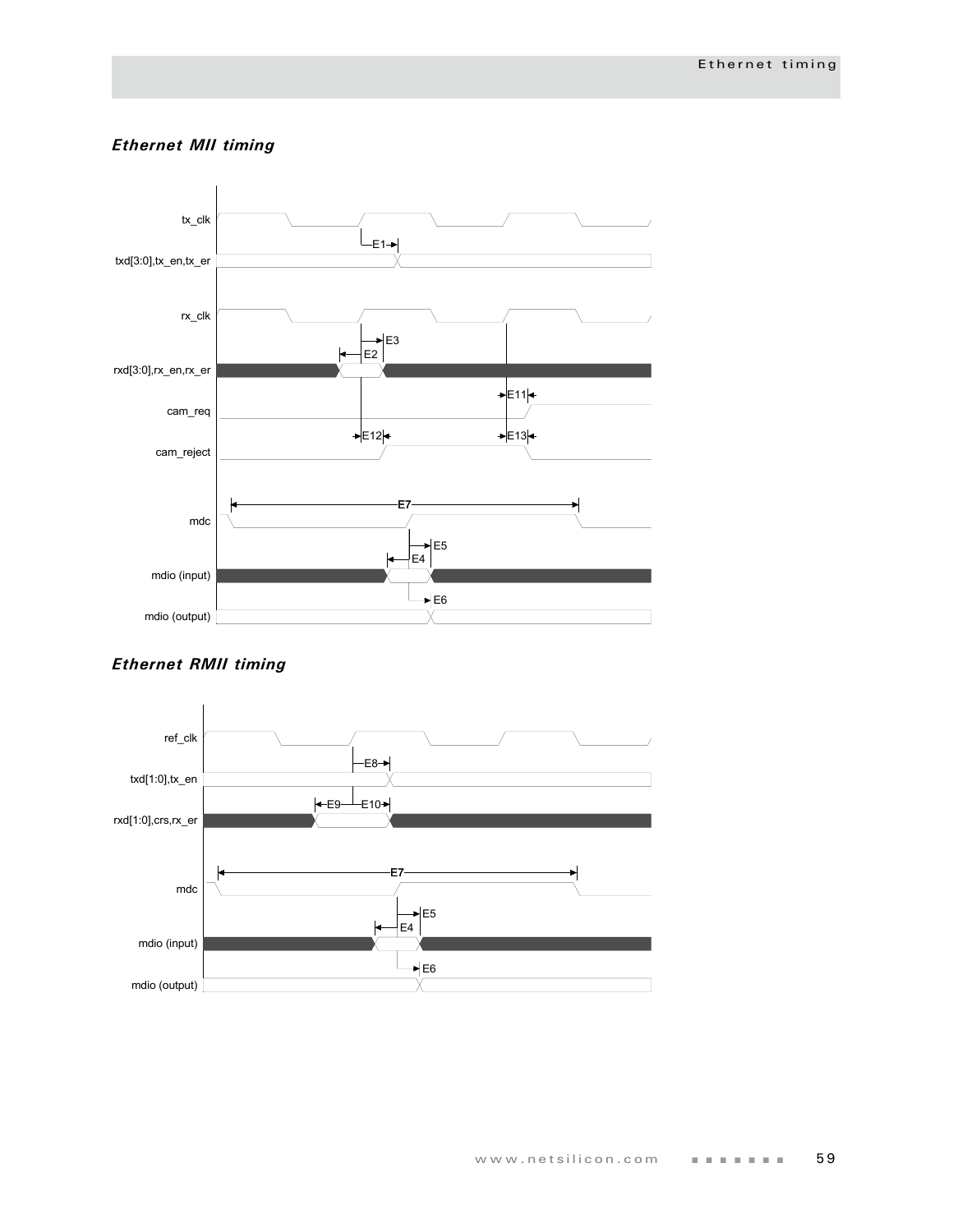## **PCI timing**

**Note:** All AC characteristics are measured with 10pF, unless otherwise noted. [Table 28](#page-63-0) and [Table 29](#page-63-1) describe the values shown in the PCI timing diagrams.

| <b>Parameter</b> | <b>Description</b>               | <b>Min</b>     | <b>Max</b> | <b>Units</b> | <b>Notes</b> |
|------------------|----------------------------------|----------------|------------|--------------|--------------|
| P <sub>1</sub>   | pci clk in to signal valid delay | 2              | 9          | ns           | 1, 2         |
| P <sub>2</sub>   | input setup to pci clk in        | 5              |            | ns           |              |
| P <sub>3</sub>   | input hold from pci clk in       | 0              |            | ns           |              |
| <b>P4</b>        | pci clk in to signal active      | $\overline{2}$ |            | ns           | 2            |
| P <sub>5</sub>   | pci clk in to signal float       |                | 28         | ns           | 2            |
| P <sub>6</sub>   | pci clk out high time            | $50% - 1$      | $50% + 1$  | ns           | 3            |
| P7               | pci clk out low time             | $50% - 1$      | $50% + 1$  | ns           | 3            |
| P8               | pci clk in cycle time            | 30             |            | ns           |              |
| P <sub>9</sub>   | pci clk in high time             | 11             |            | ns           |              |
| P <sub>10</sub>  | pci clk in low time              | 11             |            | ns           |              |

#### <span id="page-63-0"></span>*Table 28: PCI timing characteristics*

#### **Notes:**

- 1 Parameters same for bussed and point-to-point signals.
- 2  $C_{\text{LOAD}} = 10 \text{p}$  f on all outputs
- 3 pci\_clk\_out high and low times specified as 50% of the clock period  $\pm 1$  ns.

| <b>Parameter</b> | <b>Description</b>               | <b>Min</b>     | Max       | <b>Units</b> | <b>Notes</b>   |
|------------------|----------------------------------|----------------|-----------|--------------|----------------|
| P <sub>1</sub>   | pci clk in to signal valid delay | $\overline{2}$ | 10        | ns           |                |
| <b>P2</b>        | input setup to pci clk in        | 5              |           | ns           | 1              |
| P <sub>3</sub>   | input hold from pci clk in       | 0              |           | ns           |                |
| <b>P4</b>        | pci clk in to signal active      | 2              |           | ns           |                |
| P <sub>5</sub>   | pci clk in to signal float       |                | 28        | ns           | 1              |
| P <sub>6</sub>   | pci clk out high time            | $50% - 1$      | $50% + 1$ | ns           | $\overline{2}$ |
| <b>P7</b>        | pci clk out low time             | $50% - 1$      | $50% + 1$ | ns           | $\overline{2}$ |
| P <sub>8</sub>   | pci clk in cycle time            | 30             |           | ns           |                |
| P <sub>9</sub>   | pci clk in high time             | 11             |           | ns           |                |
| P <sub>10</sub>  | pci clk in low time              | 11             |           | ns           |                |

#### <span id="page-63-1"></span>*Table 29: CardBus timing characteristics*

## **Notes:**

1 Minimum times are specified with 0pf and maximum times are specified with 30pf.

2 pci\_clk\_out high and low times specified as 50% of the clock period +/-1 ns.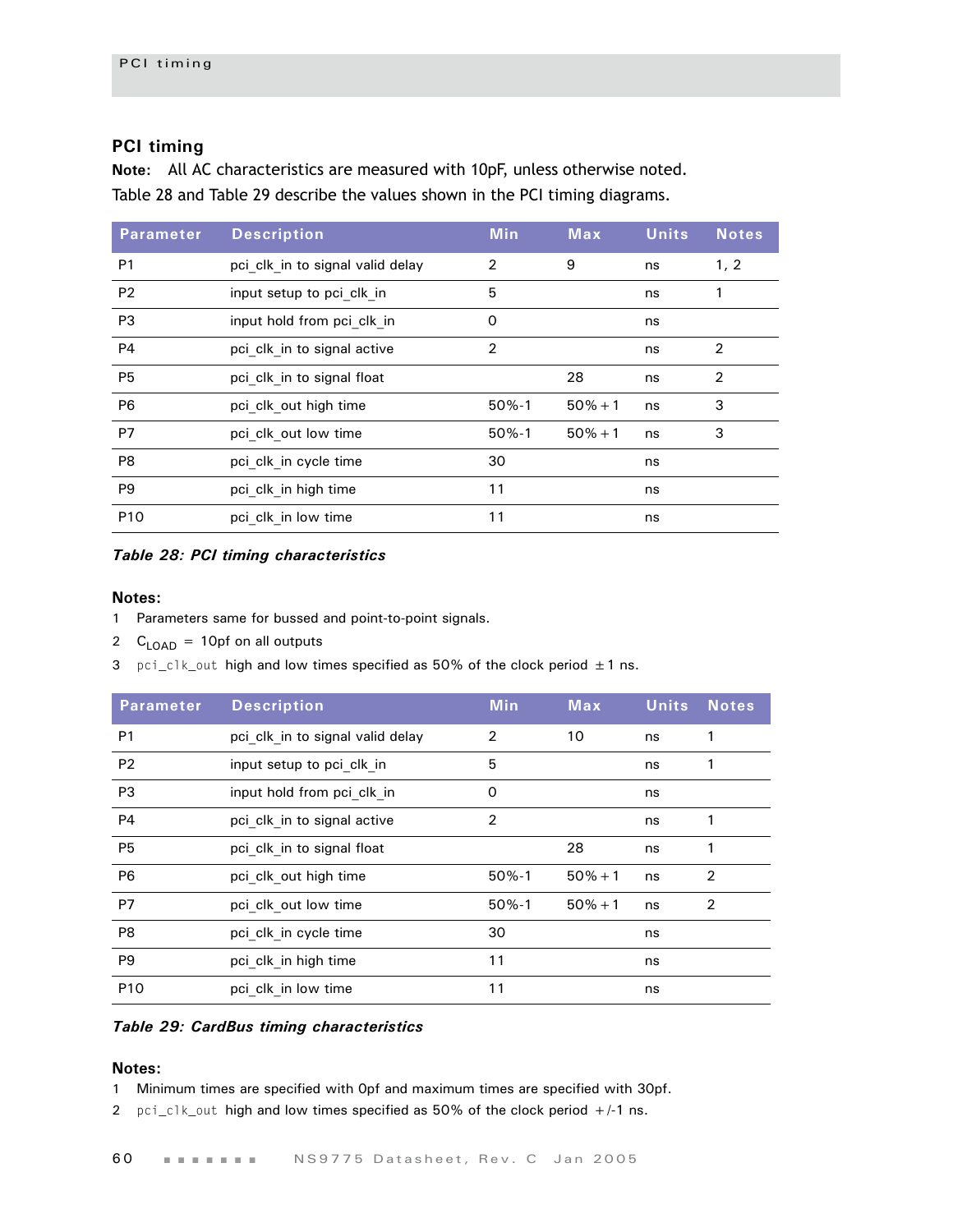## *Internal PCI arbiter timing*



*PCI burst write from NS9775 timing*



## **Note:**

The functional timing for trdy\_n and devsel\_n shows the fastest possible response from the target.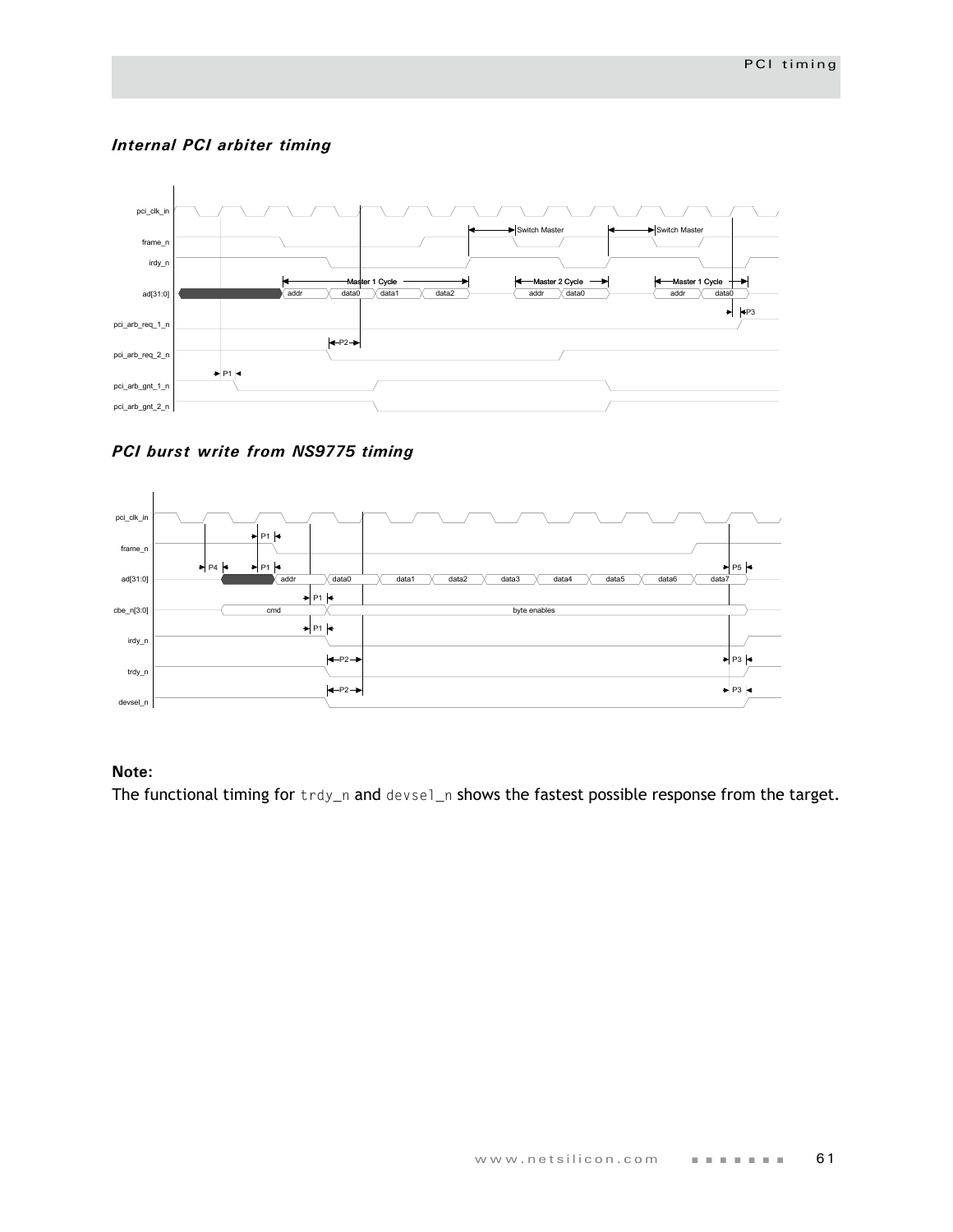### *PCI burst read from NS9775 timing*



### **Note:**

The functional timing for trdy\_n, devsel\_n, and the read data on ad[31:0] shows the fastest possible response from the target.



### *PCI burst write to NS9775 timing*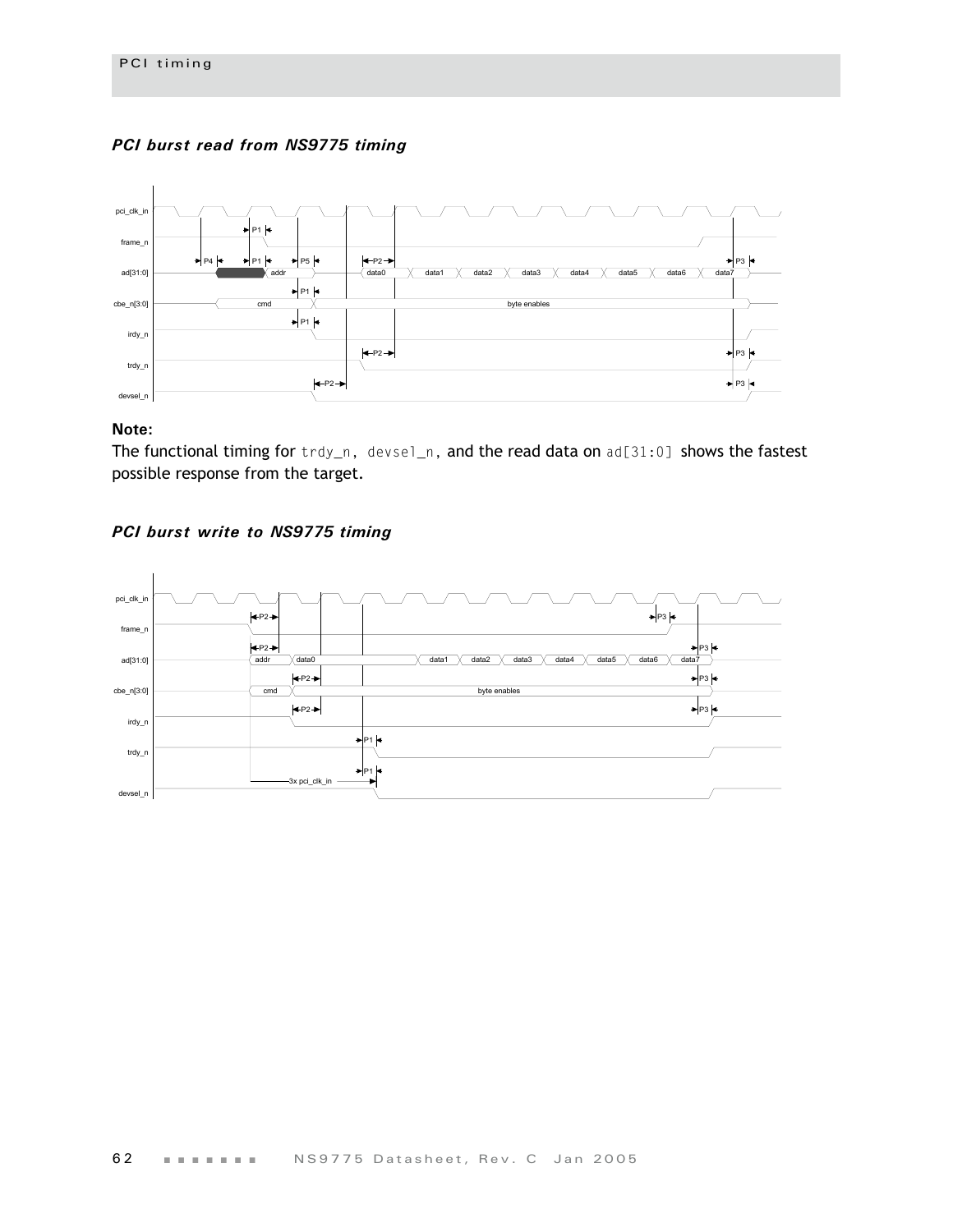## *PCI burst read to NS9775 timing*



## **Note:**

The functional timing for valid read data on ad[31:0] is just an example. The actual response time will depend on when the PCI bridge gets access to the AHB bus internal to NS9775.

## *pci\_clk\_out timing*

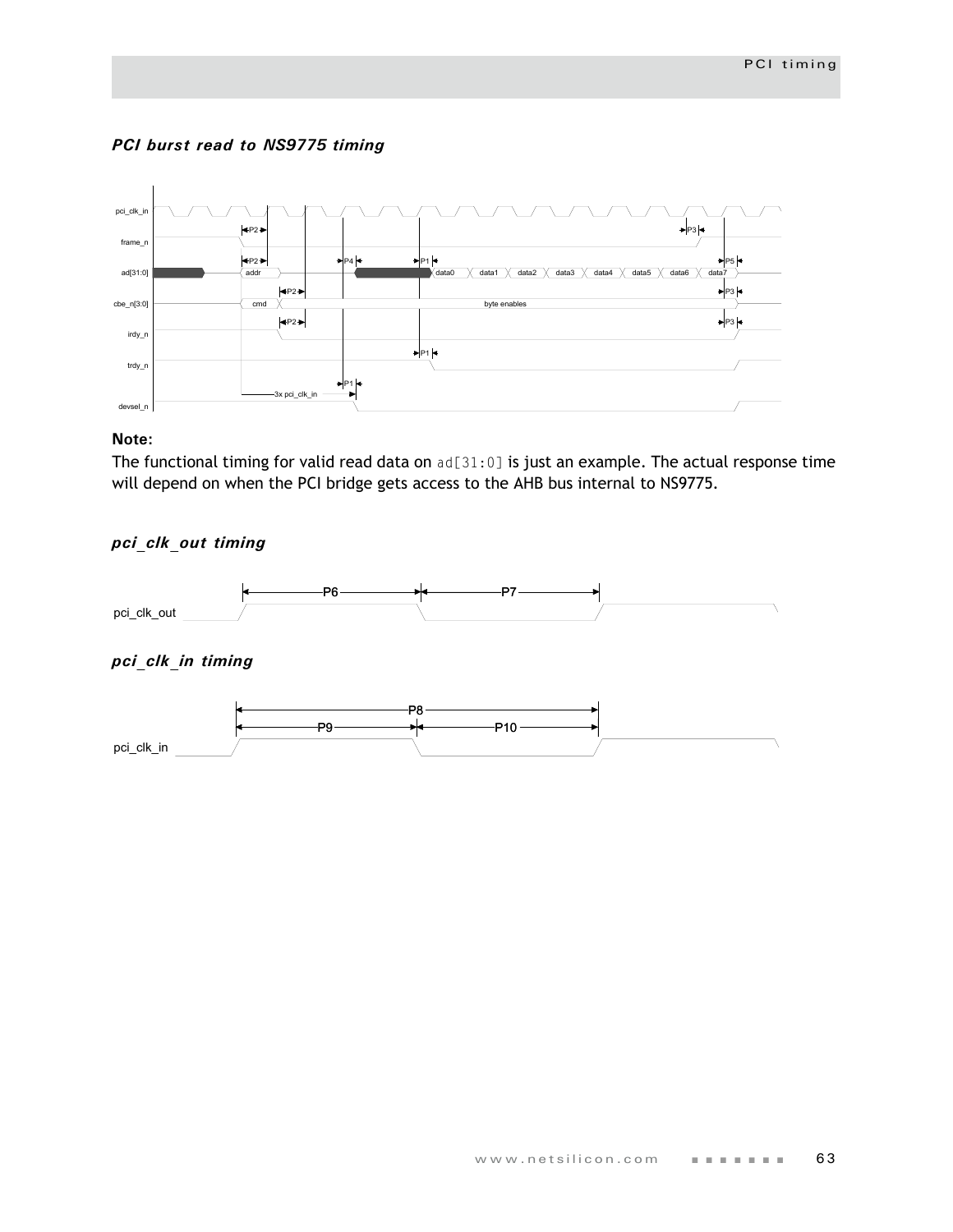## **I 2C timing**

**Note:** All AC characteristics are measured with 10pF, unless otherwise noted.

Table 30 describes the values shown in the  $I^2C$  timing diagram.

|                |                                     | <b>Standard</b><br>mode |            | <b>Fast mode</b> |            |             |
|----------------|-------------------------------------|-------------------------|------------|------------------|------------|-------------|
| Parm           | <b>Description</b>                  | <b>Min</b>              | <b>Max</b> | <b>Min</b>       | <b>Max</b> | <b>Unit</b> |
| C <sub>1</sub> | iic sda to iic scl START hold time  | 4.0                     |            | 0.6              |            | μs          |
| C <sub>2</sub> | iic scl low period                  | 4.7                     |            | 1.3              |            | μs          |
| C <sub>3</sub> | iic scl high period                 | 4.0                     |            | 0.6              |            | μs          |
| C <sub>4</sub> | iic scl to iic sda DATA hold time   | $\Omega$                |            | $\Omega$         |            | μs          |
| C <sub>5</sub> | iic sda to iic scl DATA setup time  | 250                     |            | 100              |            | ns          |
| C <sub>6</sub> | iic scl to iic sda START setup time | 4.7                     |            | 0.6              |            | μs          |
| C <sub>7</sub> | iic scl to iic sda STOP setup time  | 4.0                     |            | 0.6              |            | μs          |

## *Table 30: I2C timing parameters*

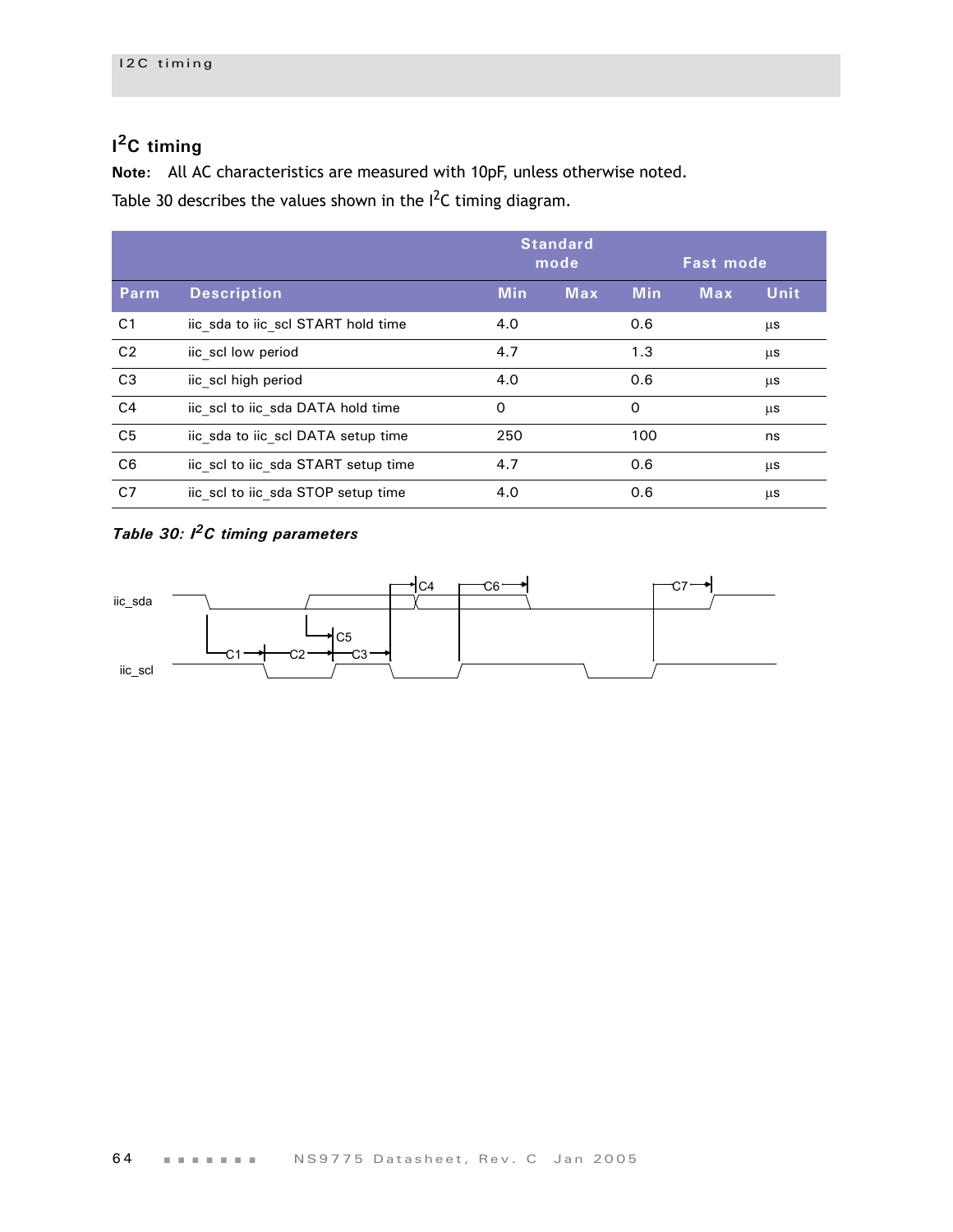## **LCD timing**

**Note:** All AC characteristics are measured with 10pF, unless otherwise noted. [Table 31](#page-68-0) describes the values shown in the LCD timing diagrams.

| <b>Parm</b>     | <b>Description</b>                                 | Register   | Value                                                                                                        | <b>Units</b>        |  |
|-----------------|----------------------------------------------------|------------|--------------------------------------------------------------------------------------------------------------|---------------------|--|
| L1              | Horizontal front porch blanking                    | LCDTiming0 | $HFP + 1$                                                                                                    | <b>CLCP</b> periods |  |
| L2              | Horizontal sync width                              | LCDTiming0 | $HSW + 1$                                                                                                    | CLCP periods        |  |
| L <sub>3</sub>  | Horizontal period                                  | N/A        | $L1 + L2 + L15 + L4$                                                                                         | CLCP periods        |  |
| L4              | Horizontal backporch                               | LCDTiming0 | $HBP + 1$                                                                                                    | CLCP periods        |  |
| L <sub>5</sub>  | <b>TFT</b> active line                             | LCDTiming0 | $16*(PPL + 1)$ (see note 3)                                                                                  | CLCP periods        |  |
| L <sub>6</sub>  | LCD panel clock frequency                          | LCDTiming1 | For $BCD = 0$ :<br>$CLCDCLK/(PCD + 2)$<br>For $BCD = 1$ :<br>CLCDCLK (see note 1)                            | <b>MHz</b>          |  |
| L7              | TFT vertical sync width                            | LCDTiming1 | $VSW + 1$                                                                                                    | H lines             |  |
| L8              | <b>TFT</b> vertical lines/frame                    | N/A        | $L7 + L9 + L10 + L11$                                                                                        | H lines             |  |
| L9              | TFT vertical back porch                            | LCDTiming1 | <b>VBP</b>                                                                                                   | H lines             |  |
| L10             | TFT vertical front porch                           | LCDTiming1 | <b>VFP</b>                                                                                                   | H lines             |  |
| L11             | Active lines/frame                                 | LCDTiming1 | $LPP + 1$                                                                                                    | H lines             |  |
| L12             | STN HSYNC inactive to VSYNC<br>active              | LCDTiming0 | $HBP + 1$                                                                                                    | <b>CLCP</b> periods |  |
| L13             | STN vertical sync width                            | N/A        | $\mathbf{1}$                                                                                                 | H lines             |  |
| L14             | <b>STN</b> vertical lines/frame                    | N/A        | $L11 + L16$                                                                                                  | H lines             |  |
| L15             | STN active line                                    | LCDTiming2 | CPL-1 (see note 4)                                                                                           | <b>CLCP</b> periods |  |
| L16             | STN vertical blanking                              | LCDTiming1 | $VSW+VFP+VBP+1$                                                                                              | H lines             |  |
| L17             | STN CLCP inactive to HSYNC active                  | LCDTiming0 | $HFP + 1.5$                                                                                                  | <b>CLCP</b> periods |  |
| L <sub>18</sub> | <b>CLCP</b> to data/control<br>(see notes 7 and 8) |            | $-1.0$ (min)<br>$+1.5$ (max)                                                                                 | ns                  |  |
| L <sub>19</sub> | CLCP high (see notes 8, 9)                         |            | $50\% \pm 0.5$ ns                                                                                            | ns                  |  |
| L20             | CLCP low (see notes 8, 9)                          |            | $50\% \pm 0.5$ ns                                                                                            | ns                  |  |
| L21             | TFT VSYNC active to HSYNC active<br>(see note 8)   |            | $-0.1$ ns (min)<br>$+0.1$ ns (max)                                                                           | ns                  |  |
| L22             | TFT VSYNC active to HSYNC inactive                 | LCDTiming0 | <b>HSW</b>                                                                                                   | <b>CLCP</b> periods |  |
| L23             | STN VSYNC active to HSYNC<br>inactive              | LCDTiming0 | STN color: $14 + HSW + HFP$<br><b>STN Mono8:</b><br>$6 + HSW + HFP$<br><b>STN Mono4:</b><br>$10 +$ HSW + HFP | <b>CLCP</b> periods |  |

<span id="page-68-0"></span>*Table 31: LCD timing parameters*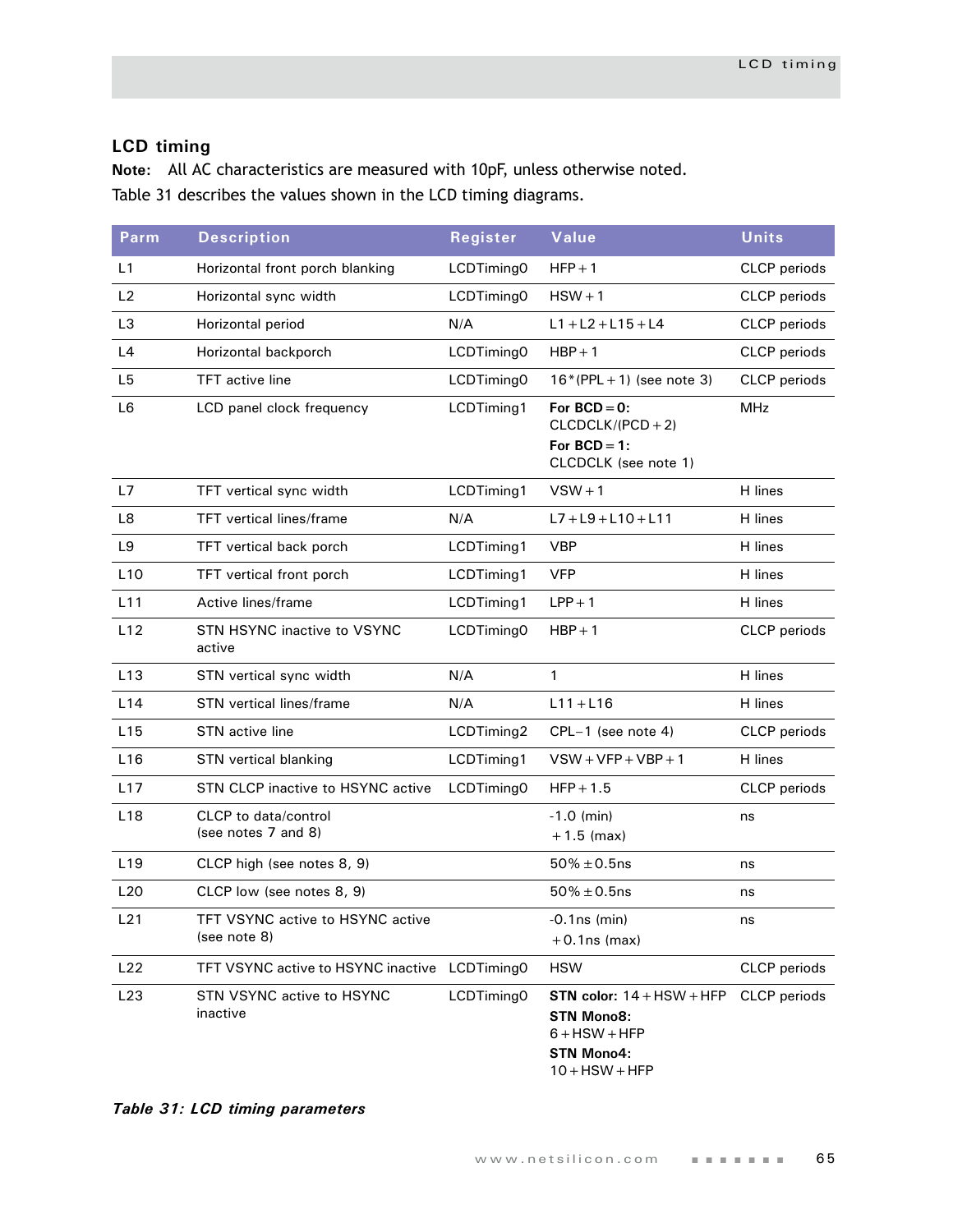| Parm | <b>Description</b>                      | <b>Register</b> | Value                                                                         | <b>Units</b>        |
|------|-----------------------------------------|-----------------|-------------------------------------------------------------------------------|---------------------|
| L24  | STN HSYNC inactive to VSYNC<br>inactive | LCDTiming0      | $HBP + 1$                                                                     | CLCP periods        |
| L25  | STN VSYNC inactive to HSYNC<br>active   | LCDTiming0      | <b>STN color:</b> $HFP + 13$<br>STN Mono8: $HFP + 15$<br>STN Mono4: $HFP + 9$ | <b>CLCP</b> periods |
| L26  | CLCP period                             |                 | $12.5$ ns (min)                                                               | ns                  |

#### *Table 31: LCD timing parameters*

#### **Notes:**

- 1 CLCDCLK is selected from 5 possible sources:
	- lcdclk/2 (lcdclk is an external oscillator)
	- AHB clock
	- AHB clock/2
	- AHB clock/4
	- AHB clock/8

See the LCD chapter in the *NS9775 Hardware Reference* for acceptable clock frequencies for the different display configurations.

- 2 The polarity of CLLP, CLFP, CLCP, and CLAC can be inverted using control fields in the LCDTiming1 register.
- 3 The CPL field in the LCDTiming1 register must also be programmed to T5-1 (see the LCD chapter in the *NS9775 Hardware Reference*).
- 4 The PPL field in the LCDTiming0 register must also be programmed correctly (see the LCD chapter in the *NS9775 Hardware Reference*).
- 5 These data widths are supported:
	- 4-bit mono STN single panel
	- 8-bit mono STN single panel
	- 8-bit color STN single panel
	- 4-bit mono STN dual panel (8 bits to LCD panel)
	- 8-bit mono STN dual panel (16 bits to LCD panel)
	- 8-bit color STN dual panel (16 bits to LCD panel)
	- 24-bit TFT
	- 18-bit TFT
- 6 See the LCD chapter in the *NS9775 Hardware Reference* for definitions of the bit fields referred to in this table.
- 7 Note that data is sampled by the LCD panel on the falling edge of the CLCP in "LCD output timing" on page 68). If the polarity of CLCP is inverted, this parameter is relative to CLCP falling.
- 8  $C<sub>load</sub> = 10pf$  on all outputs.
- 9 CLCP high and low times specified as 50% of the clock period +/- 0.5ns.
- 10 Maximum allowable LCD panel clock frequency is 80 MHz.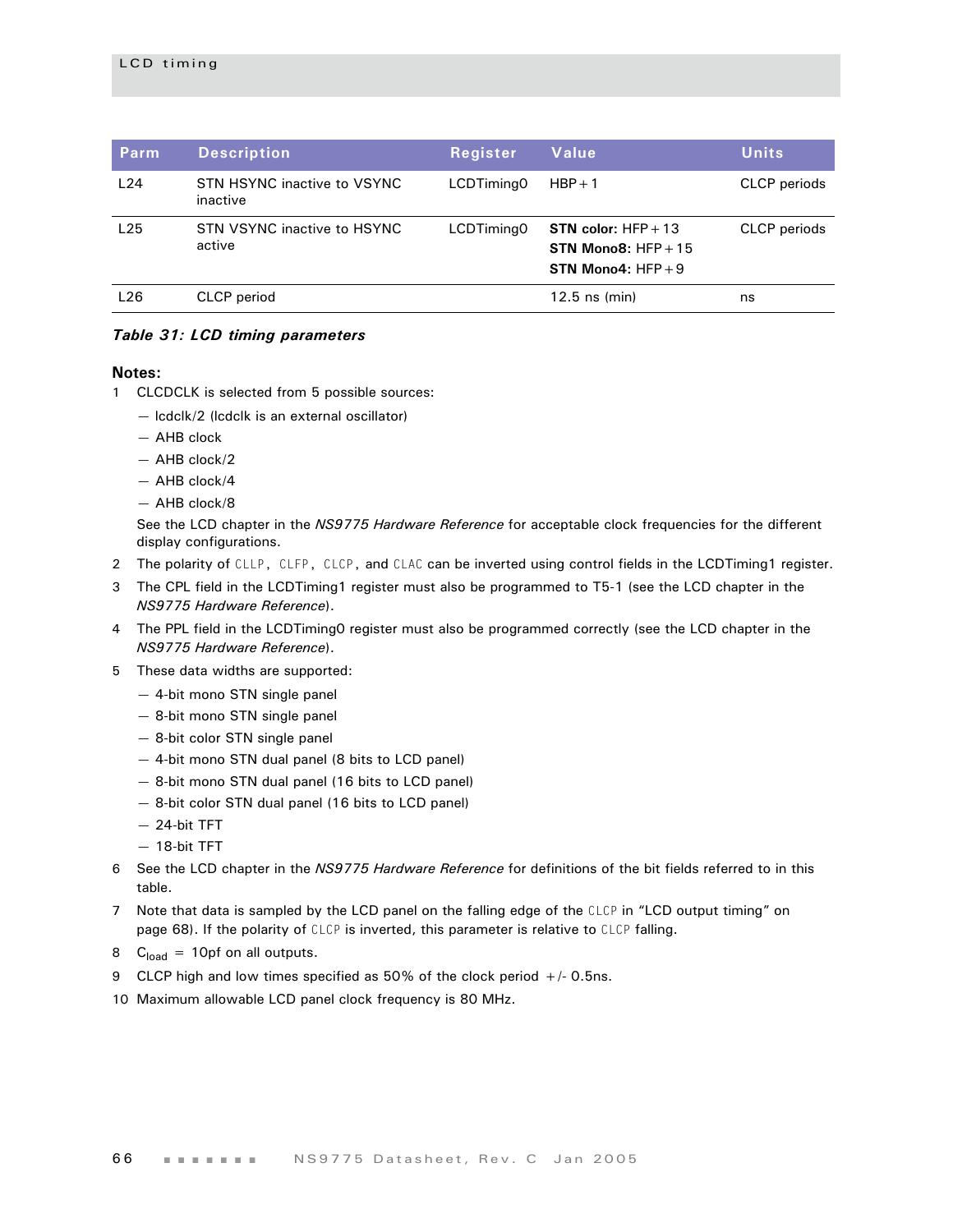## *Horizontal timing for STN displays*



## *Vertical timing for STN displays*



## *Horizontal timing for TFT displays*



## *Vertical timing for TFT displays*



## *HSYNC vs VSYNC timing for STN displays*

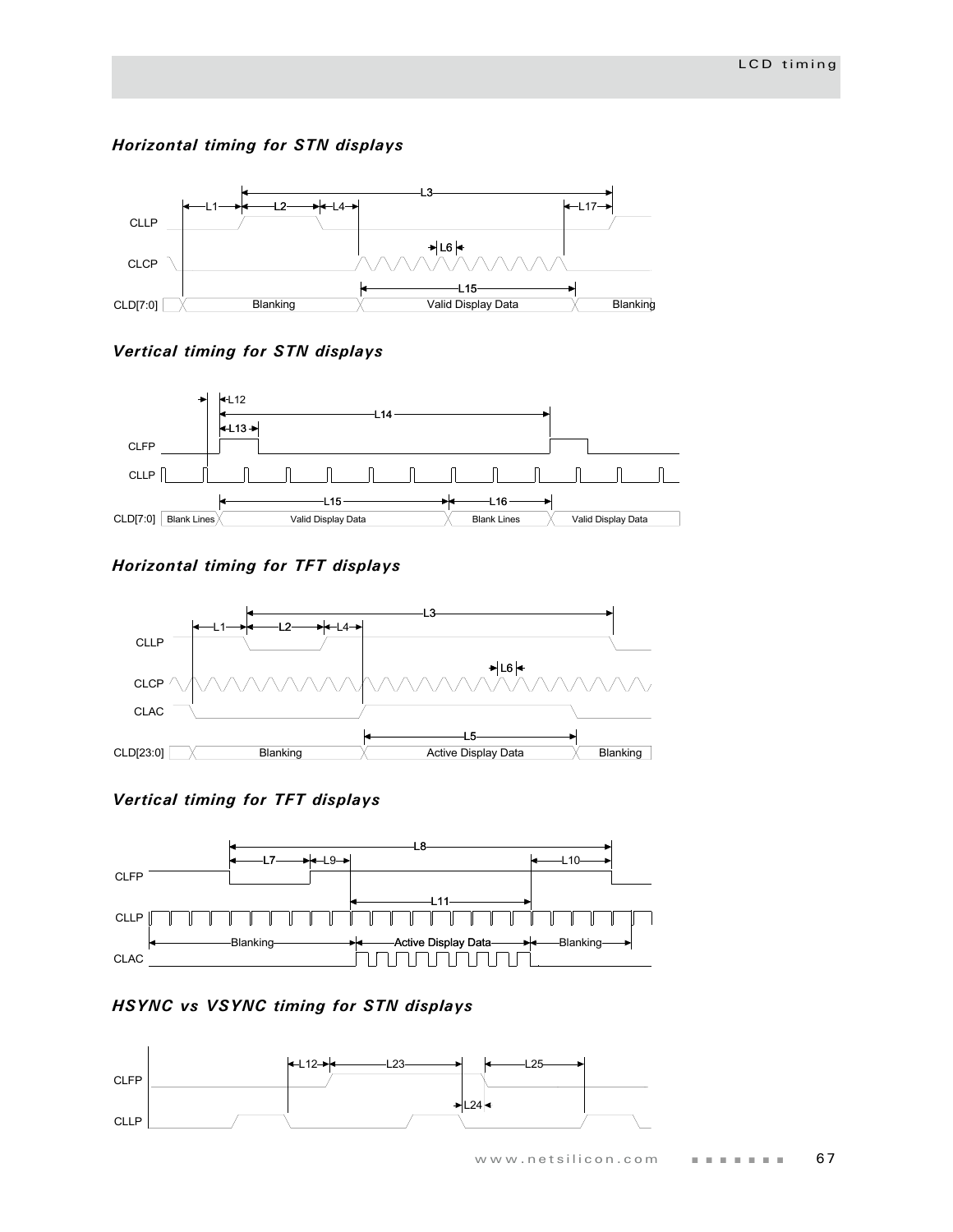## *HSYNC vs VSYNC timing for TFT displays*



## *LCD output timing*

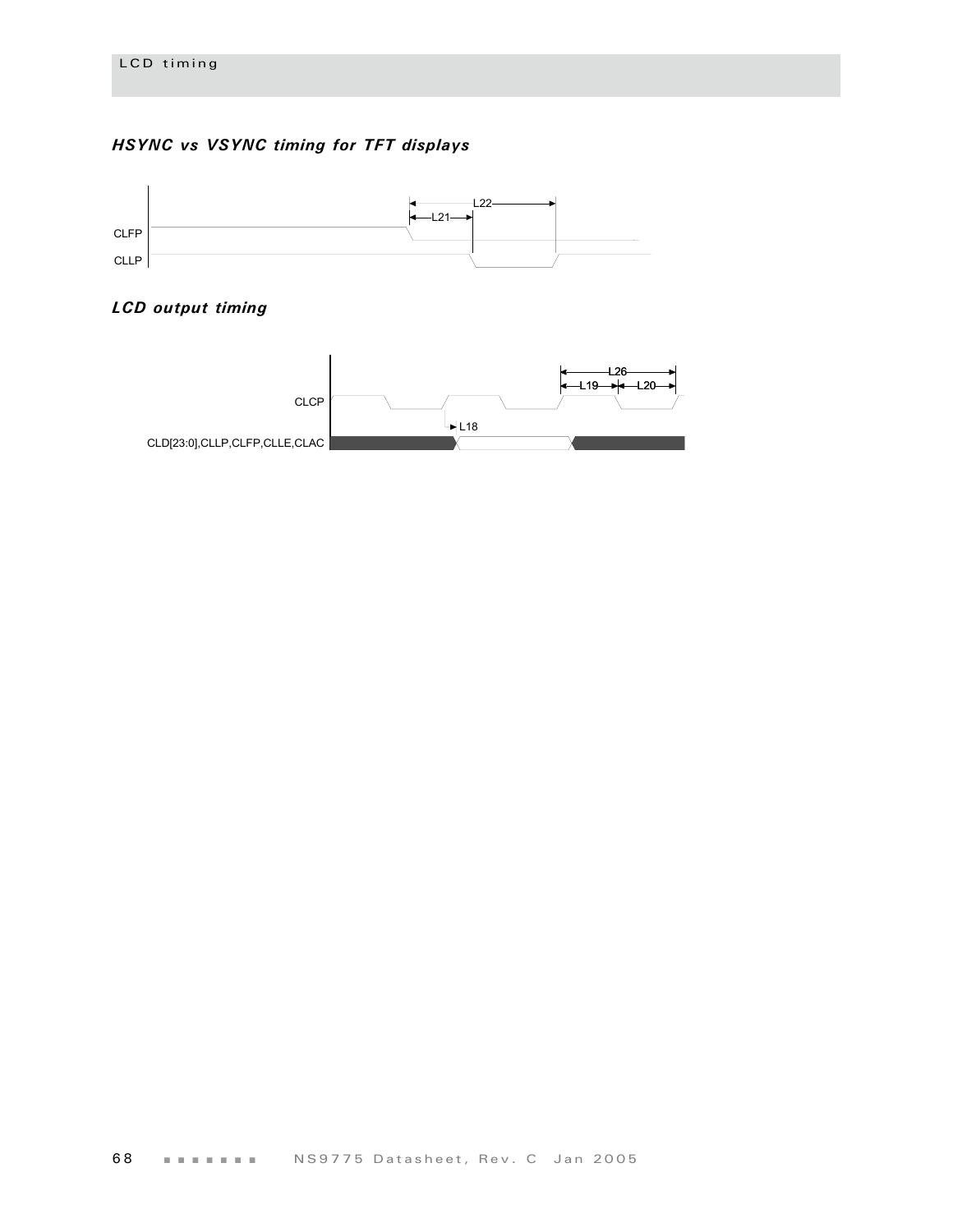## **Print engine controller**

**Note:** All AC characteristics are measured with 10pF, unless otherwise noted.

Table 32 describes the values shown in the print engine controller timing diagram.

|                | <b>Parameter Description</b>                       | <b>Min</b> | Max | Unit | <b>Note</b> |
|----------------|----------------------------------------------------|------------|-----|------|-------------|
| V1             | hsync 0-hsync 3 (input) to vclk setup              |            |     | ns   |             |
| V <sub>2</sub> | vsync 0-vsync 3 (input) to vclk setup              |            |     | ns   |             |
| VЗ             | video data 0-video data 3 (output to volk<br>setup |            | 6.5 | ns   |             |

*Table 32: Print engine controller timing parameters*

## **Note:**

1 Hold time is 0.5 ns.



Table 33 describes the values shown in the print engine clock timing diagram.

|                 | <b>Parameter Description</b> | Min                   | Max                   | Unit | <b>Notes</b> |
|-----------------|------------------------------|-----------------------|-----------------------|------|--------------|
| VC <sub>1</sub> | x1 vid osc cycle time        | 2.5                   | 10                    | ns   |              |
| VC <sub>2</sub> | x1 vid osc high time         | $(VC1/2) \times 0.45$ | $(VC1/2) \times 0.55$ | ns   |              |
| VC <sub>3</sub> | x1 vid osc low time          | $(VC1/2) \times 0.45$ | $(VC1/2) \times 0.55$ | ns   |              |

*Table 33: Print engine clock timing parameters*

## **Note:**

1 The video PLL can be bypassed.

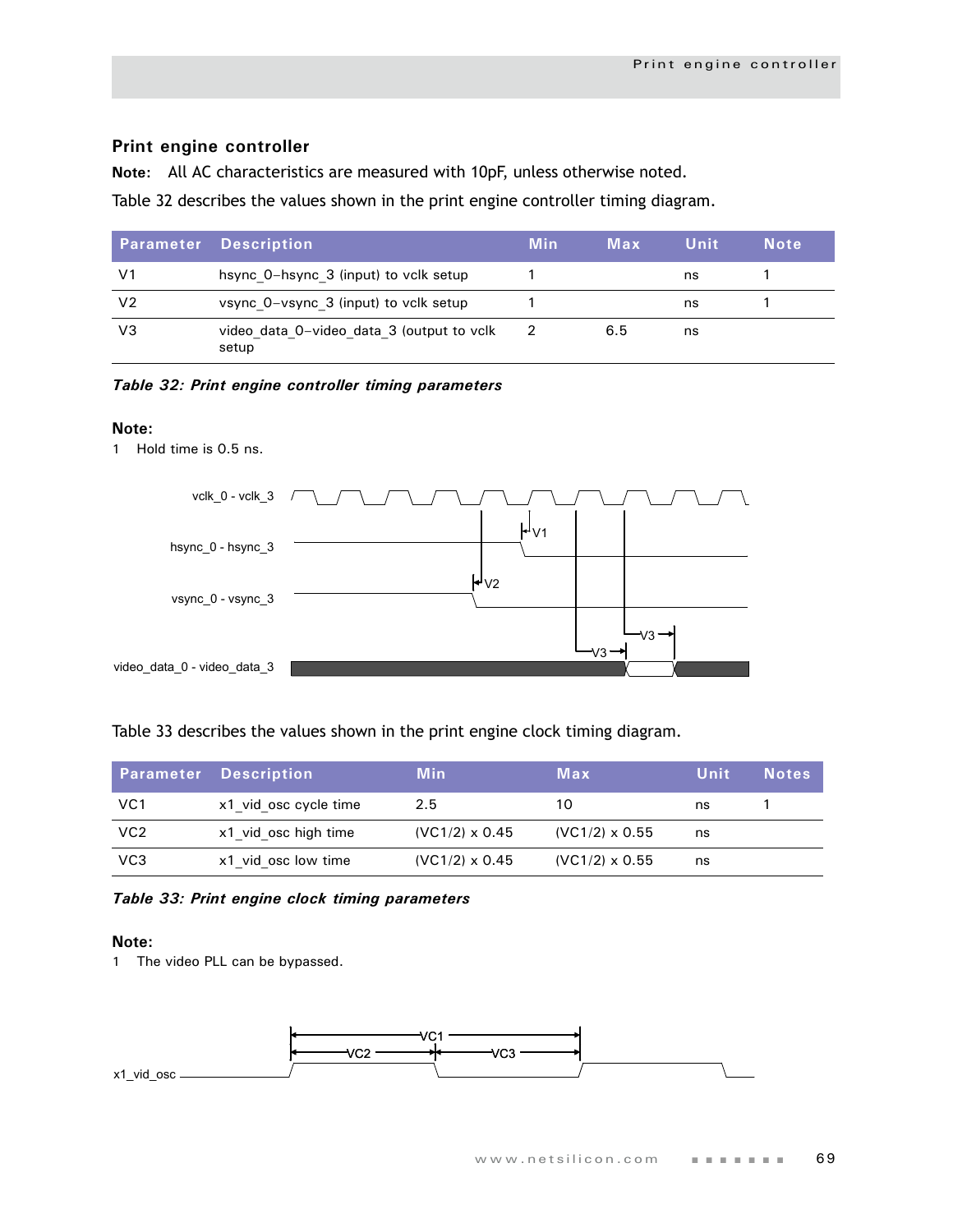# **SPI timing**

**Note:** All AC characteristics are measured with 10pF, unless otherwise noted.

[Table 34](#page-73-0) describes the values shown in the SPI timing diagrams.

| Parm             | <b>Description</b>                                   | <b>Min</b>       | Max      | Unit | <b>Modes</b> | <b>Notes</b>   |
|------------------|------------------------------------------------------|------------------|----------|------|--------------|----------------|
|                  | <b>SPI master parameters</b>                         |                  |          |      |              |                |
| SP <sub>0</sub>  | SPI enable low setup to first SPI CLK out<br>rising  | $3*T_{BCLK}$ -10 |          | ns   | 0, 3         | 1, 3           |
| SP <sub>1</sub>  | SPI enable low setup to first SPI CLK out<br>falling | $3*T_{BCLK}$ -10 |          | ns   | 1, 2         | 1, 3           |
| SP <sub>3</sub>  | SPI data in setup to SPI CLK out rising              | 30               |          | ns   | 0, 3         |                |
| SP <sub>4</sub>  | SPI data in hold from SPI CLK out rising             | 0                |          | ns   | 0, 3         |                |
| SP <sub>5</sub>  | SPI data in setup to SPI CLK out falling             | 30               |          | ns   | 1, 2         |                |
| SP <sub>6</sub>  | SPI data in hold from SPI CLK out falling            | 0                |          | ns   | 1, 2         |                |
| SP7              | SPI CLK out falling to SPI data out valid            |                  | 10       | ns   | 0, 3         | 6              |
| SP <sub>8</sub>  | SPI CLK out rising to SPI data out valid             |                  | 10       | ns   | 1, 2         | 6              |
| SP <sub>9</sub>  | SPI enable low hold from last SPI CLK out<br>falling | $3*T_{BCLK}$ -10 |          | ns   | 0, 3         | 1, 3           |
| <b>SP10</b>      | SPI enable low hold from last SPI CLK out<br>rising  | $3*T_{BCLK}$ -10 |          | ns   | 1, 2         | 1, 3           |
| <b>SP11</b>      | SPI CLK out high time                                | SP13*45%         | SP13*55% | ns   | 0, 1, 2, 3   | $\overline{4}$ |
| SP <sub>12</sub> | SPI CLK out low time                                 | SP13*45%         | SP13*55% | ns   | 0, 1, 2, 3   | 4              |
| SP <sub>13</sub> | SPI CLK out period                                   | $T_{BCLK}$ *6    |          | ns   | 0, 1, 2, 3   | 3              |
|                  | <b>SPI slave parameters</b>                          |                  |          |      |              |                |
| <b>SP14</b>      | SPI enable low setup to first SPI CLK in<br>rising   | 30               |          | ns   | 0, 3         | $\mathbf{1}$   |
| <b>SP15</b>      | SPI enable low setup to first SPI CLK in<br>falling  | 30               |          | ns   | 1, 2         | $\mathbf{1}$   |
| <b>SP16</b>      | SPI data in setup to SPI CLK in rising               | $\Omega$         |          | ns   | 0, 3         |                |
| <b>SP17</b>      | SPI data in hold from SPI CLK in rising              | 60               |          | ns   | 0, 3         |                |
| SP <sub>18</sub> | SPI data in setup to SPI CLK in falling              | 0                |          | ns   | 1, 2         |                |
| <b>SP19</b>      | SPI data in hold from SPI CLK in falling             | 60               |          | ns   | 1, 2         |                |
| <b>SP20</b>      | SPI CLK in falling to SPI data out valid             | 20               | 70       | ns   | 0, 3         | 6              |
| SP21             | SPI CLK in rising to SPI data out valid              | 20               | 70       | ns   | 1, 2         | 6              |
| SP <sub>22</sub> | SPI enable low hold from last SPI CLK in<br>falling  | 15               |          | ns   | 0, 3         | 1              |

<span id="page-73-0"></span>*Table 34: SPI timing parameters*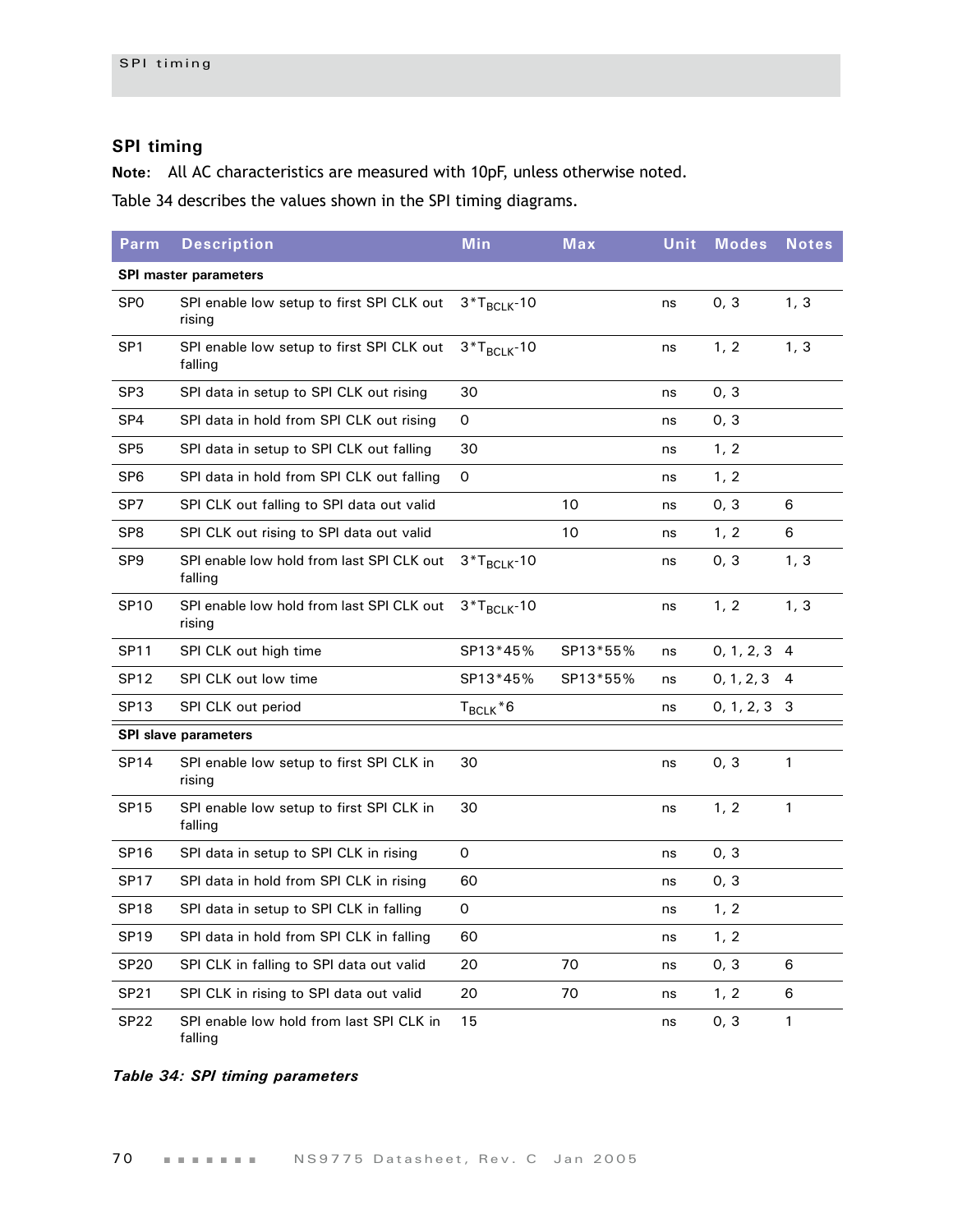| Parm             | <b>Description</b>                                 | <b>Min</b>             | <b>Max</b> |    | <b>Unit Modes</b> ' | <b>Notes</b> |
|------------------|----------------------------------------------------|------------------------|------------|----|---------------------|--------------|
| SP <sub>23</sub> | SPI enable low hold from last SPI CLK in<br>rising | -15                    |            | ns | 1.2                 |              |
| <b>SP24</b>      | SPI CLK in high time                               | SP26*40%               | SP26*60%   | ns | 0, 1, 2, 3, 5       |              |
| <b>SP25</b>      | SPI CLK in low time                                | SP26*40%               | SP26*60%   | ns | 0, 1, 2, 3, 5       |              |
| <b>SP26</b>      | SPI CLK in period                                  | Т <sub>вськ</sub> * 10 |            | ns | 0, 1, 2, 3          |              |

#### *Table 34: SPI timing parameters*

#### **Notes:**

- 1 Active level of SPI enable is inverted (that is, 1) if the CSPOL bit in Serial Channel B/A/C/D Control Register B (see the *NS9775 Hardware Reference*) is set to 1. Note that in SPI slave mode, only a value of 0 (low enable) is valid; the SPI slave is fixed to an active low chip select.
- 2 SPI data order is reversed (that is, LSB last and MSB first) if the BITORDR bit in Serial Channel B/A/C/D Control Register B (see the *NS9775 Hardware Reference*) is set to 0.
- $3$  T<sub>BCLK</sub> is period of BBus clock.
- $4 +/- 5%$  duty cycle skew.
- $5 +/- 10\%$  duty cycle skew.
- 6  $C<sub>load</sub> = 10pf$  for all outputs.
- 7 SPI data order can be reversed such that LSB is first. Use the BITORDR bit in Serial Channel B/A/C/D Control Register A.

### *SPI master mode 0 and 1: 2-byte transfer (see note 7)*



## *SPI master mode 2 and 3: 2-byte transfer (see note 7)*

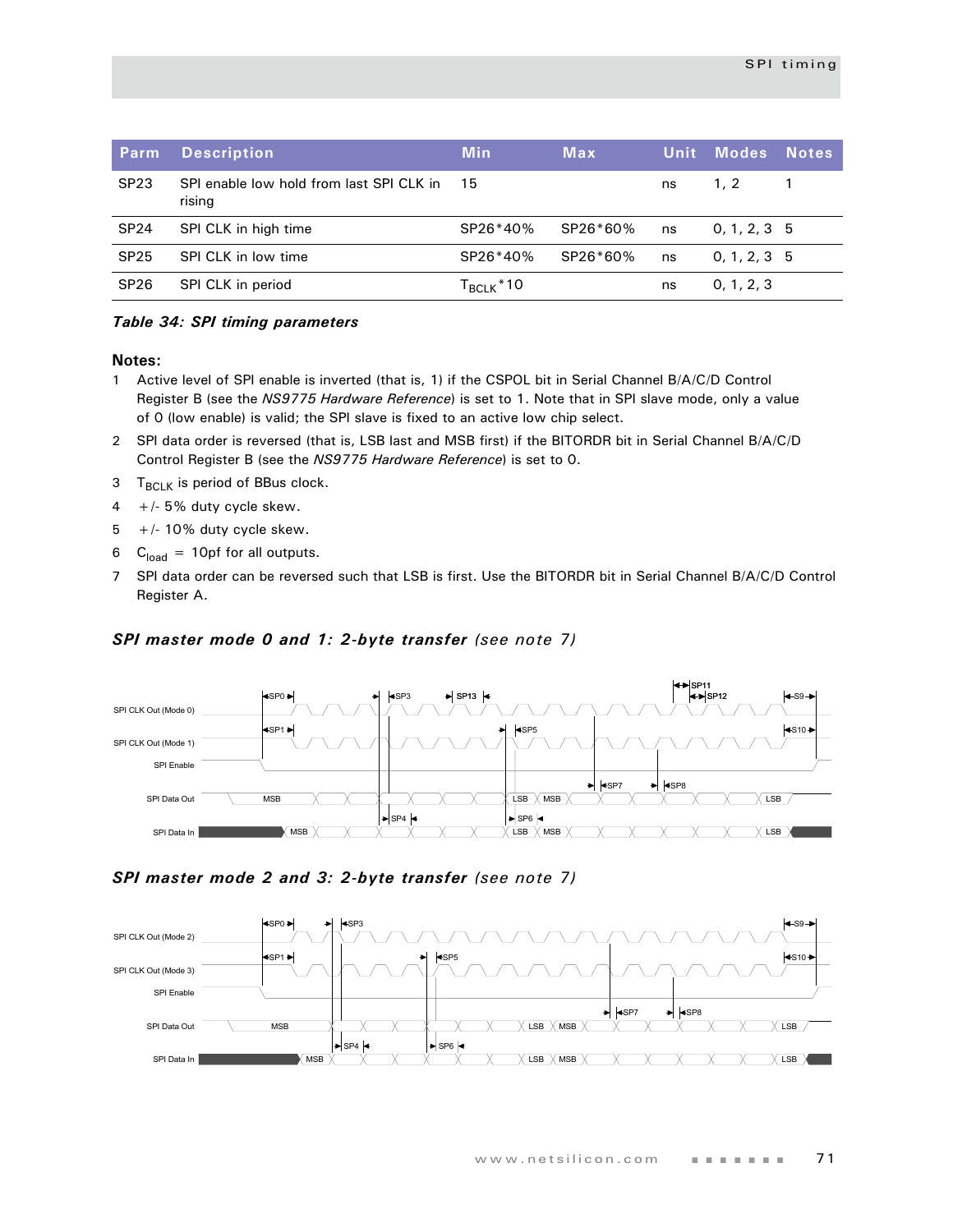

## *SPI slave mode 0 and 1: 2-byte transfer (see note 7)*

*SPI slave mode 2 and 3: 2-byte transfer (see note 7)*

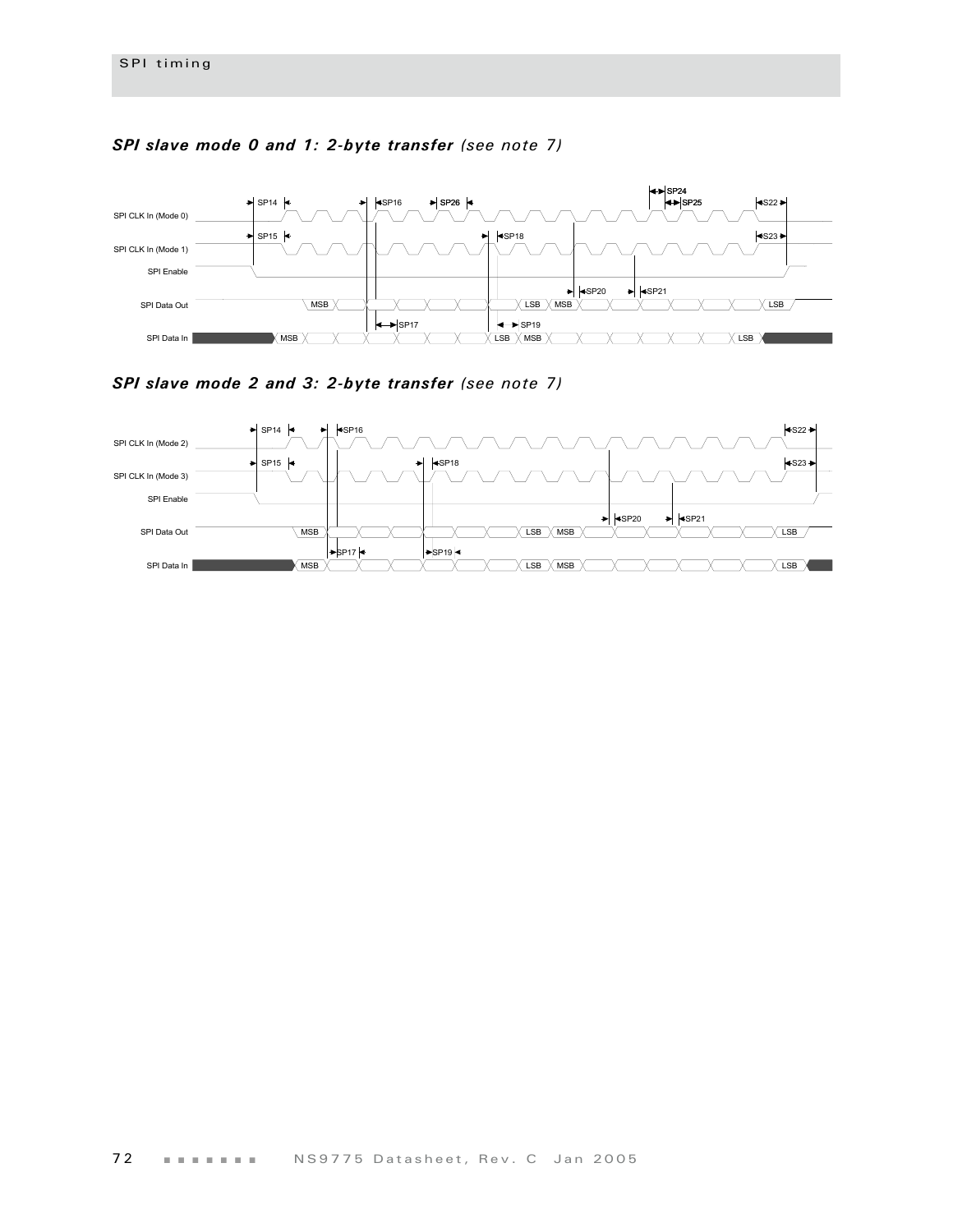## **IEEE 1284 timing**

**Note:** All AC characteristics are measured with 10pF, unless otherwise noted.

[Table 35](#page-76-0) describes the values shown in the IEEE 1284 timing diagram.

| Parameter       | <b>Description</b>    | <b>Min</b> | Max  | <b>Unit</b> | <b>Note</b> |
|-----------------|-----------------------|------------|------|-------------|-------------|
| IE <sub>1</sub> | Busy-while-Strobe     | O          | 500  | ns          |             |
| IE <sub>2</sub> | Busy high to nAck low | 0          |      | ns          |             |
| IE <sub>3</sub> | Busy high             |            | 1000 | ns          | 2           |
| IE4             | nAck low              |            | 500  | ns          | 3           |
| IE <sub>5</sub> | nAck high to Busy low |            | 500  | ns          | 3           |

<span id="page-76-0"></span>*Table 35: IEEE 1284 timing parameters*

#### **Notes:**

- 1 The range is 0ns up to one time unit.
- 2 Two time units.
- 3 Three time units.

#### *IEEE 1284 timing example*

The IEEE 1284 timing is determined by the BBus clock and the Granularity Count register (GCR) setting. In this example, the BBus clock is 50 MHz and the Granularity Count register is set to 25. The basic time unit is  $1/50$  MHz  $\times$  25, which is 500ns.

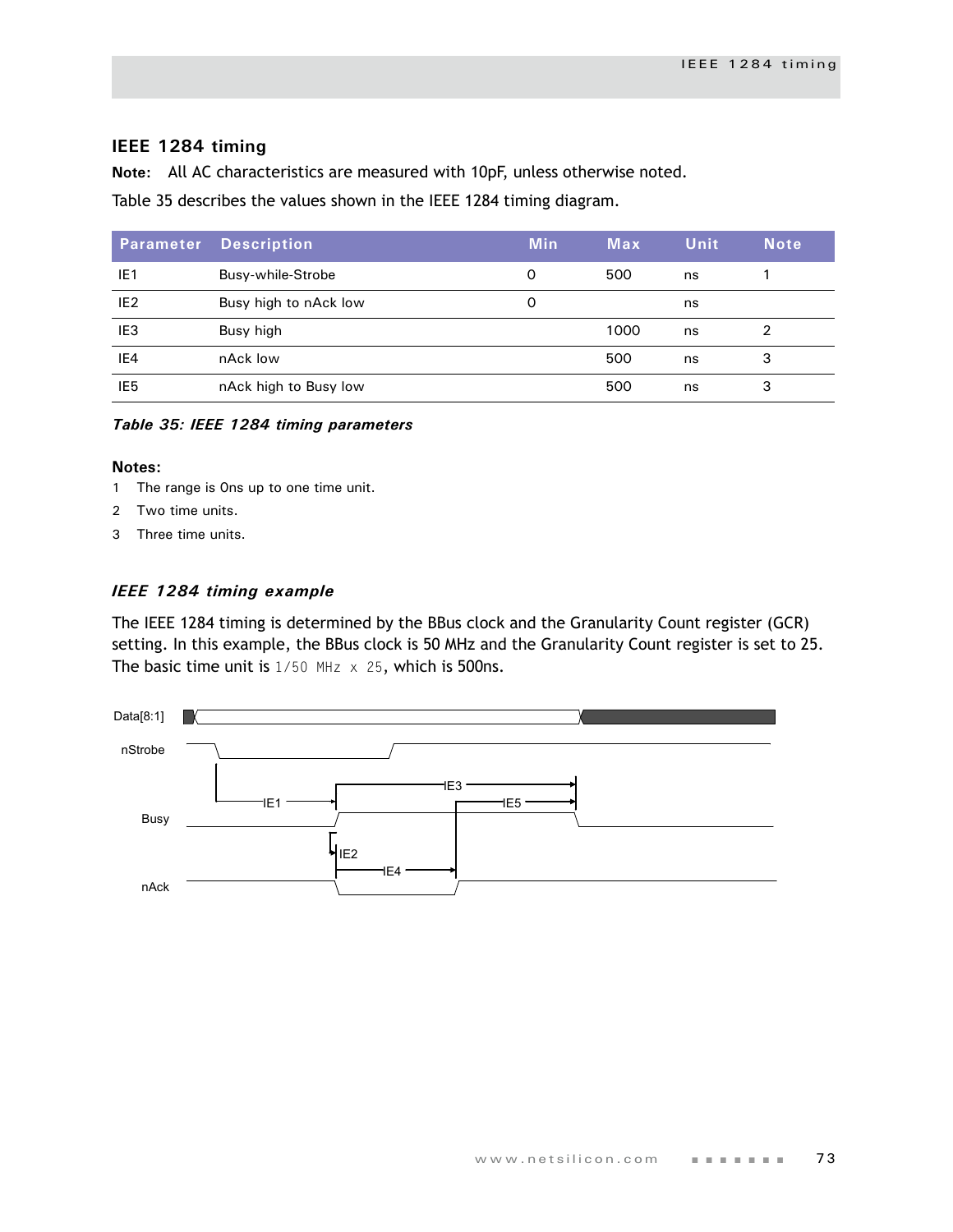# **USB timing**

[Table 36](#page-77-0) and [Table 37](#page-77-1) describe the values shown in the USB timing diagrams.

| <b>Parameter</b> | <b>Description</b>                       | <b>Min</b> | Max    | Unit | <b>Notes</b> |
|------------------|------------------------------------------|------------|--------|------|--------------|
| U1               | Rise time (10%-90%)                      | 4          | 20     | ns   |              |
| U2               | Fall time (10%-90%)                      |            | 20     | ns   |              |
| U3               | Differential rise and fall time matching | 90         | 111.11 | %    | 2, 5         |
| U4               | Driver output resistance                 | 28         | 44     | ohms | 3            |

<span id="page-77-0"></span>*Table 36: USB full speed timing parameters*

|                | <b>Parameter Description</b>             | Min | Max | Unit | <b>Notes</b> |
|----------------|------------------------------------------|-----|-----|------|--------------|
| U1             | Rise time (10%-90%)                      | 75  | 300 | ns   |              |
| U <sub>2</sub> | Fall time (10%-90%)                      | 75  | 300 | ns   |              |
| U3             | Differential rise and fall time matching | 80  | 125 | %    | 2.5          |

#### <span id="page-77-1"></span>*Table 37: USB low speed timing parameters*

#### **Notes:**

- 1 Load shown in ["USB full speed load timing."](#page-78-0)
- 2 U1/U2.
- 3 Includes resistance of 27 ohm  $+/-$  2 ohm external series resistor.
- 4 Load shown in ["USB low speed load."](#page-78-1)
- 5 Excluding the first transition from the idle state.

# *USB differential data timing*

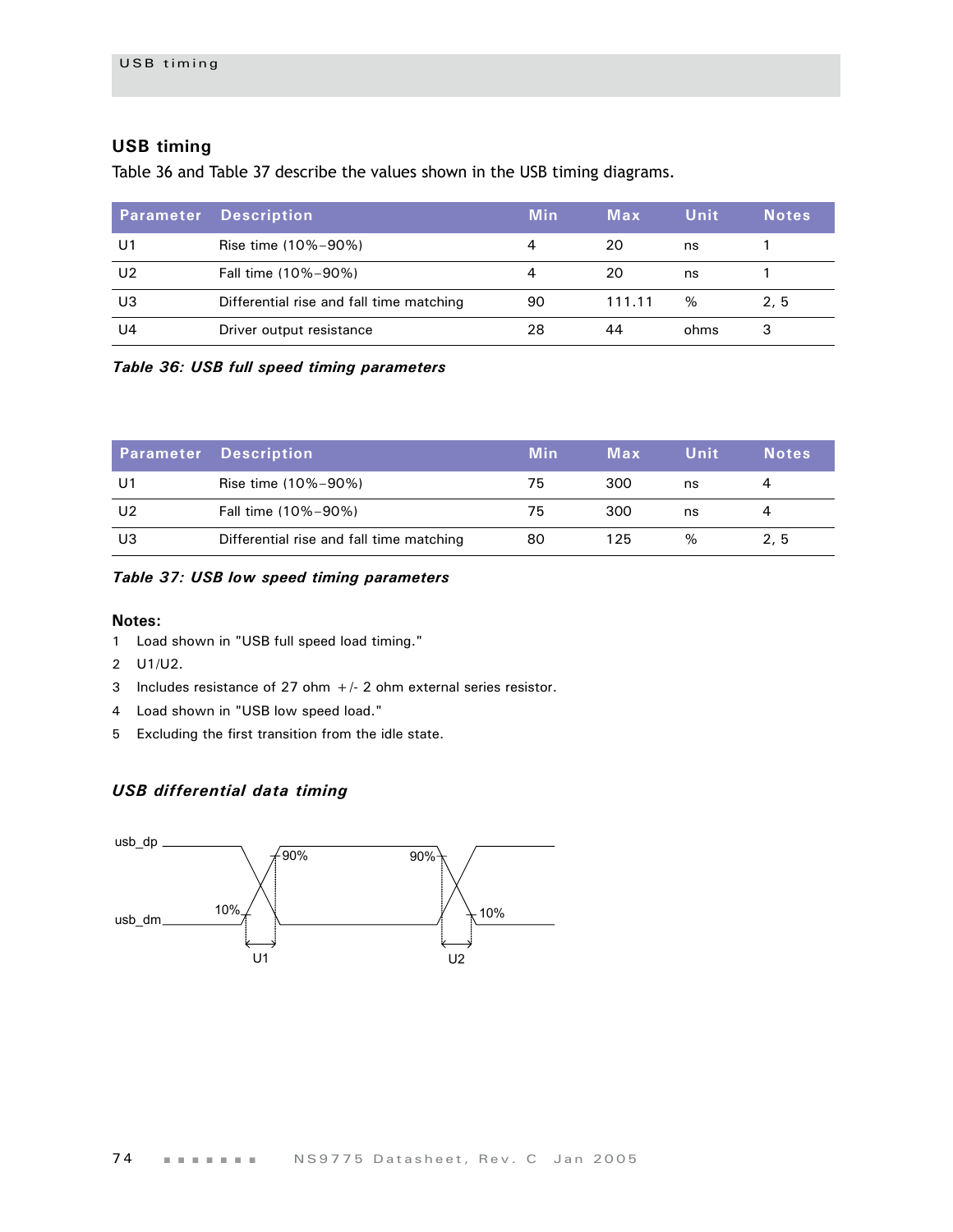# <span id="page-78-0"></span>*USB full speed load timing*



<span id="page-78-1"></span>

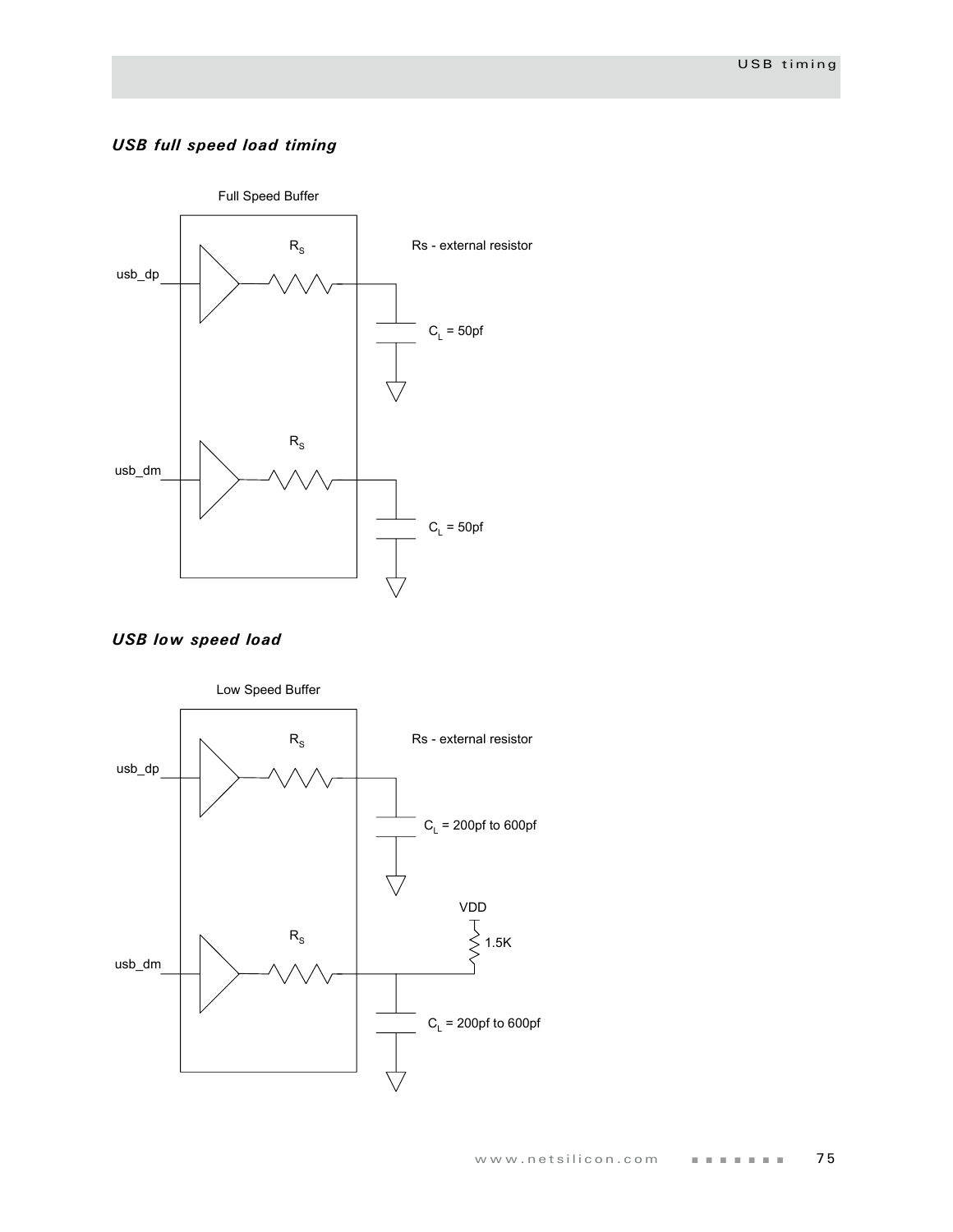# **Reset and hardware strapping timing**

**Note:** All AC characteristics are measured with 10pF, unless otherwise noted.

[Table 38](#page-79-0) describes the values shown in the reset and hardware strapping timing diagram.

|                | <b>Parameter Description</b> | Min | Max | Uniti                   | <b>Notes</b> |
|----------------|------------------------------|-----|-----|-------------------------|--------------|
| R1             | reset n minimum time         | 10  |     | x1 sys osc clock cycles |              |
| R <sub>2</sub> | reset n to reset done        |     |     | ms                      |              |

#### <span id="page-79-0"></span>*Table 38: Reset and hardware strapping timing parameters*

#### **Note:**

1 The hardware strapping pins are latch 5 clock cycles after reset\_n is deasserted (goes high).

|            | x1_sys_osc $\bigcap$ $\bigcap$ $\bigcap$ $\bigcap$ $\bigcap$ $\bigcap$ $\bigcap$ $\bigcap$ $\bigcap$ $\bigcap$ $\bigcap$ $\bigcap$ $\bigcap$ $\bigcap$ $\bigcap$ $\bigcap$ $\bigcap$ $\bigcap$ $\bigcap$ $\bigcap$ $\bigcap$ $\bigcap$ $\bigcap$ $\bigcap$ |  |
|------------|------------------------------------------------------------------------------------------------------------------------------------------------------------------------------------------------------------------------------------------------------------|--|
|            |                                                                                                                                                                                                                                                            |  |
| reset n    |                                                                                                                                                                                                                                                            |  |
|            |                                                                                                                                                                                                                                                            |  |
| reset done |                                                                                                                                                                                                                                                            |  |

- R1: reset\_n must be held low for a minimum of  $10 \times 1$ \_sys\_osc clock cycles after power up.
- R2: reset\_done is asserted 4ms after reset\_n is driven high.
- The hardware strapping pins are latched when reset\_done is asserted.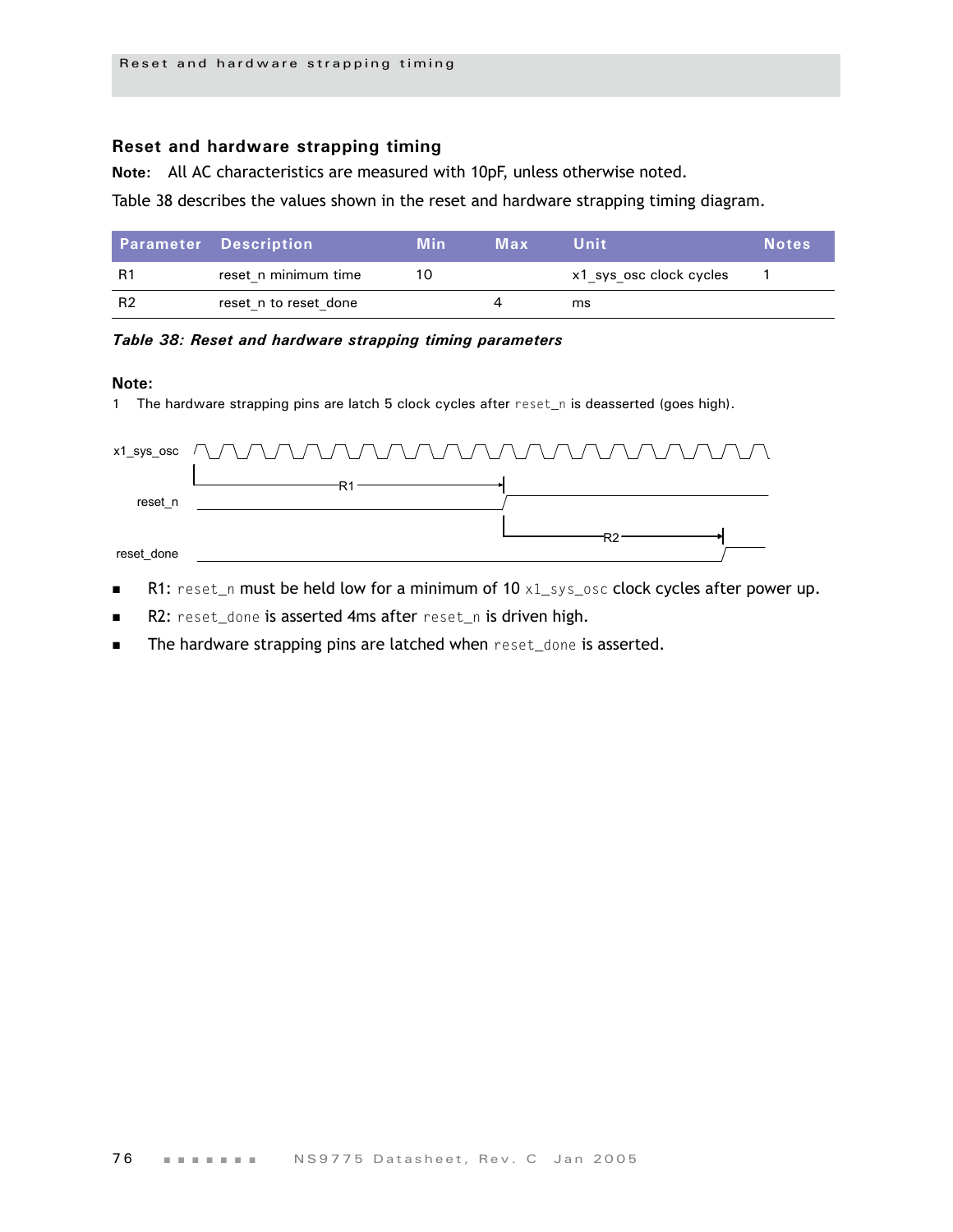# **JTAG timing**

**Note:** All AC characteristics are measured with 10pF, unless otherwise noted. [Table 39](#page-80-0) describes the values shown in the JTAG timing diagram.

| Parameter | <b>Description</b>              | <b>Min</b> | Max | Unit |
|-----------|---------------------------------|------------|-----|------|
| J1        | tms (input) setup to tck rising | 5          |     | ns   |
| J2        | tms (input) hold to tck rising  | 2          |     | ns   |
| J3        | tdi (input) setup to tck rising | 5          |     | ns   |
| J4        | tdi (input) hold to tck rising  |            |     | ns   |
| J5        | tdo (output) to tck falling     | 2.5        | 10  | ns   |

#### <span id="page-80-0"></span>*Table 39: JTAG timing parameters*



## **Notes:**

- 1 maximum tck rate is 10 MHz.
- 2 rtck\_out is an asynchronous output, driven off of the CPU clock.
- 3 trst\_n is an asynchronous input.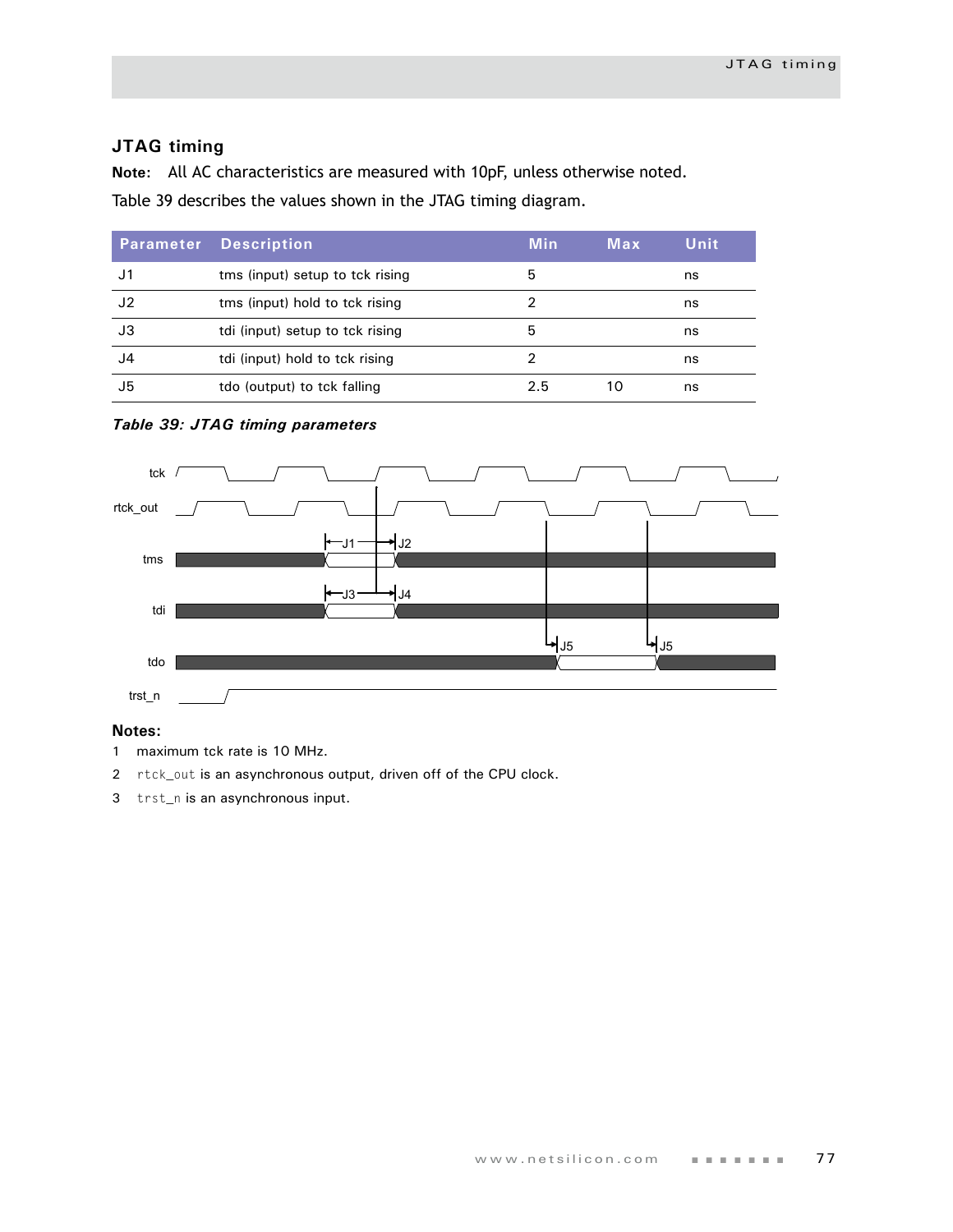# **Clock timing**

**Note:** All AC characteristics are measured with 10pF, unless otherwise noted. The next three timing diagrams pertain to clock timing.

# *USB crystal/external oscillator timing*

[Table 40](#page-81-0) describes the values shown in the USB crystal/external oscillator timing diagram.

|                 | <b>Parameter Description</b> | <b>Min</b>           | Max                  | Unit | <b>Notes</b> |
|-----------------|------------------------------|----------------------|----------------------|------|--------------|
| UC1             | x1 usb osc cycle time        | 20.831               | 20.835               | ns   |              |
| UC <sub>2</sub> | x1 usb osc high time         | $(UC1/2) \times 0.4$ | $(UC1/2) \times 0.6$ | ns   |              |
| UC3             | x1 usb osc low time          | $(UC1/2) \times 0.4$ | $(UC1/2)$ X 0.6      | ns   |              |

<span id="page-81-0"></span>*Table 40: USB crystal/external oscillator timing parameters*

#### **Note:**

1 If using a crystal, the tolerance must be  $+/-100$  ppm or better.



## *LCD input clock*

[Table 41](#page-81-1) describes the values shown for the LCD input clock timing diagram.

|                 | <b>Parameter Description</b> | <b>Min</b>           | Max                  | Unit | <b>Notes</b> |
|-----------------|------------------------------|----------------------|----------------------|------|--------------|
| LC1             | Icdclk cycle time            | 6.25                 |                      | ns   |              |
| LC <sub>2</sub> | Icdclk high time             | $(LC1/2) \times 0.4$ | $(LC1/2) \times 0.6$ | ns   |              |
| LC <sub>3</sub> | Icdclk low time              | $(LC1/2) \times 0.4$ | $(LC1/2) \times 0.6$ | ns   |              |

<span id="page-81-1"></span>*Table 41: LCD input clock timing parameters*

#### **Note:**

1 The clock rate supplied on lcdclk is twice the actual LCD clock rate.

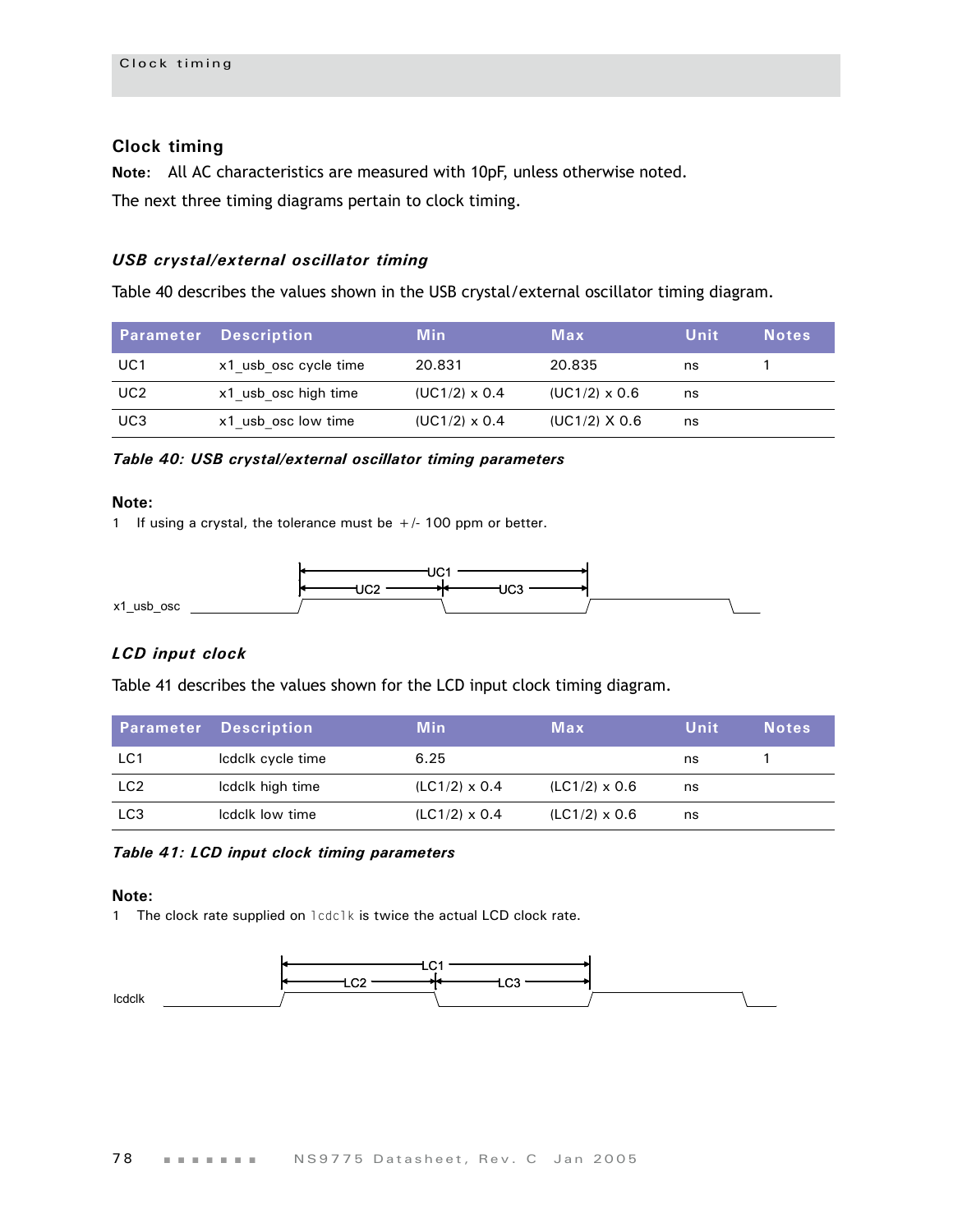# *System PLL reference clock timing*

Table 42 describes the values shown in the system PLL reference clock timing diagram.

|                 | <b>Parameter Description</b> | <b>Min</b>            | Max                   | Unit | <b>Notes</b> |
|-----------------|------------------------------|-----------------------|-----------------------|------|--------------|
| SC1             | x1 sys osc cycle time        | 2.5                   |                       | ns   |              |
| SC <sub>2</sub> | x1 sys osc high time         | $(SC1/2) \times 0.45$ | $(SC1/2) \times 0.55$ | ns   |              |
| SC <sub>3</sub> | x1 sys osc low time          | $(SC1/2) \times 0.45$ | $(SC1/2) \times 0.55$ | ns   |              |

## *Table 42: System PLL reference clock timing parameters*

#### **Note:**

1 The system PLL can be bypassed. In this mode, the CPU clock is 1/2 of x1\_sys\_osc.

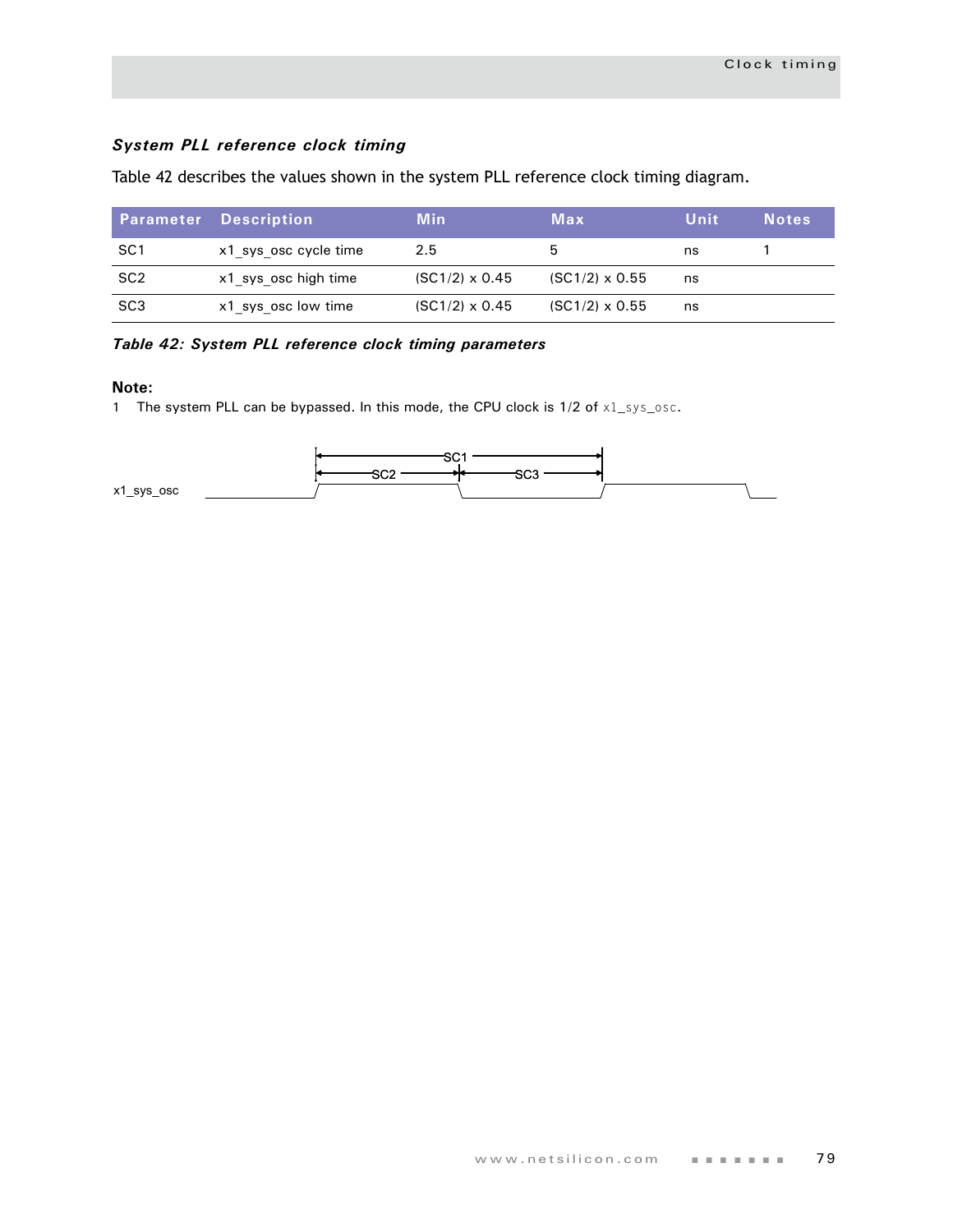# **Packaging**

the control of the control of  $\mathbf{m}$  $\pm$  $\mathcal{M} \rightarrow \mathcal{M}$  . And  $\mathbf{m}$  $\mathbf{m}$  $\mathbb{R}^n$  $\mathbf{m}$  $\mathbb{R}^d$  $\mathbf{m}$  $\mathbb{R}^d$  $\mathbf{m}$  $\mathbb{R}^d$  $\mathbf{m}$  $\sim$  $\mathbf{m}$  $\sim$ . . . . . . . . . . . . . . . . . . .

The NS9775 dimensions and pinout are shown in the next two diagrams.



*Figure 11: NS9775 top view*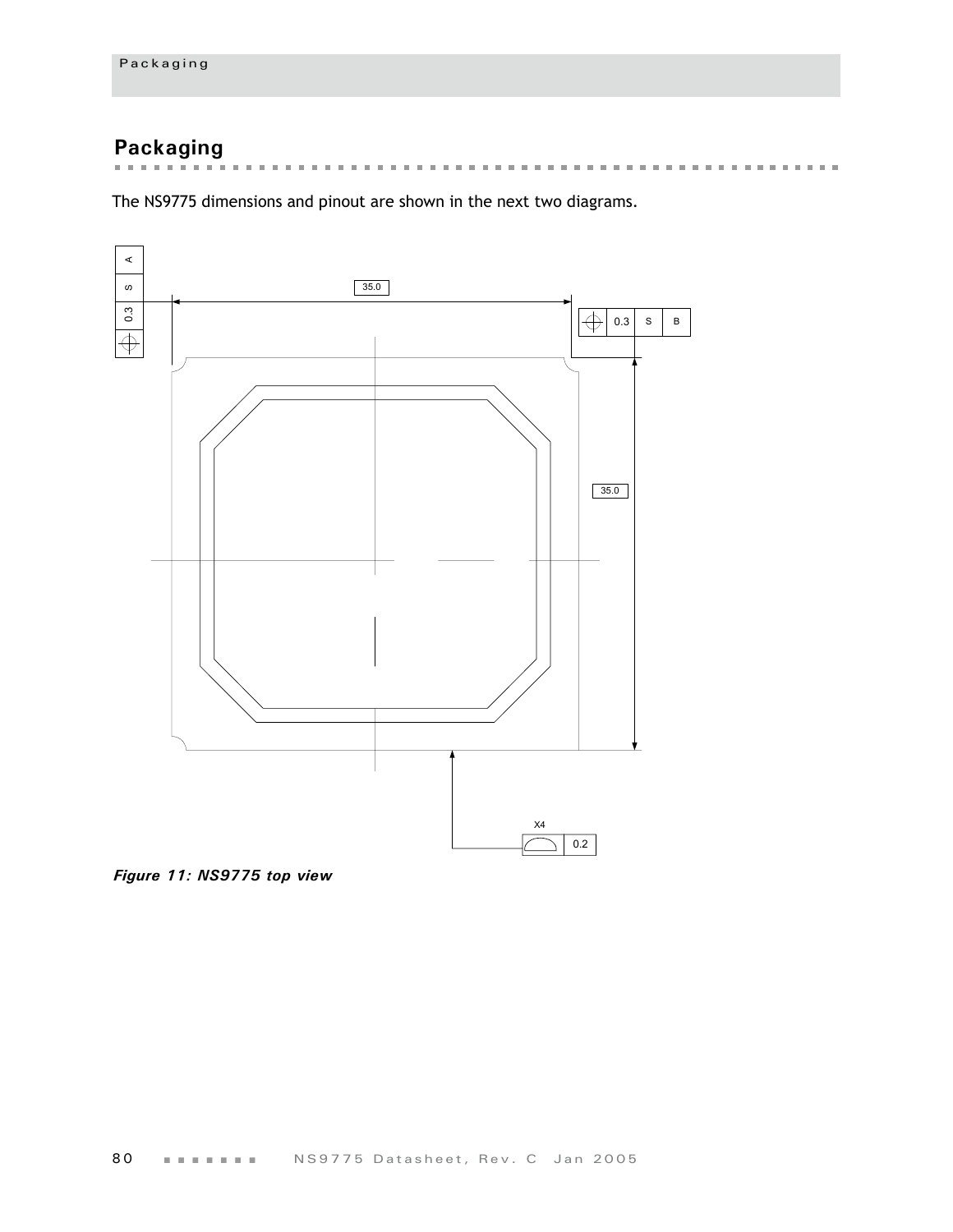

*Figure 12: NS9775 bottom and side view*

[Figure 13](#page-85-0) shows the layout of the NS9775, for use in setting up the board.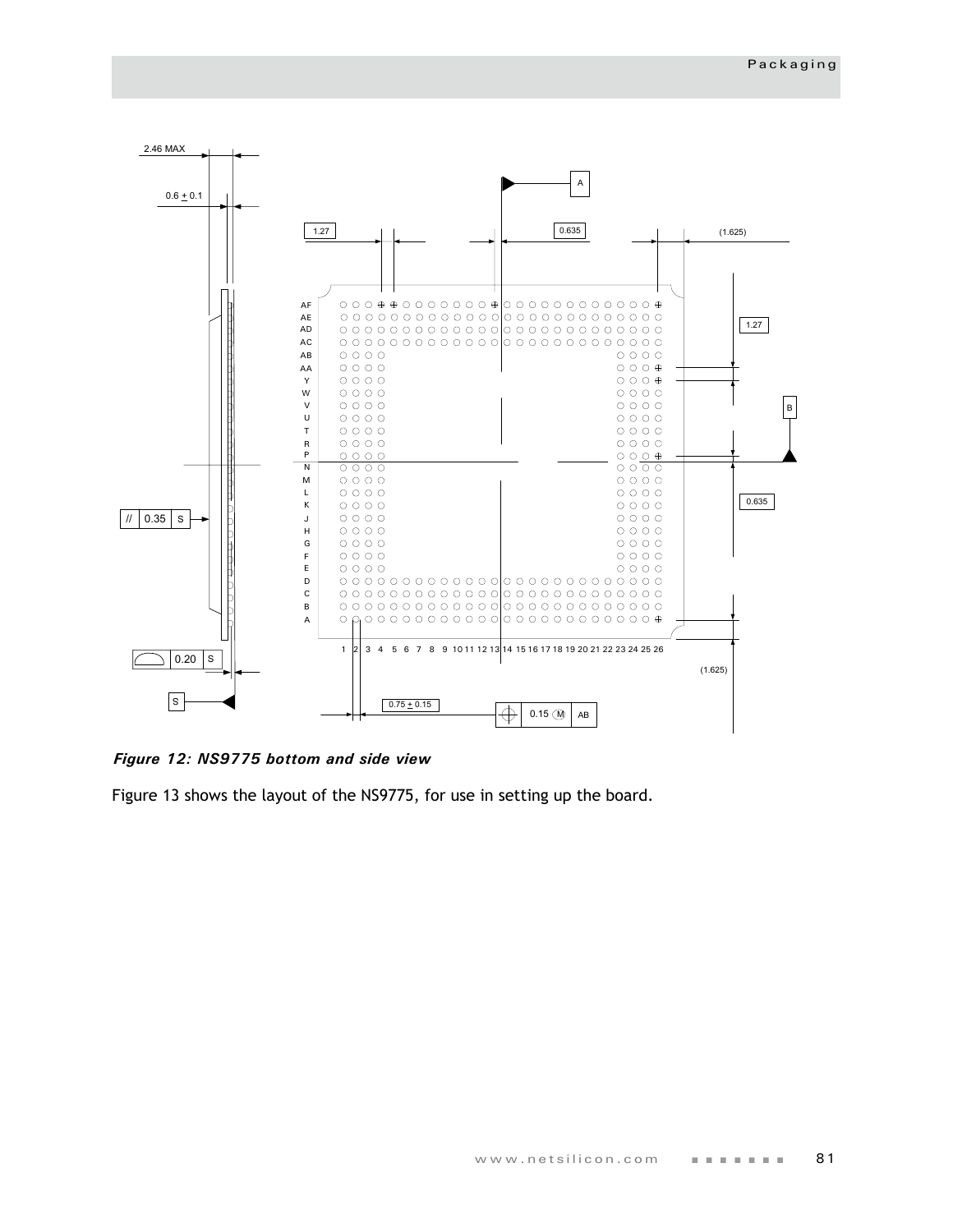| AF                       | AE.                             | AD.                        |                                         | AC AB                   | AA                   | Y                            | W                          | v                    | U                             | Т                        | R                    | P                         | N                                                  | м                        | L                    | ĸ                              |                                                                            | н                                         | G                       | F                                              | Е                             | D                                           | С                                          | в                                                     | Α                                          |    |
|--------------------------|---------------------------------|----------------------------|-----------------------------------------|-------------------------|----------------------|------------------------------|----------------------------|----------------------|-------------------------------|--------------------------|----------------------|---------------------------|----------------------------------------------------|--------------------------|----------------------|--------------------------------|----------------------------------------------------------------------------|-------------------------------------------|-------------------------|------------------------------------------------|-------------------------------|---------------------------------------------|--------------------------------------------|-------------------------------------------------------|--------------------------------------------|----|
| (AFI)<br><b>VSS</b>      | (AE J<br>GPIO <sub>45</sub>     | (adi)                      | (aci<br>GPIO49 PHY_INTn                 | AB1<br>COL              | (АА1)<br><b>TXEN</b> | $\mathbf{Y}$<br>$TXD_2$      | $(w_1)$<br>RXER            | $(v_1)$<br>RXD_0     | (u)<br>RXD_3                  | ίTΙ,<br>VCLK_3           | (R1)                 | (p1)                      | $\overline{\rm{M}}$<br>VCLK_0 BSTR_1 VSYN_2 VSYN_1 | $\binom{M}{1}$           | (L1)                 | K1                             | $\mathbf{H}$                                                               | (нг)<br>VDO_2 HSYN_3 HSYN_0 DY_PWRn CKE_2 | $(a_1)$                 | (F1)<br>DQM_3                                  | E1<br>DQM_0                   | $\frac{1}{2}$<br>$BLSn_2$                   | (cı)<br><b>VSS</b>                         | $\left($ B1 $\right)$<br><b>VSS</b>                   | $_{\rm (Al)}$<br><b>VSS</b>                | 1  |
| (AF2)<br>VPLL_AV         | (E)<br><b>VSS</b>               | (AD2)<br>GPIO44            | (AC2)<br>GPIO48                         | (ав2<br>MDIO            | (да)<br>CRS          | $({\sf Y2})$<br>TXD 0        | (w <sub>2</sub> )<br>TXD 3 | (v2)<br><b>RXDV</b>  | (u2)<br>RXD <sub>2</sub>      | $\binom{12}{ }$<br>PRINT | (R2)<br>VCLK_1       | (P2)<br>BSTR_2            | N2<br>VSYN 3 VSYN 0                                | (M2)                     | (L2)<br>VDO 1        | $(\kappa_2)$<br>HSYN 2 LCD CLK | $\left($ J2 $\right)$                                                      | (H2)<br>CKE 3                             | (G2)<br>CKE_0           | F2)<br>DQM 1                                   | $(\text{E2})$<br>CKI 3        | (D2)<br>CKI <sub>1</sub>                    | (c2)<br><b>VSS</b>                         | (B2)<br><b>VSS</b>                                    | A2<br><b>VSS</b>                           | 2  |
| (AF3)                    | (AE3<br>GPIO43 VPLL AG          | (AD3)<br><b>VSS</b>        | (AC3)<br>USB_DP                         | (авз)<br>GPIO46         | (ааз)<br><b>MDC</b>  | $(\forall 3)$<br>TXER        | (w3)<br>TXD_1              | (v3)<br><b>TXCLK</b> | (uз)<br>RXD_1                 | (T3)<br><b>RXCLK</b>     | (R3)<br>VCLK_2       | (p3)<br>BSTR_3            | N3<br>BSTR_0                                       | (мз)<br>$VDO_3$          | (L3)<br>VDO_0        | $(\kappa_3)$<br>HSYN_1         | $\left( \begin{smallmatrix} \text{J3} \end{smallmatrix} \right)$<br>TA_STB | (нз)<br>CKE_1                             | $\left($ G3)<br>DOM 2   | (F3)<br>BLSn 3                                 | (E3)<br>CKI <sub>2</sub>      | $\left( \overline{D3}\right)$<br><b>VSS</b> | (c3)<br><b>VSS</b>                         | (вз)<br><b>VSS</b>                                    | (A3)<br><b>VSS</b>                         | 3  |
| (AF4)<br>GPIO39          | (AE4                            | (AD4)<br>GPIO42 VPLL_DV    | (AC4)<br><b>VSS</b>                     | (АВ4)<br>USB_DM GPIO47  | (аа4)                | $(\forall 4)$<br><b>VDDS</b> | (w4)<br><b>VDDS</b>        | ( v4)<br><b>VDDC</b> | (u4)<br>vnnc                  | (T4)<br>VDDC.            | (R4)<br><b>VDDS</b>  | (P4)<br><b>VDDS</b>       | N4<br><b>VDDS</b>                                  | (M4)<br><b>VDDS</b>      | (14)<br><b>VDDC</b>  | (K4)<br><b>VDDC</b>            | J4<br>vonc.                                                                | (H4)<br><b>VDDS</b>                       | (G4)<br>vnns            | (F4)<br>$BLSn_1$                               | $(\mathsf{E4})$<br><b>VSS</b> | (D4)<br><b>VSS</b>                          | $\begin{pmatrix} c_4 \\ s_5 \end{pmatrix}$ | $(B4)$<br>BLSn_0                                      | $(A4)$ <sub>CKO_3</sub>                    | 4  |
| (AF5)<br>GPIO36          | (AE5)<br>GPIO38                 | (AD5)<br>GPIO41            | (AC5<br>VPLL DG                         |                         |                      |                              |                            |                      |                               |                          |                      |                           |                                                    |                          |                      |                                |                                                                            |                                           |                         |                                                |                               | DS<br><b>VSS</b>                            | (cs)<br>CKI 0                              | (в5)<br>CASn                                          | (A5)<br>CKO <sub>2</sub>                   | 5  |
| (AF6)<br>VID_X1          | (AE6<br>GPIO35                  | (AD6)<br>GPIO37            | (AC6)<br>GPIO <sub>40</sub>             |                         |                      |                              |                            |                      |                               |                          |                      |                           |                                                    |                          |                      |                                |                                                                            |                                           |                         |                                                |                               | (D6)<br>RASn                                | (c6)<br>ST_OEn                             | (B6)<br>WEn                                           | (A6)<br>DCSn 2                             | 6  |
| (AF7)                    | (AE7<br>GPIO32 VID X2           | (AD7)<br>GPIO34            | (AC7<br><b>VDDS</b>                     |                         |                      |                              |                            |                      |                               |                          |                      |                           |                                                    |                          |                      |                                |                                                                            |                                           |                         |                                                |                               | (D7)<br><b>VDDS</b>                         | (c7)                                       | (в7)<br>DCSn_3 SYS_X2                                 | (A7)<br>$USB$ $X2$                         | 7  |
| (AF8)<br>GPIO29          | (AE8<br>GPIO31                  | (AD8)<br>GPIO33            | (АС8)<br><b>VDDS</b>                    |                         |                      |                              |                            |                      |                               |                          |                      |                           |                                                    |                          |                      |                                |                                                                            |                                           |                         |                                                |                               | $($ D8 $)$<br><b>VDDS</b>                   | (cs)<br>SYS_X1                             | (вв)<br>$DCSn_1$                                      | (A8)<br>DCSn 0                             | 8  |
| (AF9)<br>GPIO27          | (AE9<br>GPIO28                  | (AD9)<br>GPIO30            | (ac9<br>VDDC                            |                         |                      |                              |                            |                      |                               |                          |                      |                           |                                                    |                          |                      |                                |                                                                            |                                           |                         |                                                |                               | $_{\rm (D9)}$<br>USB_X1 SCSn_3              | (c9)                                       | (B9)<br>$SCSn_2$                                      | A9<br>CKO <sub>1</sub>                     | 9  |
| (AF19<br>GPIO24          | (AE1)<br>GPIO25                 | (ADI)<br>GPIO26            | $_{\rm (AC1)}$<br>VDDC                  |                         |                      |                              |                            |                      |                               |                          |                      |                           |                                                    |                          |                      |                                |                                                                            |                                           |                         |                                                |                               | (D10)<br>VDDC                               | $_{\rm (c_{10})}$<br>SCSn 1                | $_{\rm (B10)}$<br>$SCSn$ <sub>0</sub>                 | (A10)<br>CKO <sub>0</sub>                  | 10 |
| (AF1)<br>GPIO21          | (AE1)<br>GPIO22                 | (AD1)<br>GPIO23            | $(2c_1)$<br>VDDC                        |                         |                      |                              |                            |                      |                               |                          |                      |                           | NS9775,352 BGA                                     |                          |                      |                                |                                                                            |                                           |                         |                                                |                               | (D11)<br><b>VDDC</b>                        | $_{(c_1)}$<br>A27                          | (611)<br>A26                                          | $\omega$<br>A25                            | 11 |
| (AF1)<br>GPIO17          | $_{\rm (AE1)}$<br>GPIO18 GPIO19 | (AD1)                      | (AC1)<br>GPIO20                         |                         |                      |                              |                            |                      |                               |                          |                      |                           | Top View, Balls Facing Down                        |                          |                      |                                |                                                                            |                                           |                         |                                                |                               | (p12)<br>A <sub>24</sub>                    | $\left( 2\right)$<br>$\overline{A23}$      | $\begin{pmatrix} 812 \\ A22 \end{pmatrix}$            | (A12)<br>A <sub>21</sub>                   | 12 |
| (AF1)<br>GPIO14          | (aei)<br>GPIO15                 | (AD1)<br>GPIO16            | (AC13)<br>VDDS                          |                         |                      |                              |                            |                      |                               |                          |                      |                           |                                                    |                          |                      | V1.0                           |                                                                            |                                           |                         |                                                |                               | $\overline{v}$<br><b>VDDS</b>               | $_{\left(\text{c13}\right)}$<br>A20        | $\left(613\right)$<br>A19                             | (A13)<br>A18                               | 13 |
| (AF1)<br>GPIO13          | (AE1)<br>GPIO12                 | (AD14<br>GPIO11            | $(\alpha c_1)$<br><b>VDDS</b>           |                         |                      |                              |                            |                      |                               |                          |                      |                           |                                                    |                          |                      |                                |                                                                            |                                           |                         |                                                |                               | (D14)<br><b>VDDS</b>                        | (c14)<br>A15                               | $_{(B14)}$<br>A16                                     | (A14)<br>A17                               | 14 |
| (AF1)<br>GPIO10          | (AE1)<br>GPIO9                  | (AD1)                      | $(\alpha c_1)$<br>GPIO8 I2C SCL         |                         |                      |                              |                            |                      |                               |                          |                      |                           | $VDDS = I/O = 3.3V$                                |                          |                      |                                |                                                                            |                                           |                         |                                                |                               | (D15)<br>A11                                | (c15)<br>A12                               | $\begin{pmatrix} B15 \\ A13 \end{pmatrix}$            | $\begin{pmatrix} 415 \\ 414 \end{pmatrix}$ | 15 |
| (AF1)<br>I2C_SDA         | (AE19<br>GPIO7                  | (AD1)<br>GPIO6             | (AC1)<br>VDDC                           |                         |                      |                              |                            |                      |                               |                          |                      |                           | $VDDC = CORE = 1.5V$                               |                          |                      |                                |                                                                            |                                           |                         |                                                |                               | (D16)<br>VDDC                               | (16<br>$\overline{AB}$                     | $\overset{\text{\tiny{(B16)}}}{=}$<br>$\overline{AB}$ | (416)<br>$\overline{A10}$                  | 16 |
| (AF1)<br>GPIO5           | (AE17<br>GPIO <sub>4</sub>      | (AD1)<br>GPIO <sub>3</sub> | (AC1)<br>VDDC                           |                         |                      |                              |                            |                      |                               |                          |                      |                           | <b>VSS = GROUND RETURN</b>                         |                          |                      |                                |                                                                            |                                           |                         |                                                |                               | (p17)                                       | $(c_{17})$                                 | (B17)<br>VDDC SPLL_AG SPLL_AV                         | (A17)<br>$\overline{A7}$                   | 17 |
| (AF19<br>GPIO2           | (AE1§<br>GPIO1                  | (AD1)<br>TDI               | (AC1)<br>TMS                            |                         |                      |                              |                            |                      |                               |                          |                      |                           |                                                    |                          |                      |                                |                                                                            |                                           |                         |                                                |                               | (D18)<br>VDDC                               | (c18)<br>$\overline{A5}$                   | (B18)                                                 | (A18)<br>SPLL DV SPLL DG                   | 18 |
| (AF19<br>GPIO0           | (AE15<br>TDO                    | (AD19<br><b>RTCK</b>       | (AC19<br><b>VDDS</b>                    |                         |                      |                              |                            |                      |                               |                          |                      |                           |                                                    |                          |                      |                                |                                                                            |                                           |                         |                                                |                               | (D19)<br><b>VDDS</b>                        | (c19)<br>$\overline{A2}$                   | (B19)<br>$\overline{A4}$                              | $\left($ A19<br>A <sub>6</sub>             | 19 |
| (AF2)<br>TRSTn           | (AE2)<br>TCK                    | (AD2)<br><b>BISTENn</b>    | $\left(\text{c2}\right)$<br><b>VDDS</b> |                         |                      |                              |                            |                      |                               |                          |                      |                           |                                                    |                          |                      |                                |                                                                            |                                           |                         |                                                |                               | (p20)<br><b>VDDS</b>                        | (c20)<br>D31                               | $\overset{\text{\tiny{(B20)}}}{=}$<br>$\overline{A1}$ | $\circledcirc$<br>$\overline{A3}$          | 20 |
| (AF2)                    | (AE2)<br>PLLTSTnSCANENn         | (AD2)                      | (AC2)<br>NC2 RST_DONE                   |                         |                      |                              |                            |                      |                               |                          |                      |                           |                                                    |                          |                      |                                |                                                                            |                                           |                         |                                                |                               | (02)<br>D <sub>23</sub>                     | $(c_{21})$<br>D <sub>28</sub>              | $\left( 62\right)$<br>D30                             | (42)<br>A <sub>0</sub>                     | 21 |
| (AF2)<br>NC <sub>1</sub> | (AE2)<br>NC <sub>3</sub>        | (AD2)<br><b>INTDn</b>      | $($ c2 $)$<br>REQn_3                    |                         |                      |                              |                            |                      |                               |                          |                      |                           |                                                    |                          |                      |                                |                                                                            |                                           |                         |                                                |                               | (022)<br>D <sub>18</sub>                    | $\left( 22\right)$<br>$\overline{D22}$     | (B22)<br>$\overline{D27}$                             | (422)<br>$\overline{D29}$                  | 22 |
| (AF2)<br>RSC IN          | (AE2)<br><b>INTCn</b>           | (AD2)<br>GNTn_2            | $_{(AC2)}$<br><b>VSS</b>                | (чв2)<br>REQn 2 PCI CKO | (AA2)                | (Y23)<br><b>VDDS</b>         | (w23<br>VDDS               | (v23)<br><b>VDDC</b> | (U23)<br><b>VDDC</b>          | (T23)<br><b>VDDC</b>     | (R23)<br><b>VDDS</b> | (P23)<br><b>VDDS</b>      | (N23)<br><b>VDDS</b>                               | (M23)<br><b>VDDS</b>     | (L23)<br><b>VDDC</b> | (K23)<br><b>VDDC</b>           | (J23)<br>VDDC                                                              | (H23)<br><b>VDDS</b>                      | (G23<br><b>VDDS</b>     | (F23)<br>D10                                   | (E23)<br>D <sub>14</sub>      | (023)<br><b>VSS</b>                         | $_{(c23)}$<br>D19                          | (823)<br>D <sub>24</sub>                              | (423)<br>D <sub>26</sub>                   | 23 |
| (AF2)<br><b>INTBn</b>    | (1E2)<br>GNTn_3                 | (AD2)<br><b>VSS</b>        | (AC2)<br>GNTn_1                         | (AB2)<br>PCI_CKI        | (442)<br>AD27        | (Y24)<br>AD24                | (w24<br>AD <sub>23</sub>   | (v24)<br>AD20        | (124)<br>AD16                 | (124)<br><b>IRDYn</b>    | (r24)<br>STOPn       | (P24)<br>PAR              | (N24)<br>AD <sub>12</sub>                          | ( <u>1424</u><br>AD9     | (24)<br>AD7          | (K24)<br>AD <sub>4</sub>       | (J24)<br>AD <sub>0</sub>                                                   | $(\pm 24)$<br>D <sub>1</sub>              | (624)<br>$\Box$ 4       | $\begin{pmatrix} 524 \\ 07 \end{pmatrix}$      | (E24)<br>D11                  | $\odot$<br>D <sub>15</sub>                  | (c24)<br><b>VSS</b>                        | $\overset{62}{\leftrightarrow}$<br>D <sub>20</sub>    | (424)<br>D <sub>25</sub>                   | 24 |
| (AF2)<br><b>INTAn</b>    | (AE2)<br><b>VSS</b>             | AD2<br>REQn 1              | (4C25<br>AD31                           | (чв2)<br>AD28           | (AA2\$<br>AD25       | (Y25)<br><b>IDSEL</b>        | (w25<br>AD21               | (v25)<br>AD18        | (u25)<br>CBEn 2               | $(\text{t25})$<br>TRDYn  | $(x_{25})$<br>PERRn  | $_{\rm (P25)}$<br>CBEn 1  | (N25)<br>AD13                                      | (125<br>AD <sub>10</sub> | (25)<br>CBEn_0       | (K25)<br>AD5                   | $\begin{pmatrix} 1 & 2 & 5 \\ 2 & 2 & 5 \\ 2 & 2 & 2 \end{pmatrix}$        | (H25)<br><b>RESET<sub>n</sub></b>         | (G25<br>n <sub>2</sub>  | $\begin{pmatrix} 5 & 2 \\ 2 & 5 \end{pmatrix}$ | (E25)<br>$\overline{28}$      | (p25<br>$\frac{6}{112}$                     | (c25)<br>$\frac{6}{216}$                   | (B25)<br><b>VSS</b>                                   | (A25)<br>$\frac{6}{21}$                    | 25 |
| (AF2)<br><b>VSS</b>      | AE26<br>PCI_RSTn AD30           | AD2 <sub>9</sub>           | (AC26<br>AD29                           | AB <sub>2</sub><br>AD26 | (AA2)\$<br>CBEn_3    | (Y26)<br>AD <sub>22</sub>    | (w26<br>AD <sub>19</sub>   | (v26)<br>AD17        | (u26)<br>FRAMEn DEVSELn SERRn | (T26)                    | (R26)                | (P26)<br>AD <sub>15</sub> | (N26)<br>AD <sub>14</sub>                          | (M26)<br>AD11            | (126)<br>AD8         | (K26)<br>AD6                   | (J26)<br>AD3                                                               | (H26)<br>AD <sub>1</sub>                  | (G26)<br>D <sub>0</sub> | (F26)<br>D <sub>3</sub>                        | (E26)<br>D <sub>6</sub>       | (D26<br>D <sub>9</sub>                      | (c26)<br>D <sub>13</sub>                   | (B26)<br>D17                                          | (A26)<br><b>VSS</b>                        | 26 |
|                          |                                 |                            |                                         |                         |                      |                              |                            |                      |                               |                          |                      |                           |                                                    |                          |                      |                                |                                                                            |                                           |                         |                                                |                               |                                             |                                            |                                                       |                                            |    |

<span id="page-85-0"></span>*Figure 13: BGA layout*